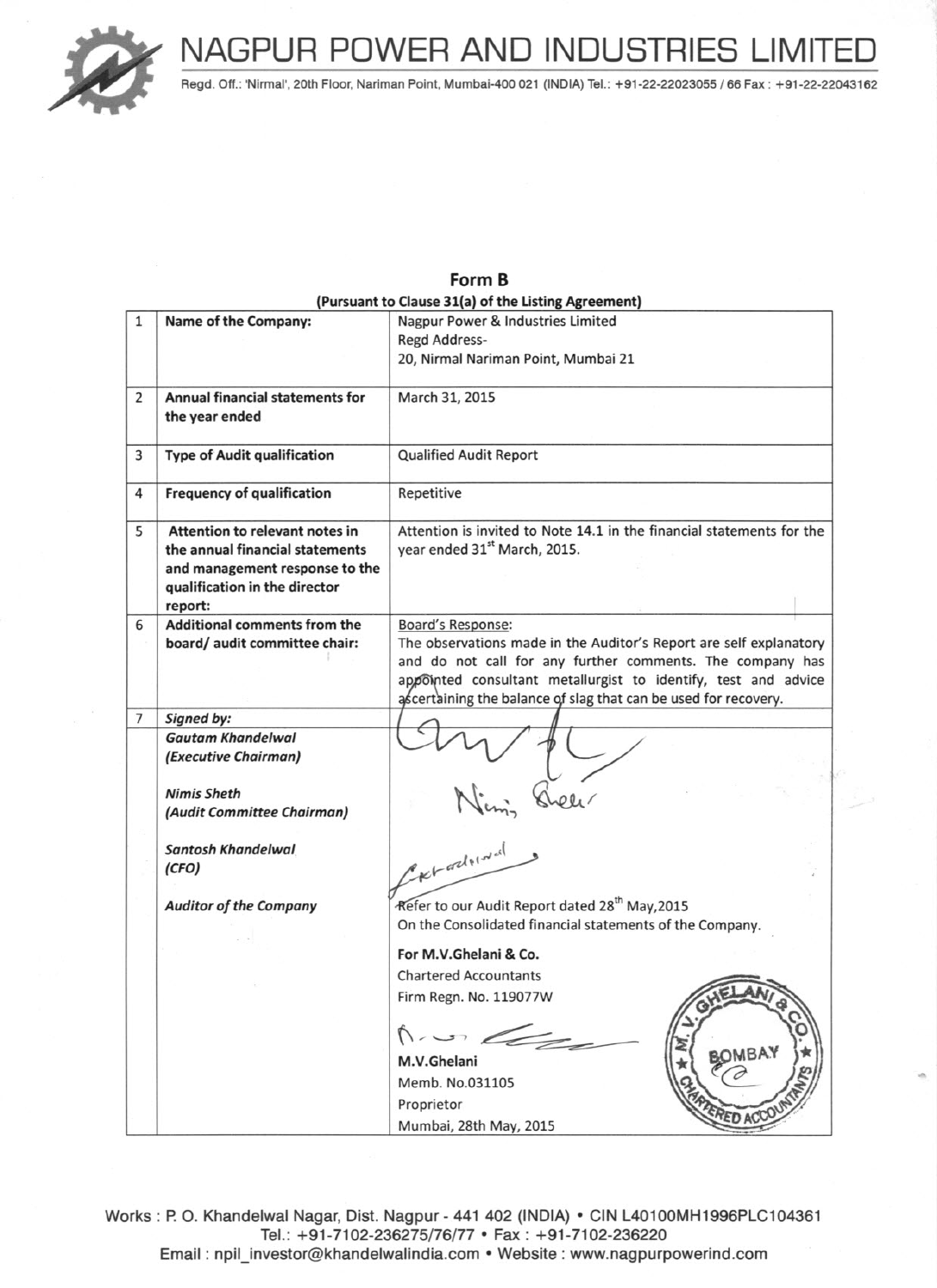# 19th ANNUAL REPORT 2014- 2015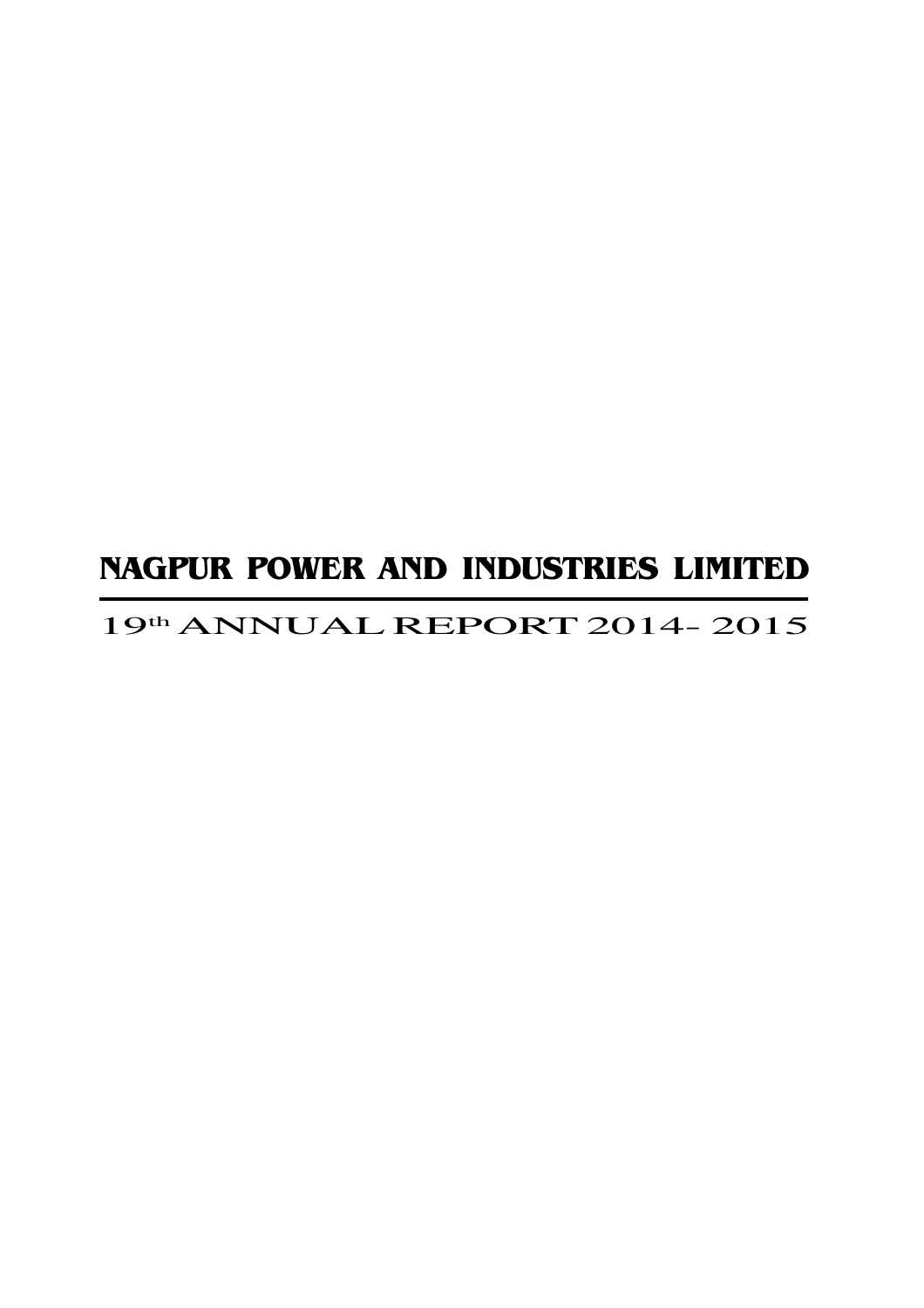| <b>Contents</b>                                                | Page No. |
|----------------------------------------------------------------|----------|
|                                                                |          |
|                                                                |          |
|                                                                |          |
| Directors' Report, Management Discussion & Analysis Report  14 |          |
|                                                                |          |
|                                                                |          |
|                                                                |          |
|                                                                |          |
|                                                                |          |
|                                                                |          |
|                                                                |          |
|                                                                |          |
|                                                                |          |

**As a measure of economy, copies of the Annual Report will not be distributed at the Annual General Meeting. Shareholders are requested to kindly bring their copies to the meeting.**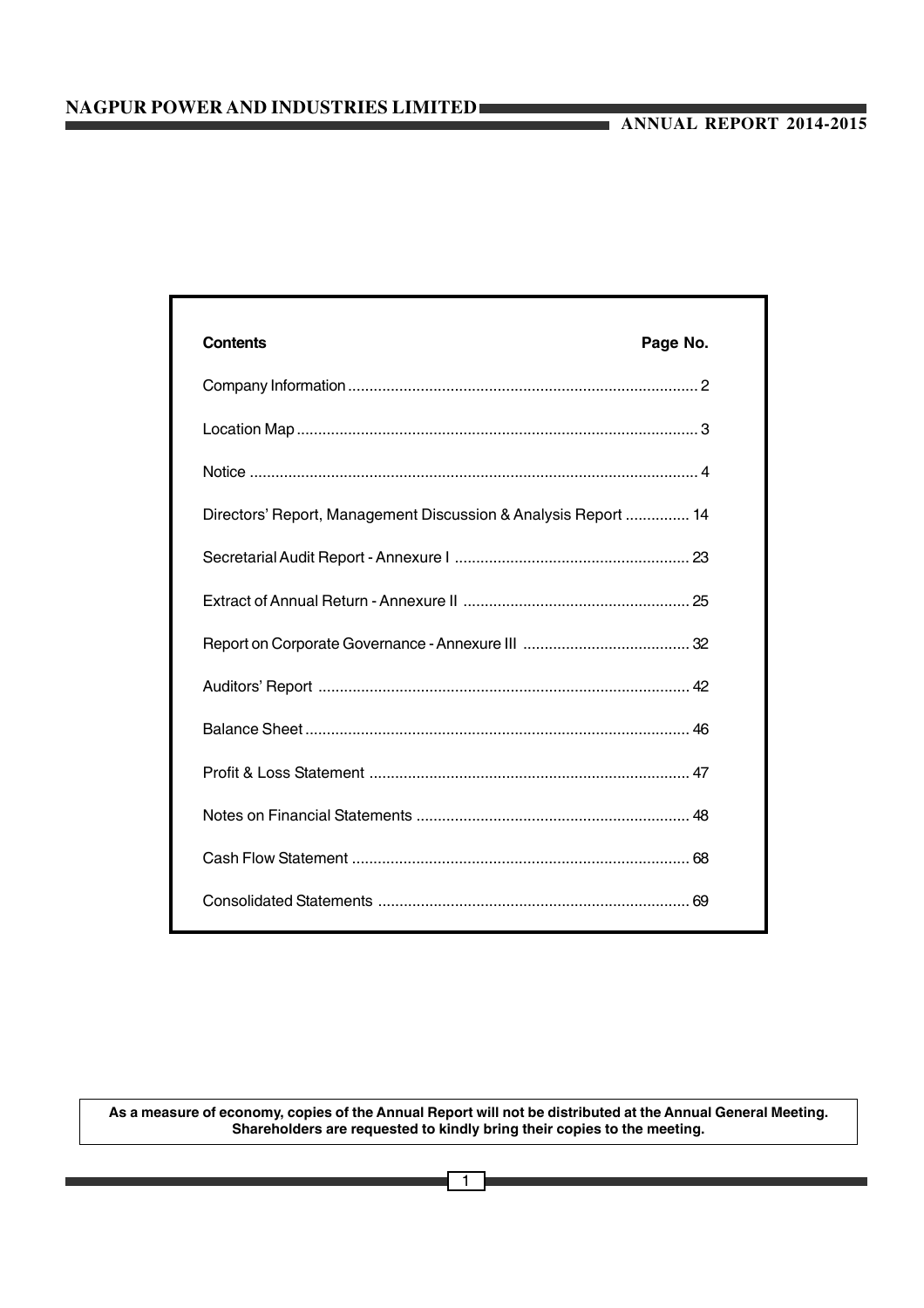# **ANNUAL REPORT 2014-2015**

# **BOARD OF DIRECTORS**

Mr. Gautam P. Khandelwal **Executive Chairman** Mr. Girish Bakre **Independent Director** Mr. Nimis Sheth **Independent Director** Ms. Nidhi Salampuria **Additional Director** 

# **COMPANY SECRETARY**

Ms. Nidhi Salampuria

# **AUDITORS**

M/s. M. V. Ghelani & Co. Chartered Accountants, Mumbai

# **BANKERS**

State Bank of India

**LISTED AT** Bombay Stock Exchange Limited

#### **REGISTERED OFFICE**

Nirmal, 20<sup>th</sup> Floor, Nariman Point, Mumbai-400021. Cin: L40100MH1996PLC104361 Tel.: 022 - 22023055/66 Fax : 022 - 22043162 Email :npil\_investor@khandelwalindia.com

# **WORKS**

Khandelwal Nagar, Dist. Nagpur – 441402.

# **REGISTRAR & SHARE TRANSFER AGENTS**

**Sharepro Services (India) Private Limited** 13AB, Samhita Warehosuing Complex, Second Floor, Sakinaka Telephone Exchange Lane, Off. Andheri Kurla Road, Sakinaka, Andheri (East), Mumbai - 400 072. Tel No.: 022-67720300/400 Email ID: sharepro@shareproservices.com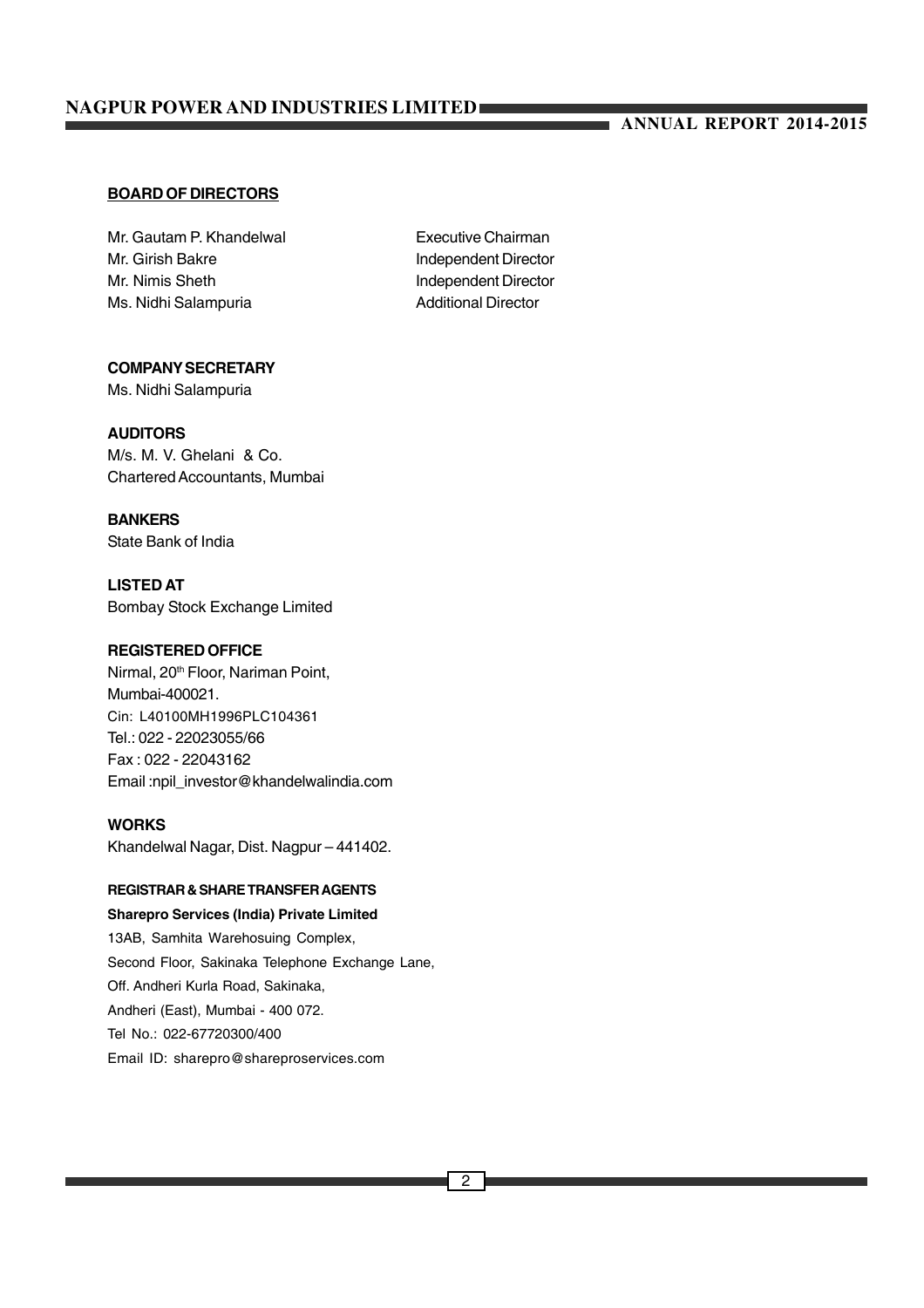# **ROUTE MAP TO THE VENUE OF THE AGM**

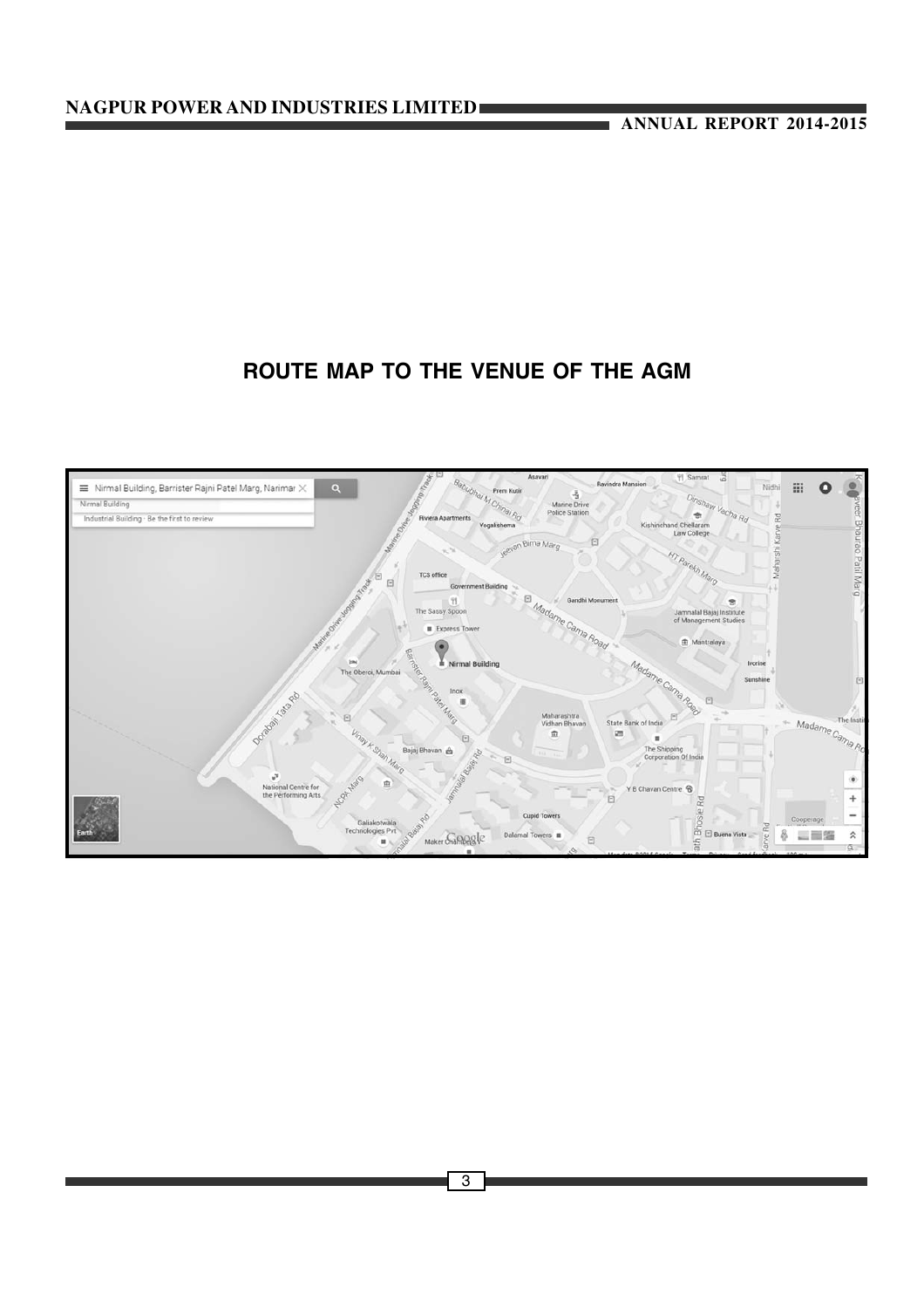# **NOTICE**

**NOTICE** is hereby given that the Nineteenth Annual General Meeting of the Members of Nagpur Power And Industries Limited will be held **on Thursday, September 24, 2015 at 9:30 AM** at the Registered Office Address of the Company at 20<sup>th</sup> Floor, Nirmal Building, Nariman Point, Mumbai – 21 to transact the following business:

# **ORDINARY BUSINESS:**

- **1.** To receive, consider and adopt the Audited Financial Statements for the financial year ended March 31, 2015 together with the Directors Report and Auditor's Report thereon; and the audited consolidated financial statement of the company for the financial year ended March 31, 2015.
- **2.** To appoint a Director in place of Mr. Gautam Khandelwal (DIN 00270717), who retires by rotation and, being eligible, offers himself for re- appointment.
- **3.** To ratify the appointment of auditors of the Company, and to fix their remuneration.

To consider and, if thought fit to pass the following resolution as an **Ordinary Resolution**:

**"RESOLVED THAT** pursuant to the provisions of Section 139, 142 and any other applicable provisions of the Companies Act, 2013 read with Companies (Audit and Auditors) Rules, 2014, including any statutory amendment(s) or re-enactment(s) thereof and as recommended by the Audit Committee, the appointment of M/S. M. V. Ghelani & Co., Chartered Accountants, (Firm Registration No. 119077W) as the Statutory Auditors, to hold office from the conclusion of the Nineteenth Annual General Meeting till the conclusion of the Twentieth Annual General Meeting be and is hereby ratified at such remuneration plus service tax, out-of-pocket, travelling and living expenses, etc., as may be mutually agreed between the Board of Directors of the Company and the Audito₹"

#### **SPECIAL BUSINESS:**

# **4. REGULARIZATION OF APPOINTMENT OF MS. NIDHI SALAMPURIA AS A DIRECTOR OF THE COMPANY**

To consider and, if thought fit to pass the following resolution as an **Ordinary Resolution**:

**"RESOLVED THAT** Ms. Nidhi Salampuria (DIN 07138654), who was appointed by the Board of Directors as an Additional Director of the Company with effect from April 01, 2015 and who holds office upto the date of this Annual General Meeting of the Company in terms of Section 161 of the Companies Act, 2013 and in respect of whom the Company has received a notice in writing from a Member under Section 160 of the Companies Act, 2013 along with requisite deposit, proposing her candidature for the office of Director of the Company, be and is hereby appointed as a Director of the company."

# **5. APPROVAL FOR LIMIT OF BORROWING UNDER SECTION 180 (1) (c)**

To consider and, if thought fit to pass the following resolution as a **Special Resolution**:

**"RESOLVED THAT** in supersession of the resolution passed earlier (if any) and pursuant to the provisions of Section 180(1)(c) and all other applicable provisions, if any, of the Companies Act, 2013, and the rules framed there under (including any statutory modification(s) or re-enactment thereof for the time being in force), the consent of the Company be and is hereby accorded to the Board of Directors of the Company to borrow (excluding temporary loans obtained from the Banks in the ordinary course of business) for the purpose of the business of the Company, such sum(s) of money (in foreign currency or Indian rupee) from time to time with or without security on such terms and conditions as the Board of Directors may deem fit, notwithstanding that the money or monies to be borrowed by the Company together with the money already borrowed and remaining outstanding at any time may exceed the aggregate of the paid-up capital and free reserves of the Company, provided however that the money or monies to be borrowed by the Company together with the money already borrowed shall not, at any time exceed ₹75.00 crore (Rupees Seventy Five Crores only)."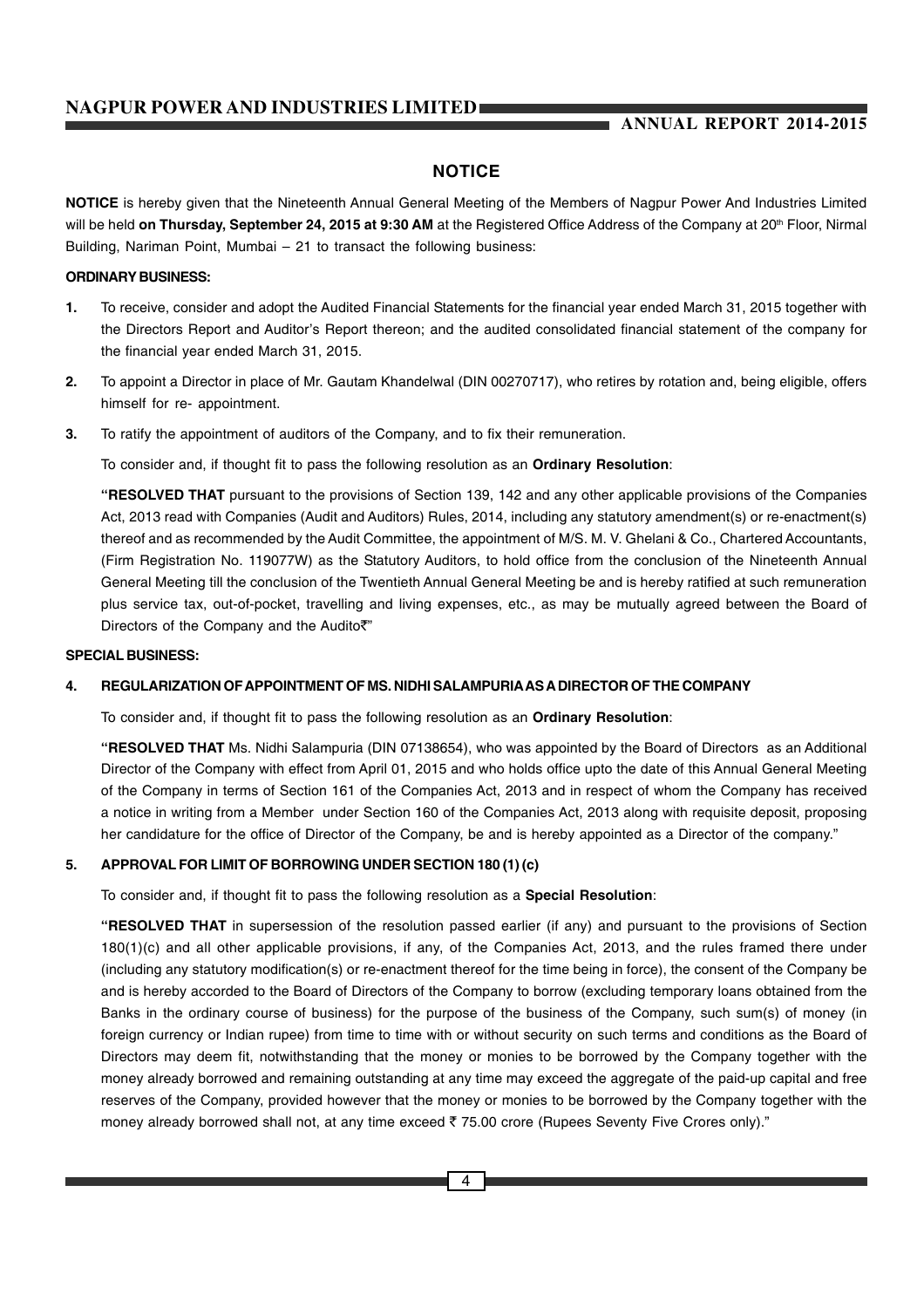**"RESOLVED FURTHER THAT** the Board of Directors be and are hereby authorized to do all necessary acts, deeds and things, which may be usual, expedient or proper to give effect to the above resolution."

# **6. APPROVAL FOR CREATION OF CHARGES UNDER SECTION 180 (1) (a)**

To consider and, if thought fit to pass the following resolution as a **Special Resolution**:

**"RESOLVED THAT** in supersession of the resolutions passed earlier (if any) and pursuant to the provisions of section 180(1)(a) and all other applicable provisions, if any, of the Companies Act, 2013 and the Rules framed thereunder (including any statutory modification(s) or re-enactment thereof for the time being in force), the consent of the Company be and is hereby accorded to the Board of Directors of the Company to create mortgages, charges and hypothecations, in addition to the existing mortgages, charges and hypothecations, on all or any of the movable and/or immovable properties, both present and future, and/or on the whole or substantially the whole of the undertaking or the undertakings of the Company, in such manner as the Board may deem fit, to or in favour of all or any of the banks, financial institutions, bodies corporate, trusts, any other person(s), for securing any loan(s), debentures, bonds, or any other type of borrowing obtained or to be obtained from the banks, financial institutions, bodies corporate, trusts, any other person(s), including but not restricted to securing those facilities which have already been sanctioned, including any enhancement therein together with interest, costs, charges, liquidated damages, expenses and any other moneys payable by the Company (hereinafter referred to as "loans"); provided that the total amount for which the charge is to be created in respect of loans, under the arrangements entered into/to be entered into by the Company shall not, at any time exceed  $\bar{z}$  75.00 crore (Rupees Seventy Five Crore only)."

**"RESOLVED FURTHER THAT** approval of the Company be accorded to the Board of Directors of the Company to do all such acts, deeds, matters and things and to take all such steps as may be required in this connection including seeking all necessary approvals to give effect to this Resolution and to settle any questions, difficulties or doubts that may arise in this regard."

# **7. APPROVAL FOR RELATED PARTY TRANSACTIONS UNDER SECTION 188 OF THE COMPANIES ACT, 2013 AND CLAUSE 49 OF THE LISTING AGREEMENT**

To consider and, if thought fit to pass the following resolution as a **Special Resolution:**

**"RESOLVED THAT** pursuant to Section 188 and all other applicable provisions of the Companies Act, 2013 read with the Companies (Meeting of Board and its Power) Rules, 2014 (including any statutory modification (s) or re-enactment thereof for the time being in force), and in terms of Clause 49(7) and any other applicable provisions of the listing agreement executed with the stock exchange (including any amendment, modification(s) or re-enactment thereof), consent of the members of the Company be and is hereby accorded for the transactions hitherto entered or to be entered into by the Company in the ordinary course of business and at arm's length price with the following related parties upto the maximum amount as mentioned herein below for the financial year 2014-2015 and for every financial year thereafter on such terms and condition as may be mutually agreed between the company and the related parties:

| Sr.<br>No. | Name of the related party                            | Relationship With<br>the related party | Transactions define<br>under section 188 of<br>the companies Act, 2013 | Maximum Value<br>of the Transaction(s)<br>per annum( $\bar{\tau}$ In cr) |
|------------|------------------------------------------------------|----------------------------------------|------------------------------------------------------------------------|--------------------------------------------------------------------------|
| 1.         | The Motwane Manufacturing<br>Company Private Limited | Subsidiary<br>Company                  | Loan                                                                   | 2.00                                                                     |
| 2.         | The Motwane Manufacturing<br>Company Private Limited | Subsidiary<br>Company                  | Corporate Guarantee<br>issued/ to be issued                            | 15.00                                                                    |
| З.         | Informed Technologies<br>India Limited               | Same<br><b>Promoter Group</b>          | Re-imbursement of<br>expenses                                          | 0.10                                                                     |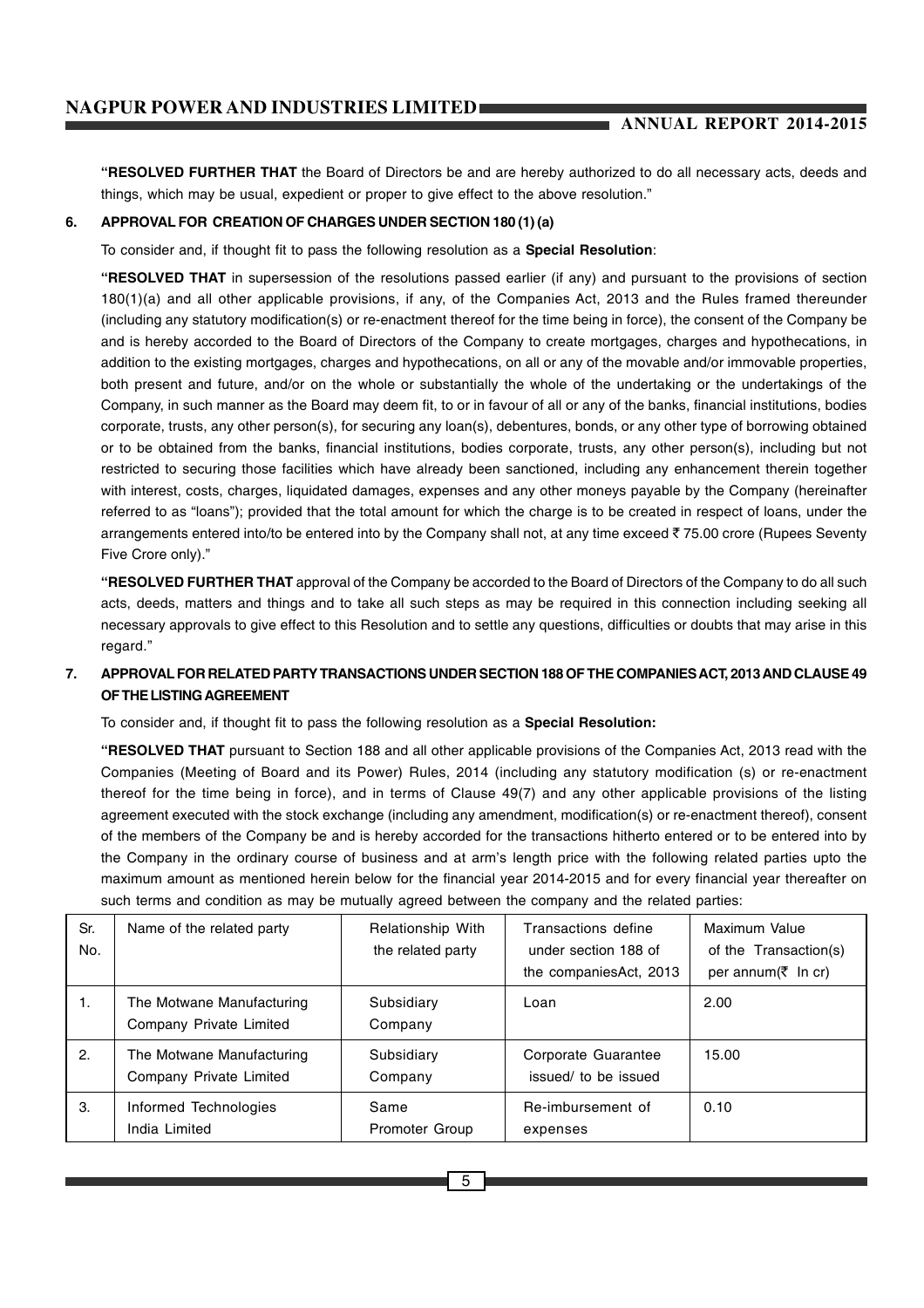# **ANNUAL REPORT 2014-2015**

**RESOLVED FURTHER THAT** Board of Directors be and are hereby authorized to do all acts, deeds, matters and things as may be considered necessary, proper or desirable to give effect to this resolution."

By Order of the Board of Directors

**Gautam Khandelwal** Chairman DIN No. (00270717)

Place: Mumbai Date: August 07, 2015

**Registered Office :** "Nirmal" 20 Floor, Nariman Point, Mumbai 400021 CIN: L40100MH1996PLC104361 Website: www.nagpurpowerind.com

# **NOTES**

- 1. A Statement pursuant to Section 102(1) of the Companies Act, 2013, relating to the Special Business to be transacted at the Meeting is annexed hereto.
- 2. **A Member entitled to attend and vote at the Annual General Meeting (AGM) is entitled to appoint a proxy to attend and vote instead of himself/herself and the proxy need not be a Member of the Company.** The proxies to be effective should be deposited at the Registered Office of the Company not less than 48 (FORTY EIGHT) HOURS before the commencement of the meeting. Members are requested to note that a person can act as a proxy on behalf of members not exceeding 50 (fifty) and holding in the aggregate not more than 10% of the total share capital of the Company carrying voting rights. In case a proxy is proposed to be appointed by a member holding more than 10% of the total share capital of the Company carrying voting rights, then such proxy shall not act as a proxy for any other person or shareholder. A proxy form for the AGM is enclosed.
- 3. Corporate Members intending to send their authorized representatives are requested to send a duly certified copy of the Board Resolution authorizing their representatives to attend and vote at the AGM.
- 4. The Register of Members and Share Transfer Books of the Company will remain closed from Friday, September 18, 2015 to Thursday, September 24, 2015 (both days inclusive).
- 5. The Company's equity shares are listed at Bombay Stock Exchange Limited, Phiroze Jeejeebhoy Towers, Dalal Street, Mumbai 400001 and the Company has paid the Annual Listing Fees to the Stock Exchanges for the year 2015-16.
- 6. **In terms of Section 72 of the Companies Act, 2013, and Rule 19 of the Companies (Share Capital and Debentures) Rules, 2014, every share holder of the company may, at any time, nominate, in the prescribed manner, a person to whom his/her shares in the company shall vest in the event of his/her death. Members, who wish to avail this facility, may fill the prescribed Form No. SH-13 (which will be made available on request) and forward the same to the Registrar and Transfer Agent, Sharepro Services (India) Private Limited.**
- 7. Members seeking any information as regards the Accounts are requested to write to the Company at an early date, so as to enable the Management to keep the information ready at the meeting.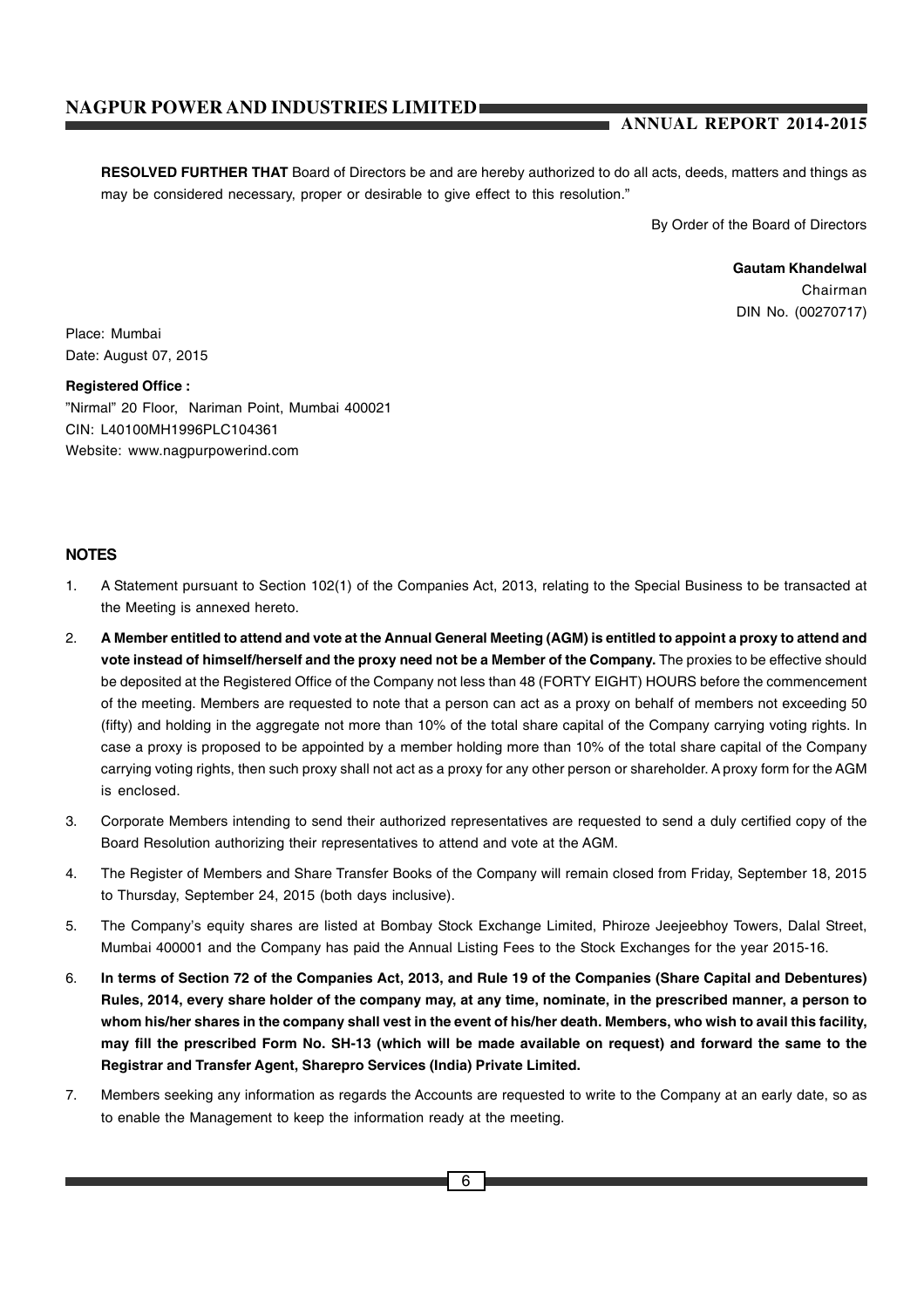# **ANNUAL REPORT 2014-2015**

- 8. For the convenience of the Members, attendance slip is enclosed elsewhere in the Annual Report. Members/Proxy Holders/Authorized Representatives are requested to fill in and affix their signatures at the space provided therein and surrender the same at the venue of the AGM. Proxy/Authorized Representatives of a member should state on the attendance slip as 'Proxy or Authorized Representative' as the case may be.
- 9. The Directors' Report, Auditors' Report and Audited Financial Statements (Standalone and Consolidated) as at March 31, 2015 are enclosed.
- 10. Inspection of Documents Copies of the Memorandum and Articles of Association of the Company and all other documents relevant for the resolution contained in the notice will be available for inspection at the Registered Office of the Company from 11:00 AM to 1:00 PM on all working days up to the date of the Annual General Meeting.
- 11. In accordance with the Companies Act, 2013 read with the Rules, the Annual Reports are sent by electronic mode to those members whose email ids are registered with the company/Depositories, unless any member has requested for a physical copy for the same. For members who have not registered their email ID, physical copies are being sent by the permitted mode.
- 12. Members holding shares in physical form are requested to consider converting their holding to dematerialized form to eliminate all risks associated with physical shares and for ease in portfolio management. Members can contact the Company or M/s. Sharepro Services (India) Private Limited for assistance in this regard.
- 13. To support the 'Green Initiative', the Members who have not registered their e-mail addresses are requested to register the same with Sharepro Services (India) Private Limited /Depositories.
- 14. **Process and manner for members opting for Remote e-voting are as under:**

In terms of Section 108 of the Companies Act, 2013 read with Rule 20 of the Companies (Management and Administration) Rules, 2014, the Company has engaged the services of CDSL to provide the facility of electronic voting ('e-voting') in respect of the Resolutions proposed at this AGM.

- A. The instructions for members for voting electronically are as under:-
	- (i) The remote e-voting period begins on Monday, September 21, 2015 (9:00 a.m.) and ends on Wednesday, September 23, 2015 (5:00 p.m.). During this period, shareholders of the Company holding shares either in physical form or in dematerialized form, as on the cut-off date of September 09, 2015, may cast their vote electronically. The e-voting module shall be disabled by CDSL for voting thereafter.
	- (ii) Shareholders who have already voted prior to the meeting date would not be entitled to vote at the meeting venue.
	- (iii) Log on to the e-voting website www.evotingindia.com
	- (iv) Click on "Shareholders" tab.1
	- (v) Now, select the "NAGPUR POWER AND INDUSTRIES LIMITED" from the drop down menu and click on "SUBMIT"
	- (vi) Now Enter your User ID

For CDSL: 16 digits beneficiary ID,

For NSDL: 8 Character DP ID followed by 8 Digits Client ID,

Members holding shares in Physical Form should enter Folio Number registered with the Company.

(vii) Next enter the Image Verification as displayed and Click on Login.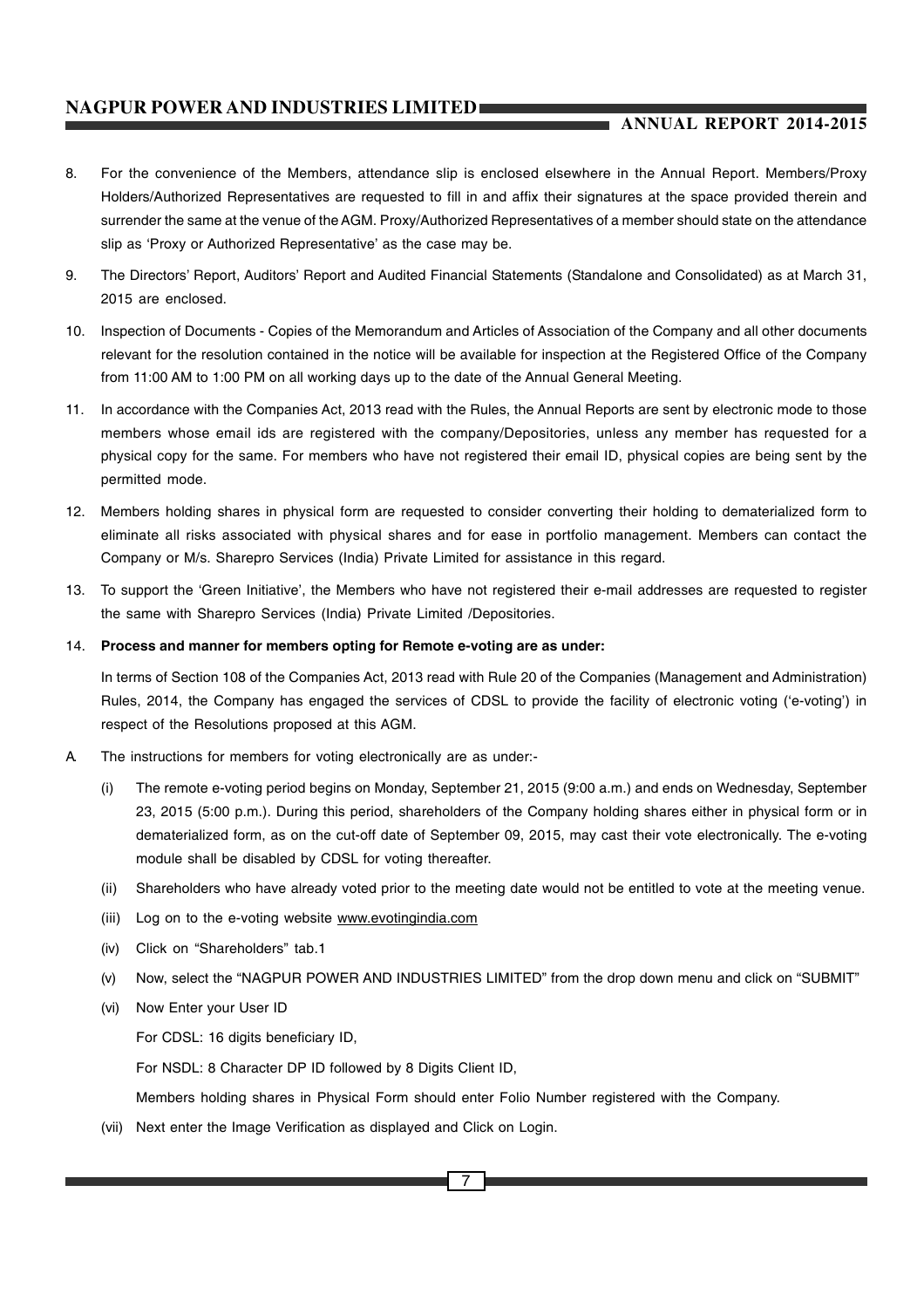# **ANNUAL REPORT 2014-2015**

- (viii) If you are holding shares in demat form and had logged on to www.evotingindia.com and voted on an earlier voting of any company, then your existing password is to be used.
- (ix) If Demat account holder has forgotten his/her existing password then enter the User ID and the image verification code and click on 'Forgot Password' and enter the details as prompted by the system.
- (x) If you are a first time user follow the steps given below:

#### **For Members holding shares in Demat Form and Physical Form**

| PAN <sup>*</sup>                                                                                                                                                                                                        | Enter your 10 digit alpha-numeric *PAN issued by Income Tax Department (Applicable for both<br>demat shareholders as well as physical shareholders)                                                                                                                   |
|-------------------------------------------------------------------------------------------------------------------------------------------------------------------------------------------------------------------------|-----------------------------------------------------------------------------------------------------------------------------------------------------------------------------------------------------------------------------------------------------------------------|
| Members who have not updated their PAN with the Company/Depository Participant are requested<br>to use the first two letters of their name and the last 8 digits of the demat account/folio number in<br>the PAN field. |                                                                                                                                                                                                                                                                       |
|                                                                                                                                                                                                                         | In case the folio number is less than 8 digits enter the applicable number of 0's before the<br>number after the first two characters of the name in CAPITAL lette₹ Eg. If your name is Ramesh<br>Kumar with folio number 100 then enter RA00000100 in the PAN field. |
| DOB#                                                                                                                                                                                                                    | Enter the #Date of Birth as recorded in your demat account or in the company records for the said<br>demat account or folio in dd/mm/yyyy format.                                                                                                                     |
| Dividend Bank<br>Details#                                                                                                                                                                                               | Enter the #Dividend Bank Details as recorded in your demat account or in the company<br>records for the said demat account or folio.                                                                                                                                  |
|                                                                                                                                                                                                                         | Please enter the DOB or Dividend Bank Details in order to login. If the details are not recorded<br>with the depository or company please enter the number of shares held by you as on the cut off<br>date in the Dividend Bank details field.                        |

(xi) After entering these details appropriately, click on "SUBMIT" tab.

- (xii) Members holding shares in physical form will then reach directly the Company selection screen. However, members holding shares in demat form will now reach 'Password Creation' menu wherein they are required to mandatorily enter their login password in the new password field. Kindly note that this password is to be also used by the demat holders for voting for resolutions of any other company on which they are eligible to vote, provided that company opts for e-voting through CDSL platform. It is strongly recommended not to share your password with any other person and take utmost care to keep your password confidential.
- (xiii) For Members holding shares in physical form, the details can be used only for e-voting on the resolutions contained in this Notice.
- (xiv) Click on the EVSN for the relevant <NAGPUR POWER AND INDUSTRIES LIMITED> on which you choose to vote.
- (xv) On the voting page, you will see "RESOLUTION DESCRIPTION" and against the same the option "YES/NO" for voting. Select the option YES or NO as desired. The option YES implies that you assent to the Resolution and option NO implies that you dissent to the Resolution.
- (xvi) Click on the "RESOLUTIONS FILE LINK" if you wish to view the entire Resolution details.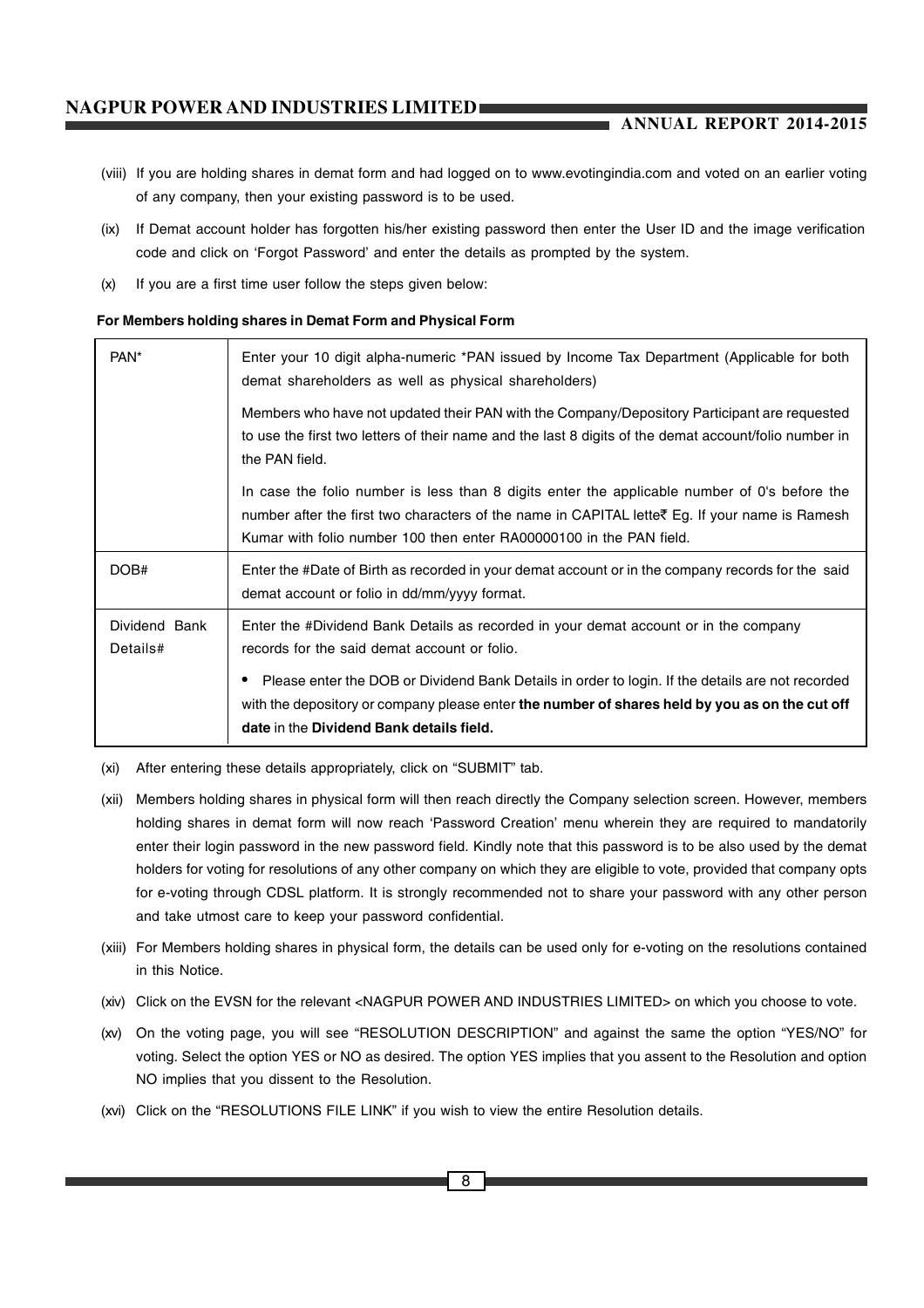# **ANNUAL REPORT 2014-2015**

- (xvii) After selecting the resolution you have decided to vote on, click on "SUBMIT". A confirmation box will be displayed. If you wish to confirm your vote, click on "OK", else to change your vote, click on "CANCEL" and accordingly modify your vote.
- (xviii) Once you "CONFIRM" your vote on the resolution, you will not be allowed to modify your vote.
- (xix) You can also take out print of the voting done by you by clicking on "Click here to print" option on the Voting page.
- (xx) If Demat account holder has forgotten the changed password then Enter the User ID and the image verification code and click on Forgot Password & enter the details as prompted by the system.
- (xxi) Note for Non-individual Shareholders & Custodians:
- Corporate / Institutional shareholders (i.e. other than Individuals, HUF, NRI etc.) and custodians are required to log on to www.evotingindia.com and register themselves as Corporate and Custodians respectively.
- They should submit a scanned copy of the Registration Form bearing the stamp and sign of the entity to helpdesk.evoting@cdslindia.com.
- After receiving the login details they have to create a user who would be able to link the account(s) which they wish to vote on.
- The list of accounts should be mailed to helpdesk.evoting@cdslindia.com and on approval of the accounts they would be able to cast their vote.
- They should upload a scanned copy of the Board Resolution and Power of Attorney (POA) which they have issued in favour of the Custodian, if any, in PDF format in the system for the scrutinizer to verify the same.
- (xxii) In case you have any queries or issues regarding e-voting, you may refer the Frequently Asked Questions ("FAQs") and e-voting manual available at www.evotingindia.co.in under help section or write an email to helpdesk.evoting@cdslindia.com.
- B. The voting rights of the members shall be in proportion to their shares of the paid up equity share capital of the Company as on the cut-off date of September 17, 2015.
- C. Mr. Sanam Umbargikar, Partner of M/S DSM and Associates, Practising Company Secretary (M No. 26141, COP No. 9394) has been appointed as Scrutinizer for scrutinizing the remote e-voting procedure in a fair and transparent manner.
- D. The Scrutinizer shall after the conclusion of voting at the general meeting, first count the votes cast at the meeting and thereafter unblock the votes cast through remote e-voting in the presence of at least two witnesses not in the employment of the company and shall make, not later than three days of the conclusion of the AGM, a consolidated scrutinizer's report of the total votes cast in favour or against, if any, to the chairman or a person authorized by him in writing, who shall countersign the same and declare the result of the voting forthwith.
- E. The declared Results, alongwith the Scrutinizer's Report, will be available on the Company's corporate website **www.nagpurpowerind.com** under the section 'Investor' and on the website of CDSL; such Results will also be forwarded to the Stock Exchange where the Company's shares are listed.
- F. The Facility for voting through poll shall be made available at the meeting and members attending the meeting who have not already cast their vote by remote e-voting shall be able to exercise their voting right at the meeting.
- G. The members who have casted their votes by remote e-voting prior to the meeting may also attend the meeting but shall not be entitled to cast their vote again.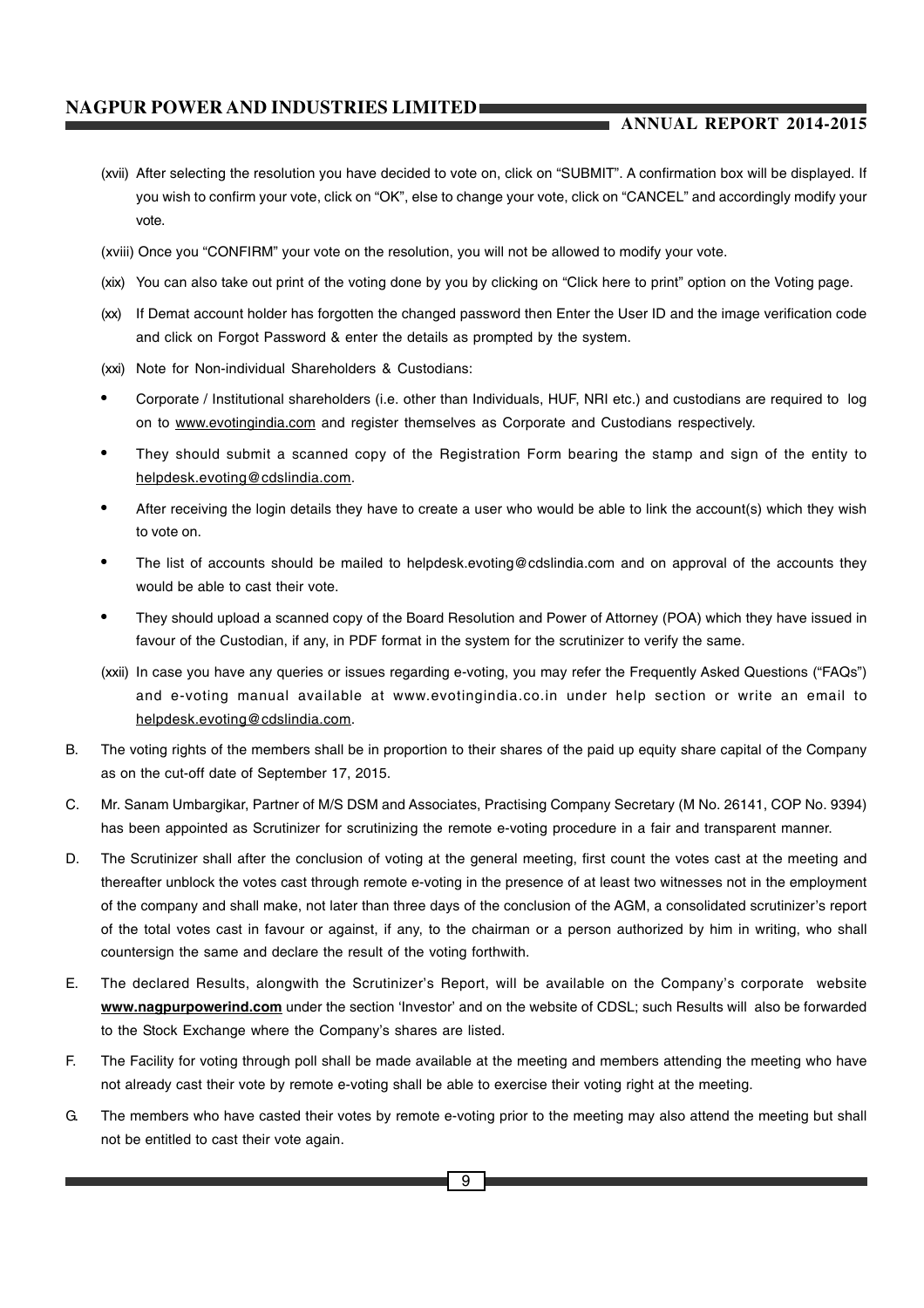# **Details of the Directors seeking appointment / re-appointment in the forthcoming Annual General Meeting**

[In pursuance of Clause 49 of the Listing Agreement]

| <b>Name of the Director</b>                   | Mr. Gautam Premnath Khandelwal                                                                                                                                                                                                                                                                                                                                | <b>Ms. Nidhi Salampuria</b>                                                                                                                                                                                       |
|-----------------------------------------------|---------------------------------------------------------------------------------------------------------------------------------------------------------------------------------------------------------------------------------------------------------------------------------------------------------------------------------------------------------------|-------------------------------------------------------------------------------------------------------------------------------------------------------------------------------------------------------------------|
| Date of Birth                                 | 01.04.1962                                                                                                                                                                                                                                                                                                                                                    | 24.12.1986                                                                                                                                                                                                        |
| Nationality                                   | Indian                                                                                                                                                                                                                                                                                                                                                        | India                                                                                                                                                                                                             |
| Date of Appointment                           | 06.12.1996                                                                                                                                                                                                                                                                                                                                                    | 01.04.2015                                                                                                                                                                                                        |
| Qualifications                                | He holds a BA (Economics) from the<br>University of Mumbai and studied<br>Economics from London School<br>of Economics.                                                                                                                                                                                                                                       | Qualified Company Secretary<br>and a Law Graduate from<br>Mumbai University                                                                                                                                       |
| Expertise in specific<br>functional areas     | He is having about 26 years of<br>business experience across various<br>industries.                                                                                                                                                                                                                                                                           | She is working with the Company from<br>2011 as a Company Secretary and<br>compliance officer. She is handling legal<br>and compliance related matter of the<br>company and have vast experience<br>for the same. |
| Directorships held in<br>other companies      | 1. Informed Technologies India Limited<br>2. Punjab National Bank<br>3. Khandelwal Remedies P Ltd (Filed for FTE)<br>4. The Motwane Manufacturing<br>Company Pvt. Ltd.<br>5. Amigo Sport Pvt. Ltd.<br>6. Varroc Polymers Pvt. Ltd.<br>7. Varroc Engineering Pvt. Ltd.<br>8. Gras Education & Training Services Pvt. Ltd.<br>9. Zeppelin Investments Pvt. Ltd. | <b>NIL</b>                                                                                                                                                                                                        |
| Committee position held<br>in other companies | <b>Audit Committee</b><br>Informed Technologies India Limited<br>Punjab National Bank<br><b>Stakeholder Relationship Committee</b><br>Informed Technologies India Limited<br>Punjab National Bank<br><b>Nomination and Remuneration Committee</b><br>Informed Technologies India Limited                                                                      | Nil                                                                                                                                                                                                               |
| No. of shares held in the<br>company          | 491,100                                                                                                                                                                                                                                                                                                                                                       | 50                                                                                                                                                                                                                |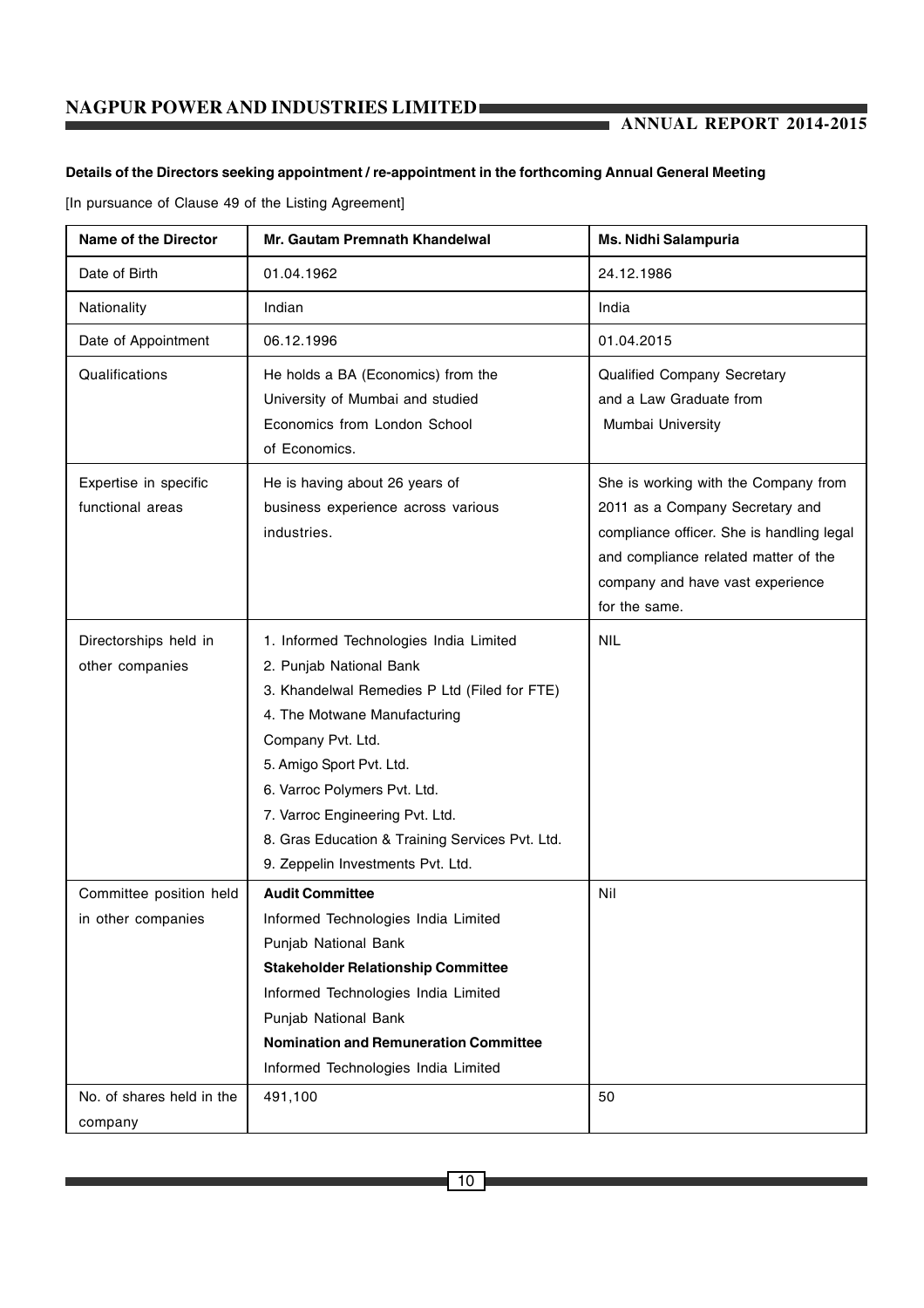# **EXPLANATORY STATEMENT**

# *(PURSUANT TO SECTION 102(1) OF THE COMPANIES ACT, 2013)*

# **Item No. 3**

This Statement is provided though strictly not required as per Section 102 of the Act.

# **RATIFICATION OF APPOINTMENT OF STATUTORY AUDITOR**

M. V. Ghelani & Co., Chartered Accountants (Firm Registration No. 119077W) was appointed as the statutory auditor of the Company at the Annual General Meeting (AGM) of the Company held on September 15, 2014, for a period of three years from the conclusion of the 18th AGM till the conclusion of the third consecutive AGM of the company to be held in the year 2017, subject to ratification of their appointment at every AGM.

Accordingly, ratification of the Members is being sought for the proposal contained in the Resolution set out at Item No. 3 of the accompanying Notice.

None of the Directors and Key Managerial Personnel's of the Company or their relatives is interested in or concerned with the said Resolution. The Board recommends the resolution set forth in Item No. 3 for the approval of the Members as an Ordinary Resolution.

#### **Item No. 4**

### **REGULARIZATION OF APPOINTMENT OF MS. NIDHI SALAMPURIA AS A DIRECTOR OF THE COMPANY**

As per the provisions of Section 149 (1) of the act, the company should have atleast 1 (one) woman director. Keeping in view the above legal requirements, the Board has appointed Ms. Nidhi Salampuria, as Additional Director with effect from April 01, 2015.

Ms. Nidhi Salampuria is not disqualified from being appointed as a Director in terms of Section 164 of the Act and has given her consent to act as a Director. She holds 50 no. of equity shares in the Company.

As per the provisions of Section 161 (1) of the Act, she holds office of Additional Director only upto the date of the forthcoming Annual General Meeting of the Company, and is eligible for appointment as Director. The Company has received a notice under Section 160 of the Act proposing her candidature for the office of Director of the Company, along with the requisite deposit.

# **A brief profile of Ms. Nidhi Salampuria is given below:**

Ms. Nidhi Salampuria joined the Company as a Compliance Officer of the Company in terms of Clause 47(1) of the Stock Exchange Listing Agreement effective August 16, 2011 and was designated as a Whole Time Company Secretary w.e.f. September 16, 2011.

She along with the secretarial duties also handles the legal function and business affairs of the company. She also has rich experience in the streams of Law like Litigation, Contract Negotiations, and Corporate Governance. She holds a Bachelor of Law (LLB) degree from the University of Mumbai and is also a member of the Institute of Company Secretaries of India.

None of the Director or Key Managerial Personnel's of the Company or their relatives (except Ms. Nidhi Salampuria) is interested in or concerned with the said Resolution. The Board recommends the resolution set forth in Item No. 4 for the approval of the Members as an Ordinary Resolution.

# **Item No. 5**

# **APPROVAL FOR LIMIT OF BORROWING UNDER SECTION 180 (1) (c)**

Section 180(1)(c) of the Companies Act, 2013 effective from September 12, 2013 requires that the Board of Directors shall not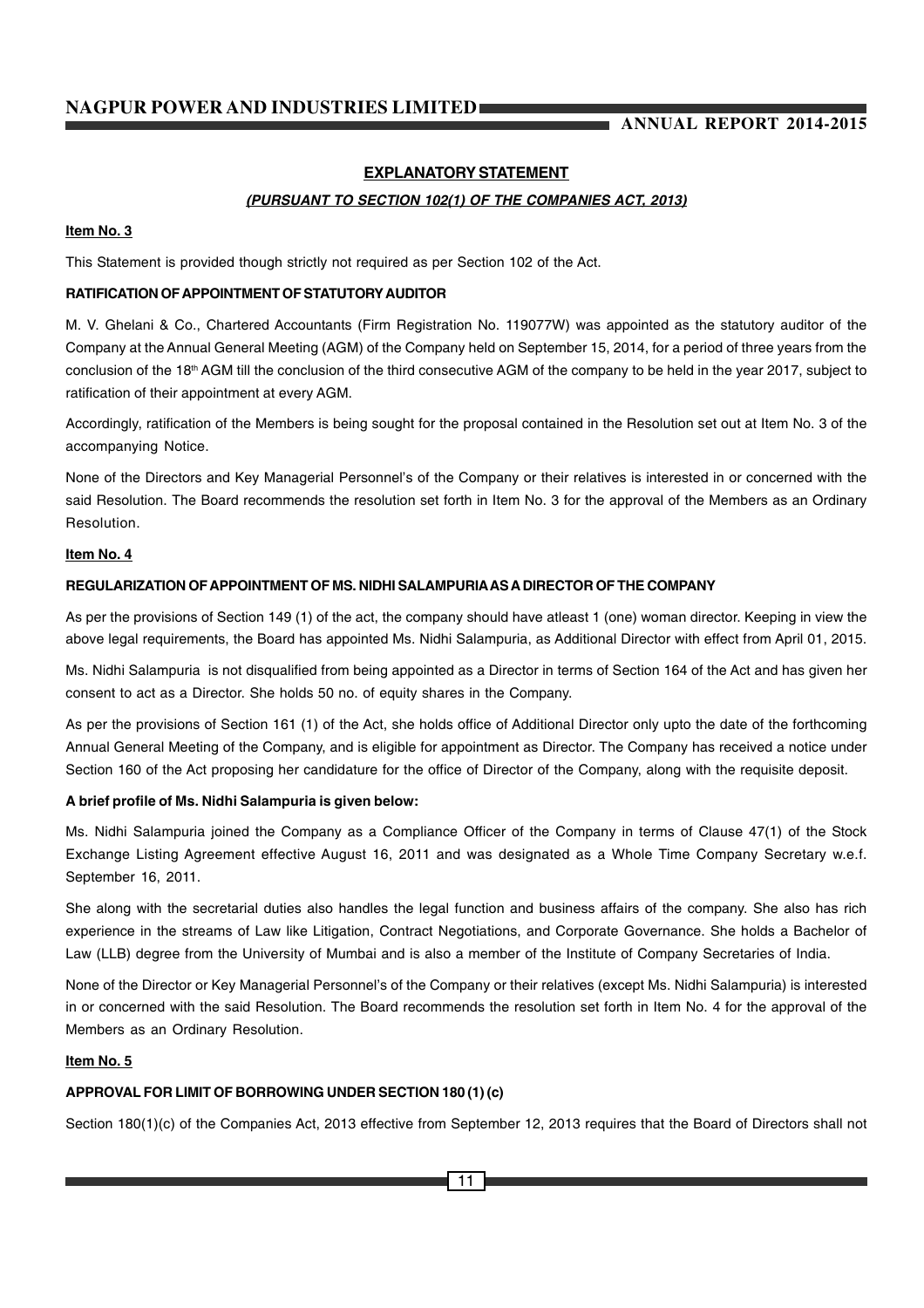# **ANNUAL REPORT 2014-2015**

borrow money in excess of the company's paid up share capital and free reserves, apart from temporary loans obtained from the company's bankers in the ordinary course of business, except with the consent of the company accorded by way of a special resolution.

Keeping in view the above legal requirements, it is necessary for the members to pass a Special Resolution under Section 180(1)(c) and other applicable provisions of the Companies Act, 2013, as set out at Item No. 5 of the Notice, to enable to the Board of Directors to borrow money in excess of the aggregate of the paid up share capital and free reserves of the Company. Approval of members is being sought to borrow money upto  $\bar{\tau}$  75.00 Crores (Rupees Seventy Five Crores Only).

None of the Directors and Key Managerial Personnel's of the Company or their relatives is interested in or concerned with the said Resolution. The Board recommends the resolution set forth in Item No. 5 for the approval of the Members as a Special Resolution.

#### **Item No. 6**

### **APPROVAL FOR CREATION OF CHARGES UNDER SECTION 180 (1) (a)**

Section 180 (1)(a) of the Companies Act, 2013, provides interalia, that the Board of Directors of the Company shall not, except with the consent of the Company through Special Resolution, sell, lease or otherwise dispose of the whole or substantially the whole of the undertaking of the Company or where the Company owns more than one undertaking, the whole or substantially the whole of any such undertakings.

Keeping in view the above legal requirements, it is necessary to pass an enabling Special Resolution to create mortgages, charges and hypothecations, in addition to the existing mortgages, charges and hypothecations, on all or any of the movable and/or immovable properties, both present and future, and/or on the whole or substantially the whole of the undertaking or the undertakings of the Company in favour of the Banks and Financial Institutions, Trustees etc., for securing the requisite finance upto a maximum of  $\bar{\tau}$  75.00 crores (Rupees Seventy Five Crores only). Since mortgaging by the Company of its immovable and moveable properties as aforesaid in favour of the Financial Institutions /Banks /Trustees may be regarded as disposal of the Company's properties /undertakings, it is necessary for the members to pass a Special Resolution under Section 180 (1)(a) of the Companies Act, 2013 for a sum of not exceeding  $\bar{z}$  75.00 crores (Rupees Seventy Five Crores only) in line with the borrowing powers envisaged, authorizing the Board of Directors for creation of the said mortgages/ charges.

None of the Directors and Key Managerial Personnel's of the Company or their relatives is interested in or concerned with the said Resolution. The Board recommends the resolution set forth in Item No. 6 for the approval of the Members as a Special Resolution.

# **ITEM NO. 7**

# **APPROVAL FOR RELATED PARTY TRANSACTIONS UNDER SECTION 188 OF THE COMPANIES ACT, 2013 AND CLAUSE 49 OF THE LISTING AGREEMENT**

The revised provisions of Clause 49 of the Listing Agreement, effective from October 1, 2014, require approval of shareholders by way of Special Resolution for material related party transactions. There is no exemption there under even if such transaction is in the ordinary course of business of the entity and on arm's length basis. A transaction with a related party shall be considered material under Clause 49 of the Listing Agreement, if the transaction / transactions in a contract to be entered into individually or taken together with previous transactions during a financial year, exceed(s) ten percent of the annual consolidated turnover of the company as per the last audited financial statements of the company.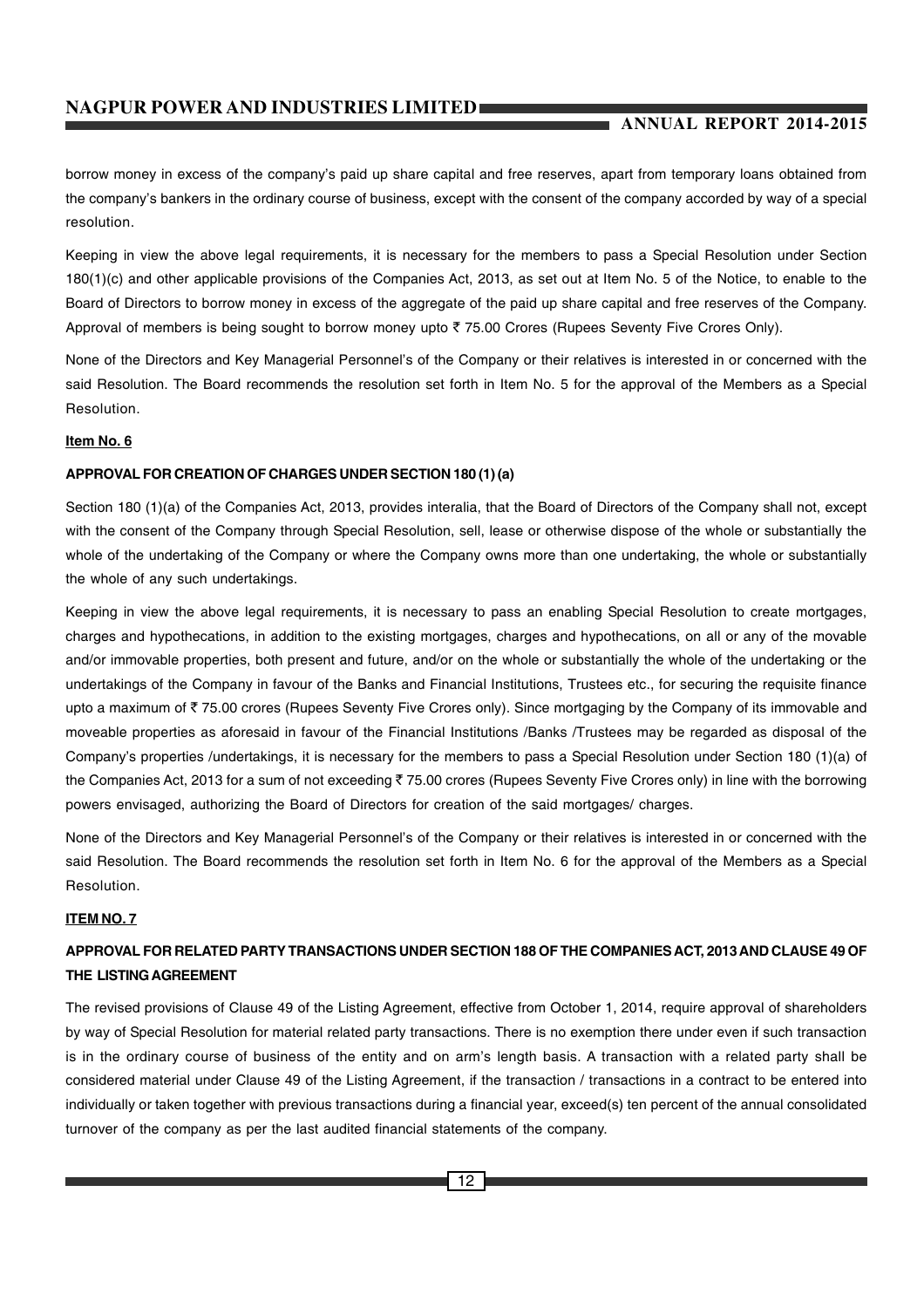# **ANNUAL REPORT 2014-2015**

The approval of the Shareholders for the transactions entered into and carried out with the Related Parties, from time to time, in the ordinary course of business and at arm's length price, during the Financial year 2014-15 and for every financial year thereafter, is being sought by way of abundant caution and as a proactive measure.

Further, Section 188 of the Companies Act, 2013 provides that except with the consent of the Board of Directors given by a resolution at a meeting of the Board and subject to such conditions as prescribed in rules framed in this regard, no company shall enter into any contract or arrangement with a related party with respect to transactions specified therein. It is further provided that in case of a company having paid- up share capital of not less than such amount or transactions not exceeding such sums as are prescribed in the rules framed in this regard, no contract or arrangement shall be entered into except with the approval of the company by a special resolution. It is further provided that nothing in this sub- section shall apply to any transaction entered into by the company which are entered in its ordinary course of business and are at arm's length.

Prior approval of shareholders is required for the transactions that are not in the ordinary course of business and not at an arm's length basis. Though your Company always seeks to enter into transactions with related parties in the ordinary course of business and/or at arm's length basis, still as a better corporate governance measure, it is considered desirable to have the consent of the Members in respect of related party transactions.

Pursuant to rule 15(3) of Companies (Meetings of Board and its Powers) Rules, 2014, the nature of transactions with the related parties is provided in the said resolution.

The transactions entered with the Related Parties, were placed before the Audit Committee. The said transactions were approved and recommended to the Board.

The members are further informed that no member(s) of the Company being a related party or having any interest in the resolution as set out at item No. 7 shall be entitled to vote on this Special Resolution.

None of the Directors other than those representing the related parties (if any), Key Managerial Personnel's of the Company or their relative(s) are interested and/or concerned with the said Resolution. The Board recommends the resolution set forth in Item No. 9 for the approval of the Members as a Special Resolution.

By Order of the Board of Directors

**Gautam Khandelwal** Chairman DIN No. (00270717)

Place: Mumbai Date: August 07, 2015

**Registered Office :** "Nirmal" 20 Floor, Nariman Point, Mumbai 400021 CIN: L40100MH1996PLC104361 Website: www.nagpurpowerind.com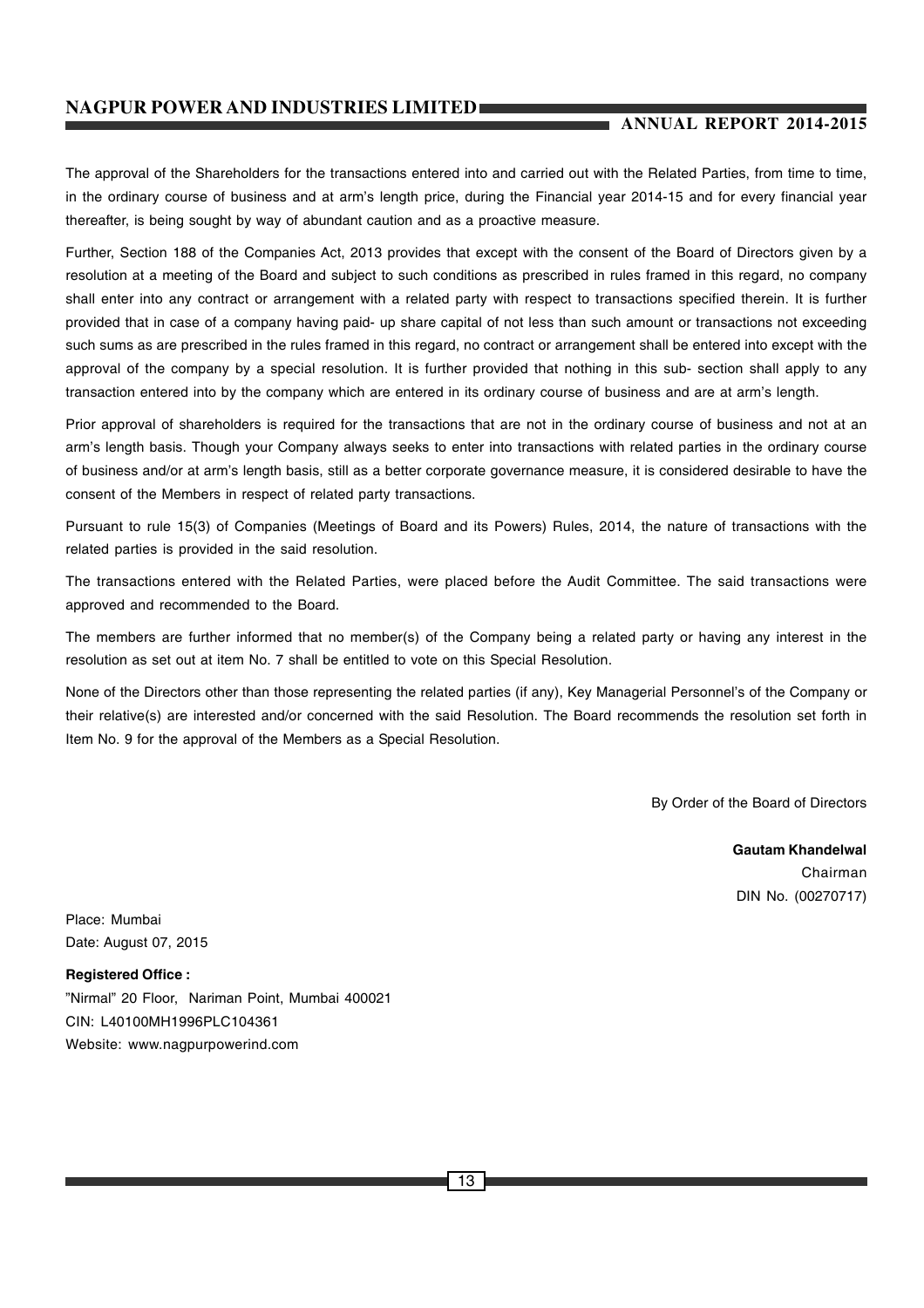# **Directors' Report, Management Discussion and Analysis Report**

To,

The Members,

Your Directors have pleasure in presenting the Nineteenth Annual Report together with the Audited Statements of Accounts of the Company for the Financial Year ended March 31, 2015. The Management Discussion and Analysis is also included in this Report.

# **Financial Highlights**

The performance of your Company for the year under review is summarized below:

|                                                   |           | (₹ in Lakhs) |
|---------------------------------------------------|-----------|--------------|
| <b>Particulars</b>                                | 2014-2015 | 2013-2014    |
| Sales & Other Income (Net of Excise Duty)         | 270.21    | 300.86       |
| Profit/(Loss) before Interest, Depreciation & Tax | (85.89)   | (51.80)      |
| Less: Interest                                    | 2.47      | 2.90         |
| Profit before Depreciation & Tax                  | (88.36)   | (54.70)      |
| Less: Depreciation                                | 39.62     | 29.40        |
| Profit/ (Loss) before Taxation                    | (127.98)  | (84.10)      |
| Less: Provision for Current Tax / (MAT)           |           |              |
| Deferred Tax and adjustments prior year           | (0.12)    |              |
| Less MAT Credit                                   |           |              |
| Profit/ (Loss) after tax for the year             | (128.10)  | (84.10)      |

# **Dividend and Reserves**

In view of losses suffered by the Company, your Directors do not recommend any dividend for the financial year 2014-15. During the year under review, no amount was required to be transferred to General Reserve.

# **Share capital**

During the year, the Company has not issued shares with differential voting rights nor has granted any stock options or sweat equity. There was no provision made of the money by the company for purchase of its own shares by employee or by trustee. As on March 31, 2015, none of the Directors of the Company hold instruments convertible into equity shares of the Company.

During the year, there was no change in the Share Capital of the Company.

As on March 31, 2015, the issued, subscribed and paid up share capital of your Company stood at ₹130,955,070/-, comprising 13,095,507 Equity shares of ₹10/- each.

# **Directors and Key Managerial Personnel**

During the year, Mr. Arnold John Allen and Mr. Mohandas Shenoy Adige resigned as directors of the Company with effect from January 29, 2015 and September 30, 2014 respectively. During their tenure they have greatly contributed to the performance of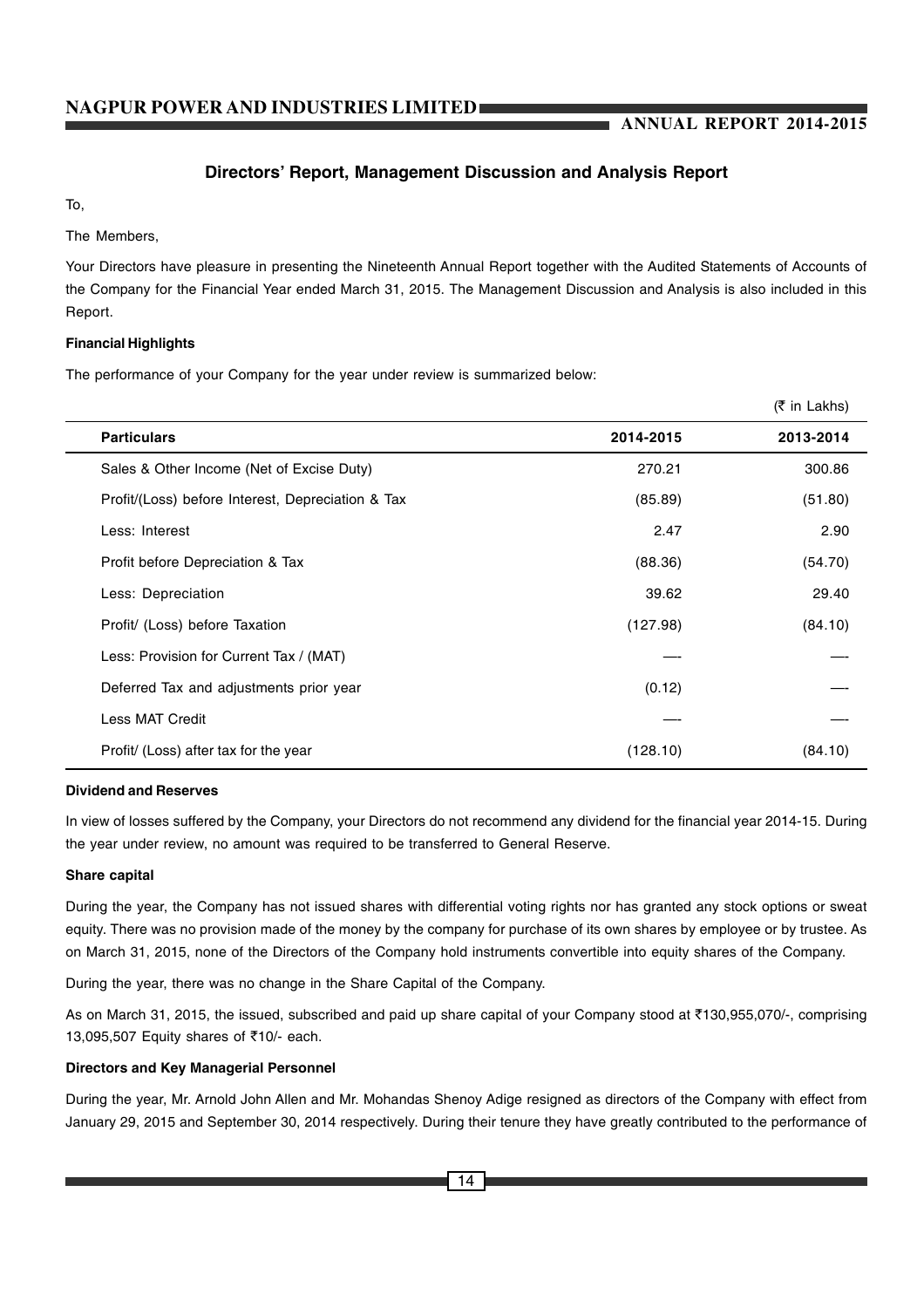# **ANNUAL REPORT 2014-2015**

the Company by their vast knowledge and experience. The Board places on record its appreciation of the invaluable contribution and guidance provided by them.

During the year, the Company appointed Mr. Nimis Sheth and Mr. Girish Bakre as independent Director of the Company with effect from September 15, 2014.

Mr. Gautam Khandelwal retires by rotation at the ensuing Annual General Meeting and being eligible, offers himself for reappointment.

Pursuant to the provisions of Sections 149 and 161 of the Companies Act, 2013, the Board of Directors had appointed Ms. Nidhi Salamlpuria as an Additional Director of the Company, with effect from April 01, 2015. In accordance with the provisions of the aforesaid section, Ms. Nidhi Salampuria holds office up-to the date of the ensuing Annual General Meeting of the Company. Appropriate resolutions seeking the consent of the Members of the Company for appointment of Ms. Nidhi Salampuria as Director of the Company forms part of the Notice convening the 19th Annual General Meeting. Ms. Nidhi Salampuria is also the company secretary and compliance officer of the company.

During the year, the Company has appointed following persons as Key Managerial personnel:

| Sr. No. | Name of the person     | <b>Designation</b>             | <b>Date of Appointment</b> |
|---------|------------------------|--------------------------------|----------------------------|
|         | Mr. Gautam Khandelwal  | Executive Chairman             | 15.09.2015                 |
| 2.      | Mr. Santosh Khandelwal | <b>Chief Financial Officer</b> | 30.09.2014                 |
| 3.      | Ms. Nidhi Salampuria   | Company Secretary              | 30.09.2014                 |

#### **Details of Board meetings**

During the year, the Board of Directors met 6 times, details of which are provided in the Corporate Governance report.

# **Committees of the Board**

The details of the various committees of the board and their composition as on March 31, 2015 are as under:

| Name of Director(s)      | Audit<br><b>Committee</b> | Stakeholder<br>Relationship<br><b>Committee</b> | <b>Nomination &amp;</b><br><b>Remuneration</b><br>Committee | <b>Risk</b><br>Management<br><b>Committee</b> |
|--------------------------|---------------------------|-------------------------------------------------|-------------------------------------------------------------|-----------------------------------------------|
| Mr. Nimis Savailal Seth  | Chairman                  | Chairman                                        | Chairman                                                    | Chairman                                      |
| Mr. Gautam P. Khandelwal | Member                    | Member                                          | Member                                                      | Member                                        |
| Mr. Girish Bakre         | Member                    | Member                                          | Member                                                      |                                               |

# **Declaration by Independent Directors (IDs)**

The Company has received declaration from all the Independent Directors of the Company confirming that they meet the criteria of independence as prescribed under Section 149 (6) of the Companies Act, 2013.

#### **Nomination & Remuneration Policy**

The Board has, on the recommendation of the Nomination & Remuneration Committee framed a policy for selection and appointment of Directors, Key Management Personnel and Senior Management and their remuneration. The details of the policy have been provided in the Corporate Governance Report. The details of the same is available on the Company's website at http://www.nagpurpowerind.com/investors/corporate-governance/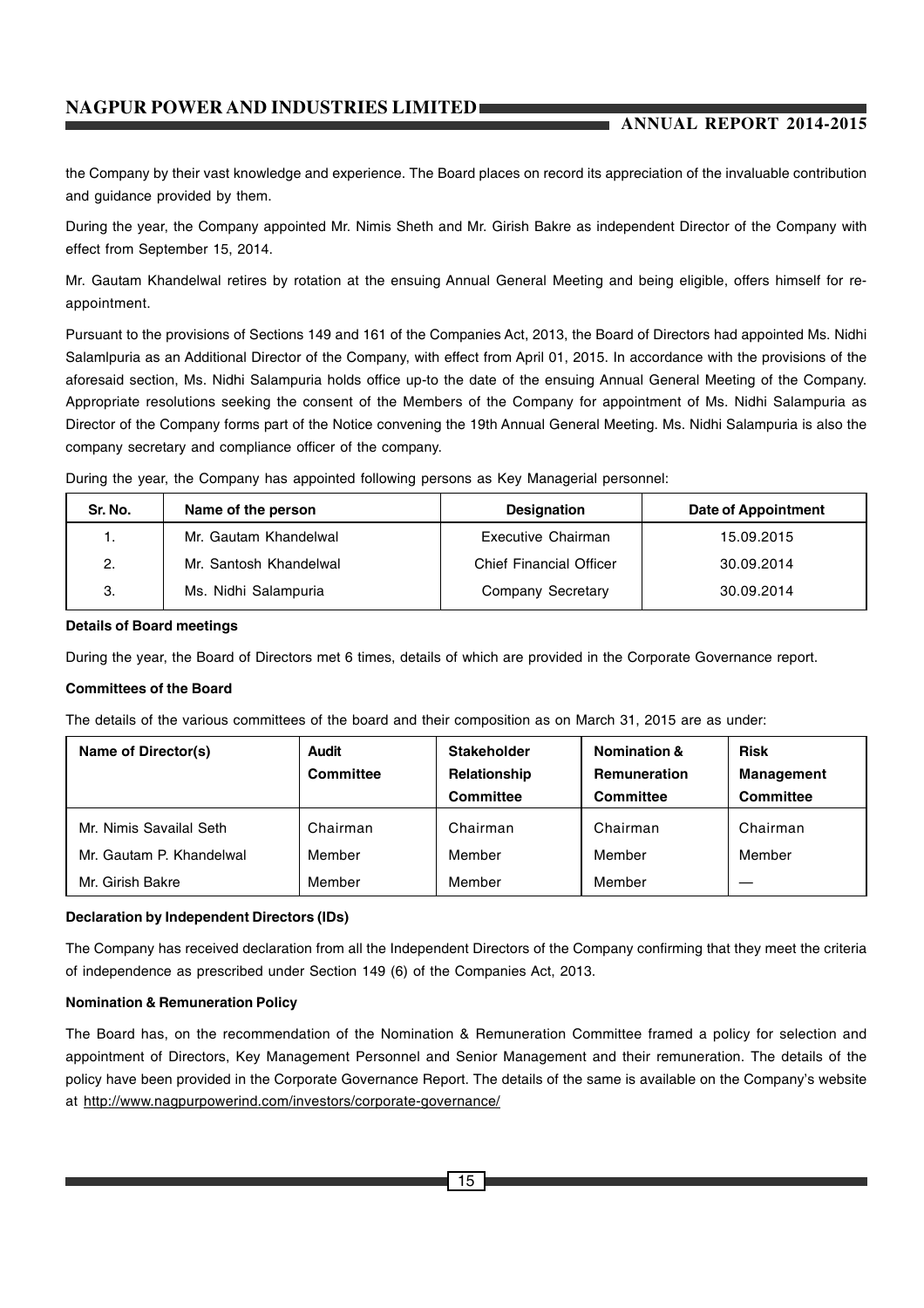# **ANNUAL REPORT 2014-2015**

#### **Board Evaluation**

The Board evaluated the effectiveness of its functioning and that of the Committees and of individual directors by seeking their inputs on various aspects of Board/Committee Governance.

The aspects covered in the evaluation included the contribution to and monitoring of corporate governance practices, participation in the long-term strategic planning and the fulfillment of Directors' obligations and fiduciary responsibilities, including but not limited to, active participation at the Board and Committee meetings.

The Chairman of the Board had one-on-one meetings with the Independent Directors and the Chairman of the Nomination and Remuneration Committee had one-on-one meetings with the Executive and Non-Executive Directo₹ These meetings were intended to obtain Directors' inputs on effectiveness of Board/Committee processes.

The Board considered and discussed the inputs received from the Directors.

Further, the Independent Directors at their meeting, reviewed the performance of Board, Chairman of the Board and of Non-Executive Directors.

#### **Significant and material orders passed by the regulators or courts or tribunals**

There were no significant material orders passed by the regulators or courts or tribunals which may impact the going concern status and company's operations.

#### **Internal financial controls**

The details in respect of internal financial control and their advocacy are included in the management discussion and analysis which forms part of this Annual Report.

#### **Deposits**

During the year, your Company has not accepted any deposits under the provisions of Chapter V of the Companies Act, 2013 and the rules made there under.

#### **Joint Ventures/Associate Companies:**

The company does not have Joint Ventures/Associate Companies.

#### **Loans, guarantees or investments**

Loans, guarantees and investments covered under Section 186 of the Companies Act, 2013 form part of the notes to the financial statements provided in this Annual Report.

# **Management Discussion and Analysis**

In terms of Clause 49 of the Listing Agreement with the Stock Exchange, Mumbai, the Management Discussion and Analysis report of the Company is as follows:

#### **a) Economy review:**

The long-term growth prospective of the Indian economy is moderately positive due to its young population, corresponding low dependency ratio, healthy savings and investment rates, and increasing integration into the global economy. Your company is mainly in the business of manufacturing electrical equipment, a significant portion of which is supplied to the power sector which has been adversely affected by the political & economic situation. We hope to see a gradual recovery this year.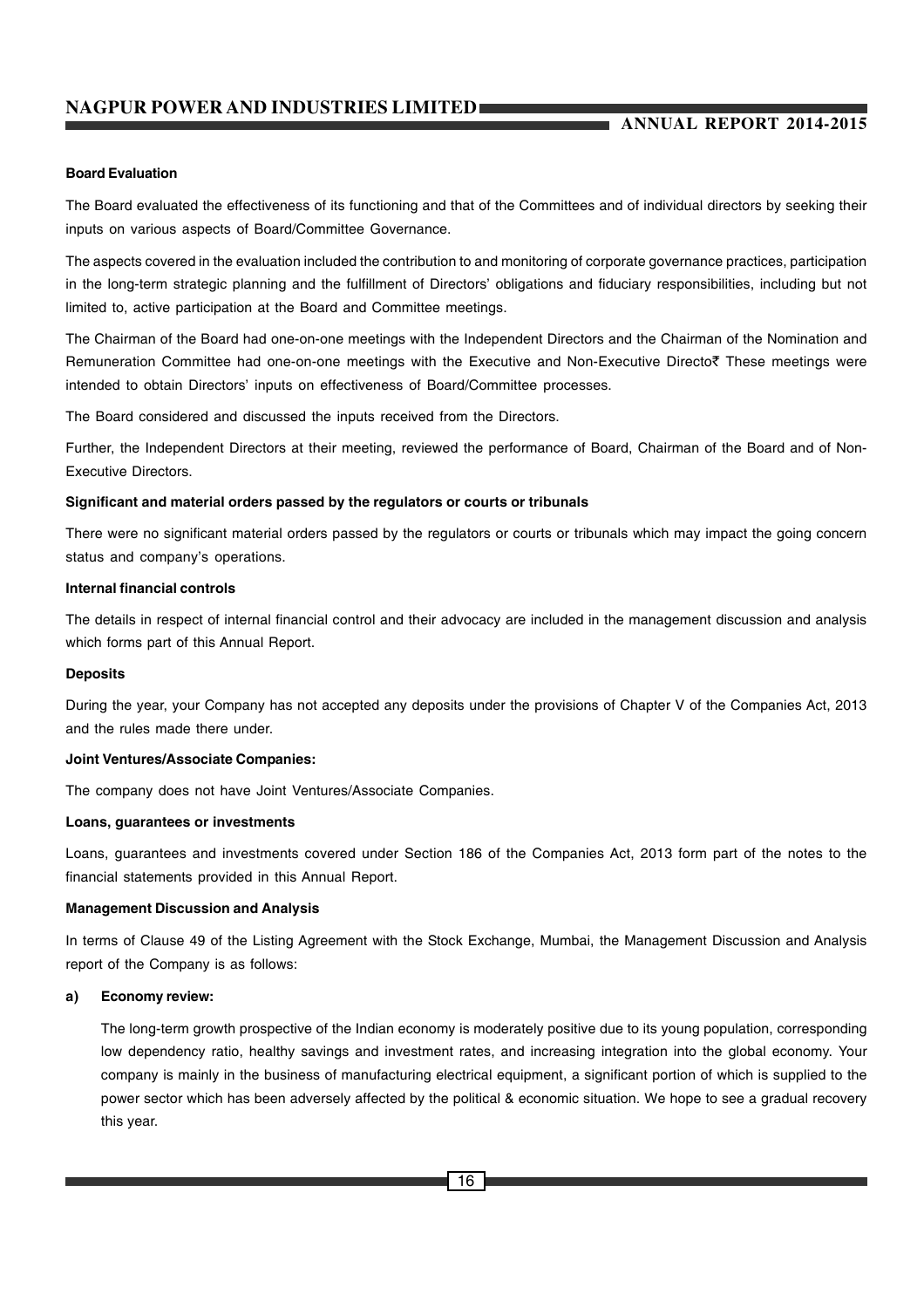#### **b) Business and Industrial review and future outlook:**

The Company mainly operates on Metal Recovery Plant and produces Low Ferro Manganese (Slag) through its profitable slag recovery process. There has been decline in volume due to depletion of slag dumps. The Company had entered into a new business via a majority stake in "The Motwane Manufacturing Company Private Limited" its subsidiary company and is looking to develop its business in electrical sector.

#### **c) Risks, Concerns & Threats:**

Depletion of slag dumps poses a major problem for the Company in the years to come. In order to counter this, the Company entered into new business through its subsidiary company "The Motwane Manufacturing Company Private Limited" and is looking to develop it. The Company has formed a Risk Management Committee, which meets frequently to take the stock of all the impending and immediate threats to the business and takes necessary steps for positioning of the Company to meet same in time. Any major threats affecting the Company in general and business environment indirectly affecting the functioning of the Company are discussed with the Board from time to time.

#### **d) Internal Control Systems:**

The Company has adequate internal control systems in place with reference to the financial statements. The Audit Committee of the Board periodically reviews the internal control systems with the management, Internal Auditors and Statutory Auditors and the adequacy of internal audit function, significant internal audit findings and follow-ups thereon.

#### **e) Financial Performance / Overview of Operations:**

During the year under review, the total income of the Company decreased to Rs. 270.21 Lakhs from Rs. 300.86 Lakhs in the previous year. This decrease is mainly attributable to decline in volume of slag dumps as Company mainly operates on Metal Recovery plant and the profit margins have decreased due to lower realizations of Ferro Mangenese slags in 2014 - 2015.

#### **Subsidiary Company and Consolidated Statements**

Your Company has one subsidiary i.e 'The Motwane Manufacturing Company Private Limited' (MMCPL). During the year, revenue of the MMCPL has increased to Rs. 1743.12 Lakhs from Rs. 1148.01 in previous year and the company has incurred a loss of Rs. 143.43 Lakhs (Previous year - Net loss of Rs. 472.31 Lakhs).

The Consolidated Financial Statement of your Company for the financial year 2014-15, are prepared in compliance with applicable provisions of the Companies Act, 2013, Accounting Standard and Listing Agreement as prescribed by the Securities and Exchange Board of India (SEBI). The Consolidated Financial Statements have been prepared on the basis of audited financial statements of the Company, its subsidiary, as approved by their respective Board of Directors.

Pursuant to sub-section (3) of section 129 of the Act, the statement containing the salient features of the financial statement of company's subsidiary is given as AOC -1. Brief particulars about the business of each of the Subsidiary is given hereunder:-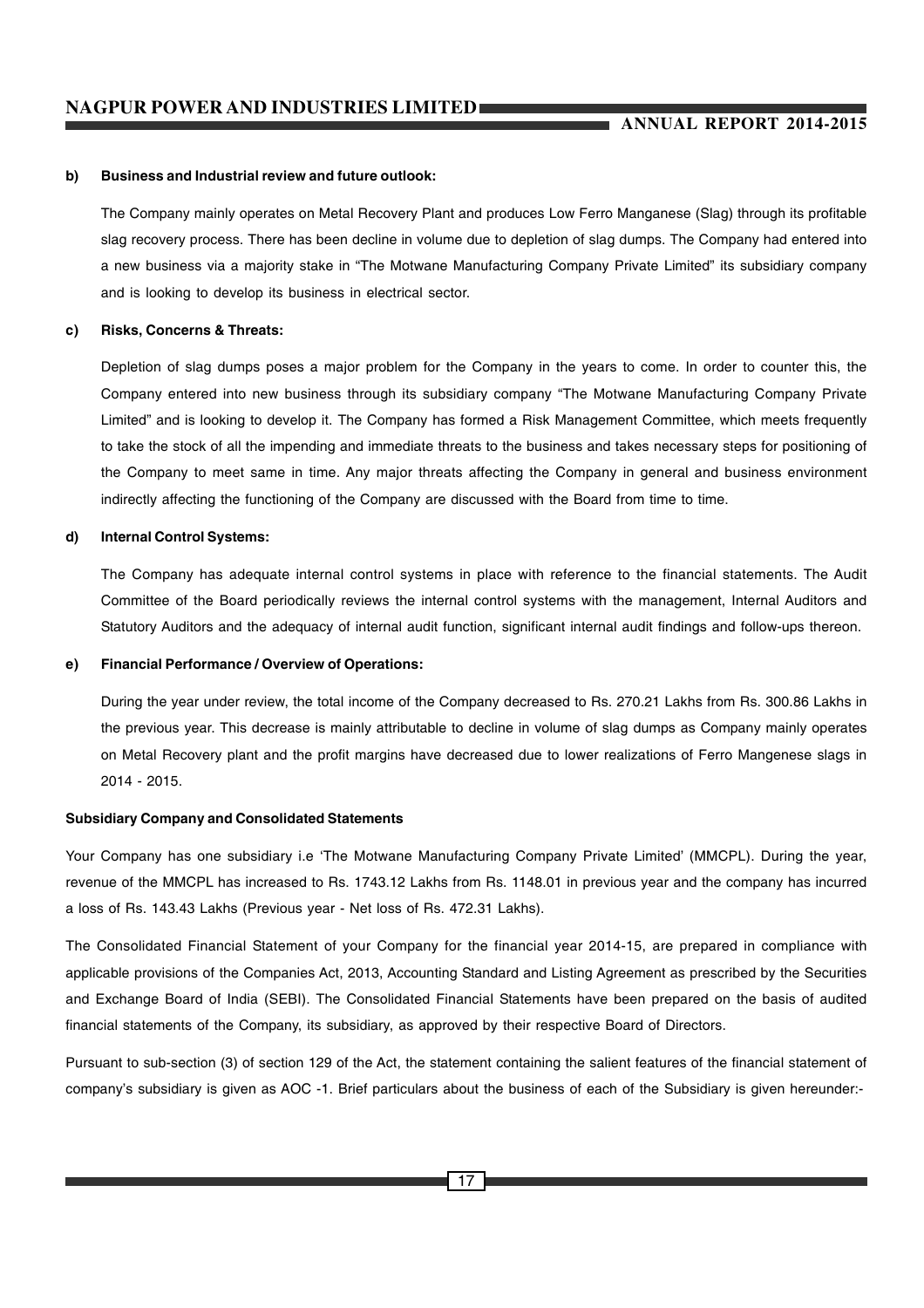# **ANNUAL REPORT 2014-2015**

The MMCPL is an R & D based company and has developed various high technology test and Measurement products which would have applicability in the domestic and international markets. The company's products are sold primarily to the power sector and energy intensive industries.

The company's sales were affected due to the cyclical downturn in the power sector, in particular the project sales & sales to the DISCOM's. The company's decision of strategically re-orienting its operations into two divisions namely Retail business group & High Voltage Business Group has started to show some signs of improvement. The company expects a better performance in the current year.

#### **Statutory Auditors, their Report and Notes to Financial Statements**

M/s. M.V. Ghelani & Co., Chartered Accountants (ICAI Registration No. 119077W) were re-appointed as the Statutory Auditors of the Company to hold office from the conclusion of the 18th Annual General Meeting (AGM) held on September 15, 2014 until the conclusion of the third consecutive AGM of the Company to be held in the year 2017 (subject to ratification of their appointment by the Members at every AGM held after the AGM held on September 15, 2014).

As required under the provisions of section 139(1) of the Companies Act, 2013, the Company has received a written consent from M/s. M.V. Ghelani & Co., Chartered Accountants in respect to their appointment and a Certificate, to the effect that their appointment, if made, would be in accordance with the Companies Act, 2013 and the Rules framed thereunder and that they satisfy the criteria provided in section 141 of the Companies Act, 2013.

The Board has recommended to ratify the appointment of M/s. M.V. Ghelani & Co., Chartered Accountants, Mumbai, as the Auditors to hold office from the conclusion of the ensuing 19th Annual General Meeting (AGM) till the conclusion of the next AGM.

The observations made in the Auditor's Report are self explanatory and do not call for any further comments. The company has appointed consultant metallurgist to identify, test and advice ascertaining the balance of slag that can be used for recovery.

# **Secretarial Auditor**

In terms of Section 204 of the Act and Rules made there under, M/s. DSM & Associates, Practicing Company Secretary (Certificate of Practice Number : 9394) have been appointed Secretarial Auditors of the Company. The report of the Secretarial Auditor is enclosed as **Annexure I** to this report. The report is self-explanatory and do not call for any further comments.

#### **Related Party Transactions**

There have been no materially significant related party transactions between the Company and the Directors, the management, the key managerial personnel, the subsidiaries or the relatives except for those disclosed in the financial statements.

Accordingly, particulars of contracts or arrangements with related parties referred to in Section 188(1) along with the justification for entering into such contract or arrangement in Form AOC-2 does not form part of the report.

The policy on Related Party Transactions as approved by the Board is uploaded on the Company's website and can be accessed at the Web link: http://www.nagpurpowerind.com/investors/corporate-governance/

#### **Extract of the Annual Return**

Pursuant to the provisions of section 92(3) of Companies Act, 2013, the extract of the annual return in Form No. MGT– 9 is enclosed with the report **as Annexure II**.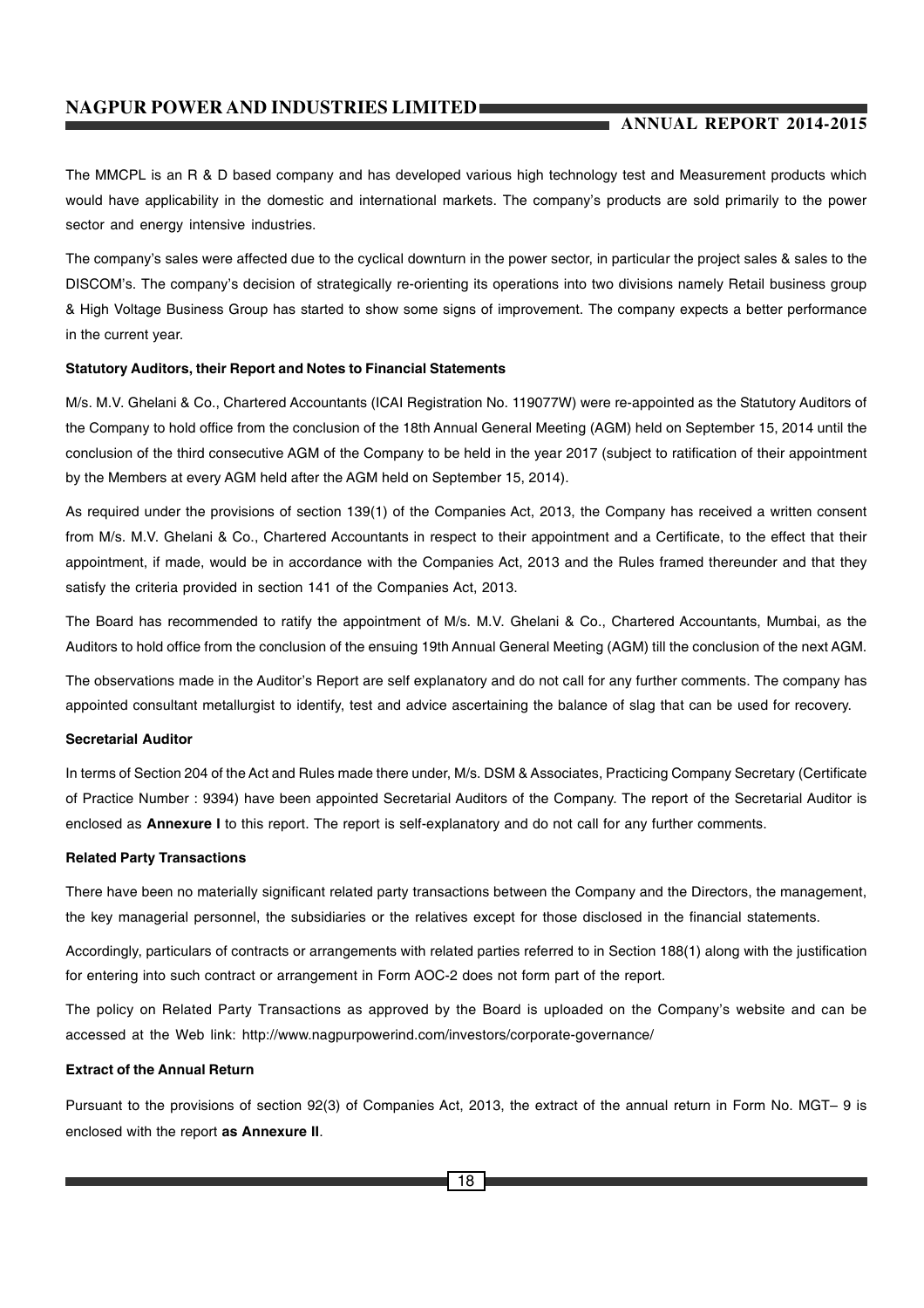# **Disclosures pursuant to The Companies (Appointment and Remuneration of Managerial Personnel) Rules, 2014**

A) Details of the ratio of the remuneration of each director to the median employee's remuneration and other details as required pursuant to Rule 5(1) of the Companies (Appointment and Remuneration of Managerial Personnel) Rules, 2014:

| Sr.<br>No.     | Name of Director/<br><b>KMPand Designation</b>                                           | <b>Remuneration</b><br>of Director/KMP<br>for financial<br>vear 2014-15<br>(Rs. in Lacs) | % increase in<br><b>Remuneration</b><br>in the financial<br>year 2014-15 | Ratio of<br>remuneration<br>of each Director/<br>to median<br>remuneration of<br>employees | <b>Comparison of</b><br>the Remuneration<br>of the KMP<br>against the<br>performance of<br>the Company |
|----------------|------------------------------------------------------------------------------------------|------------------------------------------------------------------------------------------|--------------------------------------------------------------------------|--------------------------------------------------------------------------------------------|--------------------------------------------------------------------------------------------------------|
| $\mathbf{1}$ . | Mr. Gautam Khandelwal<br><b>Executive Chairman</b>                                       | 52.50 (w.e.f<br>from 1-7-2014)                                                           | 75%                                                                      | 34                                                                                         | Loss increased by<br>52.32% in FY 2014-15.                                                             |
| 2.             | Mr. Arnold John Allen<br>Non-Executive Director<br>(resigned w.e.f. 29.01.2015)          | <b>NIL</b>                                                                               | <b>NIL</b>                                                               | <b>NIL</b>                                                                                 | Not Applicable                                                                                         |
| 3.             | Mr. Nimis Sheth<br>Non-Executive Director                                                | <b>NIL</b>                                                                               | <b>NIL</b>                                                               | <b>NIL</b>                                                                                 | Not Applicable                                                                                         |
| 4.             | Mr. Mohandas Shenoy Adige<br>Non-Executive Director<br>(resigned w.e.f. 30.9.2014)       | <b>NIL</b>                                                                               | <b>NIL</b>                                                               | <b>NIL</b>                                                                                 | Not Applicable                                                                                         |
| 5.             | Mr. Girish M. Bakre<br>Non-Executive Director                                            | <b>NIL</b>                                                                               | <b>NIL</b>                                                               | <b>NIL</b>                                                                                 | Not Applicable                                                                                         |
| 6.             | Ms. Nidhi N. Salampuria<br>Company Secretary &<br><b>Additional Director</b>             | 7.15                                                                                     | 17%                                                                      | N.A                                                                                        | Loss increased by<br>52.32% in FY 2014-15.                                                             |
| 7.             | Mr. Santosh Khandelwal<br><b>Chief Financial Officer</b><br>(Appointed w.e.f 01.10.2014) | 2.68                                                                                     | N.A                                                                      | N.A                                                                                        | Not Applicable                                                                                         |

#### **Notes:-**

- i) Median remuneration of employees of the Company during the financial year 2014-2015 was Rs.1,40,698/-
- ii) Median remuneration of employees of the Company during the financial year 2013-2014 was Rs.1,37,376/-. In the financial year, there was a Increase of 2.42% in the median remuneration of employees due to resignation of an Executive Officer during the year.
- iii) There were 34 confirmed employees on the rolls of the Company as on 31st March 2015.
- iv) Relationship between average increase in remuneration and company performance Loss increased by 52.32% in FY 2014-15.
- v) Comparison of Remuneration of the Key Managerial Personnel(s) against the performance of the company:- As per table given above
- vi) a) Variation in the market capitalization of the company: The market capitalization as on  $31<sup>st</sup>$  March 2015 was Rs.35.23 Crores (Rs. 34.83 Crores as on 31st March 2014)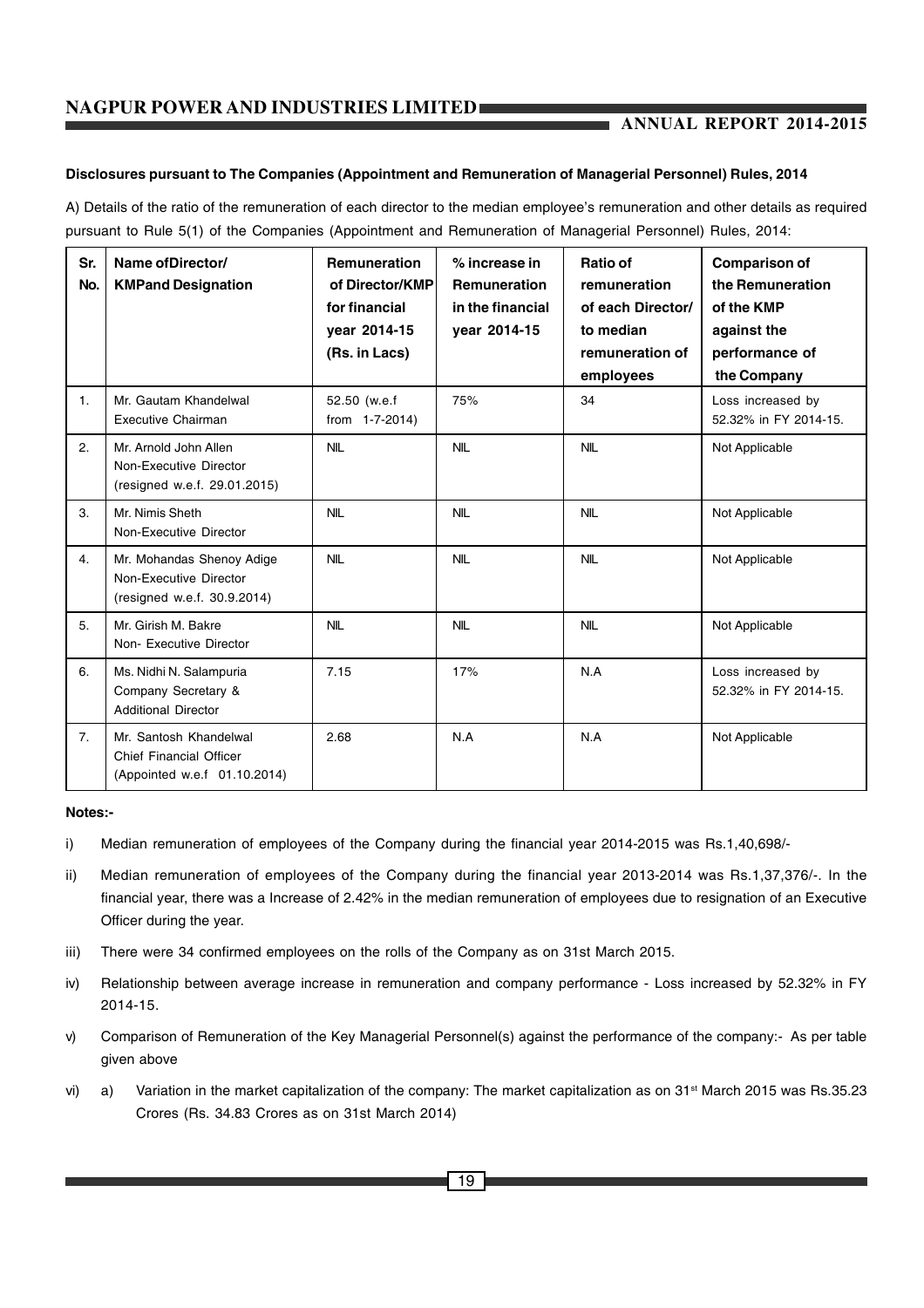- b) Price Earnings Ratio of the Company was (0.98) as at 31st March 2015 (and (0.64) as at 31st March 2014).
- c) Percentage increase or decrease in the market quotations of the shares of the company in comparison to the rate at which the company came out with the last public offer: Not Applicable
- vii) Average percentile increase already made in the salaries of employees other than the managerial personnel in the last financial year and its comparison with the percentile increase in the managerial remuneration and justification thereof and point out of there are any exceptional circumstances for increase in the managerial remuneration: As per table given above
- viii) The key parameters of the variable component of remuneration availed by the directors- Not Applicable
- ix) The ratio of the remuneration of the highest paid director to that of the employees who are not directors but receive remuneration in excess of the highest paid director during the year: Not Applicable
- x) Affirmation that the remuneration is as per remuneration policy of the company- Yes
- B) Details of every employee of the Company as required pursuant to rule 5(2) of the Companies (Appointment and Remuneration of Managerial Personnel) Rules, 2014:

During the year under consideration, none of the employees of the company were in receipt of remuneration in excess of limits prescribed under clause 5(2) of the Companies (Appointment and Remuneration of Managerial Personnel) Rules, 2014 hence particulars as required under 5(2) of the Companies (Appointment and Remuneration of Managerial Personnel) Rules, 2014 are not given.

# **Conservation of Energy, Technology Absorption, Foreign Exchange Earning and Outgo**

The information pertaining to conservation of energy, technology absorption, foreign exchange earnings and outgo as required under section 134(3)(m) of the Companies Act, 2013 read with Rule 8(3) of the Companies (Accounts) Rules, 2014, are given below:

# **(A) Conservation of Energy:**

The Company continues to take appropriate measures with regard to conservation of energy:

Total Energy consumption and energy consumption per unit of production is as follows:

| <b>Particulars</b>                  | <b>Financial Year2014-15</b> | <b>Financial Year2013-14</b> |
|-------------------------------------|------------------------------|------------------------------|
| Electricity purchased:              |                              |                              |
| Units (KWH)-<br>$\sim$              | 245338                       | 1,55,248                     |
| Total Amount (Rs in lakhs)          | 24.16                        | 21.91                        |
| Rate / KWH $(3)$<br>$\sim$          | 9.85                         | 14.12                        |
| Consumption per unit of Production: |                              |                              |
| Ferro Manganese Slag (Low MnO)      |                              |                              |
| Units in KWH<br>$\sim$              | 43.11                        | 52.01                        |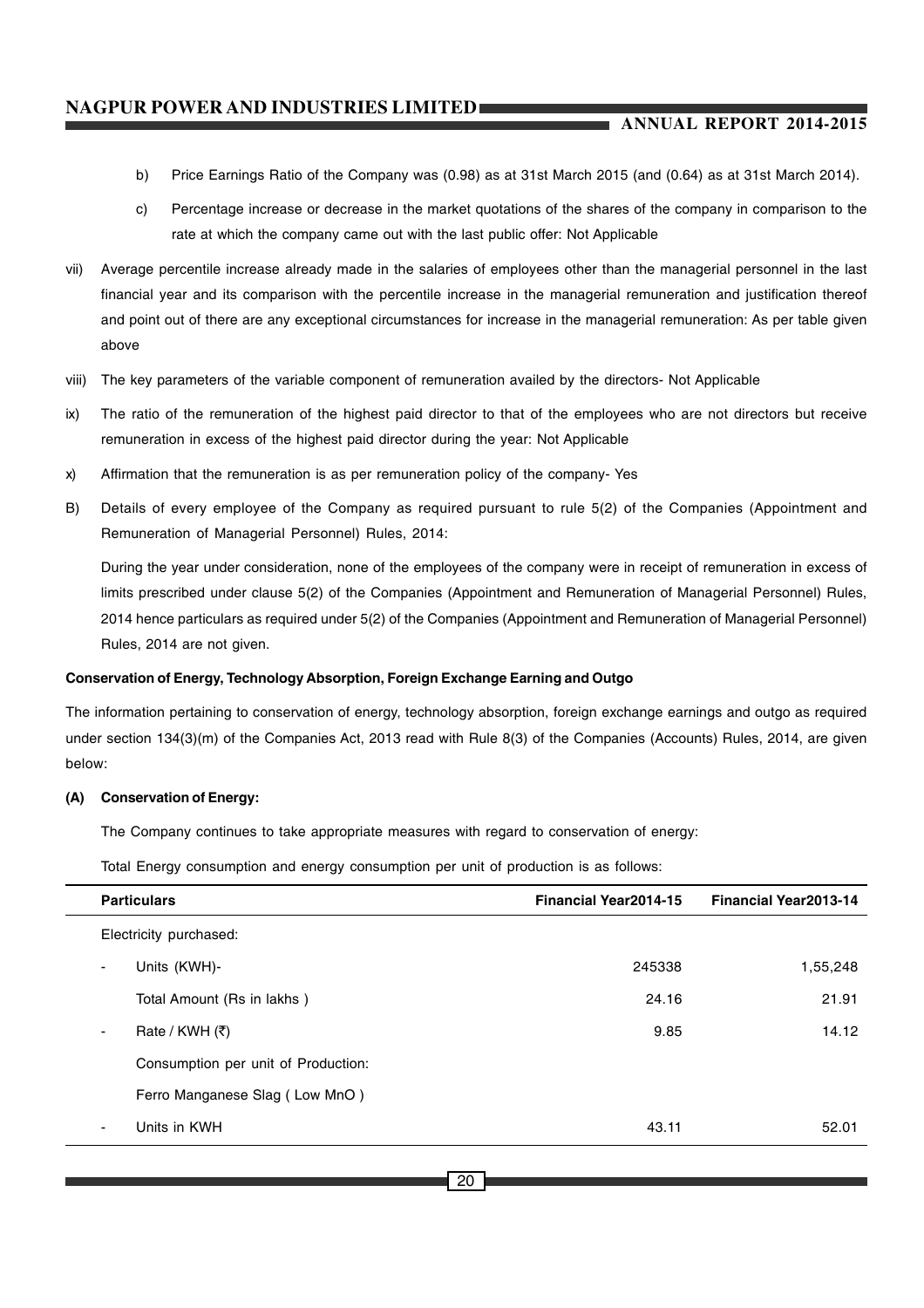#### **(B) Technology Absorption:**

a. Research and Development (R & D):

The Company has not undertaken any R&D activity in the current year.

b. Technology Absorption, Adaptation and Innovation:

The Company has not imported any technology during the year.

#### **(C) Foreign Exchange earnings and outgo:**

During the year, the foreign Exchange outgo was Rs 4.91 lakhs (Previous year – Rs 6.71 lakhs). The foreign exchange earning was Nil (Previous year – Nil).

#### **Corporate Social Responsibility (CSR)**

Since the CSR norms are not applicable to the Company hence, the disclosures as per Rule 9 of Companies (Corporate Social Responsibility Policy) Rules, 2014 is not required to be made.

# **Vigil Mechanism and Whistle Blower Policy**

The company has adopted a Vigil Mechanism and Whistle Blower Policy to provide a mechanism for the directors and employees to report genuine concerns about any unethical behavior, actual or suspected fraud or violations of the company's code of conduct. The provisions of this policy are in line with the provisions of Section 177 (9) of the Act. The policy can be accessed on the company's website at following link http://www.nagpurpowerind.com/investors/corporate-governance/

#### **Disclosure under the Sexual Harassment of Women at Workplace (Prevention, Prohibition and Redressal) Act, 2013**

The Company has in place an Anti Sexual Harassment Policy in line with the requirements of the Sexual Harassment of Women at the Workplace (Prevention, Prohibition & Redressal) Act, 2013. Internal Complaints Committee (ICC) has been set up to redress complaints received regarding sexual harassment. All employees (permanent, contractual, temporary, trainees) are covered under this policy.

The following is a summary of sexual harassment complaints received and disposed off during the year 2014-2015.

| Sr. No. | No. of Complaint received | No. of Complaints disposed off |  |
|---------|---------------------------|--------------------------------|--|
|         | Nil                       |                                |  |

#### **Risk Management**

In terms of the requirement of the Act, the Company has developed and implemented the Risk Management system whereby a Risk Management Committee has been constituted to manage, monitor and report on the principal risks and uncertainties that can impact the ability to achieve the Company's strategic objectives. The Committee periodically submits its Report to the Board on various issues along with its recommendations and comments for Board's review and necessary action.

#### **Material Changes**

There were no material changes and commitments affecting the financial position of the company, which have occurred between the end of the financial year of the company to which this report relates and the date of the report except as otherwise mentioned in this director report, if any.

There had been no changes in the nature of company's business. To the best of information and assessment there has been no material changes occurred during the financial year generally in the classes of business in which the company has an interest except as otherwise mentioned in this director report, if any.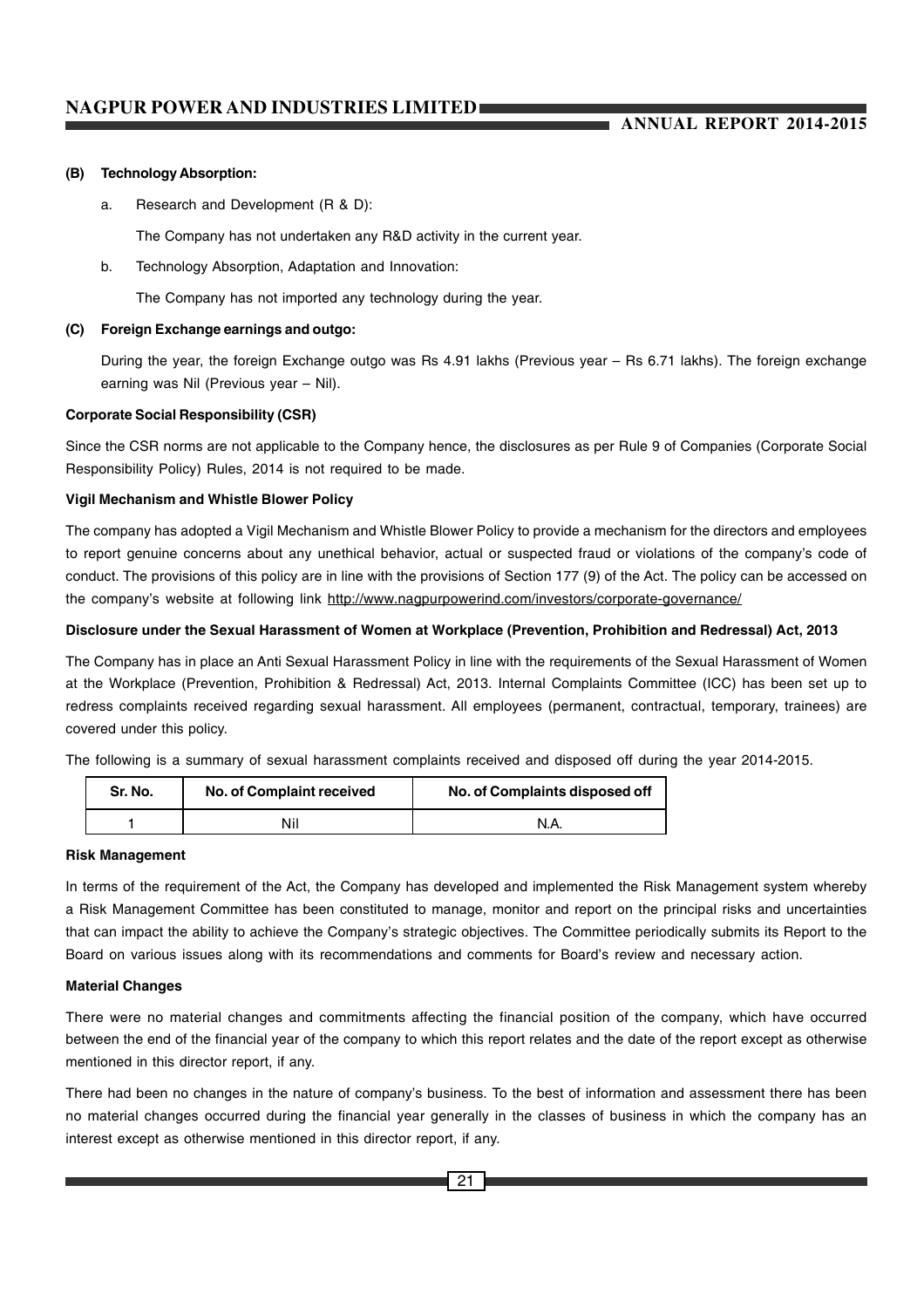# **ANNUAL REPORT 2014-2015**

#### **Directors' Responsibility Statement**

Pursuant to Section 134 (3) (c) and 134 (5) of the Companies Act, 2013, the Board of Directors, to the best of their knowledge and ability, confirm that:

- i) in the preparation of the annual accounts, the applicable accounting standards have been followed and that there are no material departures;
- ii) they have selected such accounting policies and applied them consistently and made judgments and estimates that are reasonable and prudent so as to give a true and fair view of the state of affairs of the Company at the end of the financial year and of the loss of the Company for that year;
- iii) they have taken proper and sufficient care to the best of their knowledge and ability, for the maintenance of adequate accounting records in accordance with the provisions of the Act for safeguarding the assets of the Company and for preventing and detecting fraud and other irregularities;
- iv) the annual accounts have been prepared on a going concern basis.
- v) they have laid down internal financial controls to be followed by the Company and such internal financial controls are adequate and operating effectively.
- vi) they have devised proper systems to ensure compliance with the provisions of all applicable laws and that such systems

#### **Corporate Governance**

The Company adheres to the requirements set out by the Securities and Exchange Board of India's Corporate Governance practices and have implemented all the stipulations prescribed. The Company has implemented several best corporate governance practices.

The Corporate Governance which form an integral part of this Report, are set out as **Annexure III,** together with the Certificate from the Auditors of the Company regarding compliance with the requirements of Corporate Governance as stipulated in Clause 49 of the Listing Agreement.

#### **Acknowledgements**

Your Board of Directors wishes to place on record their appreciation for the whole-hearted co-operation received by the Company from the Shareholders, various Government departments, Business Associates, Company's Bankers and all the employees during the year.

**For and on behalf of the Board**

**Place: Mumbai Gautam Khandelwal Date: May 28, 2015** Chairman **Chairman** Chairman **Chairman** Chairman **Chairman** Chairman **Chairman DIN 00270717**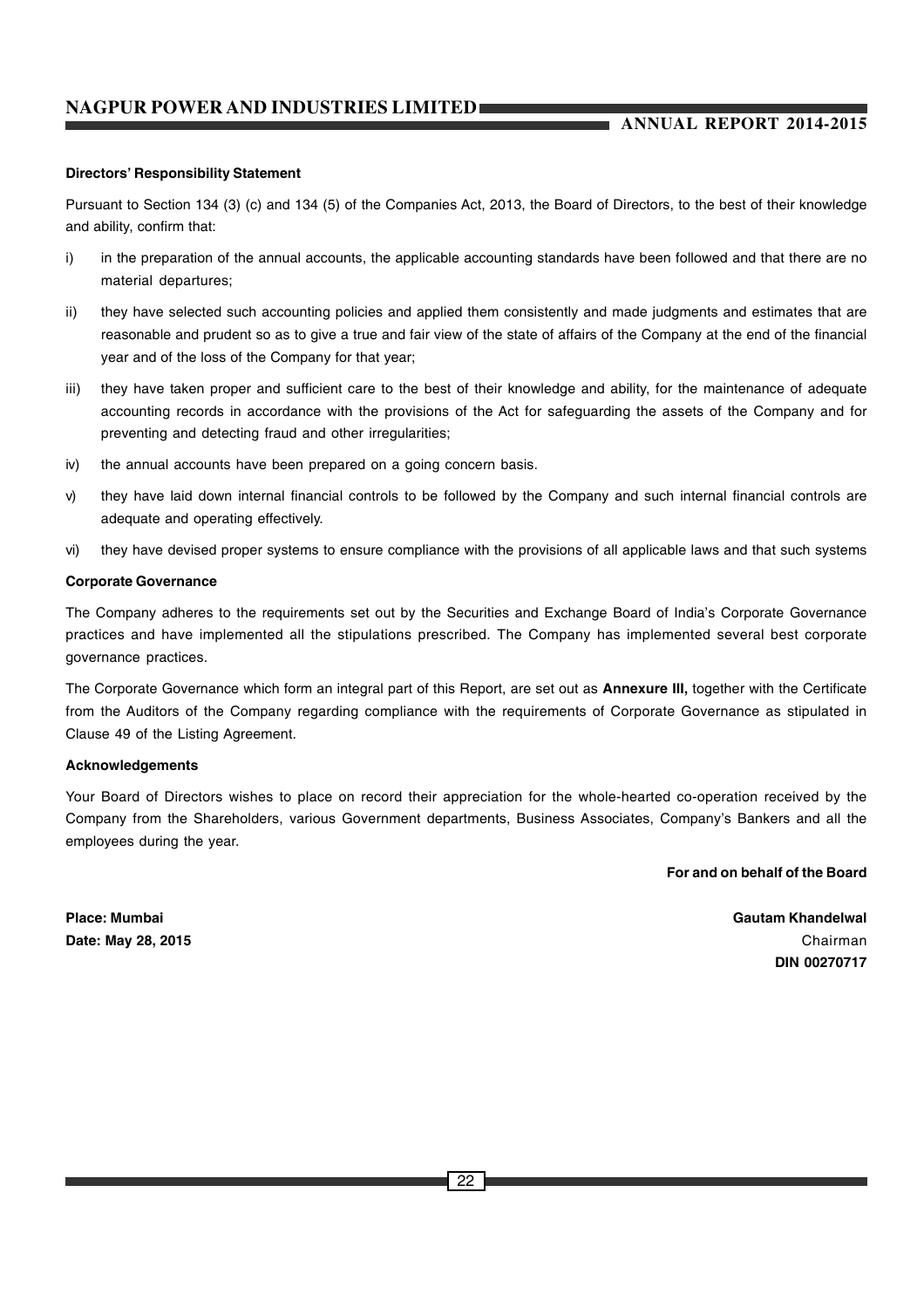# **Annexure - I**

# **SECRETARIAL AUDIT REPORT**

#### **For the Financial Year ended 31st March, 2015**

*(Pursuant to section 204(1) of the Companies Act, 2013 and the Rule No.9 of the Companies (Appointment And Remuneration of Managerial Personnel) Rules, 2014)*

# **To,**

# **The Members of Nagpur Power And Industries Limited**

We have conducted the secretarial audit of the compliance of applicable statutory provisions and the adherence to good corporate practices by **Nagpur Power And Industries Limited** (hereinafter called "The Company"). We have conducted Secretarial Audit in a manner that provided us a reasonable basis for evaluating the corporate conducts/statutory compliances and expressing our opinion thereon.

Based on our verification of the **Nagpur Power And Industries Limited'**s books, papers, minute books, forms and returns filed and other records maintained by the Company and also the information provided by the Company, its officers, agents and authorized representatives during the conduct of secretarial audit, we hereby report that in our opinion, the Company has, during the audit period covering the financial year ended on 31<sup>st</sup> March, 2015, complied with the statutory provisions listed hereunder and also that the Company has proper Board processes and compliance mechanism in place to the extend, in the manner and subject to the reporting made hereinafter:

We have examined the books, papers, minute books, forms and returns filed and other records maintained by the **Nagpur Power And Industries Limited** (the Company) for the financial year ended on 31<sup>st</sup> March, 2015 according to the provisions of:

- (i) The Companies Act, 2013 (the Act) and the rules made there under;
- (ii) The Securities Contracts (Regulation) Act, 1956 (SCRA) and the rules made there under
- (iii) The Depositories Act, 1996 and the regulations and bye laws framed there under
- (iv) The Foreign Exchange Management Act, 1999 and the rules and regulations made there under to the extent of Foreign Direct Investment, Overseas Director Investment and External Commercial Borrowings;
- (v) The following Regulations and Guidelines prescribed under the Securities and Exchange Board of India Act, 1992 (SEBI Act)
	- a) SEBI (Substantial Acquisition of Shares and Takeovers) Regulations, 2011;
	- b) SEBI (Prohibition of Insider Trading) Regulations, 1992;
	- c) SEBI (Issue of Capital and Disclosure Requirements) Regulations, 2009;
	- d) The Securities and Exchange Board of India (Employee Stock Option Scheme and Employee Stock Purchase Scheme) Guidelines, 1999;
	- e) The Securities and Exchange Board of India (Issue and Listing of Debt Securities) Regulations, 2008;
	- f) The Securities and Exchange Board of India (Registrars to an Issue and Share Transfer Agents) Regulations, 1993 regarding the Companies Act and dealing with client;
	- g) The Securities and Exchange Board of India (Delisting of Equity Shares) Regulations, 2009; and
	- h) The Securities and Exchange Board of India (Buyback of Securities) Regulations, 1998;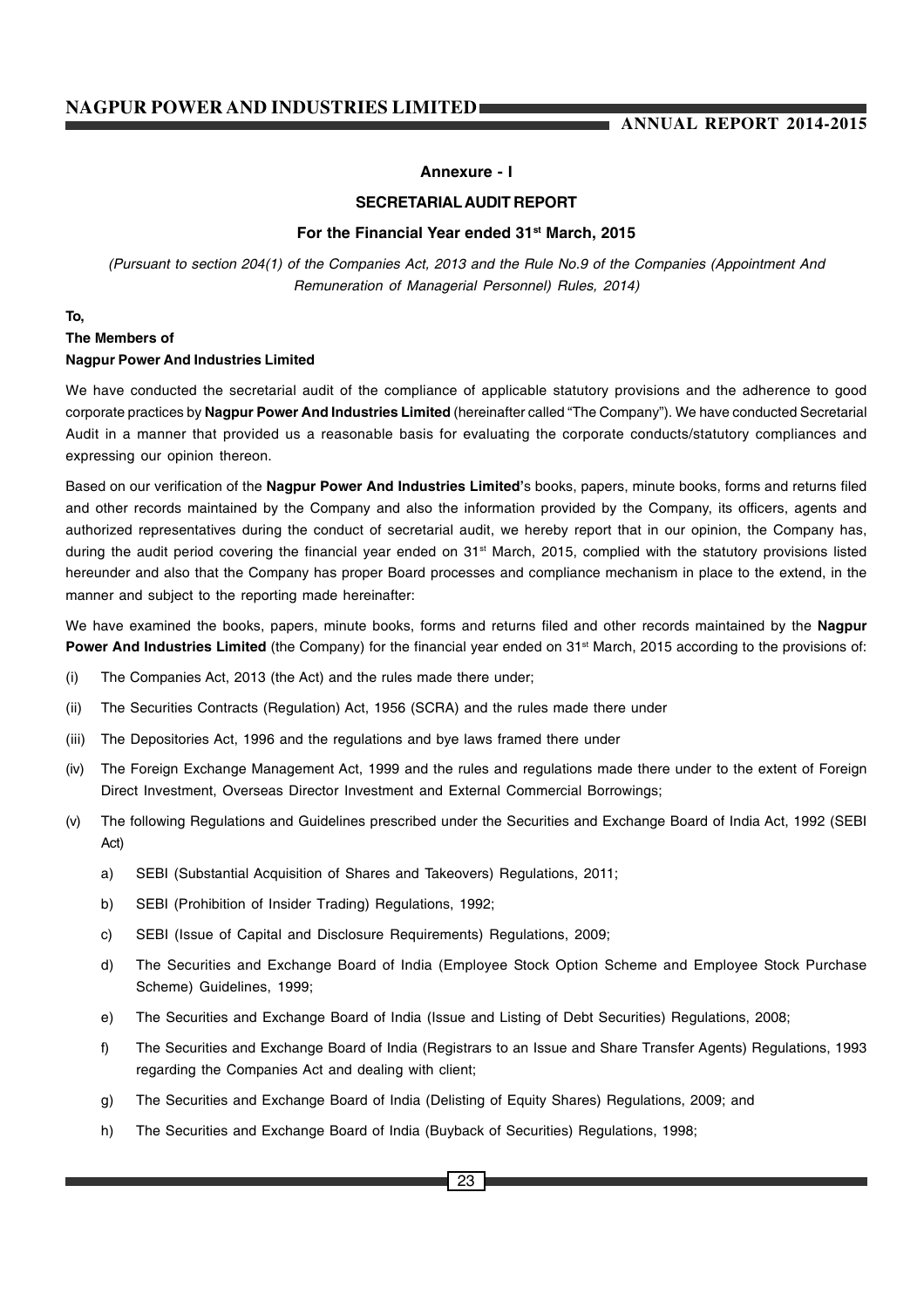# **ANNUAL REPORT 2014-2015**

- (vi) Other specifically applicable laws to the Company during the period under review;
	- (i) Income Tax Act, 1961;
	- (ii) Chapter V of the Finance Act, 1994 (Service Tax);
	- (iii) Public Liability Insurance Act, 1991;
	- (iv) Registration Act, 1908;
	- (v) Indian Stamp Act, 1899;
	- (vi) Indian Contract Act, 1872;
	- (vii) Negotiable Instrument Act, 1881;
	- (viii) Information Technology Act, 2000;
	- (ix) Prevention of Money Laundering Act, 2002;
	- (x) Consumer Protection Act, 1986;

We have also examined compliance with the applicable clause of the following:

- (i) Secretarial Standards issued by The Institute of Company Secretaries of India
- (ii) The Listing Agreement entered into by the Company with The Bombay Stock Exchange

During the period under review the Company has complied with the provisions of the Act, Rules, Regulations, Guidelines, Standards, etc. mentioned above.

#### We further report that

The Board of Directors of the Company is duly constituted with proper balance of Executive Directors, Non Executive Directors and Independent Directors. The changes in the composition of the Board of Directors that took place during the period under review were carried out in compliance with the provisions of the Act.

Adequate notice is given to all directors to schedule the Board Meetings, agenda and detailed notes on agenda were sent at least seven days in advance and a system exists for seeking and obtaining further information and clarification on the agenda items before the meeting and for meaningful participation at the meeting.

Majority decision is carried through while the dissenting members' views were captured and recorded as part of the minutes.

We further report that there are adequate systems and processes in the Company commensurate with the size and operations of the Company to monitor and ensure compliance with applicable laws, rules, regulations and guidelines.

> *For DSM & Associates, Company Secretaries*

*CS Sanam Umbargikar Partner* **M.No.26141. CoP No.9394.**

Date: 28<sup>th</sup> May, 2015. Place: Mumbai.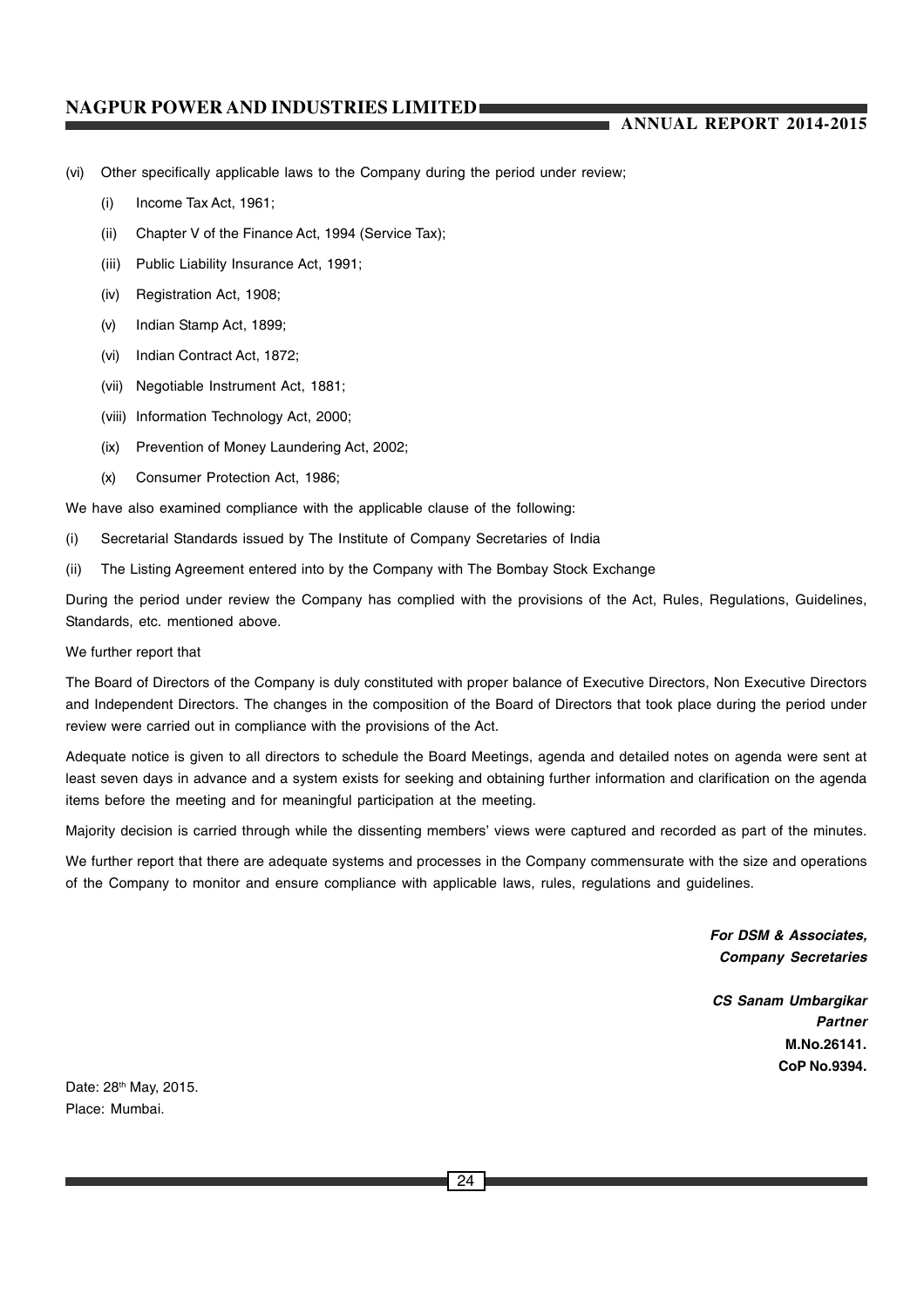# **Annexure - II** FORM NO. MGT 9

# **EXTRACT OF ANNUAL RETURN**

# As on financial year ended on 31.03.2015 Pursuant to Section 92 (3) of the Companies Act, 2013 and rule 12(1) of the Company (Management & Administration) Rules, 2014

# **I. REGISTRATION & OTHER DETAILS:**

| 1. | <b>CIN</b>                             | L40100MH1996PLC104361                                                   |
|----|----------------------------------------|-------------------------------------------------------------------------|
| 2. | <b>Registration Date</b>               | 06.12.1996                                                              |
| 3. | Name of the Company                    | Nagpur Power And Industries Limited                                     |
| 4. | Category/Sub-category of the Company   | Company Limited by Shares/ Indian Non-Government Company                |
| 5. | Address of the Registered office &     | Nirmal, 20 <sup>th</sup> Floor, Nariman Point, Mumbai - 400021          |
|    | contact details                        | Tel: 91-22-22023055, Fax: 91-22-22043162                                |
|    |                                        | Email: nidhi@khandelwalindia.com                                        |
| 6. | Whether listed company                 | Listed on BSE Ltd. (BSE)                                                |
| 7. | Name, Address & contact details of the | Sharepro Services (India) Pvt. Ltd                                      |
|    | Registrar & Transfer Agent, if any.    | 13AB, Samhita Warehousing Complex, Second Floor, Sakinaka, Telephone    |
|    |                                        | Exchange Lane, Off. Andheri Kurla Road, Andheri (East), Mumbai - 400072 |
|    |                                        | Tel No. 91-22-677200300/400                                             |
|    |                                        | Email: sharepro@shareproservices.com                                    |

#### **II. PRINCIPAL BUSINESS ACTIVITIES OF THE COMPANY**

(All the business activities contributing 10 % or more of the total turnover of the company shall be stated)

| Sr.<br>No. | Name and Description of main<br><b>Products / Services</b> | NIC Code of the Product / Service | % to total turnover of the Company |
|------------|------------------------------------------------------------|-----------------------------------|------------------------------------|
|            | Low ferro Manganese                                        | 24104                             | 18%                                |

#### **III. PARTICULARS OF HOLDING, SUBSIDIARY AND ASSOCIATE COMPANIES**

| S. No. | Name and Address of The company                      | CIN/GLN               | HOLDING/<br>SUBSIDIARY/<br><b>ASSOCIATE</b> | % of<br>share<br>sheld | Applicable<br>Section |
|--------|------------------------------------------------------|-----------------------|---------------------------------------------|------------------------|-----------------------|
| ι.     | The Motwane Manufacturing<br>Company Private Limited | U32109MH1960PTC011827 | Subsidiary                                  | 70.64%                 | 2(87)                 |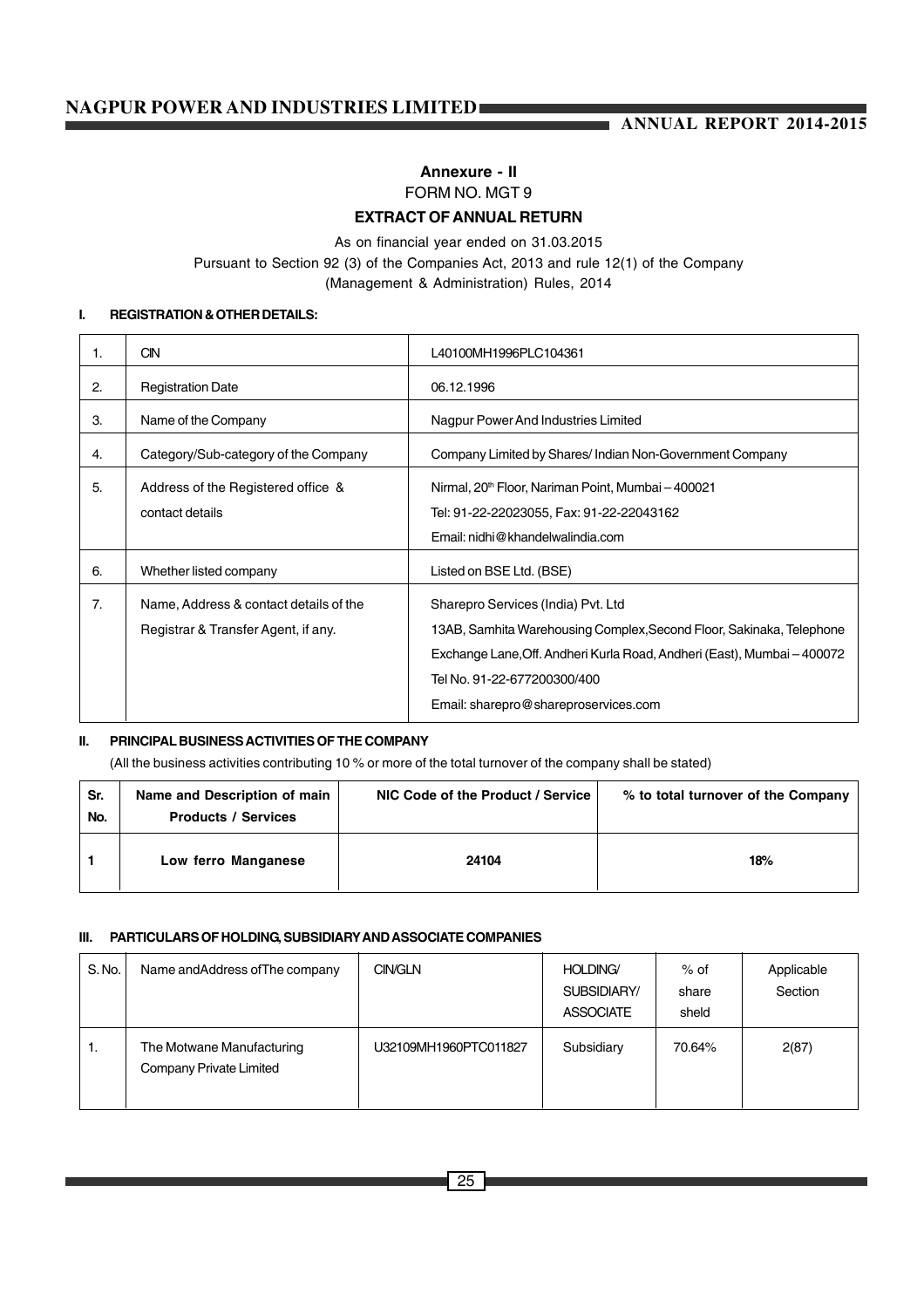# **ANNUAL REPORT 2014-2015**

# **IV. SHARE HOLDING PATTERN (Equity Share Capital Breakup as percentage of Total Equity)**

# **i) Category-wise Share Holding :**

| <b>Category of Shareholders</b> |             | No. of Shares held at the beginning of the year | [As on 31-March-2014] |                             | No. of Shares held at the end of the year<br>[As on 31-March-2015] |          |              |                             | % Change<br>during the |
|---------------------------------|-------------|-------------------------------------------------|-----------------------|-----------------------------|--------------------------------------------------------------------|----------|--------------|-----------------------------|------------------------|
|                                 | Demat       | Physical                                        | <b>Total</b>          | % of Total<br><b>Shares</b> | Demat                                                              | Physical | <b>Total</b> | % of Total<br><b>Shares</b> | year                   |
| A. Promoter's                   |             |                                                 |                       |                             |                                                                    |          |              |                             |                        |
| $(1)$ Indian                    |             |                                                 |                       |                             |                                                                    |          |              |                             |                        |
| a) Individual/ HUF              | 1876900     | 45500                                           | 1922400               | 14.68                       | 1876900                                                            | 45500    | 1922400      | 14.68                       | 0                      |
| b) Central Govt                 | 0           | 0                                               | 0                     | 0                           | 0                                                                  | 0        | 0            | 0                           |                        |
| c) State Govt(s)                | 0           | 0                                               | 0                     | 0                           | 0                                                                  | 0        | 0            | 0                           |                        |
| d) Bodies Corp.                 | 338432      | 0                                               | 338432                | 2.58                        | 338432                                                             | 0        | 338432       | 2.58                        | 0                      |
| e) Banks / Fl                   | 0           | 0                                               | $\mathbf 0$           | 0                           | 0                                                                  | 0        | 0            | 0                           |                        |
| f) Any other                    | 0           | 0                                               | $\mathbf 0$           | 0                           | 0                                                                  | 0        | 0            | 0                           |                        |
| Sub-total (A) (1)               | 2215332     | 45500                                           | 2260832               | 17.26                       | 2215332                                                            | 45500    | 2260832      | 17.26                       | 0                      |
| $(2)$ Foreign                   |             |                                                 |                       |                             |                                                                    |          |              |                             |                        |
| a) NRI/ Individuals             | $\mathbf 0$ | 0                                               | 0                     | 0                           | 0                                                                  | 0        | 0            | 0                           |                        |
| b) Other - Individuals          | 0           | 0                                               | 0                     | 0                           | 0                                                                  | 0        | 0            | 0                           |                        |
| c) Bodies Corporate             | 5641100     | 0                                               | 5641100               | 43.08                       | 5641100                                                            | 0        | 5641100      | 43.08                       | 0                      |
| d) Banks / Fl                   | 0           | 0                                               | 0                     | 0                           | 0                                                                  | 0        | 0            | 0                           |                        |
| e) Any Other                    | 0           | 0                                               | 0                     | 0                           | 0                                                                  | 0        | 0            | 0                           |                        |
| Sub-total (A) (2)               | 5641100     | 0                                               | 5641100               | 43.08                       | 5641100                                                            | 0        | 5641100      | 43.08                       | 0                      |
| <b>Total Promoter</b>           |             |                                                 |                       |                             |                                                                    |          |              |                             |                        |
| Shareholding                    |             |                                                 |                       |                             |                                                                    |          |              |                             |                        |
| $(A) = (A) (1) + (A) (2)$       | 7856432     | 45500                                           | 7901932               | 60.34                       | 7856432                                                            | 45500    | 7901932      | 60.34                       | 0                      |
| <b>B. Public Shareholding</b>   |             |                                                 |                       |                             |                                                                    |          |              |                             |                        |
| (1) Institutions                |             |                                                 |                       |                             |                                                                    |          |              |                             |                        |
| a) Mutual Funds                 | 0           | 0                                               | 0                     | 0                           | 0                                                                  | 0        | 0            | 0                           |                        |
| b) Banks / FI                   | 7750        | 3900                                            | 11650                 | 0.09                        | 7750                                                               | 3900     | 11650        | 0.09                        | 0                      |
| c) Central Govt                 | 0           | 0                                               | $\mathbf 0$           | 0                           | 0                                                                  | 0        | 0            | 0                           |                        |
| d) State Govt(s)                | 0           | 0                                               | 0                     | 0                           | 0                                                                  | 0        | 0            | 0                           |                        |
| e) Venture Capital Funds        | 0           | 0                                               | 0                     | 0                           | 0                                                                  | 0        | 0            | 0                           |                        |
| f) Insurance Companies          | 1585094     | 0                                               | 1585094               | 12.10                       | 1585094                                                            | 0        | 1585094      | 12.10                       | 0                      |
| g) Fils                         | 0           | 0                                               | $\mathbf 0$           | 0                           | 0                                                                  | 0        | 0            | 0                           |                        |
| h) Foreign Venture              |             |                                                 |                       |                             |                                                                    |          |              |                             |                        |
| Capital Funds                   | 0           | 0                                               | 0                     | 0                           | 0                                                                  | 0        | 0            | 0                           |                        |
| i) Others (specify)             | 0           | 0                                               | 0                     | 0                           | 0                                                                  | 0        | 0            | 0                           |                        |
| Sub-total (B)(1)                | 1592844     | 3900                                            | 1596744               | 12.19                       | 1592844                                                            | 3900     | 1596744      | 12.19                       | 0                      |
| (2) Non-Institutions            |             |                                                 |                       |                             |                                                                    |          |              |                             |                        |
| a) Bodies Corp.                 |             |                                                 |                       |                             |                                                                    |          |              |                             |                        |
| i) Indian                       | 158668      | 17650                                           | 176318                | 1.35                        | 188914                                                             | 17650    | 206564       | 1.58                        | 0.23                   |
| ii) Overseas                    | 0           | 0                                               | 0                     | 0                           | 0                                                                  | 0        | 0            | 0                           | 0                      |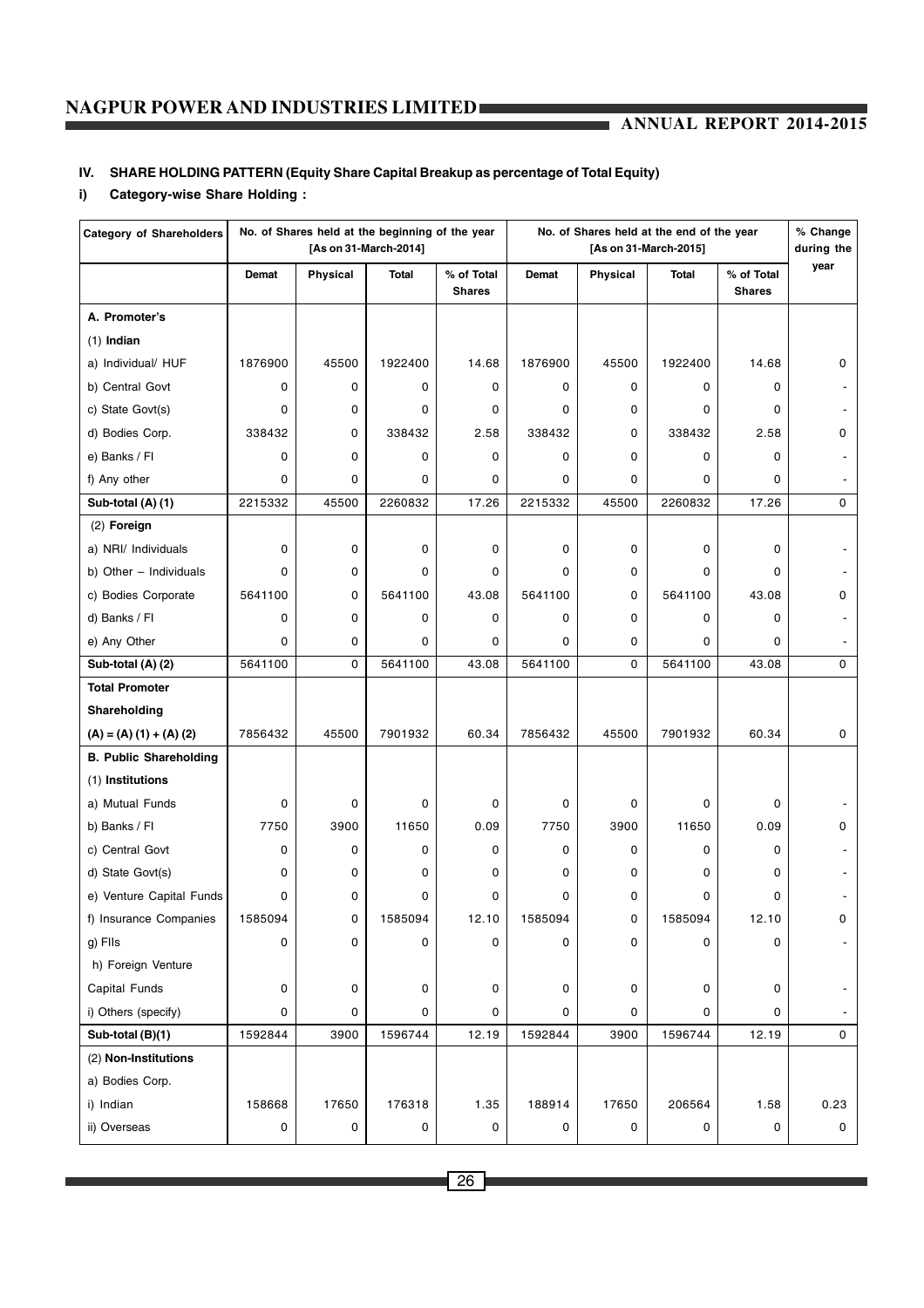# **ANNUAL REPORT 2014-2015**

| <b>Category of Shareholders</b> |              | No. of Shares held at the beginning of the year<br>[As on 31-March-2014] |              |                             |          | No. of Shares held at the end of the year<br>[As on 31-March-2015] |              |                             |             |
|---------------------------------|--------------|--------------------------------------------------------------------------|--------------|-----------------------------|----------|--------------------------------------------------------------------|--------------|-----------------------------|-------------|
|                                 | <b>Demat</b> | Physical                                                                 | <b>Total</b> | % of Total<br><b>Shares</b> | Demat    | <b>Physical</b>                                                    | <b>Total</b> | % of Total<br><b>Shares</b> | year        |
| b) Individuals                  |              |                                                                          |              |                             |          |                                                                    |              |                             |             |
| i) Individual                   |              |                                                                          |              |                             |          |                                                                    |              |                             |             |
| shareholders holding            |              |                                                                          |              |                             |          |                                                                    |              |                             |             |
| nominal share capital           |              |                                                                          |              |                             |          |                                                                    |              |                             |             |
| upto Rs. 1 lakh                 | 968491       | 1205332                                                                  | 2173823      | 16.60                       | 1010480  | 1187182                                                            | 2197662      | 16.78                       | 0.18        |
| ii) Individual                  |              |                                                                          |              |                             |          |                                                                    |              |                             |             |
| shareholders holding            |              |                                                                          |              |                             |          |                                                                    |              |                             |             |
| nominal share capital           |              |                                                                          |              |                             |          |                                                                    |              |                             |             |
| in excess of Rs 1 lakh          | 1028528      | 161850                                                                   | 1190378      | 9.09                        | 1013867  | 161850                                                             | 1175717      | 8.98                        | (0.11)      |
| c) Others (specify)             |              |                                                                          |              |                             |          |                                                                    |              |                             |             |
| NRI (Rep)                       | 1979         | 1500                                                                     | 3479         | 0.03                        | 3035     | 1500                                                               | 4535         | 0.03                        | $\Omega$    |
| NRI (Non-Rrep)                  | 8825         | 7400                                                                     | 16225        | 0.12                        | 4453     | 7400                                                               | 11853        | 0.09                        | (0.03)      |
| Trust                           | 36608        | 0                                                                        | 36608        | 0.28                        | 500      | 0                                                                  | 500          | 0.00                        | (0.28)      |
| Sub-total (B) (2)               | 2203099      | 1393732                                                                  | 3596831      | 27.47                       | 2221249  | 1375582                                                            | 3596831      | 27.47                       | $\mathbf 0$ |
| <b>Total Public</b>             |              |                                                                          |              |                             |          |                                                                    |              |                             |             |
| Share holdings                  |              |                                                                          |              |                             |          |                                                                    |              |                             |             |
| $(B) = (B) (1) + (B) (2)$       | 3795943      | 1397632                                                                  | 5193575      | 39.66                       | 3814093  | 1379482                                                            | 5193575      | 39.66                       | $\mathbf 0$ |
| C. Shares held by               |              |                                                                          |              |                             |          |                                                                    |              |                             |             |
| <b>Custodian for</b>            |              |                                                                          |              |                             |          |                                                                    |              |                             |             |
| <b>GDRs &amp; ADRs</b>          | 0            | 0                                                                        | 0            | $\mathbf{0}$                | $\Omega$ | 0                                                                  | 0            | 0                           | 0           |
| Grand Total (A+B+C)             | 11652375     | 1443132                                                                  | 13095507     | 100.00                      | 11670525 | 1424982                                                            | 13095507     | 100.00                      |             |

# **ii) Shareholding of Promoter:**

| Sr.            | Shareholder's Name    |                         |                                        | Shareholding at the beginning of the year                 |                  | Shareholding at the end of the year    | % Change                                                  |                                          |
|----------------|-----------------------|-------------------------|----------------------------------------|-----------------------------------------------------------|------------------|----------------------------------------|-----------------------------------------------------------|------------------------------------------|
| No.            |                       | No. of<br><b>Shares</b> | % of total<br>shares of<br>the Company | % of shares<br>Pledged /<br>encumbered to<br>total shares | No. of<br>shares | % of total<br>shares of<br>the Company | % of shares<br>Pledged /<br>encumbered to<br>total shares | in<br>shareholding<br>during the<br>vear |
| $\mathbf{1}$   | Gautam P Khandelwal   | 491100                  | 3.75                                   | $\Omega$                                                  | 491100           | 3.75                                   | 0                                                         | 0                                        |
| 2              | Suelve G Khandelwal   | 207150                  | 1.58                                   | 0                                                         | 207150           | 1.58                                   | 0                                                         | 0                                        |
| 3              | Geeta P Khandelwal    | 575200                  | 4.39                                   | 0                                                         | 575200           | 4.39                                   | 0                                                         | 0                                        |
| 4              | Premnath Khandelwal   | 45500                   | 0.35                                   |                                                           | 45500            | 0.35                                   |                                                           | 0                                        |
| 4              | Sia G Khandelwal      | 201250                  | 1.54                                   | 0                                                         | 201250           | 1.54                                   | 0                                                         | 0                                        |
| 5              | Tara G Khandelwal     | 200950                  | 1.53                                   | 0                                                         | 200950           | 1.53                                   | 0                                                         | 0                                        |
| 6              | <b>Uday Siddharth</b> |                         |                                        |                                                           |                  |                                        |                                                           |                                          |
|                | Khandelwal            | 201250                  | 1.54                                   | 0                                                         | 201250           | 1.54                                   | 0                                                         | 0                                        |
| $\overline{7}$ | Khandelwals Limited   | 5641100                 | 43.08                                  | 0                                                         | 5641100          | 43.08                                  | 0                                                         | 0                                        |
| 8              | Informed Technologies |                         |                                        |                                                           |                  |                                        |                                                           |                                          |
|                | India Limited         | 254232                  | 1.94                                   | $\Omega$                                                  | 254232           | 1.94                                   | 0                                                         | 0                                        |
| 9              | Zeppelin Investments  |                         |                                        |                                                           |                  |                                        |                                                           |                                          |
|                | Private Limited       | 84200                   | 0.64                                   | 0                                                         | 84200            | 0.64                                   | 0                                                         | 0                                        |
|                | <b>Total</b>          | 7901932                 | 60.34                                  | $\bf{0}$                                                  | 7901932          | 60.34                                  | 0                                                         | 0                                        |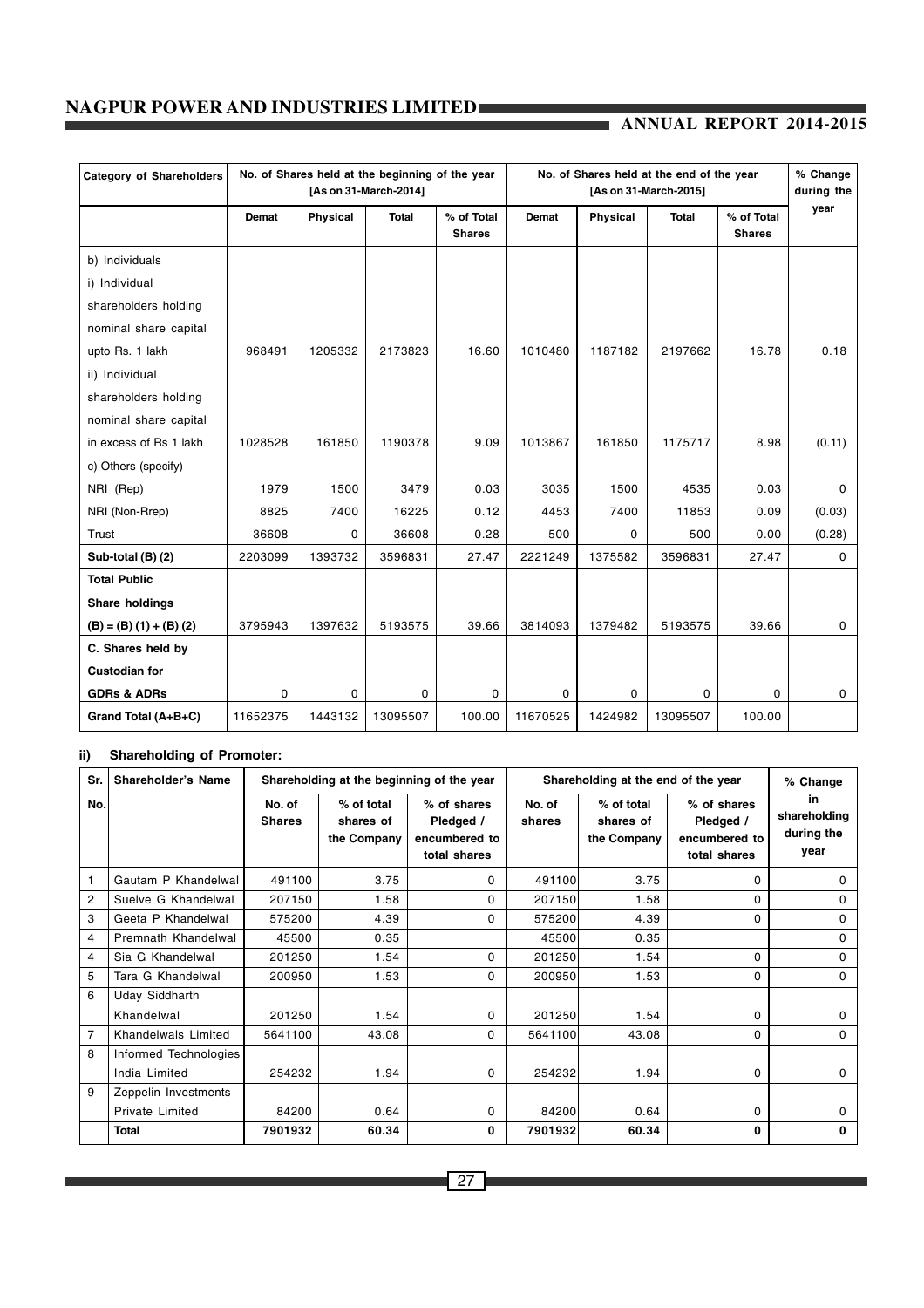| <b>Particulars</b>                          | Shareholding at the beginning of the year |                                     |               | Cumulative Shareholding during the year |
|---------------------------------------------|-------------------------------------------|-------------------------------------|---------------|-----------------------------------------|
|                                             | No. of Shares                             | % of total shares<br>of the Company | No. of Shares | % of total shares<br>of the Company     |
| At the beginning of the year                | 7901932                                   | 60.34                               | 7901932       | 60.34                                   |
| Date wise Increase / Decrease in Promoters  | #                                         |                                     | #             |                                         |
| Shareholding during the year specifying the |                                           |                                     |               |                                         |
| reasons for increase / decrease             |                                           |                                     |               |                                         |
| (e.g. allotment /transfer / bonus/          |                                           |                                     |               |                                         |
| sweat equity etc.):                         |                                           |                                     |               |                                         |
| At the end of the year                      | 7901932                                   | 60.34                               | 7901932       | 60.34                                   |

### **iii) Change in Promoters' Shareholding :** (please specify, if there is no change)

*# There is no change in the total shareholding of promoters between 01.04.2014 and 31.03.2015.*

### **iv) Shareholding Pattern of top ten Shareholders:** (Other than Directors, Promoters and Holders of GDRs and ADRs):

| Sr.            | For Each of the Top 10               |               | Shareholding at the beginning of the year |               | Shareholding at the end of the year |
|----------------|--------------------------------------|---------------|-------------------------------------------|---------------|-------------------------------------|
| No.            | Shareholders *                       |               | (01.04.2014)                              |               | (31.03.2015)                        |
|                |                                      | No. of Shares | % of total shares                         | No. of Shares | % of total shares                   |
|                |                                      |               | of the Company                            |               | of the Company                      |
| 1              | Life Insurance Corporation Of India  | 1585094       | 12.10                                     | 1585094       | 12.10                               |
| 2              | BHARAT JAYANTILAL PATEL              | 394668        | 3.01                                      | 420139        | 3.21                                |
| 3              | BHAGWAT DEVIDAYAL                    | 100000        | 0.76                                      | 100000        | 0.76                                |
| 4              | <b>UDAY ACHARYA</b>                  | 52750         | 0.40                                      | 52750         | 0.40                                |
| 5              | <b>GIRA SHAH</b>                     | 50932         | 0.39                                      | 49683         | 0.38                                |
| 6              | GHANSHYAM SADHANA MUNDRA HUF         | 50000         | 0.38                                      | 50000         | 0.38                                |
| $\overline{7}$ | ADITYA SADHANA (HUF).                | 36858         | 0.28                                      | 36858         | 0.28                                |
| 8              | FARROKH JEHANGIRJI SIDHWA            | 32999         | 0.25                                      | 0             | 0                                   |
| 9              | <b>DEVENDRA KHANDURI</b>             | 32750         | 0.25                                      | 32750         | 0.25                                |
| 10             | <b>IMRAN S CONTRACTOR</b>            | 32623         | 0.25                                      | 33277         | 0.25                                |
| 11             | <b>GOLDENLIFE FINANCIAL SERVICES</b> |               |                                           |               |                                     |
|                | PRIVATE LIMITED                      | 0             | 0                                         | 37716         | 0.29                                |

*\* The shares of the Company are traded on a daily basis and hence the date wise increase / decrease in Shareholding is not indicated.*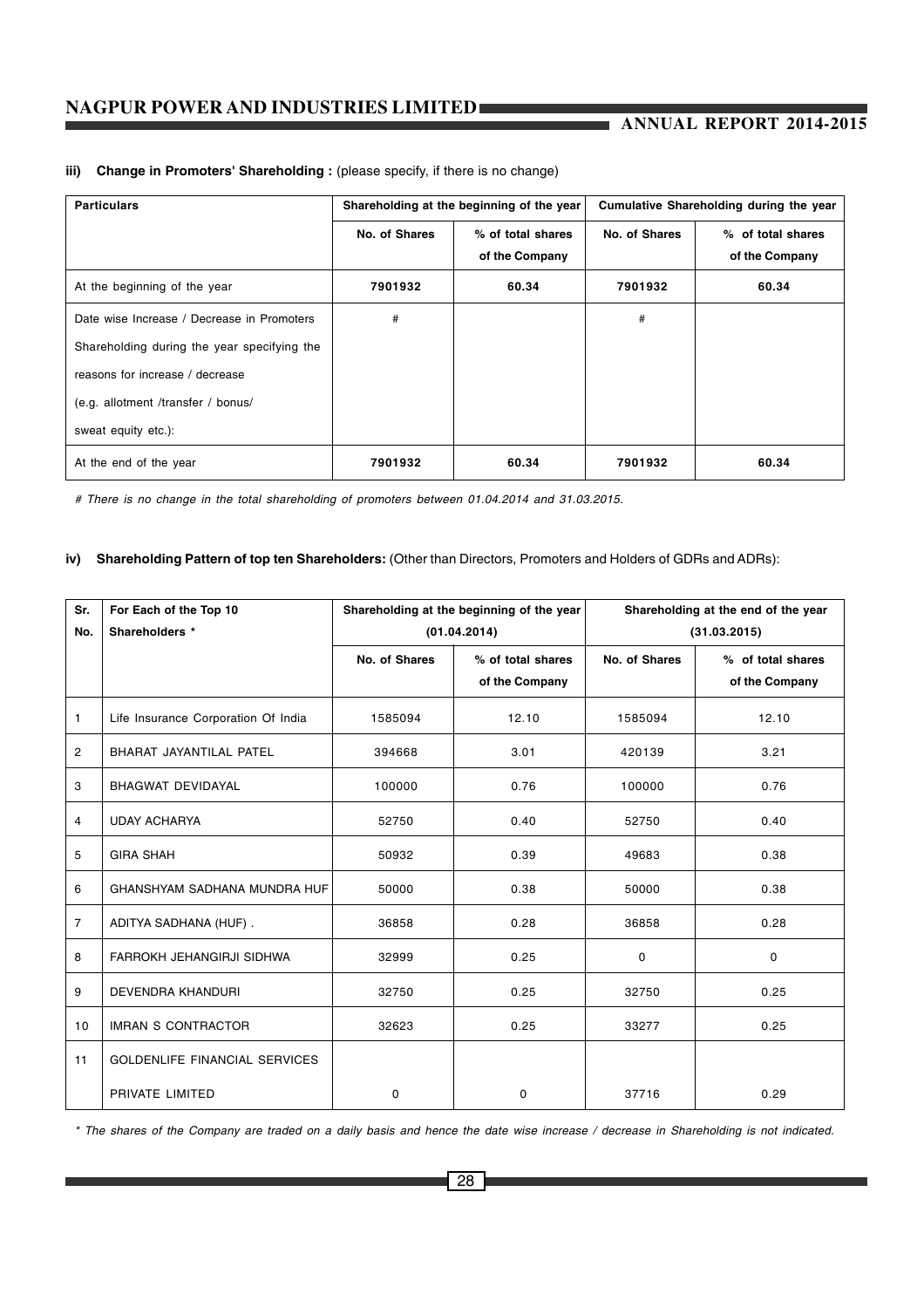# **ANNUAL REPORT 2014-2015**

| Sr. | <b>Particulars</b>                        | Shareholding at the beginning of the year |                                     | Cumulative Shareholding during the year |                                     |  |
|-----|-------------------------------------------|-------------------------------------------|-------------------------------------|-----------------------------------------|-------------------------------------|--|
| No. |                                           | No. of Shares                             | % of total shares<br>of the Company | No. of Shares                           | % of total shares<br>of the Company |  |
| А   | <b>DIRECTORS</b>                          |                                           |                                     |                                         |                                     |  |
|     | Gautam P Khandelwal                       |                                           |                                     |                                         |                                     |  |
|     | (Executive Chairman)                      | 491100                                    | 3.75                                | 491100                                  | 3.75                                |  |
|     | Girish Bakre (Independent Director)       | 0                                         | $\mathbf 0$                         | 0                                       | $\mathbf 0$                         |  |
|     | Arnold John Allen                         |                                           |                                     |                                         |                                     |  |
|     | (Non-Ex Director) (Res w.e.f. 29.01.2015) | $\mathbf 0$                               | $\mathbf 0$                         | 0                                       | 0                                   |  |
|     | Nimis Sheth                               |                                           |                                     |                                         |                                     |  |
|     | (Independent Director w.e.f 15.09.2015)   | 4500                                      | 0.03                                | 4500                                    | 0.03                                |  |
|     | Mohandas Shenoy Adige                     |                                           |                                     |                                         |                                     |  |
|     | (Non-Ex Director) (Res w.e.f. 30.09.2014) | 200                                       | 0.00                                | 200                                     | 0.00                                |  |
| в   | Key Managerial Personnel                  |                                           |                                     |                                         |                                     |  |
|     | Gautam P Khandelwal                       |                                           |                                     |                                         |                                     |  |
|     | (Executive Chairman)                      | 491100                                    | 3.75                                | 491100                                  | 3.75                                |  |
|     | Santosh Khandelwal                        |                                           |                                     |                                         |                                     |  |
|     | (CFO w.e.f. 30.09.2014)                   |                                           |                                     |                                         |                                     |  |
|     | Nidhi Salampuria                          | 50                                        | 0.00                                | 50                                      | 0.00                                |  |

# **v) Shareholding of Directors and Key Managerial Personnel:**

### **V. INDEBTEDNESS**

Indebtedness of the Company including interest outstanding/accrued but not due for payment.

|                                                     | <b>Secured Loans</b><br>excluding deposits | <b>Unsecured Loans</b> | <b>Deposits</b> | <b>Total Indebtedness</b> |
|-----------------------------------------------------|--------------------------------------------|------------------------|-----------------|---------------------------|
| Indebtedness at the beginning of the financial year |                                            |                        |                 |                           |
| i) Principal Amount                                 | 28,76,662                                  | <b>NIL</b>             | <b>NIL</b>      | 28,76,662                 |
| ii) Interest due but not paid                       | <b>NIL</b>                                 | <b>NIL</b>             | <b>NIL</b>      | <b>NIL</b>                |
| iii) Interest accrued but not due                   | <b>NIL</b>                                 | <b>NIL</b>             | <b>NIL</b>      | <b>NIL</b>                |
| Total (i+ii+iii)                                    | 28,76,662                                  | <b>NIL</b>             | <b>NIL</b>      | 28,76,662                 |
| Change in Indebtedness during the financial year    |                                            |                        |                 |                           |
| * Addition                                          | 1,97,083                                   | <b>NIL</b>             | <b>NIL</b>      | 1,97,083                  |
| * Reduction                                         | 2,17,771                                   | <b>NIL</b>             | <b>NIL</b>      | 2,17,771                  |
| Net Change                                          | 20,688                                     | <b>NIL</b>             | <b>NIL</b>      | 20,688                    |
| Indebtedness at the end of the financial year       |                                            |                        |                 |                           |
| i) Principal Amount                                 | 28,55,974                                  | <b>NIL</b>             | <b>NIL</b>      | 28,55,974                 |
| ii) Interest due but not paid                       | <b>NIL</b>                                 | <b>NIL</b>             | <b>NIL</b>      | <b>NIL</b>                |
| iii) Interest accrued but not due                   | <b>NIL</b>                                 | <b>NIL</b>             | <b>NIL</b>      | <b>NIL</b>                |
| Total (i+ii+iii)                                    | 28,55,974                                  | <b>NIL</b>             | <b>NIL</b>      | 28,55,974                 |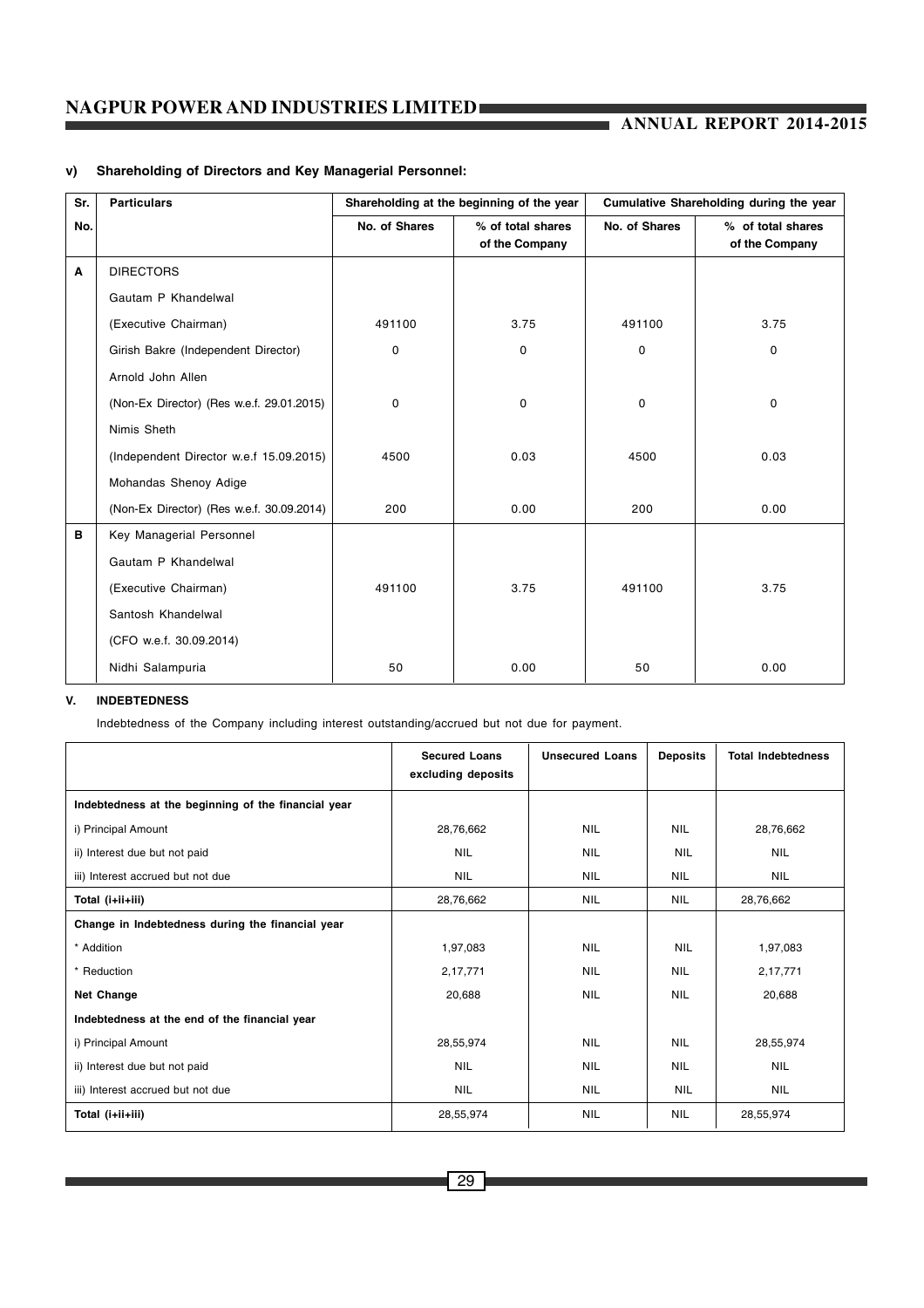# **VI. REMUNERATION OF DIRECTORS AND KEY MANAGERIAL PERSONNEL-**

# A. Remuneration to Managing Director, Whole-time Directors and/or Manager: **Remuneration of A. In Lacs**

| SN. | Particulars of Remuneration                                                         | Name of MD/WTD/ Manager                                                                                    | <b>Total Amount</b> |
|-----|-------------------------------------------------------------------------------------|------------------------------------------------------------------------------------------------------------|---------------------|
|     |                                                                                     | Gautam P Khandelwal                                                                                        |                     |
| 1   | Gross salary                                                                        |                                                                                                            |                     |
|     | (a) Salary as per provisions contained in section 17(1) of the Income-tax Act, 1961 | 50.94                                                                                                      | 50.94               |
|     | (b) Value of perquisites u/s 17(2) Income-tax Act, 1961                             | 1.56                                                                                                       | 1.56                |
|     | (c) Profits in lieu of salary under section 17(3) Income- tax Act, 1961             | <b>NIL</b>                                                                                                 |                     |
| 2   | Stock Option                                                                        | <b>NIL</b>                                                                                                 |                     |
| 3   | Sweat Equity                                                                        | <b>NIL</b>                                                                                                 |                     |
| 4   | Commission- as % of profit- others, specify                                         | <b>NIL</b>                                                                                                 |                     |
| 5   | Others, please specify                                                              | <b>NIL</b>                                                                                                 |                     |
|     | Total (A)                                                                           | 52.50                                                                                                      | 52.50               |
|     | Ceiling as per the Act                                                              | As per Sec II of Part II of Schedule V to the Co. Act,<br>2013 is Rs. 60.00 lacs (with Special Resolution) |                     |

#### **B. Remuneration to other directors**

| SN.            | Particulars of Remuneration                |                | Name of Directors        |                          |                          |   |
|----------------|--------------------------------------------|----------------|--------------------------|--------------------------|--------------------------|---|
|                | Independent Directors                      |                |                          | ۰                        | -                        |   |
|                | Fee for attending board committee meetings |                | $\blacksquare$           | ٠                        | $\blacksquare$           | ٠ |
|                | Commission                                 |                |                          |                          |                          |   |
|                | Others, please specify                     |                |                          |                          |                          |   |
|                | Total (1)                                  |                |                          |                          |                          |   |
| $\overline{2}$ | Other Non-Executive Directors              |                |                          | ٠                        |                          |   |
|                | Fee for attending board committee meetings |                | $\blacksquare$           | $\overline{\phantom{a}}$ |                          |   |
|                | Commission                                 |                |                          | ٠                        |                          |   |
|                | Others, please specify                     | $\blacksquare$ | $\blacksquare$           | $\blacksquare$           | ٠                        |   |
|                | Total (2)                                  |                |                          |                          |                          |   |
|                | Total $(B)=(1+2)$                          |                | $\blacksquare$           | ٠                        | $\blacksquare$           |   |
|                | <b>Total ManagerialRemuneration</b>        |                |                          | ٠                        | ٠                        |   |
|                | Overall Ceiling as per the Act             |                | $\overline{\phantom{a}}$ | ٠                        | $\overline{\phantom{a}}$ |   |

*Note: No Remuneration was paid to any director other than Whole Time Director of the company during the FY 2014-15.*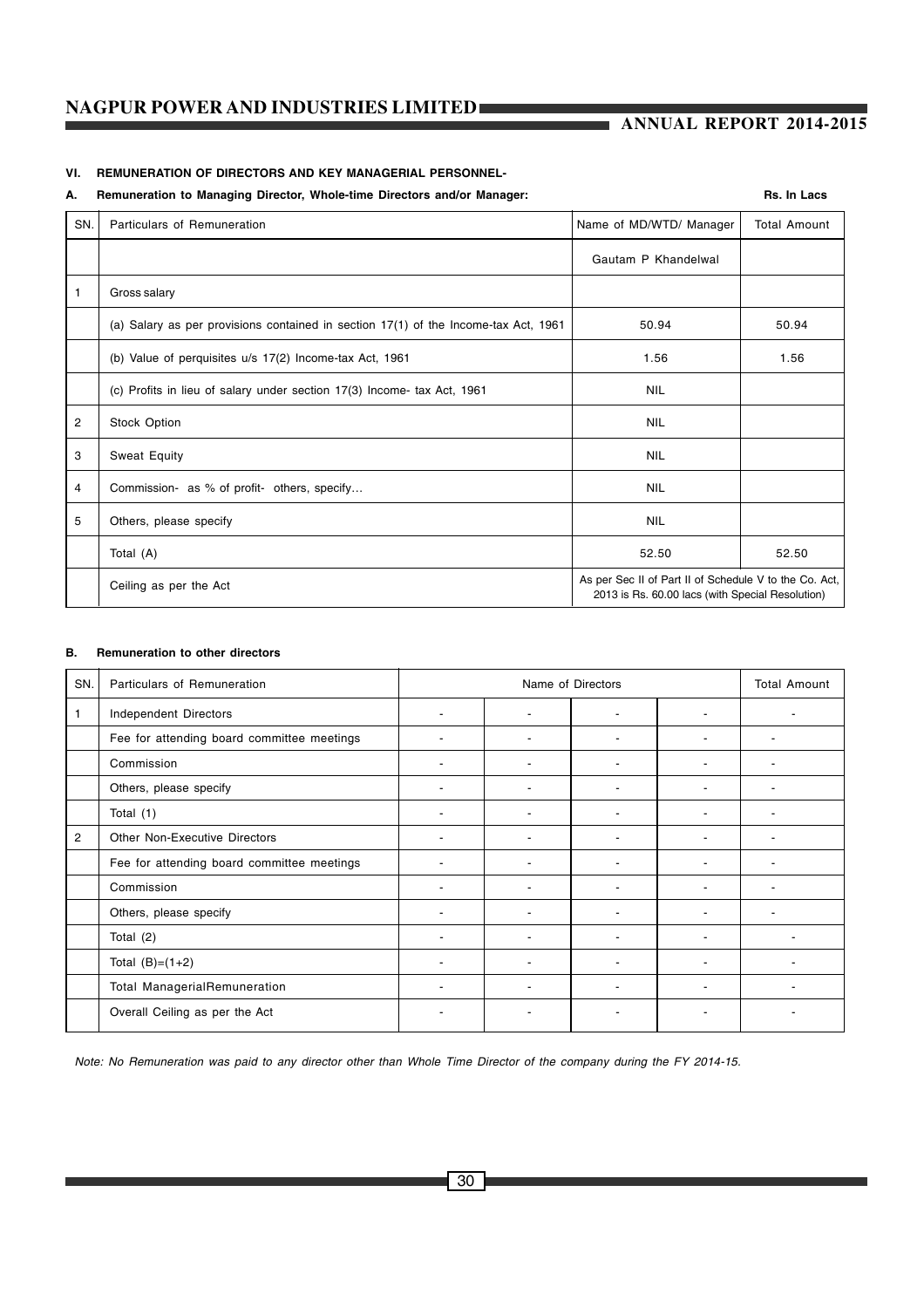# **ANNUAL REPORT 2014-2015**

# C. Remuneration to Key Managerial Personal Other than MD/MANAGER/WTD **Remuneration of State Assaure Rs.** In Lacs

| SN | Particulars of Remuneration                             |           | Key Managerial Personnel |       |
|----|---------------------------------------------------------|-----------|--------------------------|-------|
|    |                                                         | <b>CS</b> | <b>CFO</b>               | Total |
| 1  | Gross salary                                            | 7.15      | 2.68                     | 9.83  |
|    | (a) Salary as per provisions contained in section 17(1) |           |                          |       |
|    | of the Income-tax Act, 1961                             |           |                          |       |
|    | (b) Value of perquisites u/s 17(2) Income-tax Act, 1961 |           |                          |       |
|    | (c) Profits in lieu of salary under section 17(3)       |           |                          |       |
|    | Income-tax Act, 1961                                    |           |                          |       |
| 2  | Stock Option                                            |           |                          |       |
| 3  | Sweat Equity                                            |           |                          |       |
| 4  | Commission                                              |           |                          |       |
|    | - as % of profit                                        |           |                          |       |
|    | others, specify                                         |           |                          |       |
| 5  | Others, please specify                                  |           |                          |       |
|    | Total                                                   | 7.15      | 2.68                     | 9.83  |

# **VII. PENALTIES / PUNISHMENT/ COMPOUNDING OF OFFENCES**

| <b>Type</b>                  | Section of the<br><b>Companies Act</b> | <b>Brief</b><br><b>Description</b> | Details of Penalty /<br>Punishment /<br>Compounding<br>fees imposed | <b>Authority</b><br>[RD / NCLT /<br>COURT] | Appeal made,<br>if any<br>(give details) |
|------------------------------|----------------------------------------|------------------------------------|---------------------------------------------------------------------|--------------------------------------------|------------------------------------------|
| <b>A. COMPANY</b>            |                                        |                                    |                                                                     |                                            |                                          |
| Penalty                      |                                        |                                    |                                                                     |                                            |                                          |
| Punishment                   |                                        |                                    |                                                                     |                                            |                                          |
| Compounding                  |                                        |                                    | -                                                                   |                                            |                                          |
| <b>B. DIRECTORS</b>          |                                        |                                    |                                                                     |                                            |                                          |
| Penalty                      |                                        |                                    |                                                                     |                                            |                                          |
| Punishment                   |                                        |                                    |                                                                     |                                            |                                          |
| Compounding                  |                                        |                                    |                                                                     |                                            |                                          |
| C. OTHER OFFICERS IN DEFAULT |                                        |                                    |                                                                     |                                            |                                          |
| Penalty                      |                                        |                                    |                                                                     |                                            |                                          |
| Punishment                   |                                        |                                    |                                                                     |                                            |                                          |
| Compounding                  |                                        | ۰                                  |                                                                     |                                            |                                          |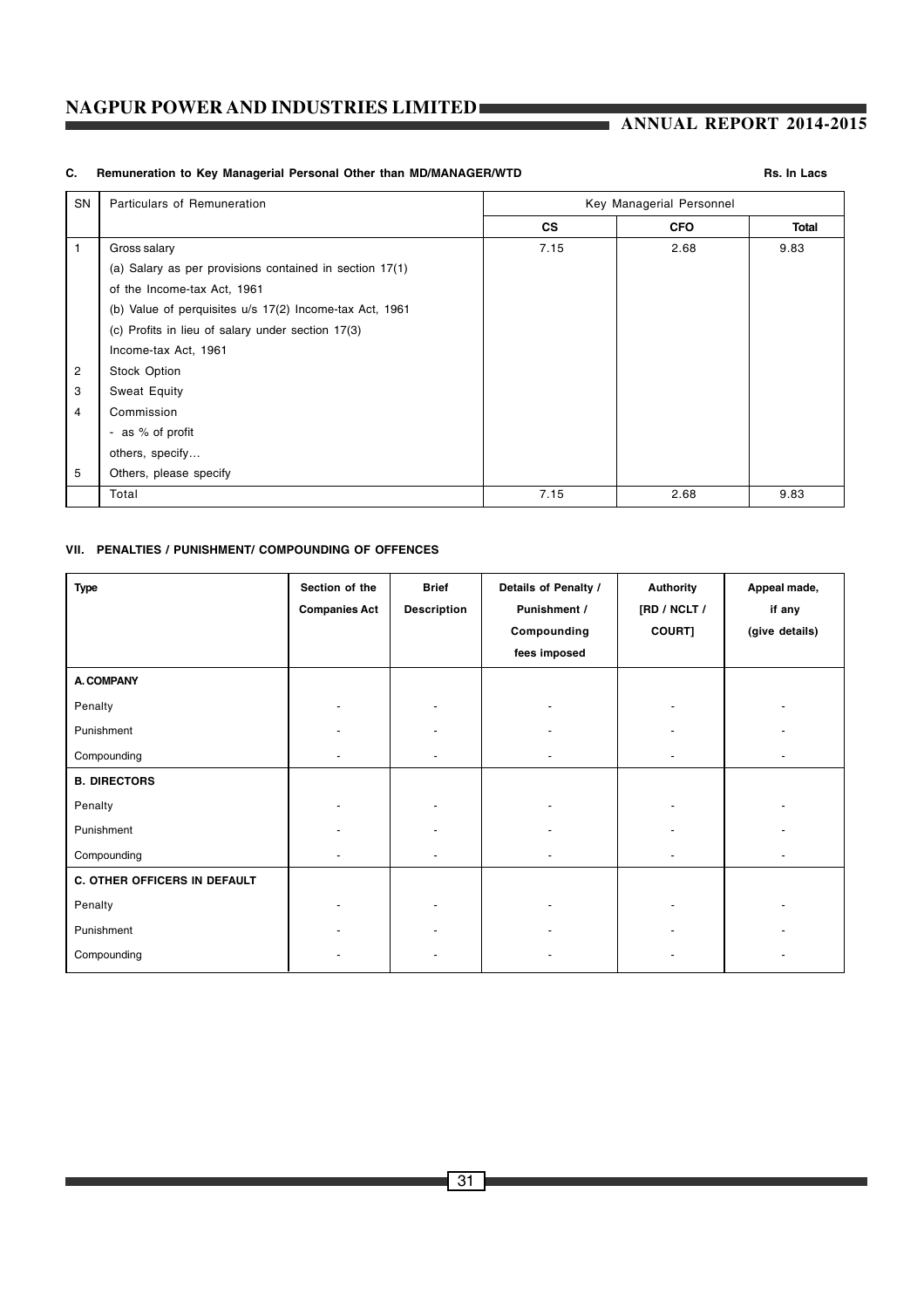# **Annexure - III REPORT ON CORPORATE GOVERNANCE**

# **COMPANY'S PHILOSOPHY ON THE CORPORATE GOVERNANCE**

Nagpur Power & Industries Limited believes in adopting the best practices in the area of Corporate Governance and follows the principles of fair representation, full disclosure, accountability and responsibility in all its dealings and communications with the ultimate objective of realizing and enhancing shareholder's values and protecting the rights and interests of all its stakeholders.

# **BOARD OF DIRECTORS**

#### **a) Composition**

The Board consists of 4 (four) Directors, of these 2 (two) Directors are Independent Directors. The Chairman of the Board is Executive Director.

#### **b) Meetings of the Board**

The meetings of the Board of Directors are held atleast once in each quarter, scheduled well in advance and generally held at the Company's registered office in Mumbai. During the Financial Year 2014-15, 6 (Six) board meetings were held. The board meetings were held on May 28, 2014; August 12, 2014; September 30, 2014; November 03, 2014; January 29, 2015 and March 28, 2015.

| Sr. No. | <b>Name of Directors</b>                      | Attendance details   |                 |            |
|---------|-----------------------------------------------|----------------------|-----------------|------------|
|         |                                               | <b>Board Meeting</b> |                 | Last A.G.M |
|         |                                               | Held                 | <b>Attended</b> |            |
|         | Mr. Gautam P. Khandelwal                      | 6                    | 6               | Yes        |
| 2       | Mr. Mohandas Shenoy Adige                     |                      |                 |            |
|         | (resigned w.e.f. 30.09.2014)                  | 2                    | 2               | Yes        |
| 3       | Mr. Girish M. Bakre                           | 6                    | 4               | No         |
| 4       | Mr. Arnold Allen (resigned w.e.f. 29.01.2015) | 4                    | 0               | No         |
| 5       | Mr. Nimis Sheth (appointed wef 15.09.2014)    | 4                    | 4               | N.A        |

#### **c) Directorship of Directors in other Companies**

The details of the Directors with regard to their outside Directorships, committee positions are as follows:

| Sr.<br>No.     | <b>Name of Director</b>                                   | Executive/<br>Non-Executive/<br>Independent | <b>No. of Directorship</b><br><b>Held in Other Indian</b><br><b>Public Ltd Companies</b> | <b>Outside Committee</b><br>Positions Held <sup>2</sup> |               |
|----------------|-----------------------------------------------------------|---------------------------------------------|------------------------------------------------------------------------------------------|---------------------------------------------------------|---------------|
|                |                                                           |                                             |                                                                                          | Chairman                                                | <b>Member</b> |
|                | Mr. Gautam P. Khandelwal                                  | Executive                                   | Two                                                                                      | One                                                     | Three         |
| $\overline{c}$ | Mr. Mohandas Shenoy Adige<br>(resigned w.e.f. 30.09.2014) | Non Executive                               | N.A.                                                                                     | Nil                                                     | Nil           |
| 3              | Mr. Girish M. Bakre                                       | Independent                                 | One                                                                                      | Nil                                                     | Nil           |
| 4              | Mr. Arnold Allen<br>(resigned w.e.f. 29.01.2015)          | Non Executive                               | N.A.                                                                                     | Nil                                                     | Nil           |
| 5              | Mr. Nimis Sheth<br>(appointed w.e.f. 15.09.2014)          | Independent                                 | One                                                                                      | Two                                                     | Nil           |

#### **Notes:**

1. Directorship excludes Private Limited Companies, Foreign Companies, Section 8 Companies and Alternate Directorships.

2. Chairmanship /Membership only include Audit Committee and Stakeholders Relationship Committee.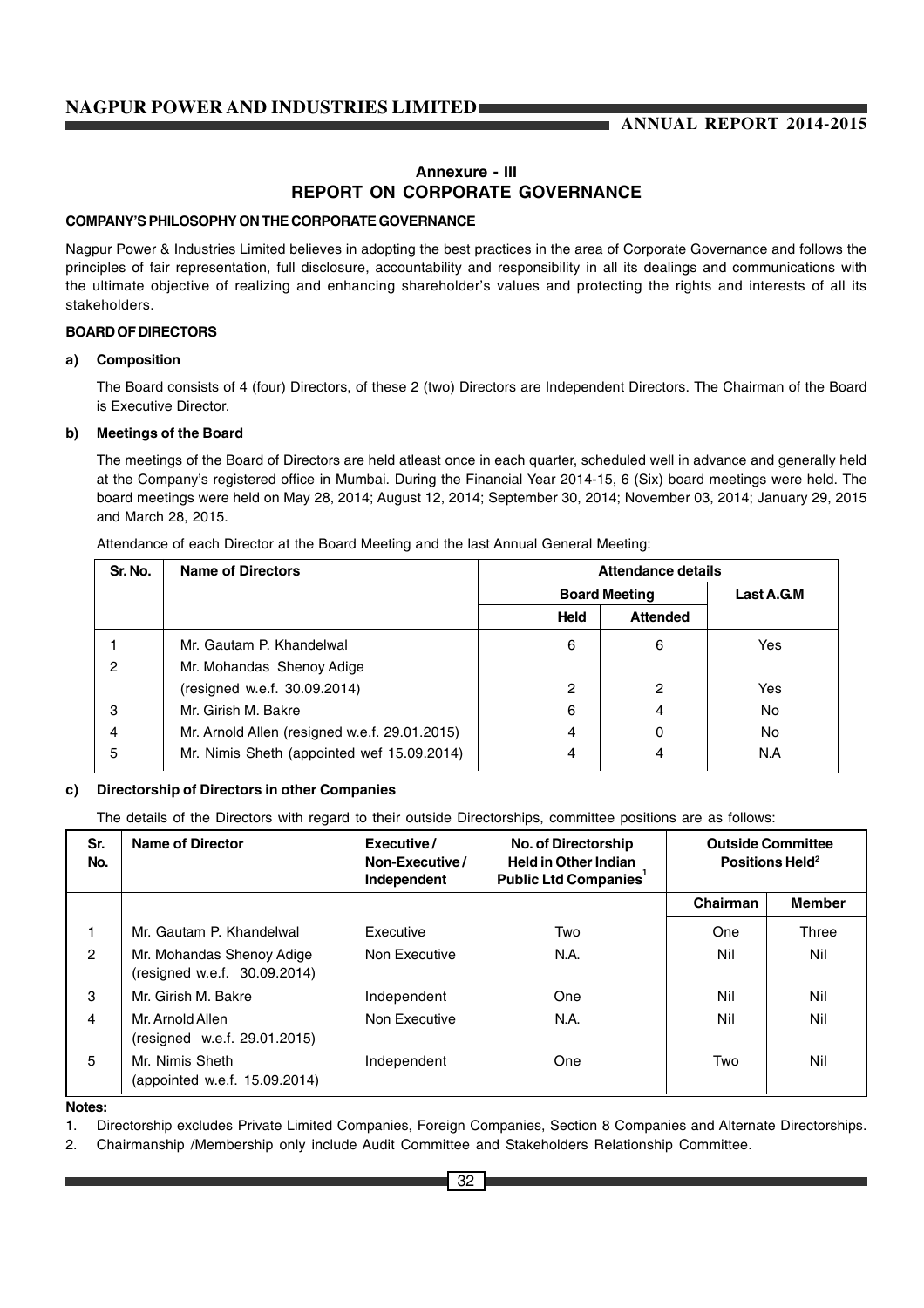#### **d) Familiarization of Independent Directors**

All new Independent directors inducted on the Board are given an orientation. Presentations are made by the senior management giving an overview of the Company's operations and services, group structure and subsidiaries, Board constitution and guidelines, matters reserved for the Board, and the major risks and risk management strategy.

#### **e) Meeting of Independent Directors**

In accordance with the provisions of Schedule IV (Code for Independent Directors) of the Companies Act, 2013, a separate meeting of the Independent Directors of the Company was held on March 28, 2015, without the attendance of Non-Independent Directors and members of the management.

#### **f) Detail of Directors being appointed and re-appointed**

The details of the Directors retiring by rotation, and being eligible and who offers themself for re-appointment at the ensuing Annual General Meeting, are mentioned below as required under Clause 49 of the Listing Agreement:

Mr. Gautam Khandelwal, aged 53 years holds Bachelor's Degree in Economics from the University of Mumbai and has studied Economics from London School of Economics. He is having around 26 years of business experience across various industries. He is also on Board of Informed Technologies India Limited, Khandelwal Remedies Private Limited, Zeppelin Investments Private Limited, Amigo Sport Private Limited, The Motwane Manufacturing Company Private Limited, Varroc Polymers Private Limited, Varroc Engineering Private Limited, Punjab National Bank and Khandelwals Limited, London.

Mr. Nidhi Salampuria, aged 29 years is the Whole Time Company Secretary of the Company. She along with the secretarial duties also handles the legal function and business affairs of the company. She also has rich experience in the streams of Law like Litigation, Contract Negotiations, and Corporate Governance. She holds a Bachelor of Law (LLB) degree from the University of Mumbai and is also a member of the Institute of Company Secretaries of India.

#### **g) Code of Conduct**

The Company has laid down code of conduct applicable to all Board of Directors, Senior Management and Key Managerial Personnel of the Company and all have confirmed compliance of the code of conduct. A declaration to this effect duly signed by the Chairman is annexed hereto.

#### **h) Subsidiary Company**

Under Clause 49 of the Listing Agreement, an Independent Director of the Company is required to be appointed as Director on the Board of the material Indian subsidiaries.

Mr. Nimis Sheth, Independent director of the company has been appointed as the nominee director of "The Motwane Manufacturing Company Private Limited" w.e.f. September 30, 2014.

The Audit Committee of the Company reviews the financial statements, including the investments made, of its subsidiary.

The Minutes of the meetings of the Board of Directors of the subsidiary company are regularly placed before the Board of Directors of the Company. A statement containing the significant transactions and arrangements entered into by the subsidiary are periodically placed before the Board of Directors of the Company.

The Company has formulated a Policy for determining material subsidiaries. The policy is available on the website of the company at http://www.nagpurpowerind.com/investors/corporate-governance/

#### **BOARD COMMITTEES**

# **1. Audit Committee**

The Audit Committee has been re-constituted in line with the provisions of Section 177 of the Companies Act, 2013 and applicable clause of Listing Agreement. The Audit Committee comprise of Mr. Nimis Sheth (Chairman), Mr. Girish Bakre (Member) and Mr. Gautam Khandelwal (Member) as on this date. The members of the Committee have the relevant experience in the field of finance, banking and accounting. Statutory Auditor of the Company and Internal Auditor are invitees to the Audit Committee Meeting.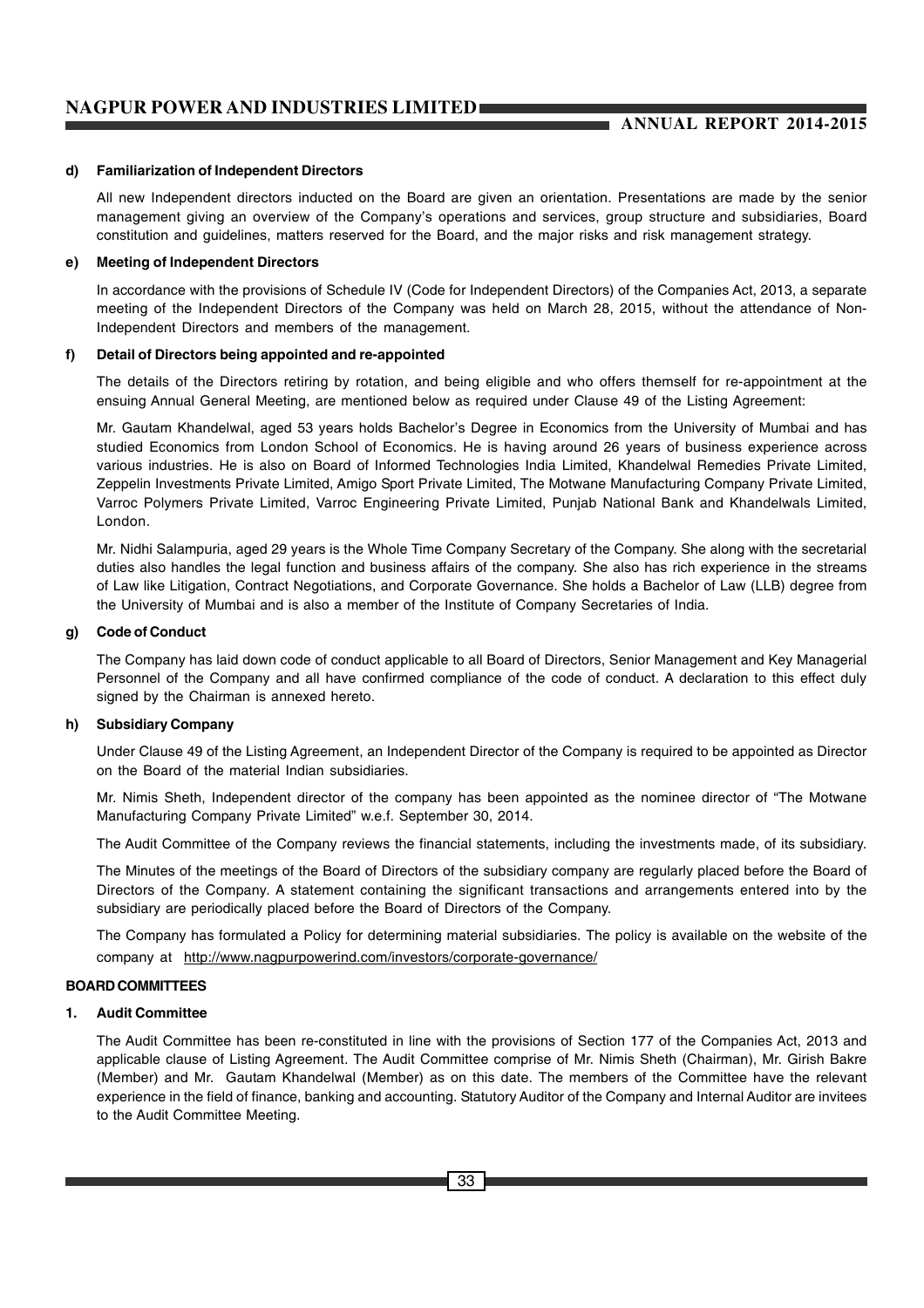# **ANNUAL REPORT 2014-2015**

The scope and terms of reference and working of the Audit Committee are constantly reviewed and appropriate changes are made from time to time for greater effectiveness of the Committee. As on March 31, 2015, these confirm to the requirements of Section 177 of the Companies Act, 2013 and applicable clause of Listing Agreement.

The Company Secretary acts as the Secretary of the Committee. The Committee met 4 (four) times during the year under review. The meetings were held on May 28, 2014; August 12, 2014; November 03, 2014 and January 29, 2015.

| Sr. No. | <b>Name of Director</b>     | No. of Meetings |                 |
|---------|-----------------------------|-----------------|-----------------|
|         |                             | <b>Held</b>     | <b>Attended</b> |
|         | Mr. Nimis Sheth - Chairman  | 2               | 2               |
| 2       | Mr. Girish Bakre            | 4               | 4               |
| 3       | Mr. Gautam P. Khandelwal*   | 2               | 2               |
| 4       | Mr. Arnold John Allen**     | 2               |                 |
| 5       | Mr. Mohandas Shenoy Adige** | 2               |                 |

*Note:*

*\* Mr. Nimis Sheth & Mr. Gautam Khandelwal became a member w.e.f . 30.09.2014.*

*\*\*Mr. Arnold John Allen and Mr. Mohandas Shenoy Adige ceased to be a member w.e.f. 30.09.2014.*

#### **2. Nomination and Remuneration Committee**

In terms of Section 178 of the Companies Act, 2013 and the Listing Agreement, the Board on May 28, 2015 renamed and re-constituted the then Remuneration Committee into the Nomination and Remuneration Committee w.e.f May 29, 2014.

The purpose of the Committee is to oversee the Company's nomination process for the senior management and specifically to identify, screen and review individuals qualified to serve as EDs, NEDs and IDs consistent with criteria approved by the Board and to recommend, for approval by the Board, nominees for election at the AGM of the shareholders.

The Committee also discharges the Board's responsibilities relating to compensation of the Company's EDs and senior management. The Committee has the overall responsibility of approving and evaluating the compensation plans, policies and programmes for EDs and the senior management. The Committee reviews and recommends to the Board, to approve for the EDs, the base salary, incentives/commission, other benefits, compensation or arrangements and executive employment agreements.

The Committee further coordinates and oversees the annual self-evaluation of the performance of the Board, Committees'and of individual Directors.

The Nomination and Remuneration Policy of the Company's can be accessed at the Website at http:// www.nagpurpowerind.com/investors/corporate-governance/

Details of remuneration paid to the director for the year :

| Name of Director      | Salary & Perquisites<br>(Rs.) | Commission (Rs.) | Sitting Fees (Rs.) | Total (Rs.)  |
|-----------------------|-------------------------------|------------------|--------------------|--------------|
| Mr. Gautam Khandelwal | 5,250,000.00                  | Nil              | Nil                | 5,250,000.00 |

The Nomination and Remuneration Committee comprise of Mr. Nimis Sheth (Chairman), Mr. Girish Bakre (Member) and Mr. Gautam Khandelwal (Member) as on this date. The Committee met 4 (four) times during the year under review. The meetings were held on May 28, 2014; August 12, 2014; September 30, 2014 and March 28, 2015.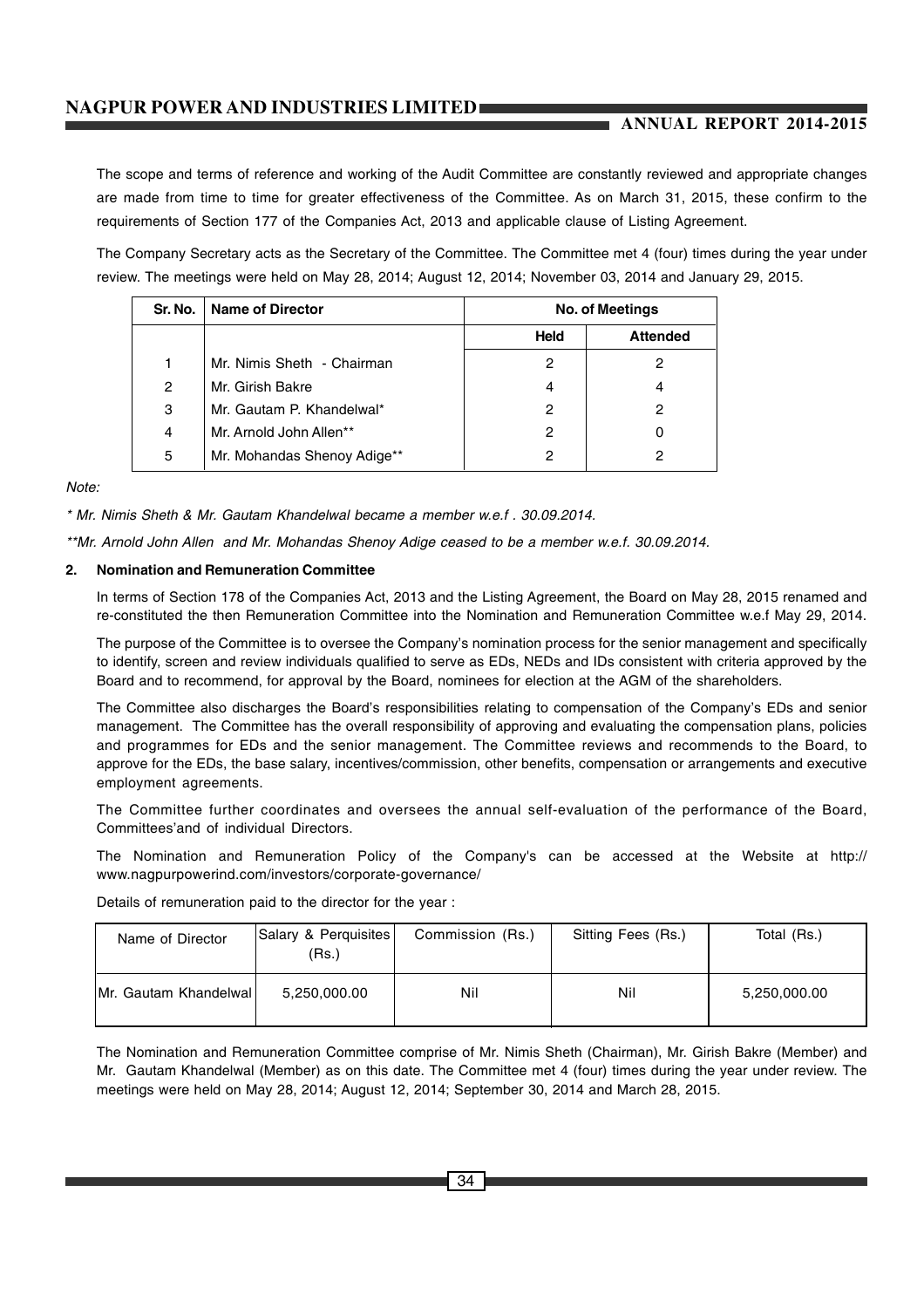# **ANNUAL REPORT 2014-2015**

| Sr. No. | <b>Name of Director</b>     | <b>No. of Meetings</b> |                 |  |
|---------|-----------------------------|------------------------|-----------------|--|
|         |                             | <b>Held</b>            | <b>Attended</b> |  |
|         | Mr. Nimis Sheth - Chairman* |                        |                 |  |
| 2       | Mr. Girish Bakre            | 4                      | 3               |  |
| 3       | Mr. Gautam P. Khandelwal*   |                        |                 |  |
| 4       | Mr. Arnold John Allen**     | 3                      | 0               |  |
| 5       | Mr. Mohandas Shenoy Adige** | 2                      | 2               |  |

*Note:*

*\* Mr. Nimis Sheth & Mr. Gautam Khandelwal became a member w.e.f . 30.09.2014.*

*\*\*Mr. Arnold John Allen and Mr. Mohandas S. Adige ceased to be a member w.e.f. 30.09.2014.*

#### **3. Stakeholders Relationship Committee**

In terms of Section 178 of the Companies Act, 2013 and the Listing Agreement, the Board re-named the then "Share Transfer And Investor Grievance Committee" as the "Stakeholders Relationship Committee".

The purpose of the committee is to consider and resolve the grievances of the security holders of the company, including complaints relating to transfer and transmission of securities, non-receipt of dividends, and such other grievances as may be raised by the security holders from time to time.

The Stakeholders Relationship Committee comprise of Mr. Nimis Sheth (Chairman), Mr. Girish Bakre (Member) and Mr. Gautam Khandelwal (Member) as on this date. During the year, the Committee met from time to time to approve transfers, transmission of shares, issue duplicate/rematerialized shares and consolidation and splitting of share certificates, to review shareholders correspondence including complaints received from various stakeholders and its redressal**.**

Name and designation of Compliance Officer: Ms. Nidhi Salampuria- Company Secretary

Details of Shareholders' Complaints:

| Shareholders / Investors Complaints                       | Complaint Nos. |
|-----------------------------------------------------------|----------------|
| Complaints as on April 1, 2014                            | Nil            |
| Complaints received during 2014-15                        | Nil            |
| Complaints not solved to the satisfaction of shareholders | Nil            |
| Complaints pending as on March 31, 2015                   | Nil            |

The Company attends to investors & shareholders grievances within 15 days from the date of receipt of the same.

#### **4. Risk Management Committee**

In terms of Clause 49 of the Listing Agreement and the Companies Act 2013, the Company has constituted a Risk Management Committee for framing, implementing and monitoring the risk management policy of the Company.

The role of the committee is to monitor and review the risk assessment, mitigation and risk management plan for the company from time to time.

The Risk Management Committee comprise of Mr. Nimis Sheth (Chairman) and Mr. Gautam Khandelwal (member) as on this date.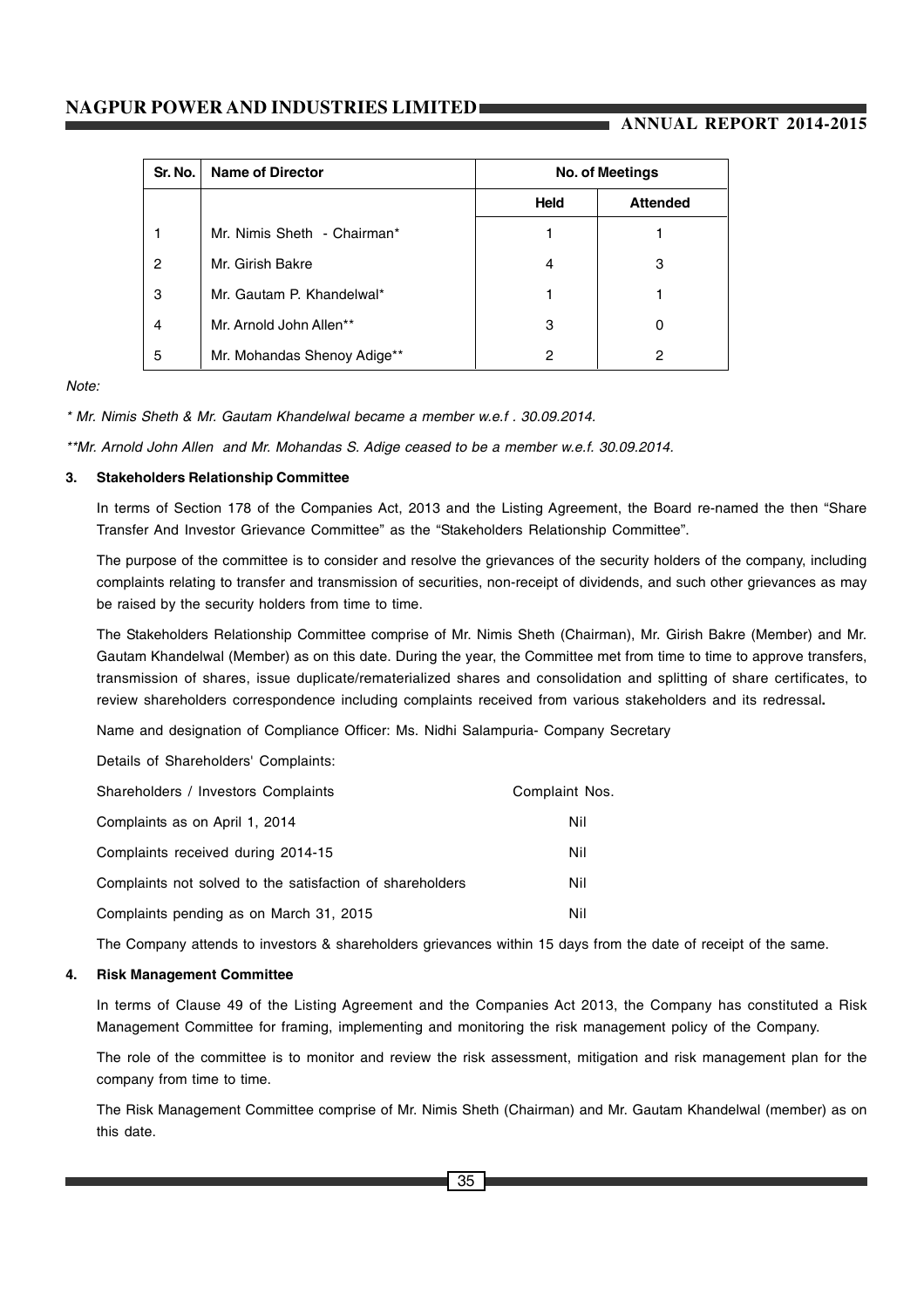**ANNUAL REPORT 2014-2015**

#### **5. Annual General Meetings:**

Details of the last three Annual General Meetings held are given below:

| <b>Financial Year</b> | Date, Time and Venue                            | <b>Special Resolutions passed</b> |
|-----------------------|-------------------------------------------------|-----------------------------------|
| 2011-2012             | August 30, 2012 at 10:00 AM                     | 2 Special Resolution were passed  |
|                       | Orchid & Tulip, World Trade Centre, Centre One, | unanimously by show of hands      |
|                       | 1st Floor, Cuffe Parade, Mumbai-400005.         |                                   |
| 2012-2013             | September 26, 2013 at 10:00 AM                  | No special Resolution was passed  |
|                       | Orchid & Tulip, World Trade Centre, Centre One, |                                   |
|                       | 1st Floor, Cuffe Parade, Mumbai-400005.         |                                   |
| 2013-2014             | September 15, 2014 at 10:00 AM                  | 1 Special Resolution was passed   |
|                       | Orchid & Tulip, World Trade Centre, Centre One, | through e-voting and ballot       |
|                       | 1st Floor, Cuffe Parade, Mumbai-400005.         |                                   |

#### **Postal Ballot**

During the year, pursuant to the provisions of Section 110 of the Companies Act, 2013 read with the Companies (Management and Administration) Rules, 2014, *2 (two) special resolutions* were passed by way of postal ballot for the following mentioned item and the results of the same were declared on September 30, 2015:

| Sr.<br>No.   | <b>Particular/ Purpose</b>                                                                                         | Vote in favour<br>(including evoting<br>& ballot form) |                  | <b>Vote Against</b><br>(including evoting<br>& ballot form) |                  |
|--------------|--------------------------------------------------------------------------------------------------------------------|--------------------------------------------------------|------------------|-------------------------------------------------------------|------------------|
|              |                                                                                                                    | No. of votes                                           | % to total votes | No. of votes                                                | % to total votes |
| $\mathbf{1}$ | Increase in the limit to make loans or<br>investments, give guarantee or provide<br>security or acquire securities | 1303948                                                | 99.96%           | 500                                                         | 0.04%            |
| $\mathbf{2}$ | Authorization for related party transactions                                                                       | 1304448                                                | 100.00%          | 0                                                           | $0.00\%$         |

There were in total two invalid votes received.

The company had appointed Mrs. Amisha Jain, Practicing Company Secretary as the Scrutinizer for conducting the postal ballot process in a fair and transparent manner. The results of the postal ballot were declared by the Chairman/ authorized officer. The date of declaration of the result by the company is deemed to be the date of passing of the resolution.

None of the businesses proposed to be transacted at the ensuing AGM requires passing a special resolution through postal ballot.

#### **6. Disclosures**

- The disclosures with regard to transactions with related parties are given in the **Note 29** of the audited financial statements for the year ended March 31, 2015. The Audit Committee has reviewed these transactions in compliance with Clause 49 of the Listing Agreement.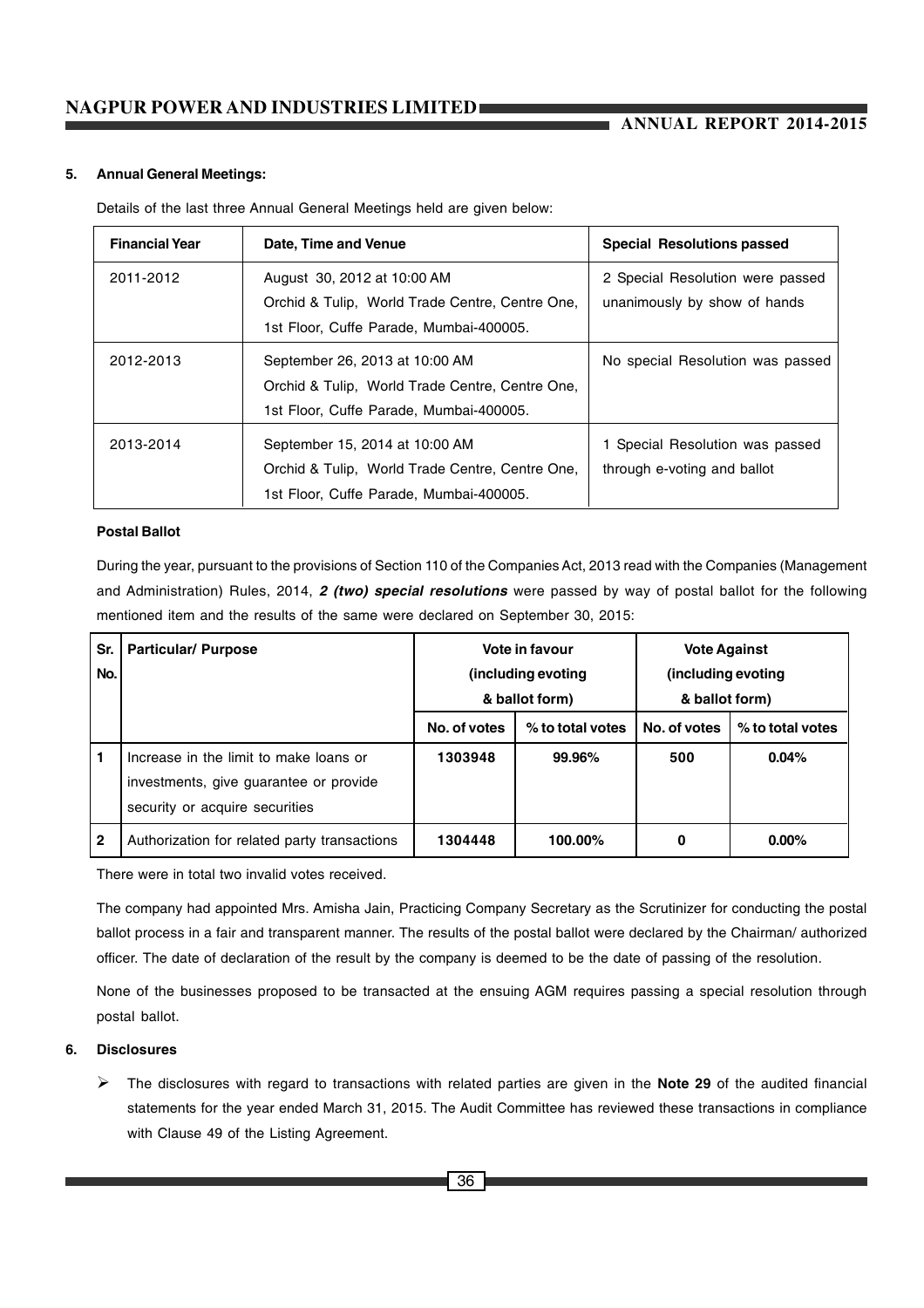## **ANNUAL REPORT 2014-2015**

- > There were no instances of non-compliance, penalties, restrictions imposed on the Company by Stock Exchange, SEBI or any statutory authority on any matter related to capital markets, during the last three years.
- The Company has constituted Vigil Mechanism/ Whistle Blower Policy, the details of the same is given in the Directors report.
- > The Company has adopted a Code of Conduct for prevention of Insider Trading with a view to regulate trading in securities by the Directors, Senior Management & Key Managerial Personnel and other designated employees of the company.
- > The Company has complied with mandatory requirements of the listing agreement and Companies Act 2013.

#### **Means of communication**

- The quarterly un-audited results were published in Financial Express and Mahanayak, in accordance with the requirement of the Listing Agreement.
- Annual audited financial results were published in Financial Express and Mahanayak. These are not sent individually to the shareholders. No presentations were made to institutional investors or to the analysts.
- > Also published on the Company's Website at http://www.nagpurpowerind.com/

#### **8. General Shareholders Information**

#### **(a) Annual General Meeting:**

| Date  | September 24, 2015 - Thursday                                       |
|-------|---------------------------------------------------------------------|
| Time  | $9:30$ AM                                                           |
| Venue | 20 <sup>th</sup> Floor, Nirmal Building, Nariman Point, Mumbai - 21 |

#### **(b) Financial Calendar (April 1, 2015 to March 31, 2016):**

|     | Adoption of Quarterly results for |                          | (Tentative)                                                |
|-----|-----------------------------------|--------------------------|------------------------------------------------------------|
|     | First quarter results             | $\mathcal{L}$            | On or before August 14, 2015                               |
|     | Second quarter results            | ÷.                       | On or before November 14, 2015                             |
|     | Third quarter results             | ÷                        | On or before February 14, 2016                             |
|     | Fourth quarter and Annual results | $\mathcal{L}_{\rm{max}}$ | On or before May 30, 2016                                  |
| (c) | Date of Book closure              | ÷.                       | Friday, September 18, 2015 to Thursday, September 24, 2015 |
|     |                                   |                          | (both days inclusive)                                      |
| (d) | Listing details:                  |                          |                                                            |
|     | Stock Exchange                    | $\mathbb{R}^{n}$         | Bombay Stock Exchange Limited,                             |
|     |                                   |                          | Phiroze Jeejeebhoy, Dalal Street, Mumbai - 400001.         |
|     | Scrip Code                        | ÷                        | 532362                                                     |
|     | <b>ISIN Number</b>                | ÷                        | INE099E01016 - NSDL & CDSL                                 |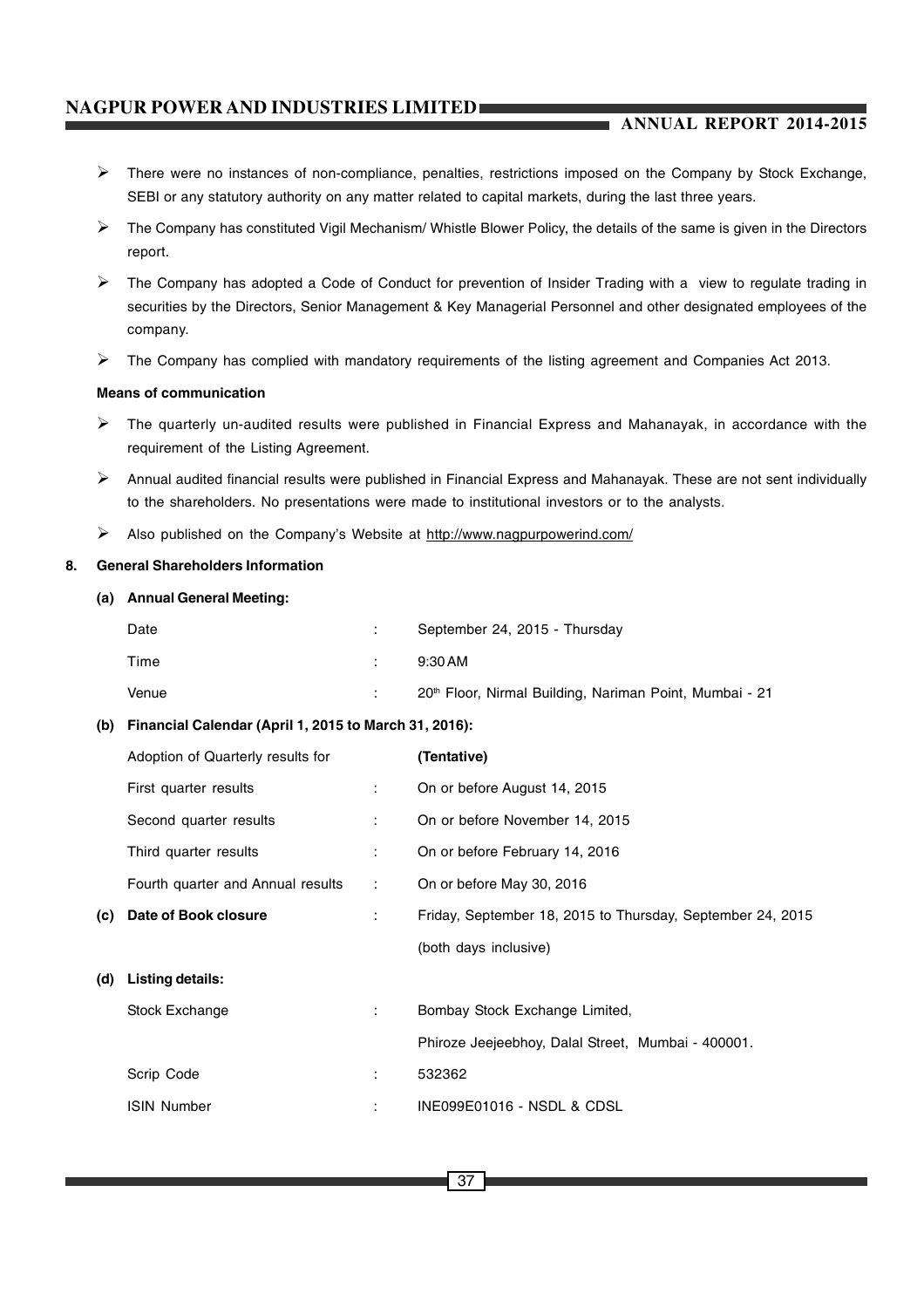# **ANNUAL REPORT 2014-2015**

#### **(e) Market Price Data:**

High/Low price and volume of the Company's shares at BSE during each month in Financial Year 2014-15 is as follows:

| <b>Month</b> | High (₹) | Low $(₹)$ | Volume (shares) |
|--------------|----------|-----------|-----------------|
| Apr-14       | 28.70    | 25.00     | 24,805          |
| May-14       | 40.90    | 24.10     | 65,439          |
| $Jun-14$     | 44.10    | 35.85     | 54,988          |
| $Jul-14$     | 43.90    | 34.40     | 26,754          |
| Aug-14       | 45.00    | 33.75     | 25,455          |
| Sep-14       | 46.00    | 33.25     | 20,609          |
| $Oct-14$     | 42.00    | 32.00     | 41,303          |
| Nov-14       | 40.35    | 31.30     | 18,117          |
| $Dec-14$     | 45.00    | 28.55     | 35,908          |
| $Jan-15$     | 38.00    | 30.00     | 20,832          |
| Feb-15       | 38.00    | 23.00     | 89,214          |
| Mar-15       | 28.00    | 20.60     | 45,168          |

**(f) Performance in comparison to broad-based indices such as BSE Sensex.**



**(g) Registrar and Transfer Agent:**

**Sharepro Services (India) Pvt. Ltd.** 13AB, Samhita Warehousing Complex, Second Floor, Sakinaka, Telephone Exchange Lane, Off. Andheri Kurla Road, Sakinaka, Andheri (East), Mumbai- 400072. Tel No.: 022-67720300/400(Board) Email-id: sharepro@shareproservices.com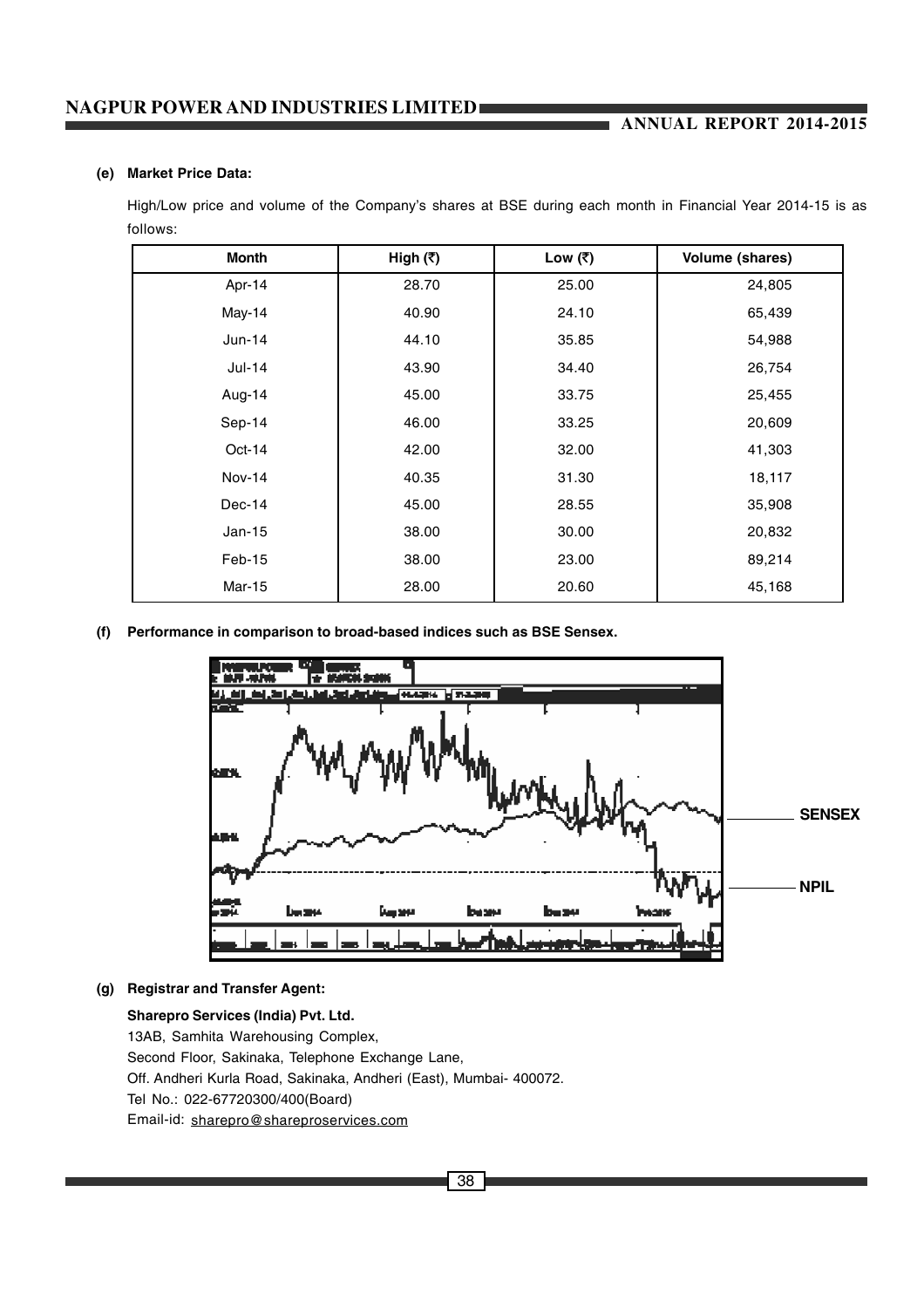# **ANNUAL REPORT 2014-2015**

#### **(h) Share Transfer System:**

Share transfer in physical form are registered and returned within a period of 7 to 15 days from the date of receipt in case documents are complete in all respects.

#### **(i) Distribution of Shareholding as on March 31, 2015 is as under:**

| No. of shares   | No. of Shareholders | $\%$   | No. of Shares | %      |
|-----------------|---------------------|--------|---------------|--------|
| Upto 500        | 3,009               | 73.97  | 720,872       | 5.50   |
| 501-1000        | 422                 | 10.37  | 318,023       | 2.43   |
| 1001-2000       | 374                 | 9.19   | 478,299       | 3.65   |
| 2001-3000       | 109                 | 2.68   | 259,330       | 1.98   |
| 3001-4000       | 30                  | 0.74   | 104,177       | 0.80   |
| 4001-5000       | 39                  | 0.96   | 179,345       | 1.37   |
| 5001-10000      | 38                  | 0.93   | 264,709       | 2.02   |
| 10001 and above | 47                  | 1.16   | 10,770,752    | 82.25  |
| <b>Total</b>    | 4,068               | 100.00 | 13,095,507    | 100.00 |

#### **(j) Shareholding Pattern as on March 31, 2015 is as under:**

| Sr. No.        | Category                     | No. of Shares held | % of Shareholding |
|----------------|------------------------------|--------------------|-------------------|
| 1              | Indian Promoters             | 2,260,832          | 17.26             |
| $\overline{c}$ | Foreign Promoters            | 5,641,100          | 43.08             |
| 3              | Mutual Funds/UTI             | 0                  | 0.00              |
| 4              | Financial Institutions/Banks | 11,650             | 0.09              |
| 5              | Insurance Companies          | 1,585,094          | 12.10             |
| 6              | Private Bodies Corporate     | 206,564            | 1.58              |
| 7              | Indian Pubic                 | 3,373,379          | 25.76             |
| 8              | NRI/OCBs                     | 16,388             | 0.13              |
| 9              | <b>Trusts</b>                | 500                | 0.00              |
|                | <b>Total</b>                 | 13,095,507         | 100.00            |

#### **(k) Dematerialization of shares as on March 31, 2015 is as under:**

| <b>Particulars</b>                     | No. of shares | % to Issued Capital |
|----------------------------------------|---------------|---------------------|
| Dematted                               |               |                     |
| National Securities Depository Limited | 9,410,225     | 71.86               |
| Central Depository Securities Limited  | 2,260,300     | 17.26               |
| Physical                               | 1,424,982     | 10.88               |
| Total                                  | 13,095,507    | 100.00              |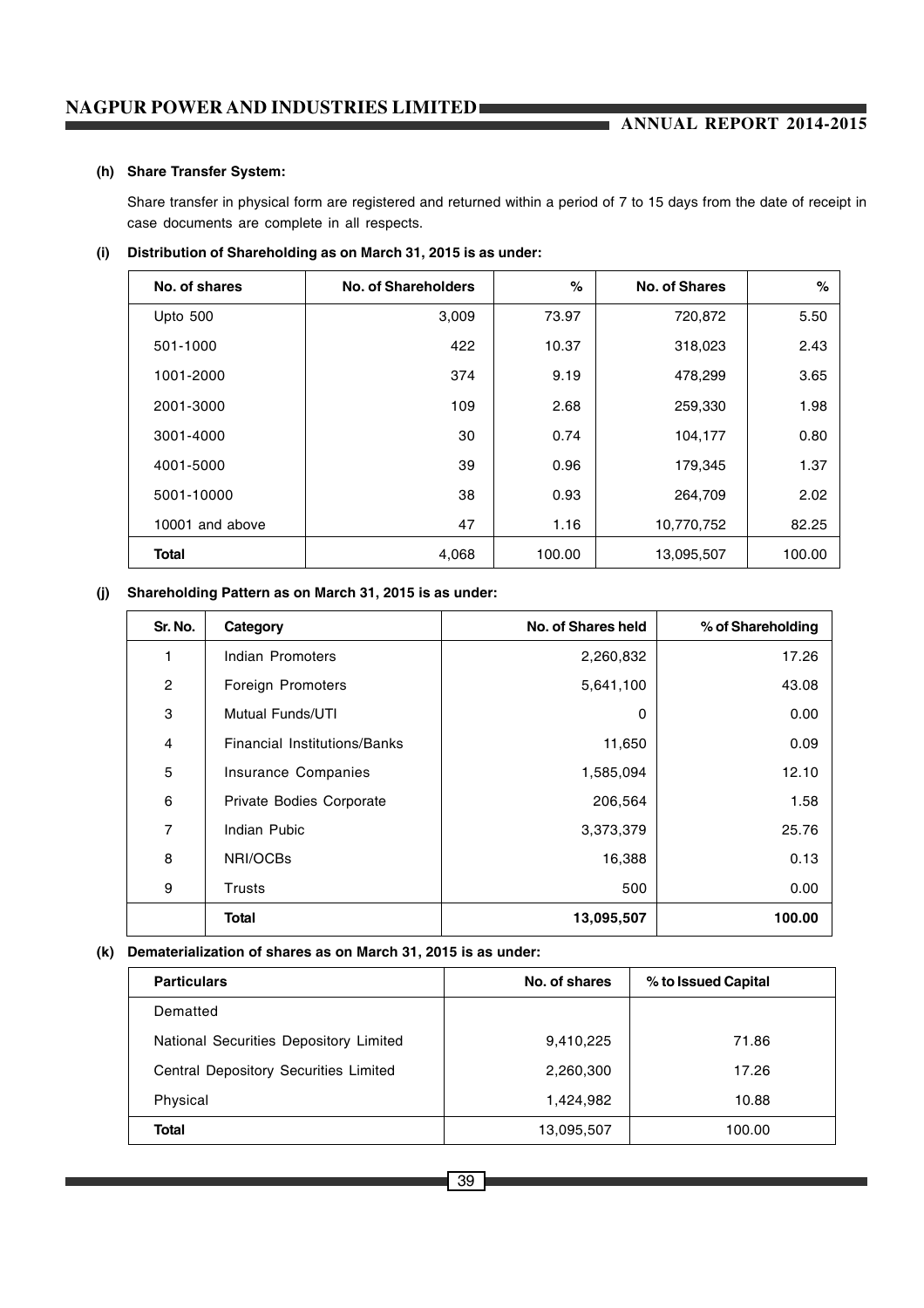# **ANNUAL REPORT 2014-2015**

#### **(l) Outstanding GDR's/ADR's/Warrants or any convertible instruments, conversion date and likely impact on equity:**

The Company has not issued any GDRs/ADRs and there are no warrants or any Convertible instruments.

#### **(m) Plant Location:**

Khandelwal Nagar, Dist. Nagpur-441402, Maharashtra.

- **(n) Name and Designation of Compliance Officer:** Ms. Nidhi Salampuria, Company Secretary
- **(o) Address for correspondence:**

The Company Secretary Nagpur Power & Industries Limited Nirmal, 20th Floor, Nariman Point, Mumbai-400021 Tel # +91-22-22023055/66 , Fax # +91 22-22043162 Email id: npil\_investor@khandelwalindia.com

## **(p) Auditors Certificate on Corporate governance:**

The Auditors Certificate on Compliance of Clause 49 of the Listing Agreement relating to Corporate Governance is given as an annexure to this report.

#### **(q) CEO and CFO certification:**

As required by Clause 49 of the Listing Agreement, the CEO and CFO have given appropriate certifications to the Board of Directors.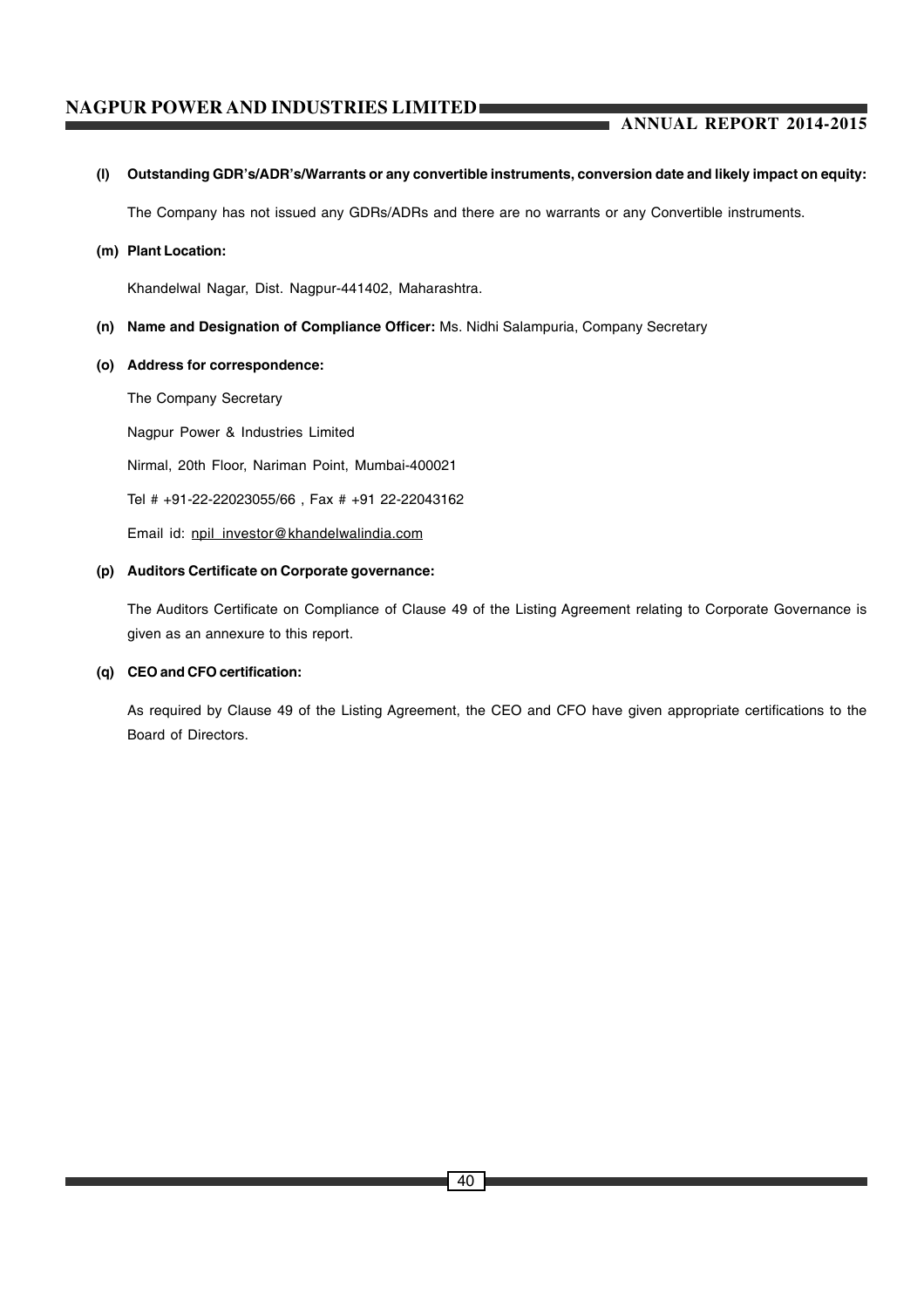## **ANNUAL REPORT 2014-2015**

#### **Annexure**

#### **Declaration on compliance with Code of Conduct**

It is hereby affirmed that, the Board of Directors and Senior Management/ Key Managerial Personnel have complied with the Code of Conduct framed by the Company and a confirmation to that effect has been obtained from the Directors and Senior Management/ Key Managerial Personnel in respect of Financial Year 2014-2015.

For **Nagpur Power & Industries Limited**

Place: Mumbai Gautam Khandelwal Gautam Khandelwal Gautam Khandelwal Gautam Khandelwal Gautam Khandelwal Gautam Khandelwal Gautam Gautam Gautam Gautam Gautam Gautam Gautam Gautam Gautam Gautam Gautam Gautam Gautam Gautam Ga Date: May 28, 2015 **Date:** May 28, 2015 DIN NO. (00270717)

#### **Annexure**

#### **Auditors' Certificate regarding compliance of the conditions of Corporate Governance**

**To,**

# **The Members of Nagpur Power & Industries Limited**

We have examined the compliance of conditions of Corporate Governance by Nagpur Power & Industries Limited, for the year ended March 31, 2015, as stipulated in Clause 49 of the Listing Agreement of the said Company with Stock Exchange, (hereinafter referred to as clause 49).

The compliance of the conditions of Corporate Governance is the responsibility of the management. Our examination has been limited to a review of the procedures and implementation thereof, adopted by the Company for ensuring compliance with the conditions of Corporate Governance as stipulated in the said clause. It is neither an audit nor an expression of opinion on the financial statements of the Company.

In our opinion and to the best of our information and according to the explanations given to us and based on representations made by the Directors and the Management, we certify that the Company has complied in all material respects with the conditions of Corporate Governance as stipulated in clause 49 of the above mentioned Listing Agreement.

We state that all investor grievances were redressed within 30 days of their receipt of grievance and as on 31.03.2015 no investor Complaint is pending against the company as per the records maintained by the Stakeholders Relationship Committee.

We further state that such compliance is neither an assurance as to the future viability of the Company nor of the efficiency or effectiveness with which the management has conducted the affairs of the Company.

> **For M.V.Ghelani & Co.** Chartered Accountants Firm Regn. No. 119077W

Date: May 28, 2015 **M.V.Ghelani** Place: Mumbai Proprietor Membership No. 031105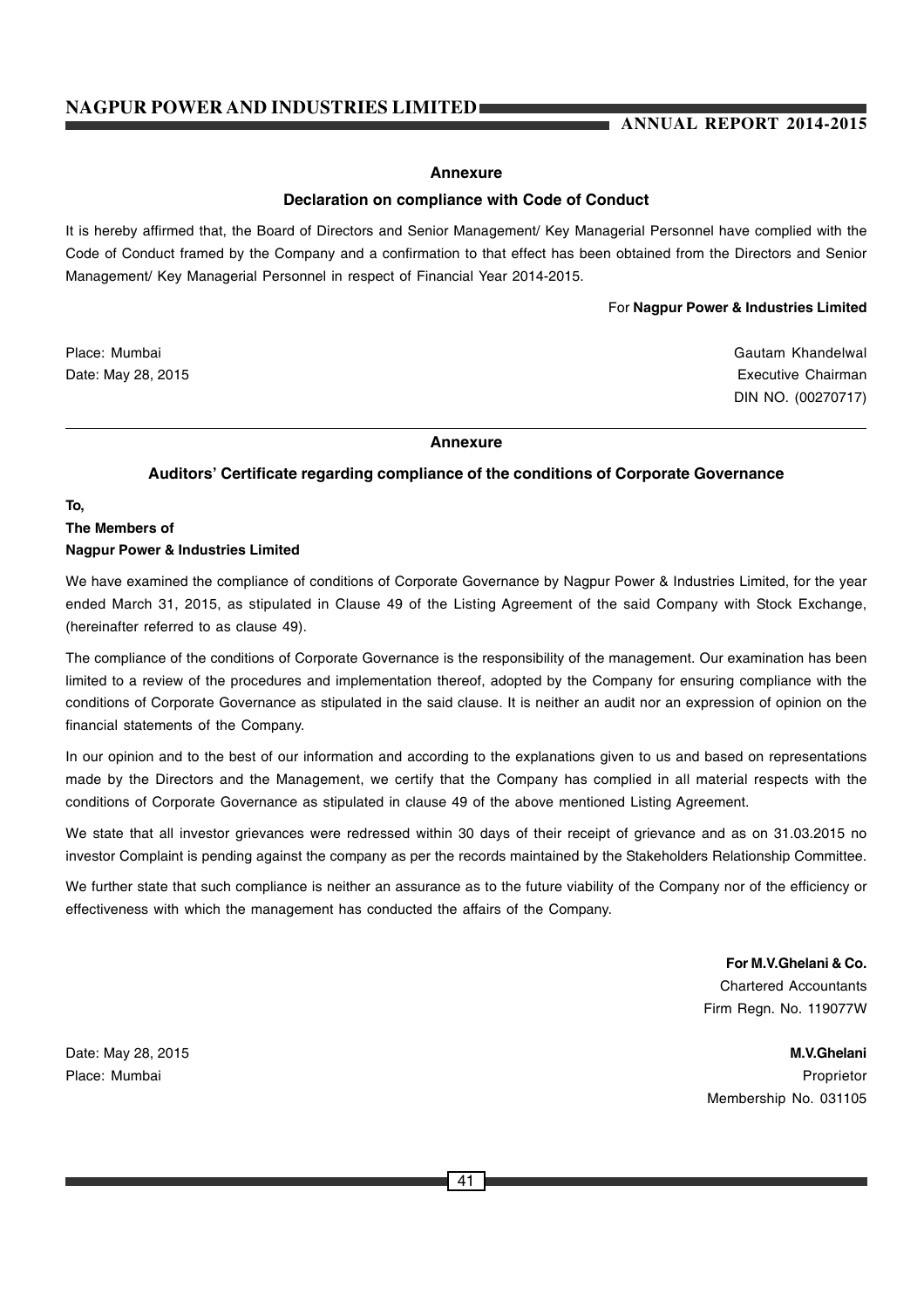# **INDEPENDENT AUDITOR'S REPORT**

#### TO THE MEMBERS OF

#### **NAGPUR POWER AND INDUSTRIES LIMITED**

#### **Report on the Standalone Financial Statements**

1. We have audited the accompanying standalone financial statements of NAGPUR POWER AND INDUSTRIES LIMITED ("the Company"), which comprise the Balance Sheet as at March 31, 2015, the Profit and Loss Statement and Cash Flow Statement for the year then ended, and a summary of the significant accounting policies and other explanatory information, which we have signed under reference to this report.

#### **Management's Responsibility for the Standalone Financial Statements**

2. The Company's Board of Directors is responsible for the matters stated in section 134(5) of the Companies Act 2013 ("the Act") with respect to the preparation of these standalone financial statements that give a true and fair view of the financial position, financial performance and cash flows of the Company in accordance with the Accounting principles generally accepted in India, including the Accounting Standards specified under section 133 of the Act, read with rule 7 of the Companies (Accounts) Rules, 2014. This responsibility also includes maintenance of adequate accounting records in accordance with the provisions of the Act for safeguarding the assets of the Company and for preventing and detecting frauds and other irregularities; selection and application of appropriate accounting policies; making judgments and estimates that are reasonable and prudent; and design, implementation and maintenance of adequate internal financial controls, that were operating effectively for ensuring the accuracy and completeness of the accounting records, relevant to the preparation and presentation of the financial statements that give a true and fair view and are free from material misstatement, whether due to fraud or error.

#### **Auditor's Responsibility**

3. Our responsibility is to express an opinion on these standalone financial statements based on our audit. We have taken into account the provisions of the Act, the accounting and auditing standards and matters which are required to be included in the audit report under the provisions of the Act and the Rules made thereunder.

We conducted our audit in accordance with the Standards on Auditing specified under Section 143(10) of the Act. Those standards require that we comply with ethical requirements and plan and perform the audit to obtain reasonable assurance about whether the financial statements are free from material misstatement.

An audit involves performing procedures to obtain audit evidence about the amounts and disclosures in the financial statements. The procedures selected depend on the auditor's judgment, including the assessment of the risks of material misstatement of the financial statements, whether due to fraud or error. In making those risk assessments, the auditor considers internal financial control relevant to the Company's preparation of the financial statements that give true and fair view in order to design audit procedures that are appropriate in the circumstances, but not for the purpose of expressing an opinion on whether the Company has in the place an adequate internal financial control system over financial reporting and the operating effectiveness of the such controls. An audit also includes evaluating the appropriateness of accounting policies used and the reasonableness of the accounting estimates made by the Company's Directors, as well as evaluating the overall presentation of the financial statements.

We believe that the audit evidence we have obtained is sufficient and appropriate to provide a basis for our qualified audit opinion on the standalone financial statements.

#### **Basis for Qualified Opinion**

*4. Attention is invited to Note 14.1 viz company's Ferro Alloys unit at Khandelwal Nagar, Kanhan, Nagpur generated waste during the process of manufacture, which has accumulated over the years in and around the main plant. The waste is reuseable for extracting metal content therein the Company has not accounted for Stock of balance of such accumulated waste over the years at its unit as the technical consultants have advised the company that its quality, metal content and the realizable value cannot be reasonably ascertained. Our audit report for the previous year was also similarly qualified.*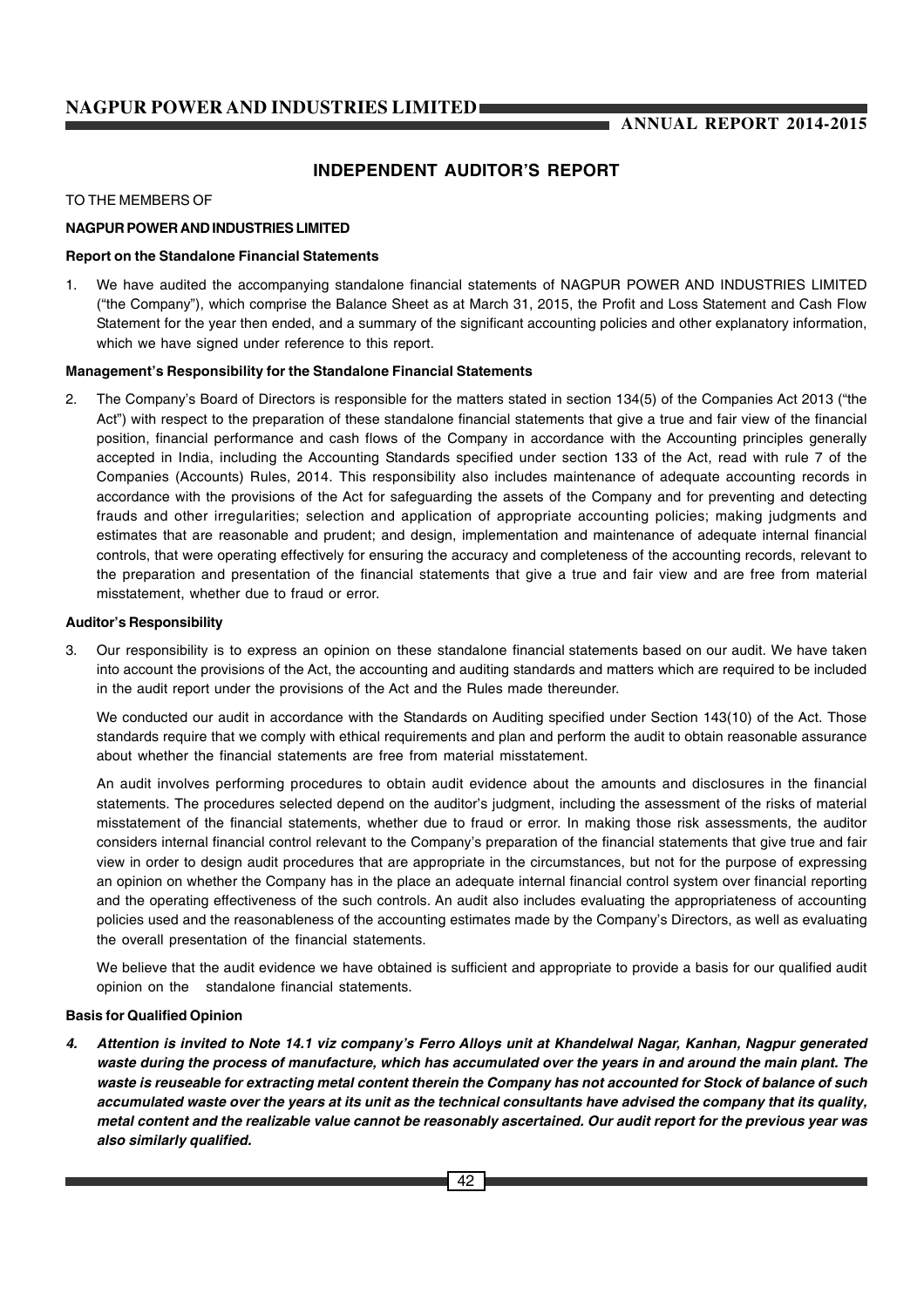# **ANNUAL REPORT 2014-2015**

#### *Qualified Opinion*

5. In our opinion and to the best of our information and according to the explanations given to us, *except for the consequential* effect of the matter described in the Basis for Qualified Opinion paragraph above which is not quantifiable, the aforesaid standalone financial statements give the information required by the Act in the manner so required and give a true and fair view in conformity with the accounting principles generally accepted in India of the state of the affairs of the Company as at March 31, 2015, and its loss and its cash flows for the year ended on that date.

#### **Report On Other Legal and Regulatory Requirements**

- 6. As required by the Companies (Auditor's Report) Order, 2015 ("the Order") issued by the Central Government of India in terms of sub-section (11) of section 143 of the Act, we give in the Annexure a statement on the matters specified in paragraphs 3 and 4 of the Order, to the extent applicable.
- 7. As required by section 143 (3) of the Act, we report that:
	- a. We have sought and, except for the matters described in the Basis for Qualified Opinion paragraph, obtained all the information and explanations which to the best of our knowledge and belief were necessary for the purpose of our audit;
	- b. Except for the possible effects of the matter described in the Basis for Qualified Opinion paragraph above, in our opinion proper books of account as required by law have been kept by the Company so far as appears from our examination of those books;
	- c. The Balance Sheet, Statement of Profit and Loss, and Cash Flow Statement dealt with by this Report are in agreement with the books of account.
	- d. Except for the possible effects of the matter described in the Basis for Qualified Opinion paragraph above, in our opinion, the Balance Sheet, Statement of Profit and Loss, and Cash Flow Statement comply with the Accounting Standards specified under section 133 of the Act, read with Rule 7 of the Companies (Accounts) Rules, 2014;
	- e. The matter described in the Basis for Qualified Opinion paragraph above, in our opinion, may have adverse effect on the functioning of the Company.
	- f. On the basis of written representations received from the directors as on March 31, 2015, and taken on record by the Board of Directors, none of the directors is disqualified as on March 31, 2015, from being appointed as a director in terms of section 164(2) of the Act.
	- With respect to the other matters to be included in the Auditor's Report in accordance with Rule 11 of the Companies (Audit and Auditors) Rules, 2014, in our opinion and to the best of our information and according to the explanations given to us:
		- (i) The Company has disclosed the impact of pending litigation on its financial position in its financial statements – Refer Note 25 to the financial statements;
		- (ii) The Company did not have any long-term contracts including derivative contracts for which there were any material foreseeable losses.
		- (iii) There were no amounts which were required to be transferred to the Investor Education and Protection Fund by the Company.

For **M.V. GHELANI & CO. CHARTERED ACCOUNTANTS Firm Regn. No. 119077W**

> **(M. V. GHELANI) PROPRIETOR Membership No.: 031105**

Place : Mumbai Date : May 28, 2015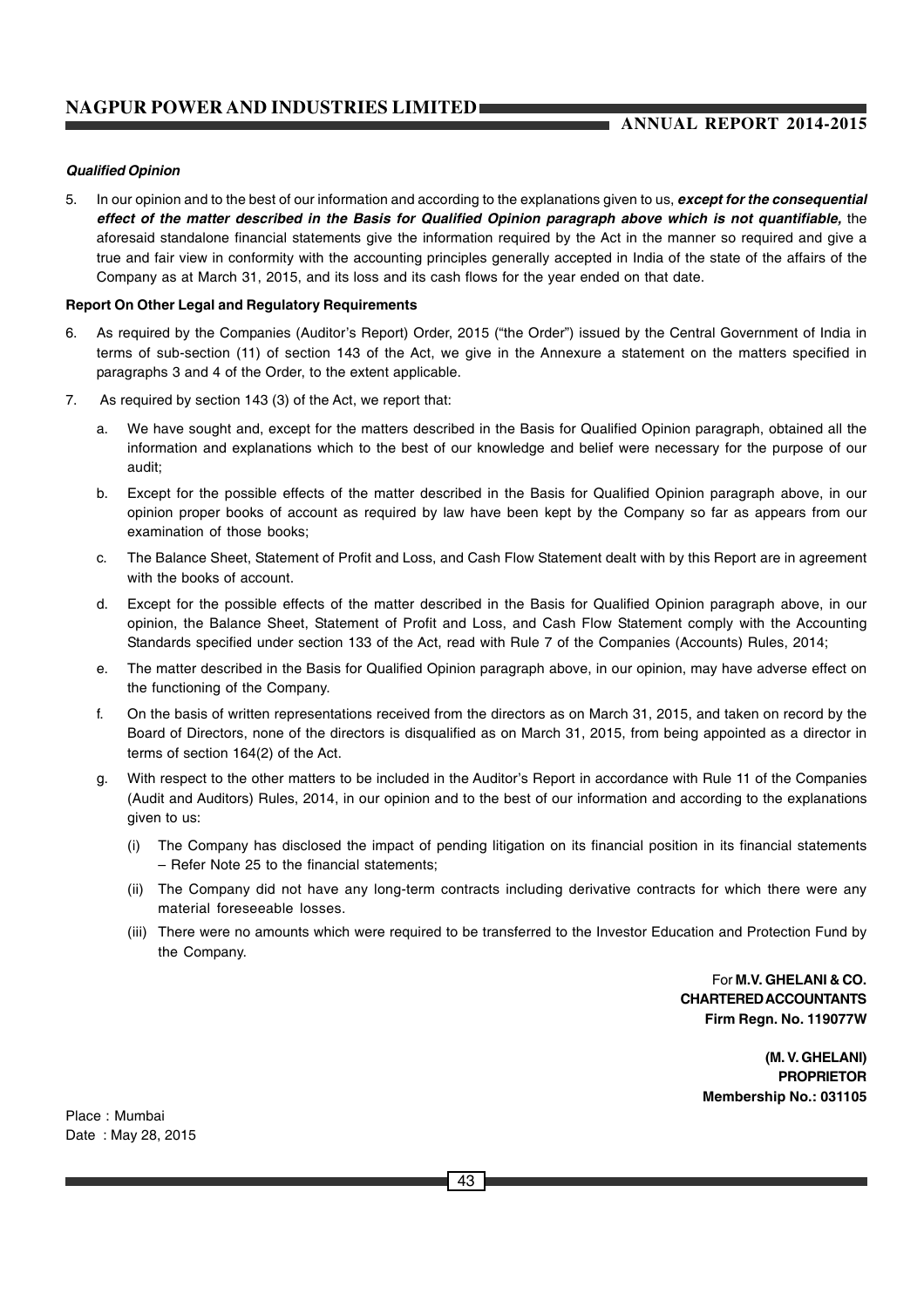# **ANNEXURE TO THE AUDITOR'S REPORT ON THE ACCOUNTS FOR THE YEAR ENDED 31ST MARCH 2015**

Annexure referred to in paragraph 6 under the heading "Report on Other Legal and Regulatory Requirements" of our report of even date to the members of Nagpur Power and Industries Limited on the standalone financial statements for the year ended 31st March 2015.

- (i) (a) The Company has maintained proper records showing full particulars, including quantitative details and situation of fixed assets.
	- (b) As explained to us, the fixed assets have been physically verified by the management during the year in accordance with a phased programme of verification which, in our opinion, is reasonable having regard to the size of the company and nature of its fixed assets. The discrepancies noticed on verification between the physical fixed assets and the book records were not material having regard to the size of the operations of the Company and the same have been properly dealt with in books of account.
- (ii) (a) In our opinion and according to the information and explanations given to us, the procedures of physical verification of inventories followed by the management are reasonable and adequate in relation to the size of the company and the nature of its business.
	- (b) In our opinion and according to the information and explanation given to us, *except in respect of stock of accumulated waste referred to in the Basis for Qualified Opinion paragraph 4 of our report, and Note 14.1 of the accompanying financial statement, the Company is maintaining proper records of inventory.* The discrepancies noticed on verification between the physical stocks and the book records were not material having regard to the size of the operations of the Company and the same have been properly dealt with in books of account.
- (iii) In respect of loans, secured or unsecured, granted by the Company to companies, firm or other parties covered in the register maintained under Section 189 of the Companies Act, 2013 ("the Act):
	- (a) During the year, the Company has granted loans to one party covered in the register maintained under section 189 of the Companies Act, 2013 ("the Act).
	- (b) According to the information and explanations given to us, there is no overdue of principal amount of loan granted to these Companies listed in the register maintained under section 189 of the companies Act, 2013.*The payment of interest is irregular on Interest on the loan.*
- (iv) In our opinion and according to the information and explanations given to us, prima facie there are adequate internal control procedures commensurate with the size of the Company and the nature of its business with regard to purchases of inventory, fixed assets and with regard to the sale of goods. During the course of audit, we have not observed any continuing failure to correct any major weakness in internal controls.
- (v) The Company has not accepted any deposits from the public within the meaning of the directives issued by the Reserve Bank of India and the provisions of sections 73 to 76 or any other relevant provisions of the Companies Act and the rules framed thereunder.
- (vi) According to the information and explanations given to us, the maintenance of cost records was not prescribed by the Central Government under section 148(1) of the Act, for any of the activities of the Company.
- (vii) (a) According to the information and explanations given to us, the Company is generally regular in depositing undisputed statutory dues including provident fund, employees' state insurance, income tax, sales tax, wealth tax, service tax, duty of custom, duty of excise, value added tax, cess and other statutory dues, applicable to it, with appropriate authorities.
	- (b) According to the information and explanations given to us no undisputed amounts payable in respect of provident fund, employees' state insurance, income tax, sales tax, wealth tax, service tax, duty of custom, duty of excise, value added tax, cess and other statutory dues, applicable to it, were in arrears, as at 31<sup>st</sup> March, 2015 for a period of more than six months from the date they become payable.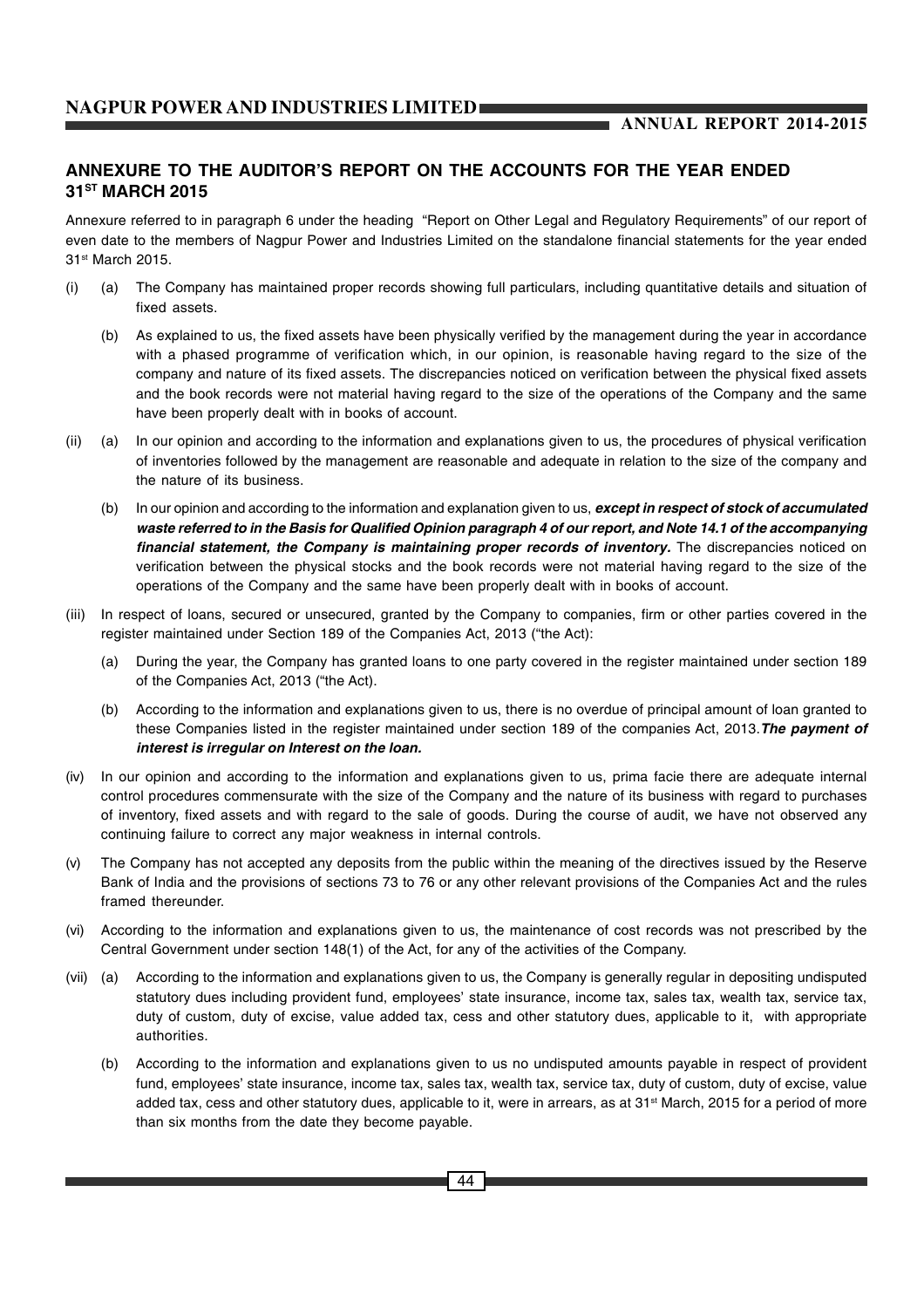## **ANNUAL REPORT 2014-2015**

(c) According to the information and explanations given to us, the following dues of sales tax, duty of customs, duty of excise, income tax have not been deposited with the appropriate authorities on account of dispute;

| Name of the Statute                                                                        | Nature of dues                                                       | Amount<br>(Rs. in lacs) | Forum where dispute is pending                                                    |
|--------------------------------------------------------------------------------------------|----------------------------------------------------------------------|-------------------------|-----------------------------------------------------------------------------------|
| West Bangal Sales tax Act, 1957<br>- Sales tax Case at Calcutta.                           | Sales tax demand of<br>three Asst. Years                             | 2.43                    | Commissioner of<br>Sales Tax (Appeal) Calcutta.                                   |
| Uttar Pradesh Sales Tax Act.<br>1957- Sales tax case at Kanpur.                            | Sales tax demand for<br>the Asst. Year 1980-81                       | 3.33                    | Commissioner of<br>Sales Tax (Appeal) Kanpur.                                     |
| <b>B.S.T Act. 1959</b>                                                                     | <b>B.S.T &amp; C.S.T</b>                                             | 195.45                  | JT. Commissioner of<br>sales tax (Appeals), Nagpur                                |
| Central Excise Act, 1944,<br>Customs Act, 1962 & Finance Act,<br>1994 Duty case at Nagpur. | <b>Excise Duty Case</b><br>of Nagpur                                 | 26.58                   | Commissioner of Customs<br>& Central Exice (Appeals), Nagpur.                     |
| Customs Act, 1962                                                                          | Customs and<br><b>Advalorem Duty</b>                                 | 117.43                  | Commissioner of Customs (E.P.) and<br>Directorate General of Foreign Trade (DGFT) |
| The Bombay Stamp Act, 1958                                                                 | Stamp duty                                                           | 45.83                   | Supreme Court of India                                                            |
| Other statutory dues                                                                       | Entry tax                                                            | 4.58                    | Tahsildar                                                                         |
| The Income Tax Act, 1961                                                                   | Income tax demand under<br>section 156 for the Asst.<br>Year 2010-11 | 18.05                   | Income Tax Appellat (Tribunal).                                                   |
| Income Tax Act, 1961                                                                       | Income Tax demand                                                    | 3.32                    | Commissioner of Income Tax (Appeal) Mumbai                                        |
| <b>TOTAL</b>                                                                               |                                                                      | 417.00                  |                                                                                   |

- (d) There were no amounts which were required to be transferred to the Investor Education and Protection Fund in accordance with the relevant provisions of the Companies Act, 1956 (1 of 1956) and rules made thereunder by the Company.
- (viii) The Company does not have accumulated losses at the end of the financial year, it has incurred cash loss of ₹ 89,11,124- during the financial year covered by our audit and ₹ 54,92,934/- in immediately preceding financial year.
- (ix) According to the information and explanations given to us and the reucords made available to us, the Company has not defaulted in repayment of dues to any financial institution, banks or debenture holders during the year.
- (x) The Company has given guarantee of  $\bar{\tau}$  1371.75 lacs to a Bank for working capital facilities to the Subsidiary company. According to the information and explanations given to us, in our opinion the terms and conditions thereof are not prima facie prejudicial to the interest of the company.
- (xi) According to the information and explanations given to us and the records made available to us, the Company has not raised any term loan during the financial year.
- (xii) To the best of our knowledge and belief and according to the information and explanations given to us, no instances of fraud on or by Company has been noticed or reported during the course of our audit.

For **M.V. GHELANI & CO. CHARTERED ACCOUNTANTS Firm Regn. No. 119077W**

**(M. V. GHELANI)** Place : Mumbai **PROPRIETOR** Date : May 28, 2015 **Membership No.: 031105**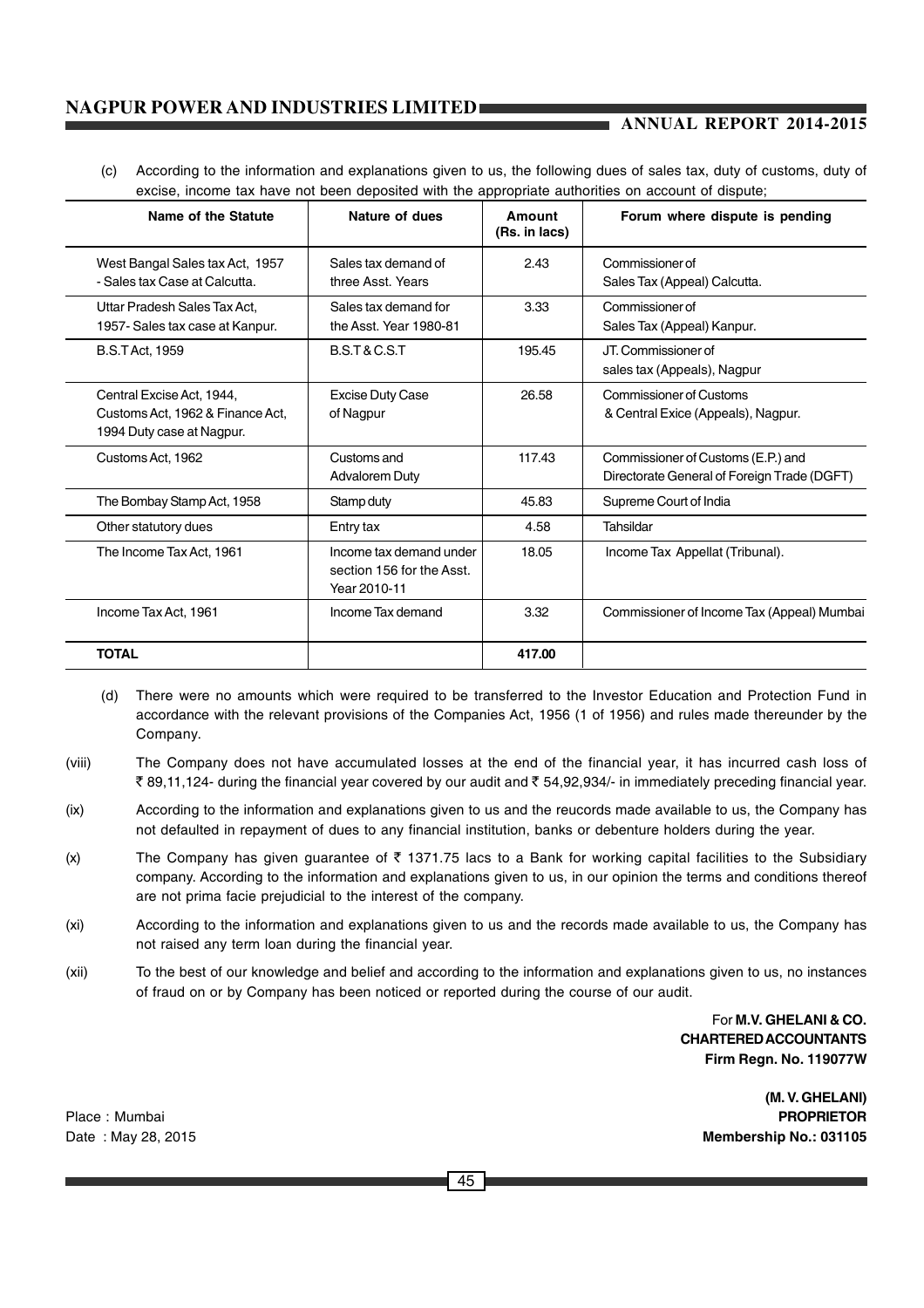#### **ANNUAL REPORT 2014-2015**

# **(In** `**)** Particulars **Alternative Constructs As at As at** As at As at As at As at As at As at As at As at As at As at As at **31st March, 2015 31st March, 2014 I. EQUITY AND LIABILITIES (1) Shareholder's funds** (a) Share Capital 2 130,955,070 130,955,070 (b) Reserves And Surplus 3 502,729,378 520,109,027  **633,684,448 651,064,097 (2) Non-Current Liabilities** (a) Long-term borrowings 4 130,805 372,688 (b) Long-term provisions 5 738,144 427,091  **868,949 799,779 (3) Current Liabilities** (a) Short-term borrowings 6 2,483,286 2,286,203 (b) Trade Payables 7 1,932,390 1,753,258 (c) Other current liabilities 8 2,321,482 2,777,299 (d) Short-term provisions 9 2,234,850 700,740  **8,972,008 7,517,500 Total 643,525,405 659,381,376 II. ASSETS (1) Non-current assets** (a) Fixed assets 10 (i) Tangible assets 208,863,190 217,008,508 (ii) Intangible assets 17,781 (b) Non-current Investments 11 188,441,945 141,111,925 (c) Long term loans and advances 12 10,646,433 10,160,236 **407,969,349 368,280,669 (2) Current assets** (a) Current investments 13 198,429,841 245,181,625 (b) Inventories 14 3,278,120 1,468,919 (c) Cash and Bank Balances (c) Cash and Bank Balances (c) S.412,652 5,553,808 (d) Short-term loans and advances 16 28,435,442 38,896,355 **235,556,056 291,100,707 Total 643,525,405 659,381,376 Significant Accounting Policies** 1 **Other Notes on Financial Statements** 24 to 40 **Notes referred to above form an integral part of the Balance Sheet. This is the Balance Sheet referred to in our report of even date. As per our report of even date attached For and on behalf of the Board For M.V.Ghelani & Co. Gautam P.Khandelwal Nimis Sheth**<br>
Chartered Accountants **Gautam Executive Chairman** Director Executive Chairman Director<br>
(DIN: 00270717) (DIN: 00 (DIN: 00482739) **M.V.Ghelani Nidhi Salampuria Santosh Khandelwal** Proprietor **Additional Director & Chief Financial Officer** Additional Director &

# **BALANCE SHEET AS AT 31ST MARCH, 2015**

Mumbai : 28th May 2015 Mumbai : 28th May 2015

Company Secretary (DIN: 07138654) (ACS 28712)

#### 46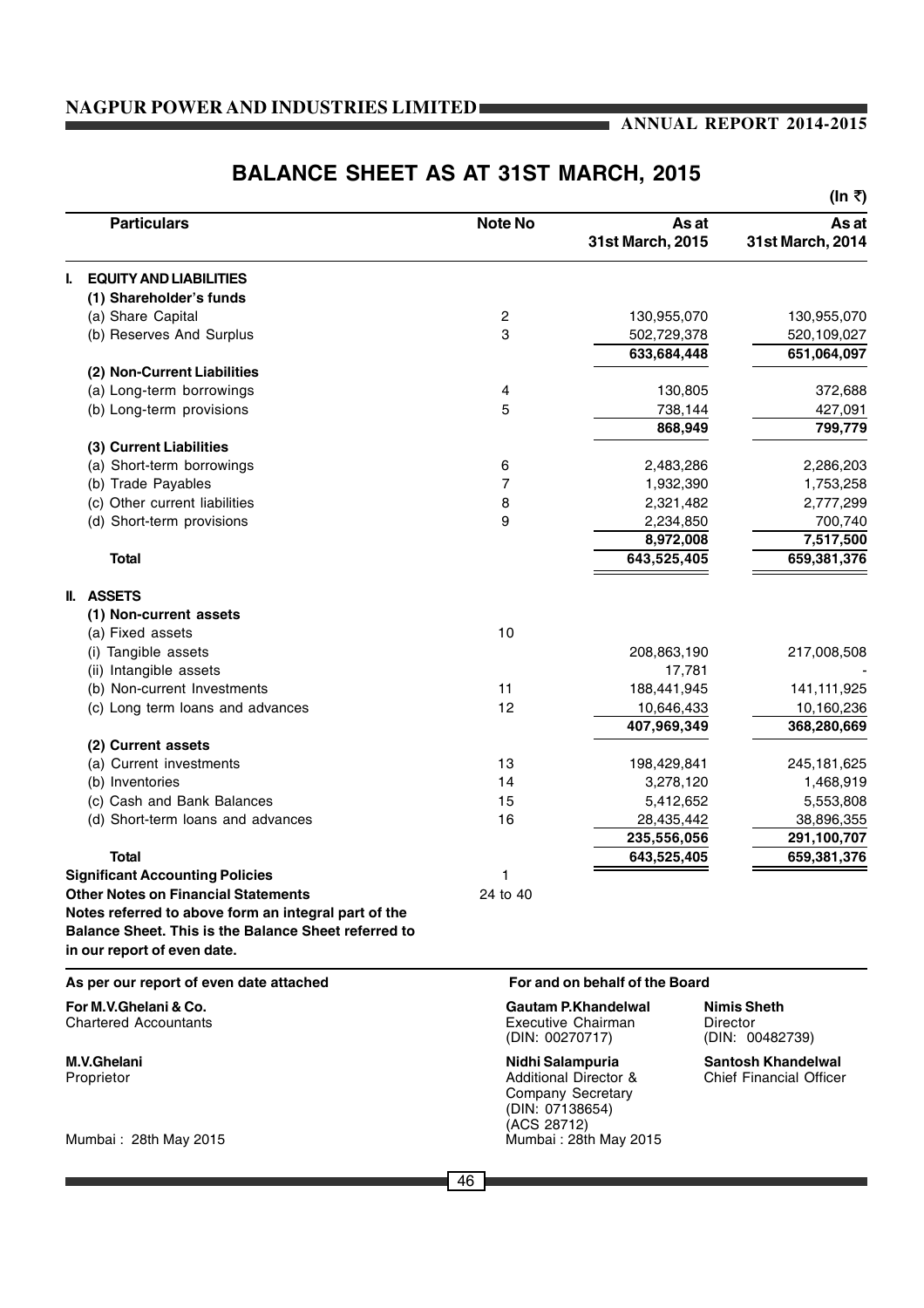# **ANNUAL REPORT 2014-2015**

# **Profit and Loss statement for the year ended 31st March, 2015**

| <b>Particulars</b><br><b>Revenue from operations</b>       | <b>Note No</b> |                  | For The Year Ended For The Year Ended                                                                                                                                                                                              |
|------------------------------------------------------------|----------------|------------------|------------------------------------------------------------------------------------------------------------------------------------------------------------------------------------------------------------------------------------|
|                                                            |                | 31st March, 2015 | 31st March, 2014                                                                                                                                                                                                                   |
|                                                            | 17             | 5,431,821        | 17,306,241                                                                                                                                                                                                                         |
| Less: Excise duty                                          |                | (595, 323)       | (1,899,176)                                                                                                                                                                                                                        |
|                                                            |                | 4,836,498        | 15,407,065                                                                                                                                                                                                                         |
| <b>Other Income</b>                                        | 18             | 22,184,468       | 14,679,422                                                                                                                                                                                                                         |
| Total Revenue (I +II)                                      |                | 27,020,966       | 30,086,487                                                                                                                                                                                                                         |
| <b>Expenses:</b>                                           |                |                  |                                                                                                                                                                                                                                    |
| Cost of materials consumed                                 | 19             | 705,000          | 1,525,000                                                                                                                                                                                                                          |
| Changes in inventories of finished goods,                  |                |                  |                                                                                                                                                                                                                                    |
| work-in-progress and Stock-in-Trade                        | 20             | (3,277,882)      | (1,507,772)                                                                                                                                                                                                                        |
| Employee benefits expense                                  | 21             | 13,935,849       | 10,878,382                                                                                                                                                                                                                         |
| Finance costs                                              | 22             | 246,647          | 289,909                                                                                                                                                                                                                            |
| Depreciation and amortization expense                      | 10             | 3,961,747        | 2,939,631                                                                                                                                                                                                                          |
| Other expenses                                             | 23             | 24,247,645       | 24,371,637                                                                                                                                                                                                                         |
| <b>Total Expenses</b>                                      |                | 39,819,007       | 38,496,788                                                                                                                                                                                                                         |
| Profit before tax (III - IV)                               |                | (12,798,041)     | (8,410,300)                                                                                                                                                                                                                        |
| Tax expense:                                               |                |                  |                                                                                                                                                                                                                                    |
| (a) Current tax                                            |                |                  |                                                                                                                                                                                                                                    |
| (b) Deferred tax                                           |                |                  |                                                                                                                                                                                                                                    |
| (c) Tax in respect of earlier years                        |                | (12, 180)        |                                                                                                                                                                                                                                    |
| Less: MAT Credit Entitlement                               |                |                  |                                                                                                                                                                                                                                    |
| Profit(Loss) for the year (V-VI)                           |                | (12, 810, 221)   | (8,410,300)                                                                                                                                                                                                                        |
| Earnings per equity share:                                 |                |                  |                                                                                                                                                                                                                                    |
| (a) Basic                                                  |                | (0.98)           | (0.64)                                                                                                                                                                                                                             |
| (b) Diluted                                                |                | (0.98)           | (0.64)                                                                                                                                                                                                                             |
| <b>Significant Accounting Policies</b>                     |                |                  |                                                                                                                                                                                                                                    |
| <b>Other Notes on Financial Statements</b>                 | 24 to 40       |                  |                                                                                                                                                                                                                                    |
| Notes referred to above form an integral part of the       |                |                  |                                                                                                                                                                                                                                    |
| <b>Profit &amp; Loss Account. This is the Statement of</b> |                |                  |                                                                                                                                                                                                                                    |
| Profit & Loss referred to in our report of even date.      |                |                  |                                                                                                                                                                                                                                    |
| As per our report of even date attached                    |                |                  |                                                                                                                                                                                                                                    |
| For M.V.Ghelani & Co.<br><b>Chartered Accountants</b>      |                |                  | <b>Nimis Sheth</b><br>Director<br>(DIN: 00482739)                                                                                                                                                                                  |
| <b>M.V.Ghelani</b><br>Proprietor<br>Mumbai: 28th May 2015  |                |                  | <b>Santosh Khandelwal</b><br>Chief Financial Officer                                                                                                                                                                               |
|                                                            |                |                  | For and on behalf of the Board<br>Gautam P.Khandelwal<br><b>Executive Chairman</b><br>(DIN: 00270717)<br>Nidhi Salampuria<br>Additional Director &<br>Company Secretary<br>(DIN: 07138654)<br>(ACS 28712)<br>Mumbai: 28th May 2015 |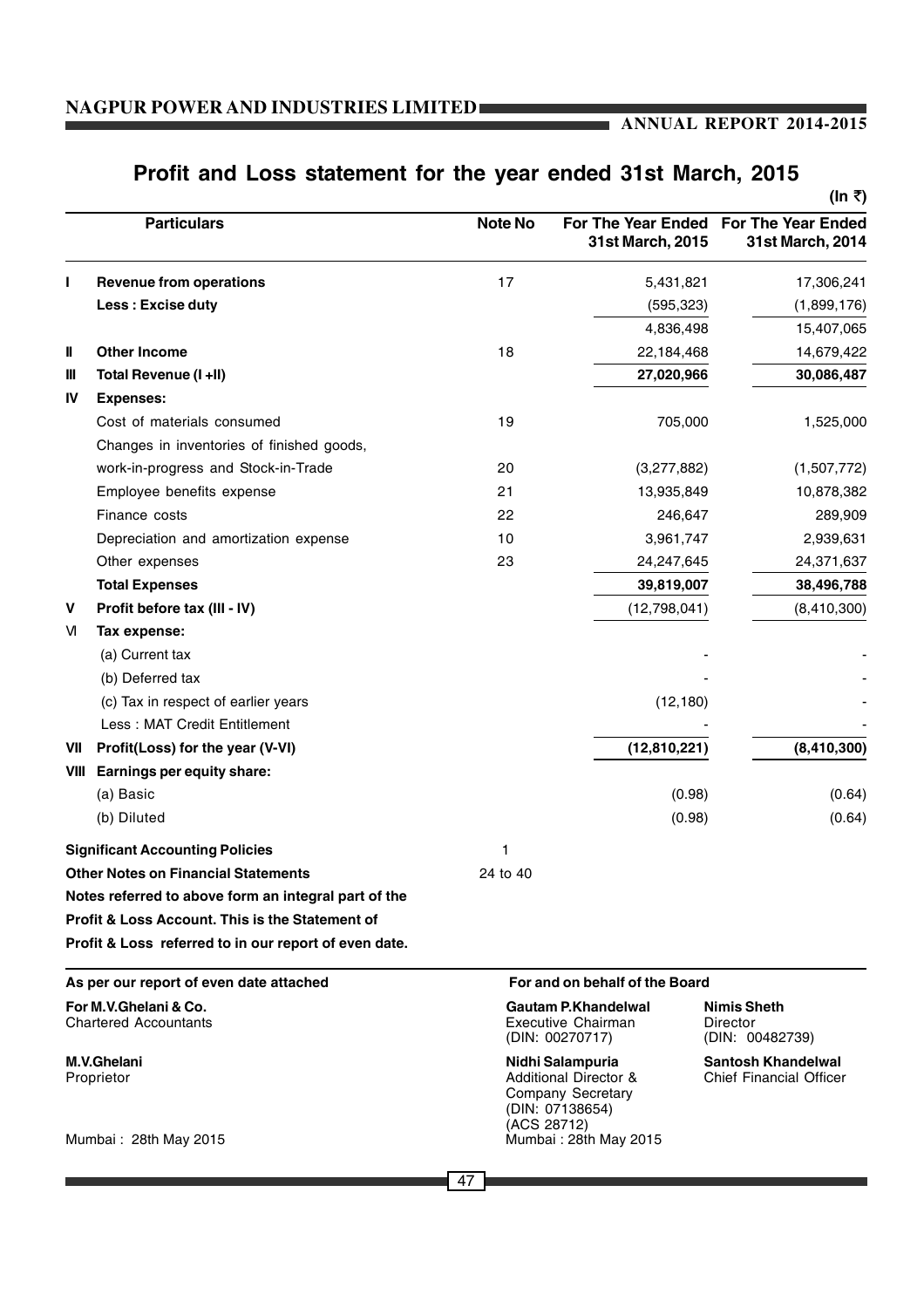# **ANNUAL REPORT 2014-2015**

# **Notes on Financial Statements for the Year ended 31st March 2015**

#### **Note 1: SIGNIFICANT ACCOUNTING POLICIES**

#### **1.1 Basis for preparation of Financial Statements:**

The financial statements are prepared under the historical cost convention on an accrual basis of accounting and in accordance with the Generally Accepted Accounting Principles in India (Indian GAAP), including the Accounting Standards notified under the relevant provisions of the Companies Act, 2013.

#### **1.2 Use of Estimates**

The preparation of financial statements in conformity with Indian GAAP requires judgments, estimates and assumptions to be made that affect the reported amount of assets and liabilities, disclosure of contingent liabilities on the date of the financial statements and the reported amount of revenues and expenses during the reporting period. Difference between the actual results and estimates are recognised in the period in which the results are known / materialised.

#### **1.3 Fixed Assets And Depreciation:**

#### **1.3.1 Tangible Assets**

Fixed assets are stated at Cost of acquisition, less accumulated depreciation and accumulated impairment losses, if any. Cost of Tangible assets comprises purchase price, borrowing costs, and any attributable cost of bringing the asset to its working condition for the intended use. Borrowing costs relating to the acquisition of fixed assets that takes a substantial period of time to get ready for its intended use are also included in cost to the extent they relate to the period till such assets are put to use. Assets purchases for less than  $\bar{\tau}$  5,000/- are not capitalised.

Depreciation on tangible assets is provided on Straight Line Method and based on useful life of the assets as prescribed in Schedule II to the Companies Act, 2013, except in respect of the following assets, where useful life is exceeding those prescribed in Schedule II based on the Chartered Engineer's Valuation Certificate namely:

| <b>Building</b>              | 3-10 years |
|------------------------------|------------|
| <b>Plant &amp; Machinery</b> | 7-10 years |
| <b>Heavy Vehicle</b>         | 2 years    |
| <b>Office Equipment</b>      | 3-4 years  |
| Railway Siding               | 7 years    |

Depreciation on assets purchased / sold during the period is proportionately charged.

#### **1.3.2 Intangible Assets**

Intangible assets are stated at cost of acquisition, less accumulated amortization/ depletion and accumulated impairment losses, if any, are amortized over a period of 3 years.

#### **1.4 Investments:**

Investments are classified into non current investments and current investments. Non- current investments are stated at cost and diminution in value is provided for, where the management is of the opinion that the diminution in value is other than temporary. Current investments are stated at lower of cost and market value. When disposing of a part of the holding of an individual investment, the carrying amount of cost allocated to the part that is disposed is determined on the basis of the average carrying amount of the total holding of the investment.

#### **1.5 Inventories:**

Inventories of raw materials are stated at lower of cost or net realizable value. Work in process is stated at cost. Stores, spares & tools are stated at cost except the obsolete/non usable stores, which are written off for obsolescence. Finished goods and by-products/waste products where cost is ascertainable are stated at lower of cost or net realisable value and by-products / waste products where cost cannot be determined are stated at net realisable value. The reusable waste, which is not ascertainable, is not accounted.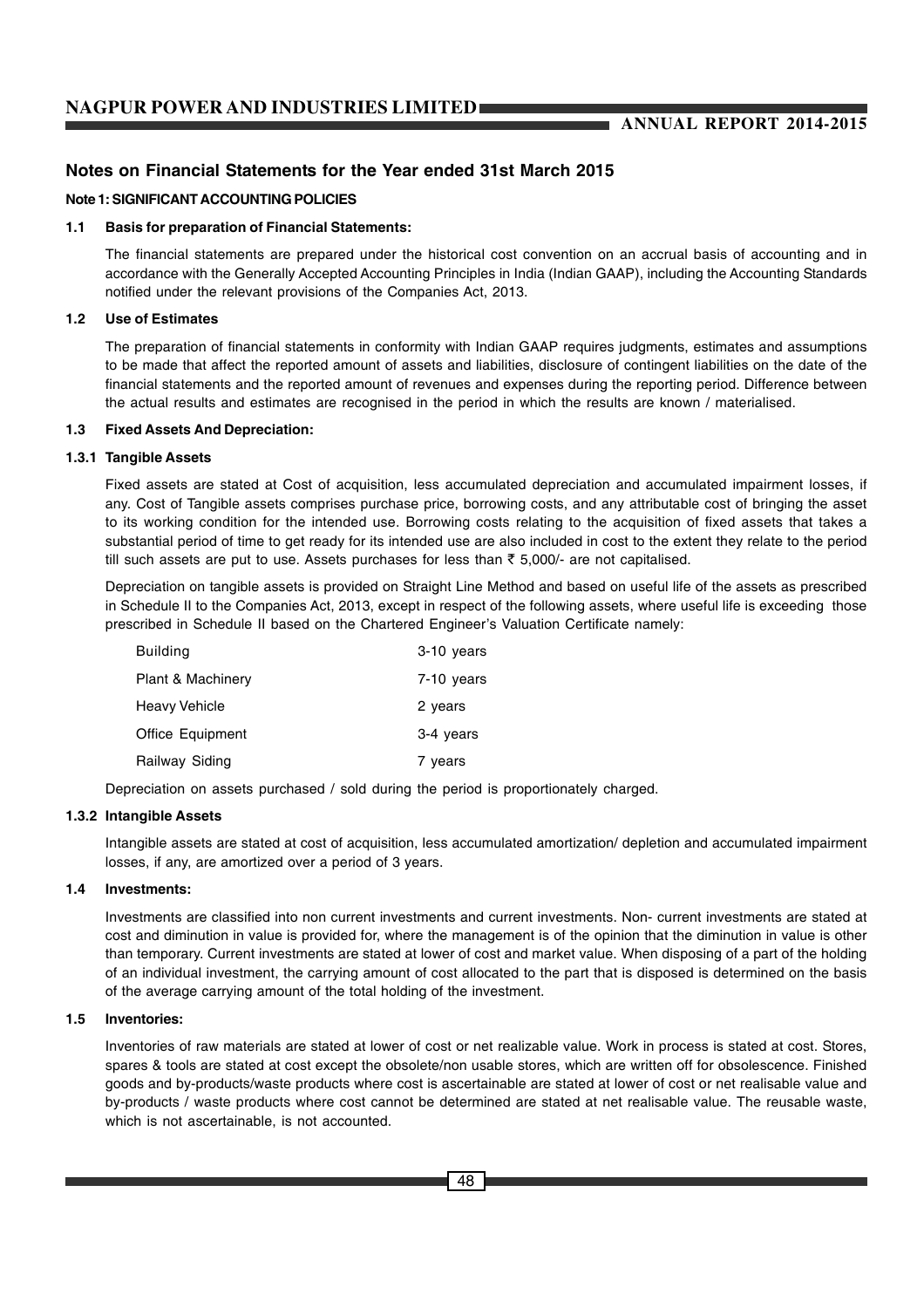#### **1.6 Trade Receivables and Loans and Advances:**

Trade Receivables and Loans and Advances are stated after making adequate provision for doubtful balances.

#### **1.7 Revenue Recognition:**

Revenue is recognised when no significant uncertainty as to determination or realisation exists. Interest income is recognised on time proportion basis taking into account the amount outstanding and rate applicable.

#### **1.8 Retirement and other employee benefits:**

- i) The Company contributes towards Provident Fund & Family Pension Fund which are defined contribution schemes. The Company's contribution is recognised as an expense in the Profit and Loss Statement during the period in which the employee renders the related service.Liability in respect thereof is determined on the basis of contribution as required under the statute/rules.
- ii) The Company contributes to defined benefit schemes for Gratuity which is administered through duly constituted and approved independent trust. The liability for Gratuity and leave encashment is determined on the basis of actuarial valuations made at the year end.
- iii) Actuarial gains and losses in respect of post-employment and other long term benefits are charged to the Profit and Loss Statement.

#### **1.9 Foreign Exchange Transactions:**

Transactions denominated in foreign currency are accounted at the exchange rates prevailing on the date of the transaction. Gains and losses resulting from the settlement of such transactions and from the translation of monetary assets and liabilities denominated in foreign currencies are recognized in the Profit and Loss Account. Exchange differences relating to fixed assets are adjusted in the cost of the asset. Premium in respect of forward contracts is accounted over the period of the contract.

#### **1.10 Taxation:**

Income tax expense comprises of current tax and deferred tax. The deferred tax charge or credit is recognised using current tax rates and tax law that have been enacted or substantively enacted by the Balance Sheet date. Where there is an unabsorbed depreciation or carry forward loss, deferred tax assets are recognised only if there is virtual certainty that sufficient future taxable income will be available to realise the same. Other deferred tax assets are recognised only to the extent there is reasonable certainty that sufficient future income will be available to realise the same. Deferred tax assets/liabilities are reviewed as at each balance sheet date based on developments during the year and available case laws, to reassess realisation/liabilities.

#### **1.11 Provision, Contingent Liabilities and Contingent Assets:**

Provision is recognised in the accounts when there is a present obligation as a result of past events(s) and it is probable that an outflow of resources will be required to settle the obligation and a reliable estimate can be made. Contingent liabilities are usually not provided for unless it is probable that the future outcome may be materially detrimental to the Company and are disclosed in the notes. Contingent Assets are neither recognised nor disclosed in the financial statements.

#### **1.12 Segment Reporting:**

The Company is principally engaged in manufacturing of "High/, Medium/Low Carbon Ferro Manganese and Silico Manganese Slag" which is the only reportable segment as per Accounting Standard 17 issued by the Institute of Chartered Accountants of India on "Segment Reporting".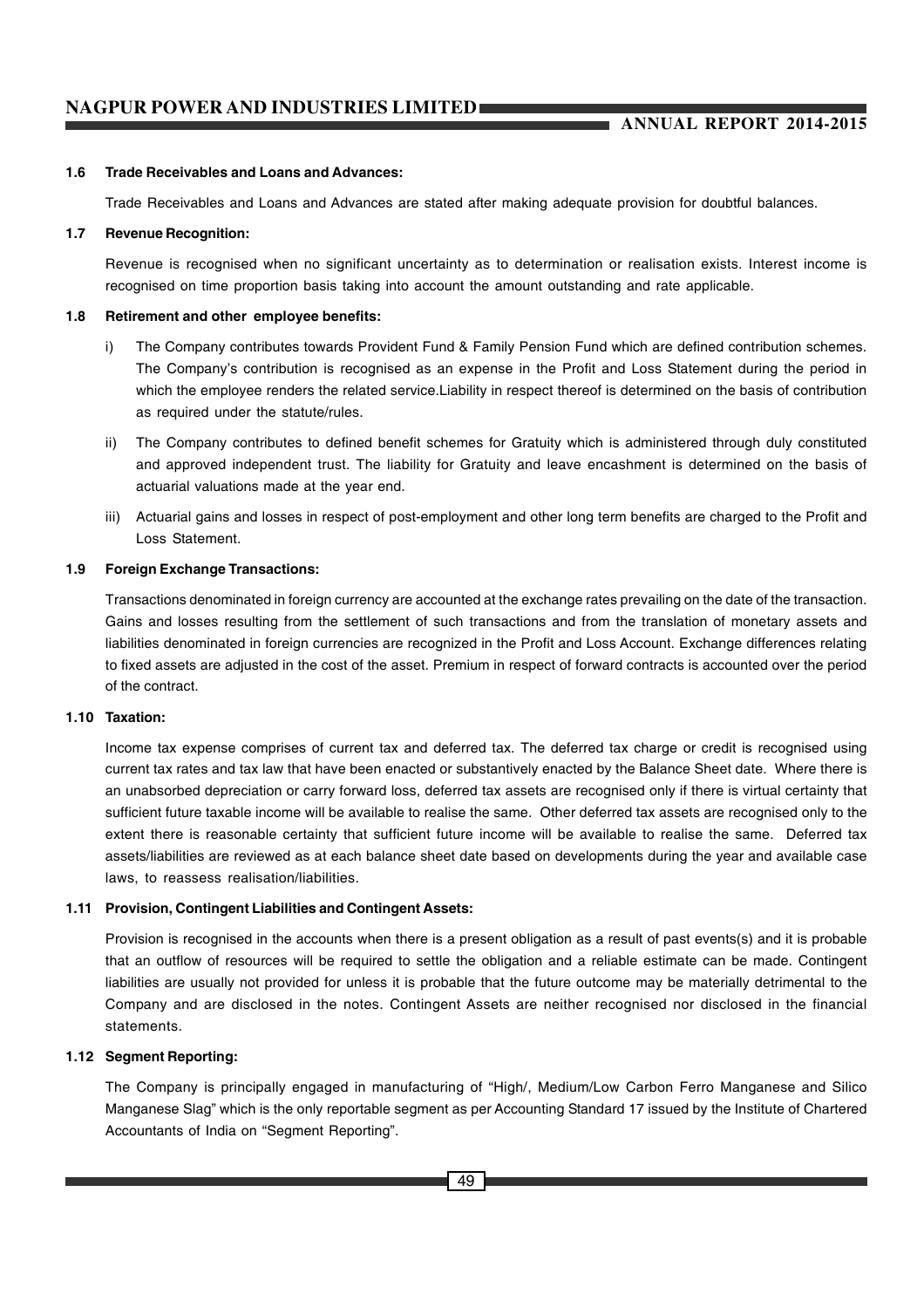# **ANNUAL REPORT 2014-2015**

٠

| <b>Particulars</b>                      |                                                                                                                          | As at<br>31st March, 2015<br>₹ | As at<br>31st March, 2014 |
|-----------------------------------------|--------------------------------------------------------------------------------------------------------------------------|--------------------------------|---------------------------|
| <b>SHARE CAPITAL</b><br>2               |                                                                                                                          |                                |                           |
| <b>Authorised share capital</b>         |                                                                                                                          |                                |                           |
| 2,00,00,000                             | Equity Shares of ₹10 each                                                                                                | 200,000,000                    | 200,000,000               |
|                                         | (Previous Year 2,00,00,000 Shares of ₹10 each)                                                                           |                                |                           |
| 50,00,000                               | Unclassified Shares of ₹10 each                                                                                          | 50,000,000                     | 50,000,000                |
|                                         | (Previous Year 50,00,000 Shares of ₹10 each)                                                                             |                                |                           |
| <b>Total</b>                            |                                                                                                                          | 250,000,000                    | 250,000,000               |
| <b>Issued, Subscribed &amp; Paid-up</b> |                                                                                                                          |                                |                           |
| 1,30,95,507                             | Equity Shares of ₹10 each fully paid up.                                                                                 | 130,955,070                    | 130,955,070               |
|                                         | (Previous Year 1,30,95,507 Shares of ₹10 each)                                                                           |                                |                           |
| <b>Total</b>                            |                                                                                                                          | 130,955,070                    | 130,955,070               |
| 2.1                                     | The reconciliation of the number of shares outstanding is set out below:                                                 |                                |                           |
|                                         | Equity shares at the beginning of the year                                                                               | 13,095,507                     | 13,095,507                |
|                                         | Add: Shares issued during the year                                                                                       |                                |                           |
|                                         | Less: Shares cancelled/bought back during the year                                                                       |                                |                           |
|                                         | Equity shares at the end of the year                                                                                     | 13,095,507                     | 13,095,507                |
| 2.2<br>Act, 2013.                       | The Equity Shares of the Company have voting rights and are subject to the restriction as prescribed under the Companies |                                |                           |

# **Notes on financial statements for the year ended 31st March 2015**

**2.3** The company has no holding Company. The subsidiary company does not hold any shares in the company.

# **2.4 List of share holders holding more than 5% shares** Name of the shareholder **As at 31st March, 2015** As at 31st March, 2014 **No. of Shares % held No. of Shares % held**

i) Khandelwals Limited 56,41,100 43.08 56,41,100 43.08 ii) Life Insurance Corporation of India Ltd. 15,85,094 12.10 15,85,094 12.10

**2.5** Disclosures pursuant to Note no. 6(A)(h,i,j,k,l) of Part I of Schedule III to the Companies Act, 2013 is NIL.

#### **3 RESERVES AND SURPLUS**

| <u>(a)</u> | <b>General Reserve</b>                      |                                                                 |              |             |
|------------|---------------------------------------------|-----------------------------------------------------------------|--------------|-------------|
|            | Balance as per last Balance Sheet           |                                                                 | 488.044.364  | 488.044.364 |
|            | Add: Transfer from Profit & Loss Account    |                                                                 |              |             |
|            | <b>Closing Balance</b>                      | Total (a)                                                       | 488,044,364  | 488,044,364 |
| (b)        | <b>Surplus i.e. Profit and Loss Account</b> |                                                                 |              |             |
|            | Balance as per last Balance Sheet           |                                                                 | 32,064,664   | 40,474,964  |
|            | Add: Profit/(Loss) for the year             |                                                                 | (12,810,221) | (8,410,300) |
|            | Less: Appropriations                        |                                                                 |              |             |
|            |                                             | Less: Adjustment relating to Fixed Assets (Refer Note No. 10.2) | (4,569,429)  |             |
|            | <b>Closing Balance</b>                      | Total (b)                                                       | 14,685,014   | 32,064,664  |
|            | Reserves and Surplus (a)+(b)                |                                                                 | 502,729,378  | 520,109,027 |
|            |                                             |                                                                 |              |             |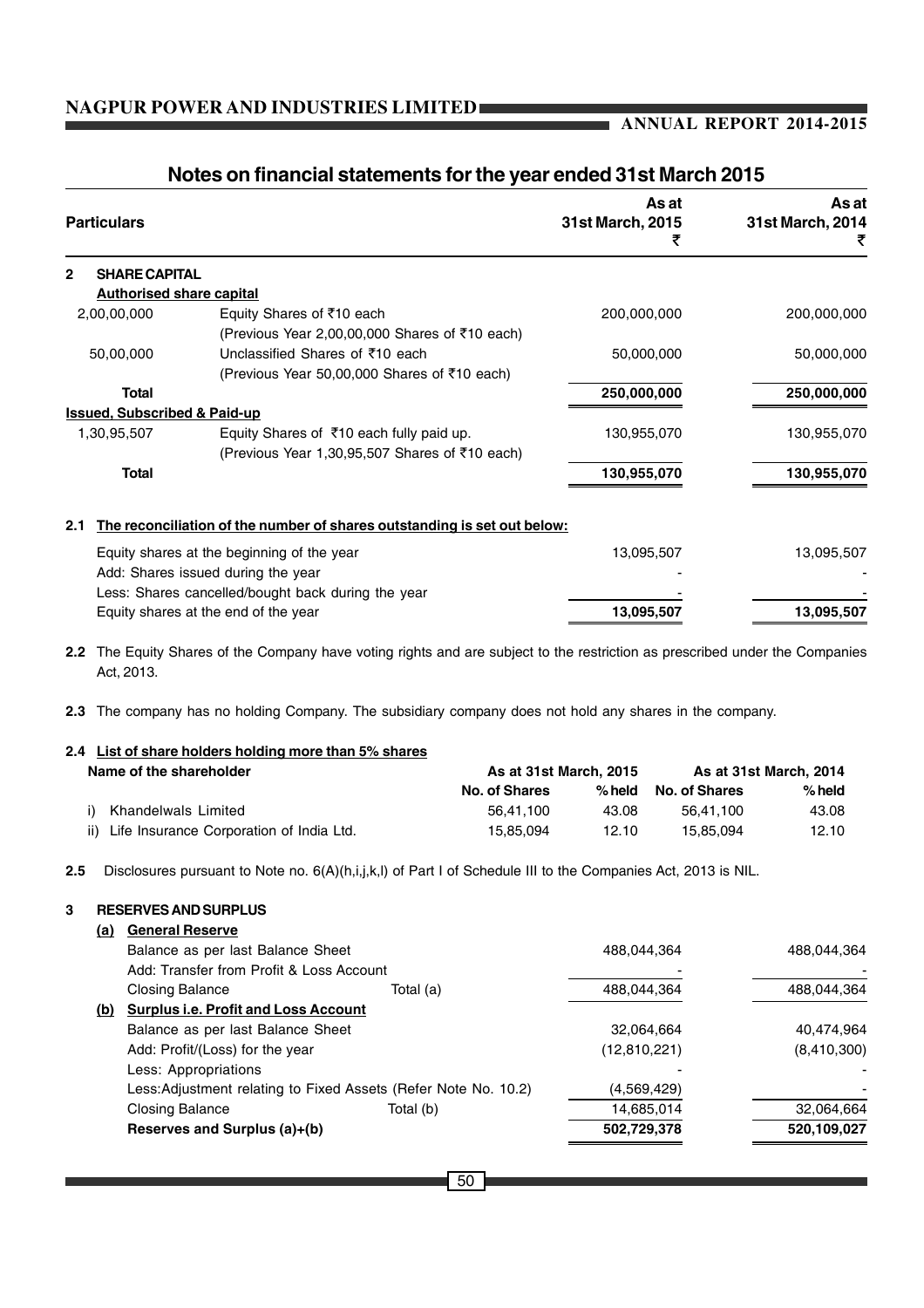## **ANNUAL REPORT 2014-2015**

|   | <b>Particulars</b>                                                         | 31st March, 2015   | As at<br>₹ |                    | As at<br>31st March, 2014<br>₹ |
|---|----------------------------------------------------------------------------|--------------------|------------|--------------------|--------------------------------|
| 4 | <b>LONG TERM BORROWINGS</b>                                                |                    |            |                    |                                |
|   |                                                                            | <b>Non-Current</b> | Current    | <b>Non-Current</b> | Current                        |
|   | <b>Secured Loan</b>                                                        |                    |            |                    |                                |
|   | <b>Term Loan</b>                                                           |                    |            |                    |                                |
|   | <b>From Other Parties</b>                                                  |                    |            |                    |                                |
|   | <b>Car Loan</b>                                                            | 130,805            | 241,883    | 372,688            | 217,771                        |
|   | Fixed interest $@$ 10.55% p.a.<br>$\blacksquare$                           |                    |            |                    |                                |
|   | Secured by hypothecation of motor car<br>۰.                                |                    |            |                    |                                |
|   | purchased under the loan                                                   |                    |            |                    |                                |
|   | Repayment in 36 equated monthly instalments<br>٠                           |                    |            |                    |                                |
|   | (EMI) of ₹ 22,477/- each till Sept 2016                                    |                    |            |                    |                                |
|   | of which principal amount of 12 EMI totalling to $\overline{z}$ 2,41,883/- |                    |            |                    |                                |
|   | are current maturities                                                     |                    |            |                    |                                |
|   | (Refer Note 8)                                                             |                    |            |                    |                                |
|   | Total                                                                      | 130,805            | 241,883    | 372,688            | 217,771                        |

# **Notes on financial statements for the year ended 31st March 2015**

4.1 There has been no default in payment of principal and interest on the loan.

#### **5 LONG TERM PROVISIONS**

|                                                | <b>Non-Current</b> | Current         | <b>Non-Current</b> | Current |
|------------------------------------------------|--------------------|-----------------|--------------------|---------|
| <b>Provision for employee benefits</b>         |                    | 738.144 246.048 | 427.091            | 142.364 |
| (Refer Note 9 for current Liability/Provision) |                    |                 |                    |         |
| Total                                          |                    | 738.144 246.048 | 427.091            | 142.364 |

5.1 The Company contributes to defined benefit schemes for Gratuity which is administered through duly constituted and approved independent trust. The liability for Gratuity and leave encashment is determined on the basis of actuarial valuations made at the year end.

| 6 | <b>SHORT TERM BORROWINGS</b>                           |                 | (In ₹)          |
|---|--------------------------------------------------------|-----------------|-----------------|
|   | <b>Particulars</b>                                     | As at           | As at           |
|   |                                                        | 31st March 2015 | 31st March 2014 |
|   | <b>Secured</b>                                         |                 |                 |
|   | Loan Repayable on Demand for Working Capital           |                 |                 |
|   | <b>From Banks</b>                                      | 2,483,286       | 2,286,203       |
|   | Interest $@9.5\%$ p.a.<br>۰.                           |                 |                 |
|   | Secured against term deposit receipt of the bank<br>۰. |                 |                 |
|   | <b>Total</b>                                           | 2,483,286       | 2,286,203       |
|   |                                                        |                 |                 |

6.1 There has been no default in repayment of principal and interest on the loan.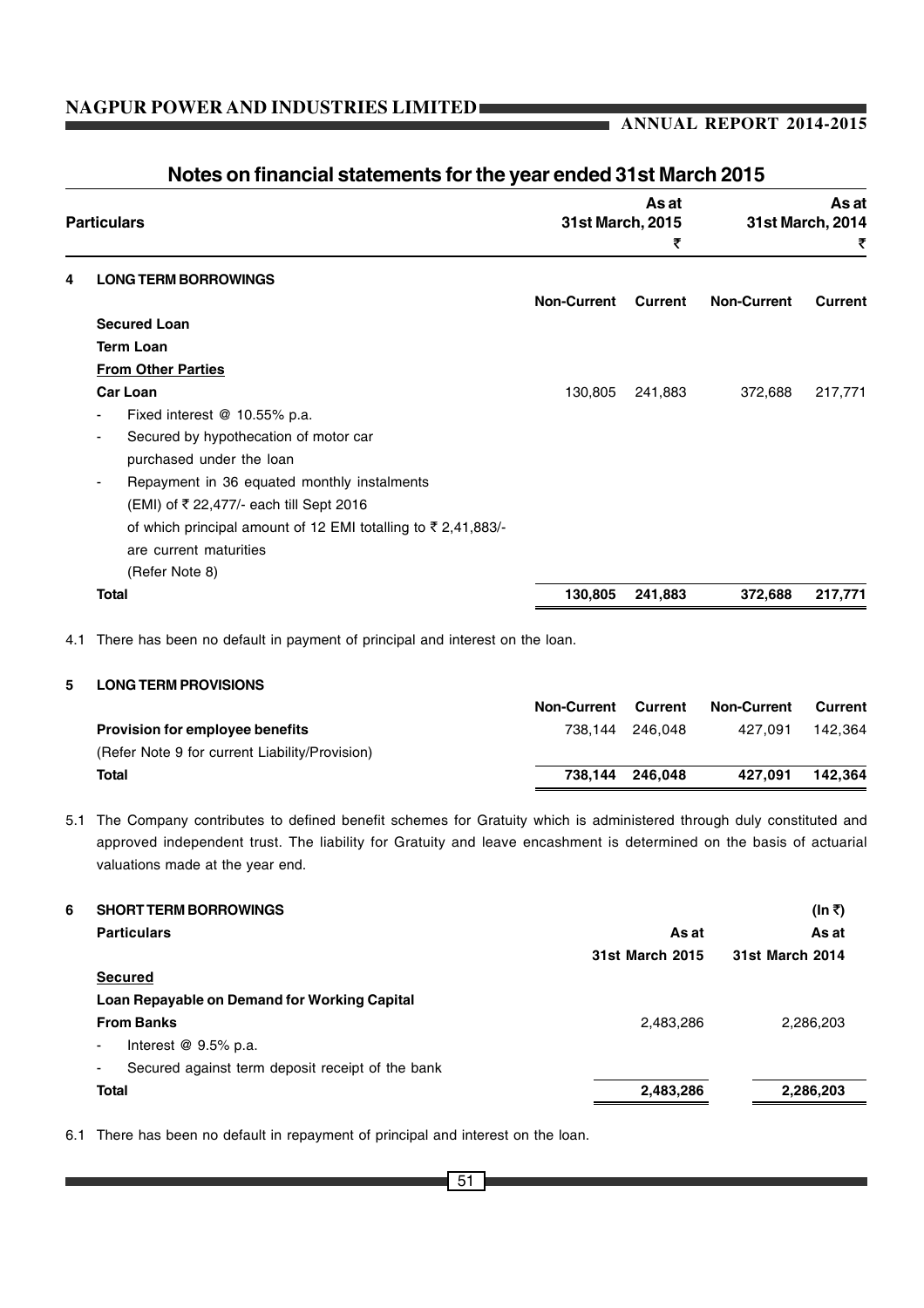# **ANNUAL REPORT 2014-2015**

| <b>Particulars</b>                            | As at<br>31st March, 2015<br>₹ | As at<br>31st March, 2014<br>₹ |
|-----------------------------------------------|--------------------------------|--------------------------------|
| <b>TRADE PAYABLES</b>                         |                                |                                |
| To Micro, Small and Medium Enterprises<br>(a) | -                              |                                |
| To Others<br>(b)                              | 1,932,390                      | 1,753,258                      |
| <b>Total</b>                                  | 1,932,390                      | 1,753,258                      |

# **Notes on financial statements for the year ended 31st March 2015**

7.1 In the absence of information with the company, the names of Micro, Small and Medium Enterprises to whom the company owes any sum together with interest outstanding for more than 30 days have not been given. The Auditors have relied upon this management representation.

7.2 The balances of Trade Payables are subject to confirmation.

#### **8 OTHER CURRENT LIABILITIES**

| (a)          | Current maturities of long-term debt          |           |           |
|--------------|-----------------------------------------------|-----------|-----------|
|              | (Refer Note 4)                                |           |           |
|              | Car Loan                                      | 241,883   | 217,771   |
| (b)          | <b>Other Payables</b>                         |           |           |
|              | Statutory dues<br>۰                           | 387,136   | 562,622   |
|              | Security deposits<br>$\overline{\phantom{a}}$ | 256,196   | 256,196   |
|              | Advances from customers<br>$\blacksquare$     | 1,436,267 | 1,740,710 |
| <b>Total</b> |                                               | 2,321,482 | 2,777,299 |

8.1 The balances of Security Deposits and Advances from customers are subject to confirmation.

#### **9 SHORT-TERM PROVISIONS**

| (a)   | <b>Provision for employee benefits</b>                 |           |         |
|-------|--------------------------------------------------------|-----------|---------|
|       | Provision for Gratuity/ Leave encashment/ Bonus<br>(i) | 461.229   | 159.724 |
|       | (ii)<br>Others                                         | 262,275   | 117.336 |
| (b)   | <b>Provision for expenses</b>                          | 1.511.346 | 423.680 |
| Total |                                                        | 2,234,850 | 700.740 |

9.1 The Company contributes to defined benefit schemes for Gratuity which is administered through duly constituted and approved independent trust. The liability for Gratuity and leave encashment is determined on the basis of actuarial valuations made at the year end.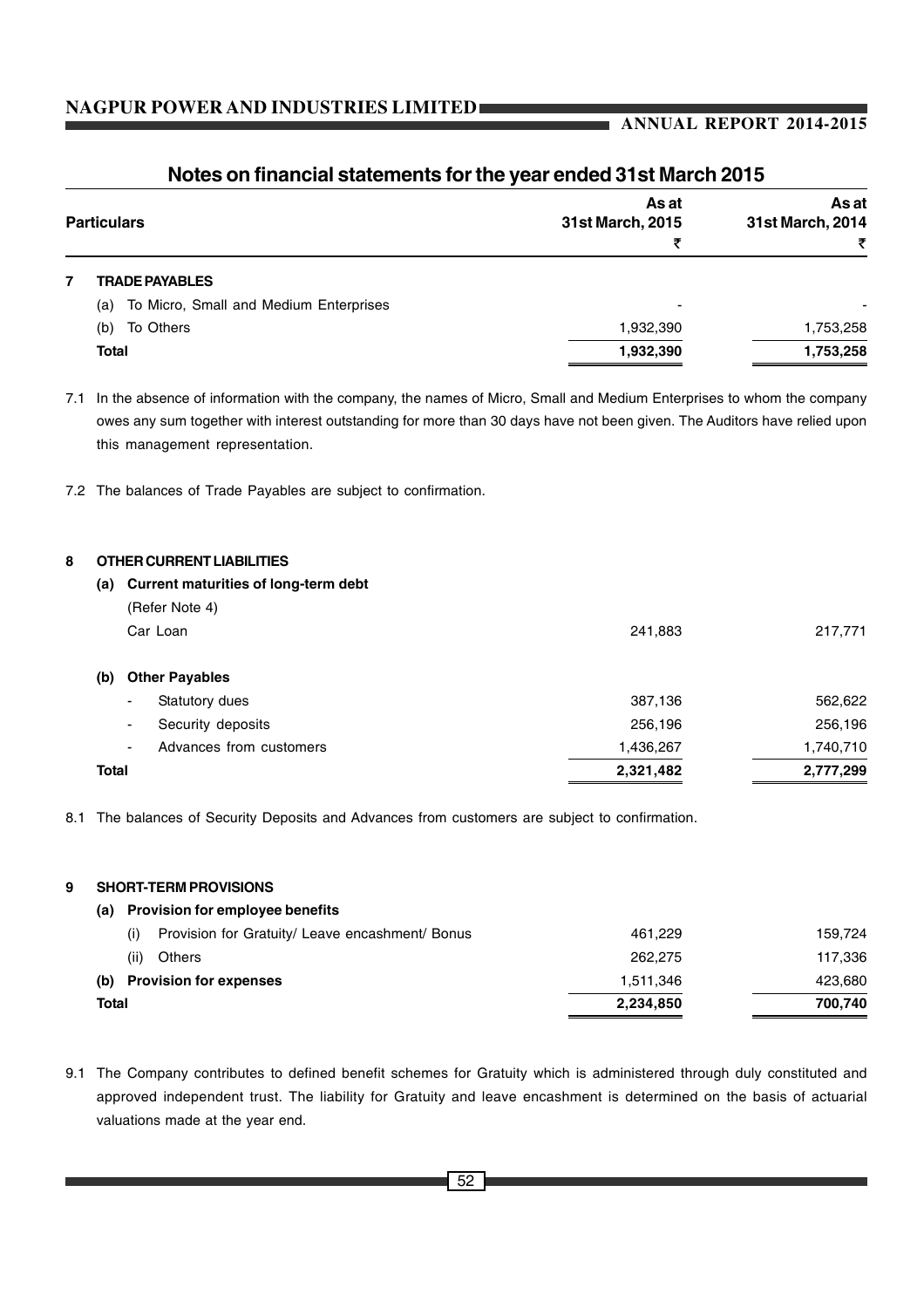Notes on Financial Statements for the Year ended 31st March 2015 **Notes on Financial Statements for the Year ended 31st March 2015**

# Note 10: FIXED ASSETS **Note 10: FIXED ASSETS**

| Particulars             |             | <b>Gross Block</b> |                    |             |            |           | Depreciation / Amortisation |                      |            |             | Net Block   |
|-------------------------|-------------|--------------------|--------------------|-------------|------------|-----------|-----------------------------|----------------------|------------|-------------|-------------|
|                         | As at       | Additions          | <b>Deductions/</b> | Asat        | Asat       | For the   | Deductions                  | <b>Adjusted With</b> | As at      | As at       | Asat        |
|                         | 01.04.2014  |                    | Adjustments        | 31.03.2015  | 01.04.2014 | year      | Adjustments                 | Retained<br>Earning  | 31.03.2015 | 31.03.2015  | 31.03.2014  |
| 1. Tangible Assets      |             |                    |                    |             |            |           |                             |                      |            |             |             |
| (A) OWN ASSETS          |             |                    |                    |             |            |           |                             |                      |            |             |             |
| Freehold Land           | 181,251,700 |                    | ï                  | 181,251,700 |            |           | ı                           |                      |            | 181,251,700 | 181,251,700 |
| <b>Buildings</b>        | 36,892,145  |                    | 270                | 36,891,875  | 13,946,307 | 1,923,997 | ळ                           | 4,522,651            | 20,392,874 | 16,498,999  | 22,945,838  |
| Plant and Equipment     | 25,496,511  |                    |                    | 25,496,511  | 17,688,816 | 928,865   |                             |                      | 18,617,681 | 6,878,830   | 7,807,695   |
| Furniture and Fixtures  | 785,673     |                    | 80,000             | 705,673     | 338,285    | 147,695   | 76,000                      |                      | 409,980    | 295,693     | 447,388     |
| Vehicles                | 3,834,458   |                    |                    | 3,834,458   | 2,207,513  | 330,259   |                             | 23,306               | 2,561,078  | 1,273,379   | 1,626,945   |
| Office Equipment        | 1,848,039   | 542,697            | 338,459            | 2,052,277   | 704,103    | 366,765   | 180,397                     |                      | 890,471    | 1,161,806   | 1,143,936   |
| Computers               | 1,549,730   | 24,095             | 378,000            | 1,195,825   | 1,361,038  | 74,315    | 359,100                     | 23,472               | 1,099,725  | 96,100      | 188,692     |
| Railway Siding          | 5,377,766   |                    |                    | 5,377,766   | 3,781,450  | 189,633   |                             |                      | 3,971,083  | 1,406,683   | 1,596,316   |
| <b>B) LEASED ASSETS</b> |             | ,                  |                    |             |            |           |                             |                      |            |             |             |
| Total(A+B)              | 257,036,022 | 566,792            | 796,729            | 256,806,085 | 40,027,513 | 3,961,528 | 615,578                     | 4,569,429            | 47,942,892 | 208,863,190 | 217,008,508 |
| 2. Intangible Assets    |             |                    |                    |             |            |           |                             |                      |            |             |             |
| Computer Software       | ,           | 18,000             | ï                  | 18,000      | ,          | 219       |                             |                      | 219        | 17,781      |             |
| Grand Total (1+2)       | 257,036,022 | 584,792            | 796,729            | 256,824,085 | 40,027,513 | 3,961,747 | 615,578                     | 4,569,429            | 47,943,111 | 208,880,971 | 217,008,508 |
| Previous Year           | 255,809,484 | 1,320,768          | 94,231             | 257,036,022 | 37,157,853 | 2,939,631 | 69,971                      | ï                    | 40,027,513 | 21,708,509  |             |
|                         |             |                    |                    |             |            |           |                             |                      |            |             |             |

# **NOTE :**

0.1 Vehicles include certain vehicles Gross Block ₹ 9,744 (Previous Year ₹ 9,744) which are transferred to the company pursuant to the Scheme of Arrangement and yet in the process of registration 10.1Vehicles include certain vehicles Gross Block ` 9,744 (Previous Year ` 9,744) which are transferred to the company pursuant to the Scheme of Arrangement and yet in the process of registration in company's name. in company's name. 10.2Pursuant to the enactment of Companies Act, 2013, the company has applied the estimated useful lives as specified in Schedule II, except in respect of certain assets as disclosed in Accounting Policy on Fixed Assets and Depreciation. Accordingly the unamortised carrying value is being depreciated/amortised over the revised / remaining useful lives. The Written down 10.2Pursuant to the enactment of Companies Act, 2013, the company has applied the estimated useful lives as specified in Schedule II, except in respect of certain assets as disclosed in Accounting Policy on Fixed Assets and Depreciation. Accordingly the unamortised carrying value is being depreciated/amortised over the revised / remaining useful lives. The Written down value of Fixed Assets whose lives have expired as at 1st April 2014 has been adjusted net of tax, in the opening balance of retained earnings amounting to ₹45.69 Lakhs value of Fixed Assets whose lives have expired as at 1st April 2014 has been adjusted net of tax, in the opening balance of retained earnings amounting to ₹ 45.69 Lakhs

# **NAGPUR POWER AND INDUSTRIES LIMITED**

# **ANNUAL REPORT 2014-2015**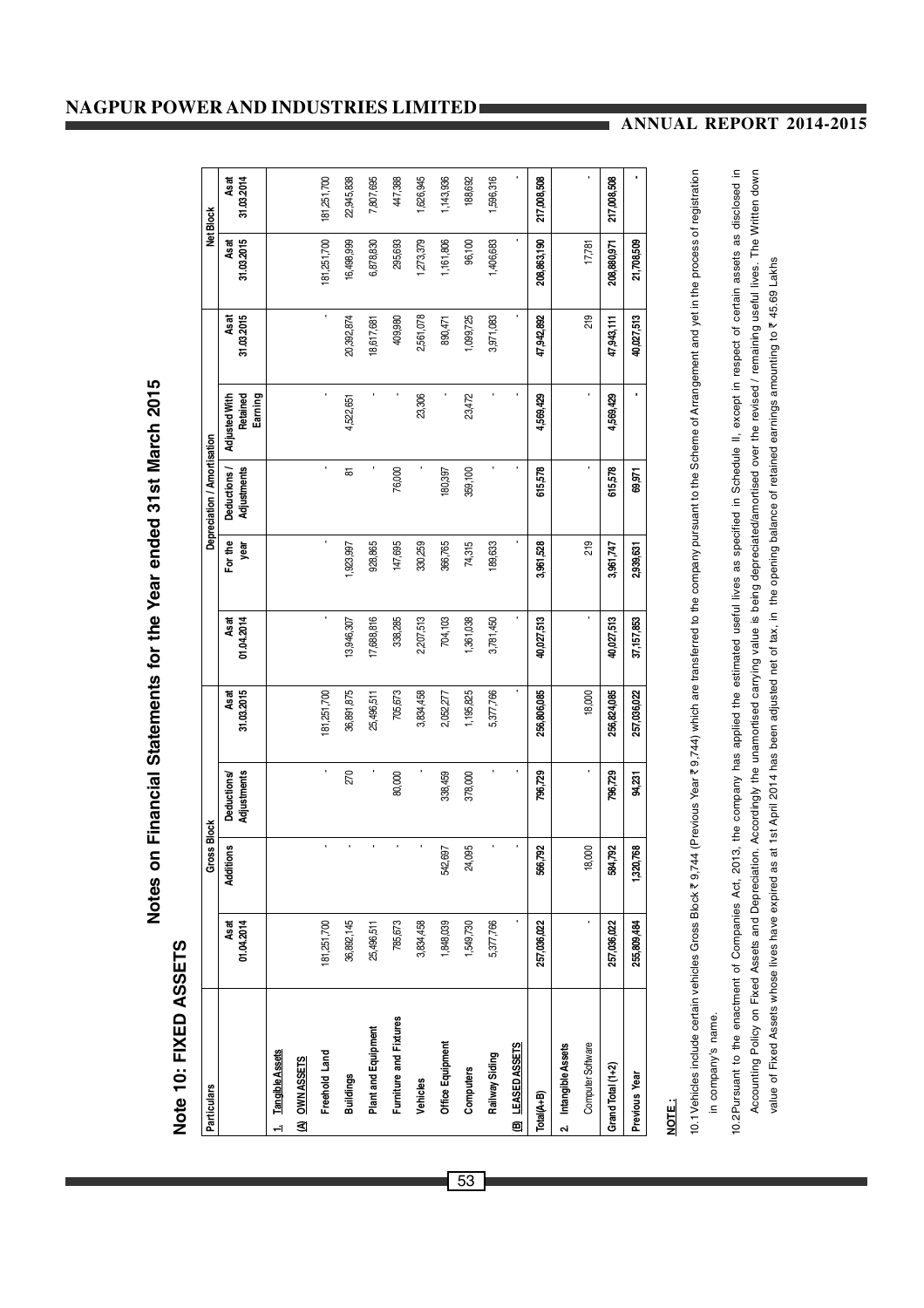## **ANNUAL REPORT 2014-2015**

# As at **As at As at Particulars 31st March, 2015 31st March, 2014**  $\bar{\tau}$  , and the contract of  $\bar{\tau}$ **11 NON-CURRENT INVESTMENTS (At Cost Less permanent diminution in value (if any)) TRADE INVESTMENT Investment in Equity Instruments Unquoted, Fully paid up In Subsidiary** The Motwane Manufacturing Company Pvt.Ltd. 151,986,590 119,404,790 [2,47,245 Equity Shares (Previous Year : 1,92,942) of ₹ 100 each] **Total trade investment (a) 151,986,590 119,404,790 OTHER INVESTMENTS Investment in Equity Instruments Quoted, Fully paid up ABB India Limited** 105,773 105,773 105,773 (formerly known as ABB Ltd) [200 Equity Shares (Previous Year : 200) of  $\bar{z}$  2 each] **ACC Limited** 505,458 505,458 [700 Equity Shares (Previous Year : 700) of  $\bar{z}$  10 each] **Astrazenca Pharma India Limited 517.567 - 517.567** [450 Equity Shares (Previous Year : Nil) of  $\bar{\tau}$  2 each] **Aditya Birla Nuvo Limited** - 1,010,198 [Current Year Nil (Previous Year : 1300) of ₹10 each] **Axis Bank Ltd.** 537,199 537,199 537,199 537,199 537,199 537,199 537,199 537,199 537,199 537,199 537,199 537,199 [6500 Equity Shares (Previous Year : 1300) of  $\bar{z}$  2 each] **Ballarpur Industries Limited** 691,153 691,153 691,153  $[57,500$  Equity Shares (Previous Year : 57,500) of  $\bar{z}$  2 each] **Bank of Baroda** [Current year : Nil (Previous Year : Nil of  $\bar{z}$  10 each)] **BASF India Ltd.** 991,538 [800 Equity Shares (Previous Year : Nil) of ₹10 each] **BF Utilities Ltd.** 499,310 [800 Equity Shares (Previous Year : Nil) of ₹5 each] **Cairn India Ltd.** 1,685,772 [4,500 Equity Shares (Previous Year : Nil) of ₹10 each] **Coal India Limited** - 110,250 [Current Year Nil : (Previous Year : 450) of ₹10 each] **Crompton Greaves Ltd.** 1,203,682 [6000 Equity Shares (Previous Year: Nil of  $\bar{z}$  2 each)] **Globus Spirits Ltd.** 2,500,000 2,500,000 [25000 Equity Shares (Previous Year : 25000) of  $\bar{z}$  10 each] **Grasim Industries Ltd.** 89,106 89,106 89,106 89,106 89,106 89,106 89,106 89,106 89,106 89,106 89,106 89,106 89,106 [200 Equity Shares (Previous Year :200) of ` 10 each] **HDFC Bank Ltd.** 280,152 280,152 280,152 280,152 280,152 280,152 280,152 280,152 280,152 280,152 280,152 280,152 280,152 280,152 280,152 280,152 280,152 280,152 280,152 280,152 280,152 280,152 280,152 280,152 280,152 280,1 [1500 Equity Shares (Previous Year: 1500) of ₹2 each]

# **Notes on financial statements for the year ended 31st March 2015**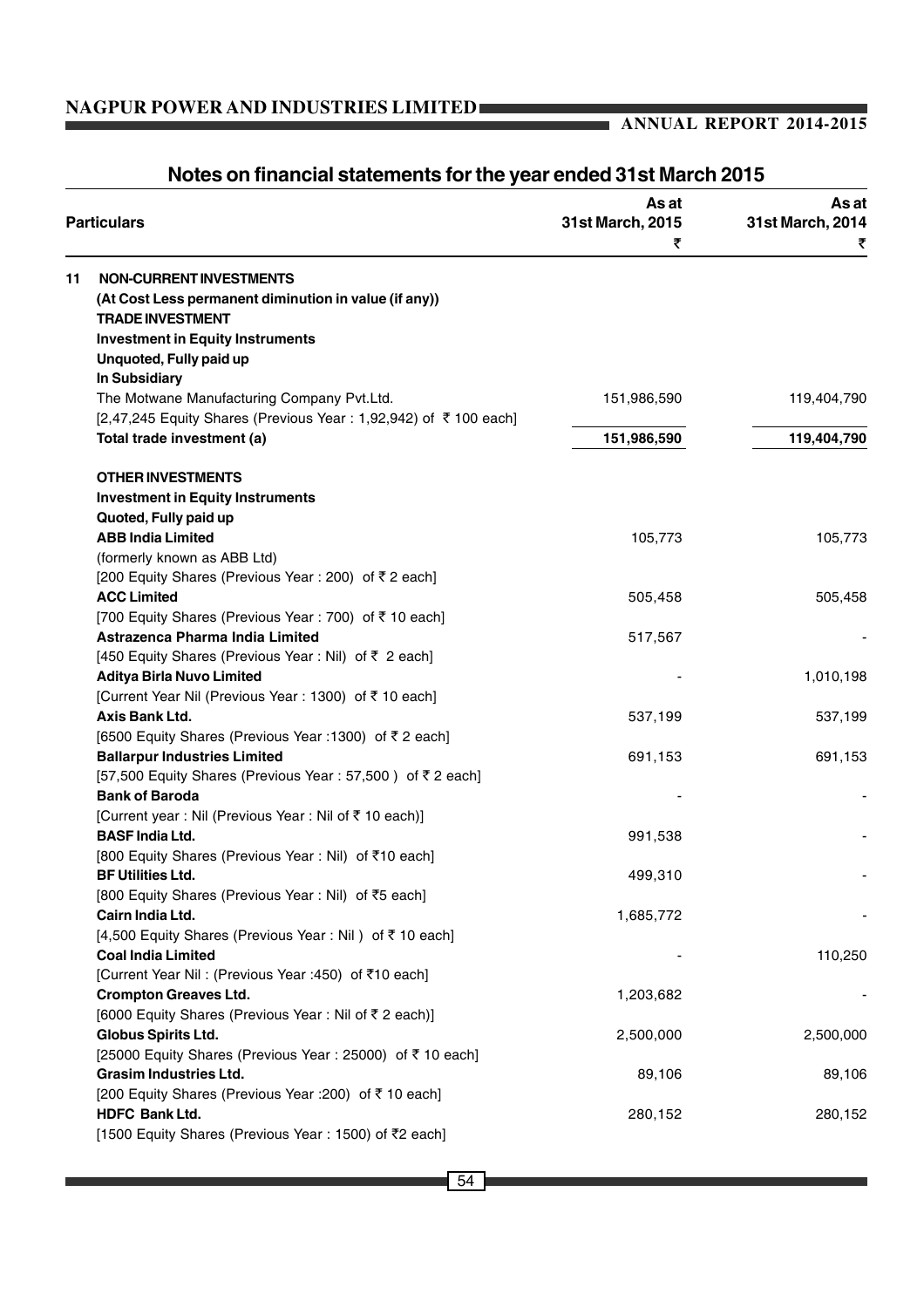# **ANNUAL REPORT 2014-2015**

٠

| <b>Particulars</b>                                          | As at<br>31st March, 2015 | As at<br>31st March, 2014 |
|-------------------------------------------------------------|---------------------------|---------------------------|
|                                                             | ₹                         | ₹                         |
| <b>HDFC Ltd.</b>                                            | 1,822,425                 | 640,576                   |
| [3200 Equity Shares (Previous Year : 2000) of ₹2 each]      |                           |                           |
| Hindalco Industries Ltd.                                    | 772,453                   | 266,200                   |
| [8500 Equity Shares (Previous Year : 5500) of ₹ 1 each]     |                           |                           |
| <b>IDFC</b>                                                 | 1,543,122                 |                           |
| [11000 Equity Shares (Previous Year: Nil) of ₹10 each]      |                           |                           |
| Indian Hotel Co. Ltd.                                       | 1,103,993                 | 1,103,993                 |
| [19240 Equity Shares (Previous Year: 19240) of ₹1 each]     |                           |                           |
| <b>ITC Limited</b>                                          | 644,435                   | 644,435                   |
| [5000 Equity Shares (Previous Year : 5000) of ₹1 each]      |                           |                           |
| Josts Engg. Co. Ltd.                                        |                           | 14,704                    |
| [Current Year : Nil (Previous Year : 50) of ₹10 each]       |                           |                           |
| Kotak Mahindra Bank Ltd.                                    | 697,928                   | 697,928                   |
| [3600 Equity Shares (Previous Year : 3600) of ₹ 5 each]     |                           |                           |
| Larsen & Toubro Ltd.                                        | 2,450,123                 | 2,450,123                 |
| [3000 Equity Shares (Previous Year: 1800) of ₹2 each]       |                           |                           |
| Mahindra & Mahindra Financial Services Ltd.                 | 471,562                   | 471,562                   |
| [4165 Equity Shares (Previous Year: 4165) of ₹2 each]       |                           |                           |
| Mahindra & Mahindra Ltd.                                    | 2,548,493                 | 1,926,304                 |
| [7125 Equity Shares (Previous Year : 6625) of ₹5 each]      |                           |                           |
| Mahindra Holidays & Resorts India Ltd.                      | 631,071                   |                           |
| [2000 Equity Shares (Previous Year : Nil) of ₹10 each]      |                           |                           |
| Mahindra Lifespace Developers Ltd.                          | 188,471                   | 188,471                   |
| [600 Equity Shares (Previous Year : 600) of ₹10 each]       |                           |                           |
| <b>Marico Limited</b>                                       | 164,565                   | 164,565                   |
| [3500 Equity Shares (Previous Year: 3500) of ₹1 each]       |                           |                           |
| <b>MOIL Limited</b>                                         |                           | 7,125                     |
| [Current Year : Nil (Previous Year : 19) of ₹10 each]       |                           |                           |
| <b>Marico Kaya Enterprises Limited</b>                      | 28,882                    | 28,882                    |
| (70 Equity Shares (Previous Year: 70) of ₹10 each)          |                           |                           |
| Received under the scheme of demerger of Marico Limited     |                           |                           |
| Petronet LNG Ltd.                                           | 281,512                   | 281,512                   |
| [7000 Equity Shares (Previous Year: 7000) of ₹10 each]      |                           |                           |
| Pidilite Industries Ltd.                                    | 191,884                   | 191,884                   |
| [4000 Equity Shares (Previous Year : 4000) of ₹ 1 each]     |                           |                           |
| Power Grid Corp. of India Ltd.                              | 2,646,459                 | 1,064,200                 |
| [22,773 Equity Shares (Previous Year : 11,273) of ₹10 each] |                           |                           |
| The Sandur Mang. & Iron Ores Ltd.                           |                           | 203,160                   |
| [ Current Year : Nil (Previous Year : 275) of ₹ 10 each]    |                           |                           |
| <b>State Bank of India</b>                                  | 2,317,517                 | 2,317,517                 |
| [15000 Equity Shares (Previous Year: 1500) of ₹1 each]      |                           |                           |
| [Equity Shares has been Split from ₹.10/- to ₹1 each]       |                           |                           |
| Sesa Sterlite Ltd.                                          | 991,265                   | 991,265                   |
| (formerly known as Sesa Goa Ltd.)                           |                           |                           |
| [6000 Equity Shares (Previous Year :6000) of ₹1 each]       |                           |                           |

# **Notes on financial statements for the year ended 31st March 2015**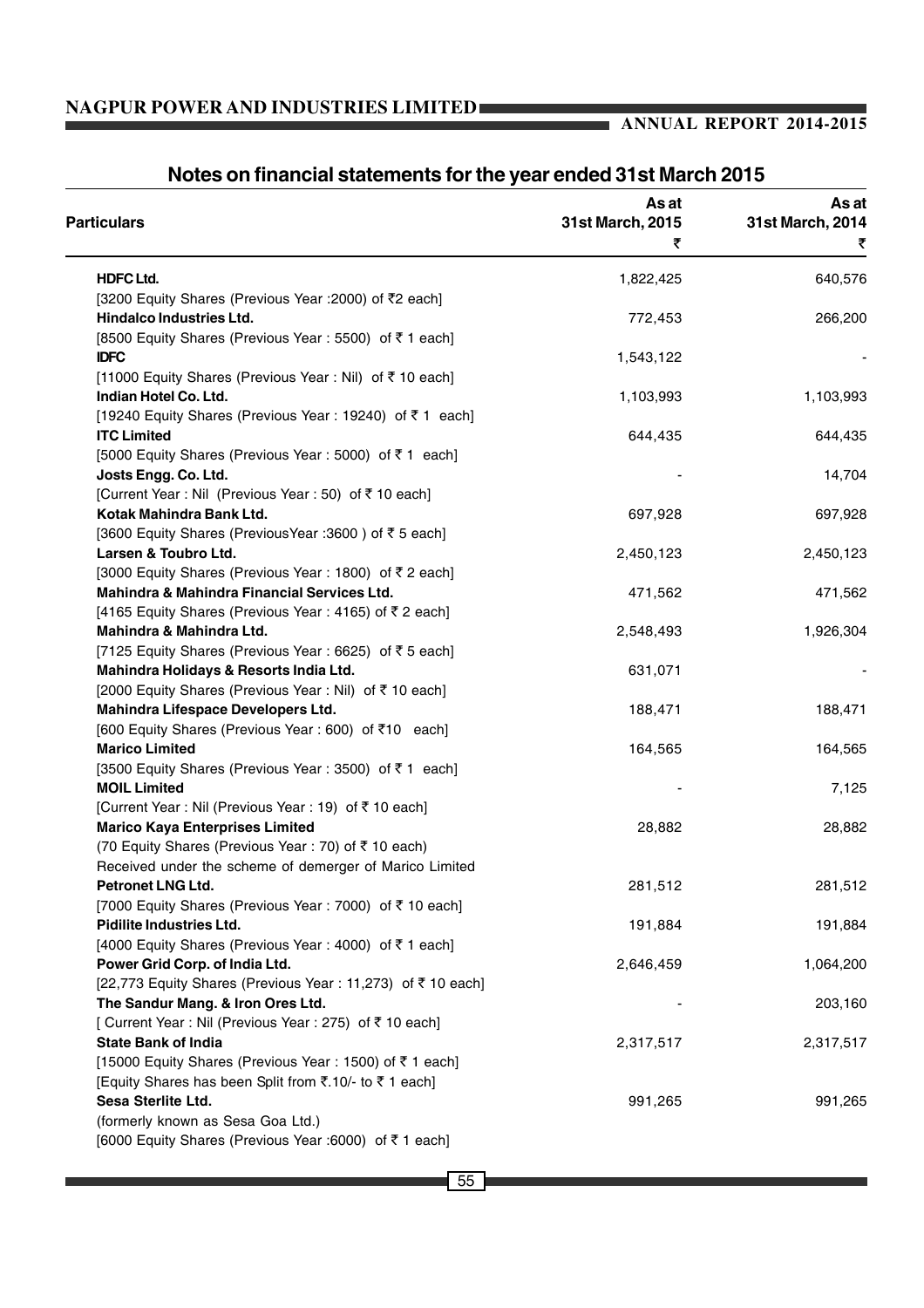# **ANNUAL REPORT 2014-2015**

| <b>Particulars</b>                                           | As at<br>31st March, 2015 | As at<br>31st March, 2014 |
|--------------------------------------------------------------|---------------------------|---------------------------|
|                                                              | ₹                         | ₹                         |
| <b>Siemens Limited</b>                                       | 1,010,495                 |                           |
| [1,100 Equity Shares (Previous Year : Nil) of ₹2 each]       |                           |                           |
| <b>Sintex Industries Limited</b>                             | 1,080,813                 |                           |
| [11,000 Equity Shares (Previous Year : Nil) of ₹1 each]      |                           |                           |
| <b>Tata Consultancy Services Ltd.</b>                        | 697,480                   | 697,480                   |
| [2200 Equity Shares (Previous Year : 2200) of ₹1 each]       |                           |                           |
| Tata Motors Ltd.                                             | 491,933                   |                           |
| [1,100 Equity Shares (Previous Year : Nil) of ₹2 each]       |                           |                           |
| Tata Power Co. Ltd.                                          | 826,760                   | 169,076                   |
| [9332 Equity Shares (Previous Year : 2000) of ₹ 1each]       |                           |                           |
| Tech Mahindra Ltd.                                           | 497,046                   | 497,046                   |
| [3388 Equity Shares (Previous Year : 847) of ₹10 each]       |                           |                           |
| Timken India Ltd.                                            | 890,242                   |                           |
| [2,500 Equity Shares (Previous Year : Nil) of ₹10 each]      |                           |                           |
| <b>Torrent Power Ltd.</b>                                    | 505,517                   |                           |
| [3,000 Equity Shares (Previous Year: Nil of ₹ 10 each)]      |                           |                           |
| Unitech Ltd.                                                 |                           | 327,045                   |
| [Current Year : Nil (Previous Year : 4800) of ₹2 each]       |                           |                           |
| <b>UPL (United Phosphorous Ltd.)</b>                         |                           | 415,779                   |
| [Current Year : Nil (Previous Year : 3,500) of ₹ 2 each]     |                           |                           |
| <b>Ultratech Cement Ltd.</b>                                 | 117,015                   | 117,015                   |
| [114 Equity Shares (Previous Year : 114) of ₹ 10 each]       |                           |                           |
| Exchanged with 200 equity shares of Samruddhi Cement Limited |                           |                           |
| in terms of Scheme of Amalgamation and Arrangement approved  |                           |                           |
| by Hon'ble High Court]                                       |                           |                           |
| VA Tech Wabag Ltd.                                           | 442,454                   |                           |
| [598 Equity Shares (Previous Year: Nil) of ₹2 each]          |                           |                           |
| (Including 299 bonus shares)                                 |                           |                           |
| <b>Voltas Ltd.</b>                                           | 792,730                   |                           |
| [3,000 Equity Shares (Previous Year : Nil) of ₹1 each]       |                           |                           |
| Total Other Investments - Quoted b (i)                       | 36,455,355                | 21,707,135                |
| Investment in Equity Instruments - Unquoted, Fully paid up   |                           |                           |
| Total other Investments - Uquoted b (ii)                     |                           |                           |
| Total Other Investments (b) (i+ii)                           | 36,455,355                | 21,707,135                |
| Total Non Current Investments (a+b)                          | 188,441,945               | 141,111,925               |
| 11.1 Aggregate amount of quoted investents                   | 36,455,355                | 21,678,253                |
| 11.2 Market value of quoted investents                       | 73,040,140                | 44,700,736                |
| 11.3 Aggregate amount of unquoted investments                | 151,986,590               | 119,404,790               |
|                                                              |                           |                           |

# **Notes on financial statements for the year ended 31st March 2015**

11.4 Aggregate provision for diminution in value of investments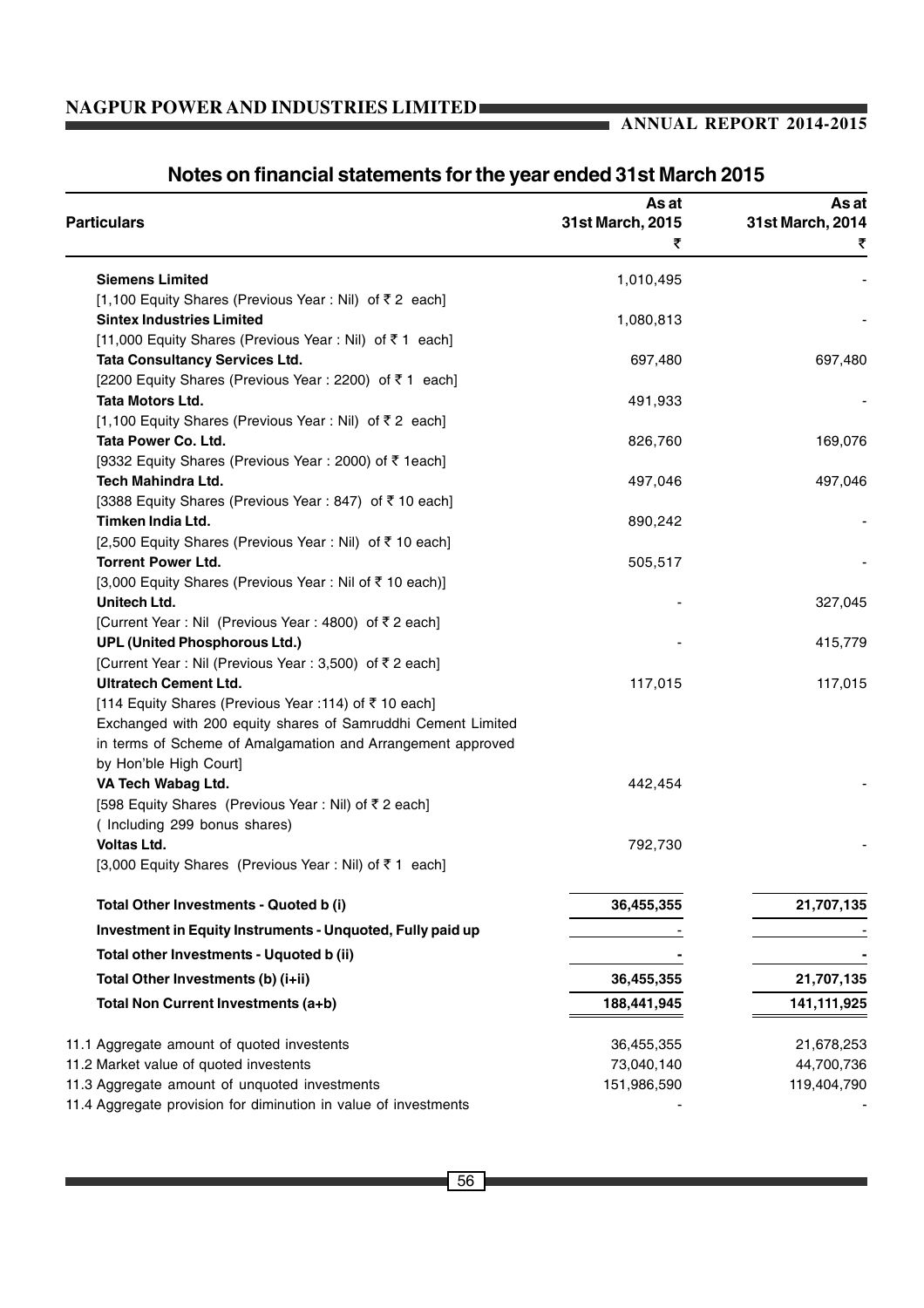# **ANNUAL REPORT 2014-2015**

| <b>Particulars</b>                                                                                                                | As at<br>31st March, 2015 | As at<br>31st March, 2014 |
|-----------------------------------------------------------------------------------------------------------------------------------|---------------------------|---------------------------|
|                                                                                                                                   | ₹                         | ₹                         |
| <b>LONG TERM LOANS AND ADVANCES</b><br>12                                                                                         |                           |                           |
| (a) Security Deposit                                                                                                              |                           |                           |
| Unsecured, considered good<br>(i)                                                                                                 | 975,795                   | 975,795                   |
| Unsecured, considered doubtful (Net of Provision)<br>(ii)                                                                         | 167,541                   | 184,441                   |
| <b>MAT Credit Entitlement</b><br>(b)                                                                                              | 9,000,000                 | 9,000,000                 |
| <b>Other Loans &amp; Advances</b><br>(c)                                                                                          | 503,097                   |                           |
| <b>Total</b>                                                                                                                      | 10,646,433                | 10,160,236                |
| 12.1 The balances of Security Deposits are subject to confirmation.                                                               |                           |                           |
| 12.2 In the opinion of the board loans and advances have a value on realisation in the ordinary course of business at least equal |                           |                           |
| to the sums stated.                                                                                                               |                           |                           |
| <b>CURRENT INVESTMENTS</b><br>13                                                                                                  |                           |                           |
| (At Lower of Cost or Market Value)                                                                                                |                           |                           |
| <b>Investment in Equity Instruments</b>                                                                                           |                           |                           |
| Quoted                                                                                                                            |                           |                           |
| <b>Aarti Industries Limited</b>                                                                                                   | 129,259                   |                           |
| [437 Equity Shares : Nil (Previous Year : Nil of ₹ 5 each)]                                                                       |                           |                           |
| <b>Astral Poly Technik Ltd.</b>                                                                                                   | 61,663                    | 112,658                   |
| [1659 Equity Shares (Previous Year: 1517 of ₹2 each) of ₹1 each]                                                                  |                           |                           |
| <b>Balkrishna Industries Ltd.</b>                                                                                                 | 320,875                   |                           |
| [497 Equity Shares : Nil (Previous Year : Nil of ₹ 2 each)]                                                                       |                           |                           |
| <b>City Union Bank Ltd.</b>                                                                                                       | 1,259,510                 | 1,259,510                 |
| [24579 Equity Shares (Previous Year : 24579) of ₹1 each]                                                                          |                           |                           |
| <b>Greenply Industries Ltd.</b>                                                                                                   | 107,999                   | 638,450                   |
| [817 Equity Shares (Previous Year: 3346) of ₹5 each]                                                                              |                           |                           |
| <b>Greenlam Industries Ltd.</b>                                                                                                   | 101,321                   |                           |
| [1441 Equity Shares (Previous Year : 3346) of ₹ 5 each]                                                                           |                           |                           |
| Hindustan Media Ventures Ltd.                                                                                                     |                           | 237,876                   |
| [Current Year : Nil (Previous Year : 1759) of ₹ 10 each]                                                                          |                           |                           |
| Igarashi Motors India Ltd.                                                                                                        | 543,616                   |                           |
| [1896 Equity Shares (Previous Year :Nil) of ₹ 10 each]                                                                            |                           |                           |
| <b>IndusInd Bank Ltd.</b>                                                                                                         | 421,845                   | 421,845                   |
| [1081 Equity Shares (Previous Year : 1081) of ₹10 each]                                                                           |                           |                           |
| Karur Vysya Bank Ltd.                                                                                                             | 513,717                   |                           |
| [112 Equity Sharesl (Previous Year: Nil) of ₹10 each]                                                                             |                           |                           |
| <b>KPIT Technologies Ltd.</b>                                                                                                     | 530,227                   | 693,783                   |
| [4156 Equity Shares (Previous Year :5766) of ₹2 each]                                                                             |                           |                           |
| Lumax Auto Technologies Ltd.                                                                                                      | 770,782                   | 770,782                   |

# **Notes on financial statements for the year ended 31st March 2015**

[4917 Equity Shares (Previous Year : 4917) of ₹10 each]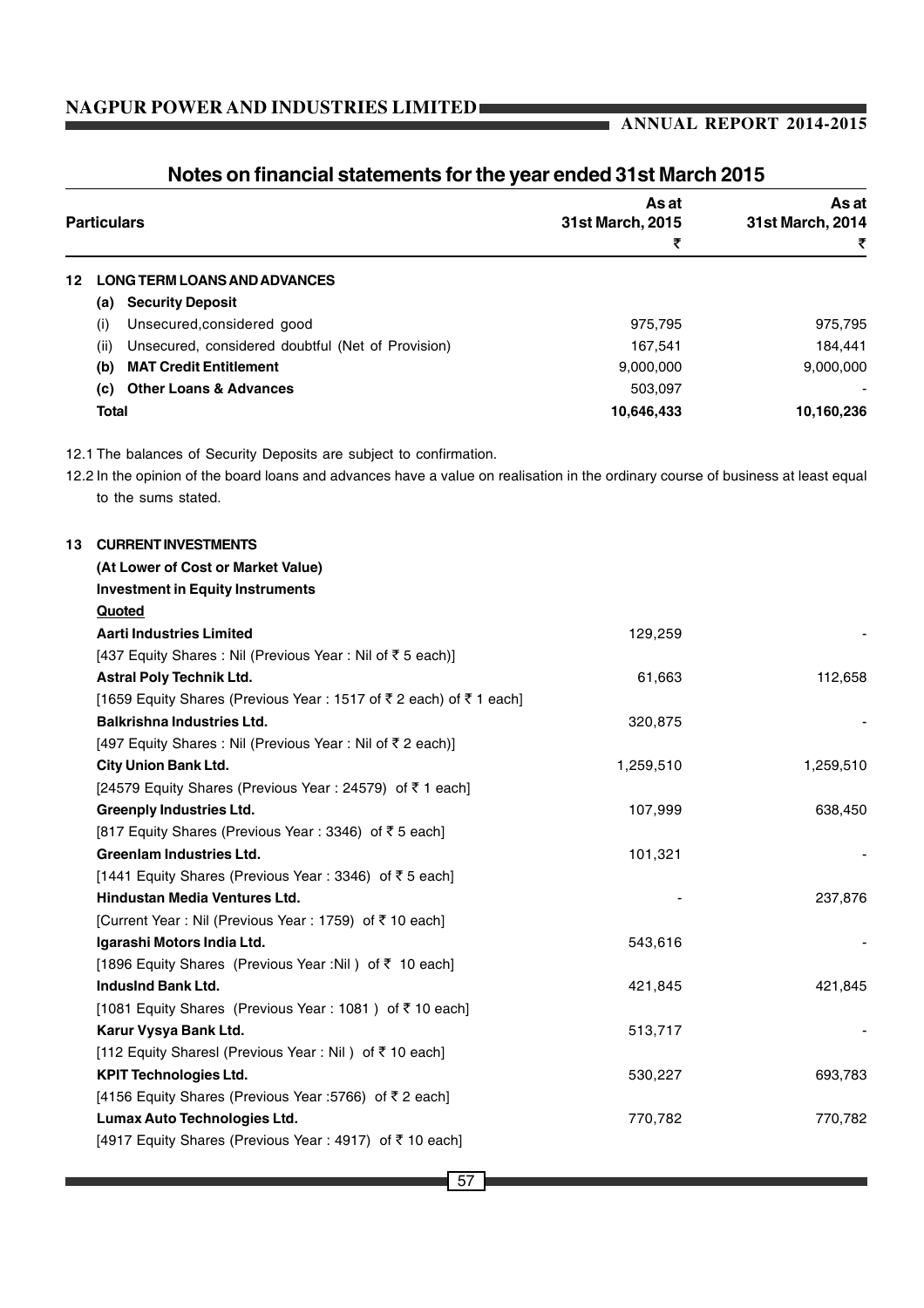# **ANNUAL REPORT 2014-2015**

| <b>Particulars</b>                                              | As at<br>31st March, 2015 | As at<br>31st March, 2014 |
|-----------------------------------------------------------------|---------------------------|---------------------------|
|                                                                 | ₹                         |                           |
| Net4 India Ltd.                                                 | 241,270                   | 241,270                   |
| [3985 Equity Shares (Previous Year: 3985) of ₹10 each]          |                           |                           |
| <b>Orient Cement Ltd.</b>                                       | 169,553                   |                           |
| [2194 Equity Shares (Previous Year: Nil) of ₹1 each]            |                           |                           |
| Sanghvi Movers Ltd.                                             | 533,625                   |                           |
| [3150 Equity Shares (Previous Year: Nil) of ₹2 each]            |                           |                           |
| <b>Shriram City Union Finance Ltd.</b>                          | 1,048,237                 | 1,048,237                 |
| [1008 Equity Shares (Previous Year: 1008) of ₹10 each]          |                           |                           |
| Shriram Transport Fin. Co. Ltd.                                 | 302,842                   | 302,842                   |
| [554 Equity Shares (Previous Year : 554) of ₹10 each]           |                           |                           |
| South Indian Bank Ltd.                                          | 606,316                   |                           |
| [21964 Equity Shares (Previous Year : Nil) of ₹1 each]          |                           |                           |
| <b>Supreme Industries Ltd.</b>                                  |                           | 255,391                   |
| [Current Year : Nil (Previous Year : 1300) of ₹2 each]          |                           |                           |
| The Ramco Cement Ltd.                                           | 331,487                   |                           |
| [1267 Equity Shares (Previous Year: Nil) of ₹2 each]            |                           |                           |
| <b>Total Quoted investments</b>                                 | 7,994,144                 | 5,982,646                 |
| Less: Provision for Diminution in value of current Investments  | (278, 950)                | (426, 854)                |
| <b>Total Quoted investments (A)</b>                             | 7,715,194                 | 5,555,792                 |
| <b>Investment in Mutual Funds</b>                               |                           |                           |
| <b>Unquoted</b>                                                 |                           |                           |
| In units of SBI Mutual Fund                                     |                           |                           |
| Units of SBI Premier Liquid Fund-Institutional Growth           | 13,320,619                | 25,182,002                |
| [10256.810 Units (Previous Year: 19,390.016 Units)]             |                           |                           |
| In Units of HDFC Mutual Fund                                    |                           |                           |
| Units of HDFC Liquid Fund - Growth                              | 4,091,365                 | 6,443,833                 |
| [1,62,808.559 Units (Previous Year: 2,68,519.061)]              |                           |                           |
| Units of HDFC Liquid Fund - Direct Plan - Growth                | 1,756,500                 |                           |
| [64,662.490 Units (Previous Year: Nil)]                         |                           |                           |
| <b>ICICI Prudential Corporate Bond Fund-Regular Plan Growth</b> | 20,000,000                | 20,000,000                |
| [11,40,415.073 Units (Previous Year: 11,40,415.073)]            |                           |                           |
| <b>ICICI Prudential Income Regular Plan Growth</b>              | 5,148,200                 | 20,000,000                |
| [1,44,351.256 Units (Previous Year: 5,60,783.302)]              |                           |                           |
| <b>BNP Paribas Bond Fund - Inst. Growth</b>                     | 10,000,000                | 10,000,000                |
| [9,03,505.60 Units (Previous Year: 9,03,505,.60 Units)]         |                           |                           |
| Birla Sun Life Dynamic Bond Fund-Retail-Growth-Regular Plan     | 14,000,000                | 14,000,000                |
| [7,07,578.161 Units (Previous Year: 7,07,578.161 Units)]        |                           |                           |
| Canara Robeco Dynamic Bond Fund Regular Growth                  | 14,000,000                | 14,000,000                |
| [10,84,834.021 Units (Previous Year: 10,84,834.021 Units)]      |                           |                           |

# **Notes on financial statements for the year ended 31st March 2015**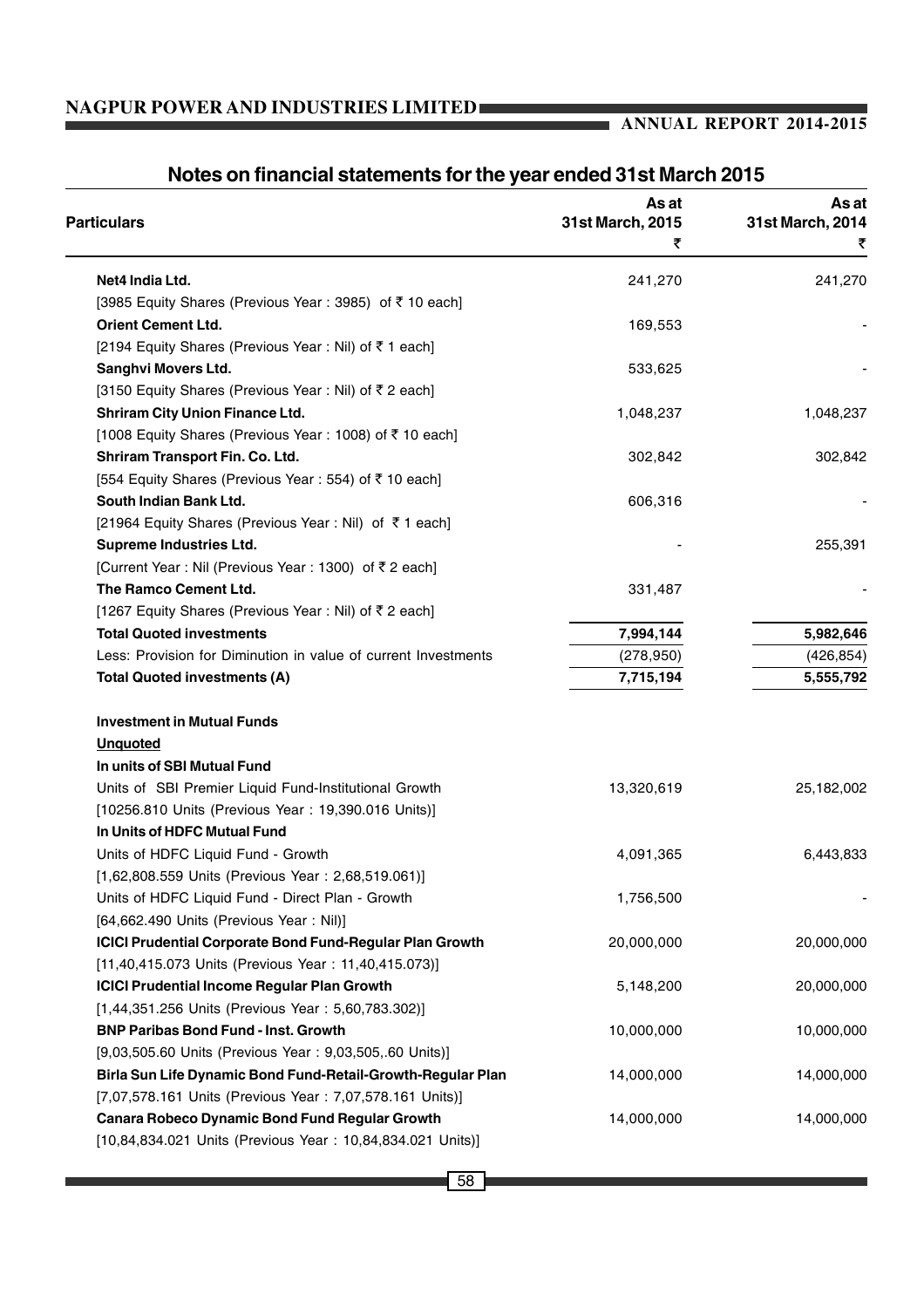# **ANNUAL REPORT 2014-2015**

| <b>Particulars</b>                                              | As at<br>31st March, 2015<br>₹ | As at<br>31st March, 2014<br>₹ |
|-----------------------------------------------------------------|--------------------------------|--------------------------------|
| Canara Robeco - Income Regular Growth Fund                      | 20,000,000                     | 20,000,000                     |
| [8,78,977.626 Units (Previous Year :8,78,977.626 Units)]        |                                |                                |
| Kotak Bond (Short Term) - Growth                                |                                | 15,000,000                     |
| [Current Year Nil (Previous Year: 7,28,710.85)]                 |                                |                                |
| Kotak Bond Scheme Plan A - Growth                               | 23,397,963                     | 30,000,000                     |
| [7,35,197.172 Units (Previous Year: 9,42,642.524 Units)]        |                                |                                |
| Franklin India Corporate Bond Opportunities Fund-Growth         | 10,000,000                     | 10,000,000                     |
| (Formerly known as Templeton India Corporate Bond               |                                |                                |
| Opportunities Fund-Growth)                                      |                                |                                |
| [8,93,152.20 Units (Previous Year: 8,93,152.20 Units)]          |                                |                                |
| Franklin India Income Builder Account-Plan A - Growth           | 20,000,000                     | 20,000,000                     |
| (Formerly known as Templeton India Income Builder Account-      |                                |                                |
| Plan A - Growth)                                                |                                |                                |
| [5,22,856.68 Units (Previous Year: 5,22,856.68)]                |                                |                                |
| Franklin India Income Builder Account-Plan B - Growth           | 5,000,000                      | 5,000,000                      |
| (Formerly known as Templeton India Income Builder Account -     |                                |                                |
| Plan B - Growth)                                                |                                |                                |
| [1,48,220.61 Units (Previous Year: 1,48,220.61 Units)]          |                                |                                |
| Franklin India Income Opportunities Fund - Growth               | 25,000,000                     | 25,000,000                     |
| (Formerly known as Templeton India Income Opportunities         |                                |                                |
| Fund - Growth)                                                  |                                |                                |
| [19,82,201.325 Units (Previous Year: 19,82,201.325 Units)]      |                                |                                |
| Franklin India Short Term Income Retail Plan - Growth           | 5,000,000                      | 5,000,000                      |
| (Formerly known as Templeton India Short Term Income            |                                |                                |
| Retail Plan - Growth                                            |                                |                                |
| [2,468.55 Units (Previous Year: 2,468.55 Units)]                |                                |                                |
| Total Unquoted investments (B)                                  | 190,714,647                    | 239,625,835                    |
| Total Current investments (A+B)                                 | 198,429,841                    | 245, 181, 626                  |
| 13.1 Aggregate amount of quoted investents                      | 7,994,144                      | 5,982,646                      |
| 13.2 Market value of quoted investents                          | 14,283,119                     | 7,743,981                      |
| 13.3 Aggregate amount of unquoted investments                   | 190,714,647                    | 239,625,835                    |
| 13.4 Aggregate provision for diminution in value of investments | 278,950                        | 426,854                        |

# **Notes on financial statements for the year ended 31st March 2015**

13.5 Investments in mutual fund includes investments amounting to ₹58,47,865 /- (Previous Year : ₹64,43,833 /-) held in the name of porfolio manager under porfolio management service agreement which is based on statement from the portfolio manager and duly certified by their auditors.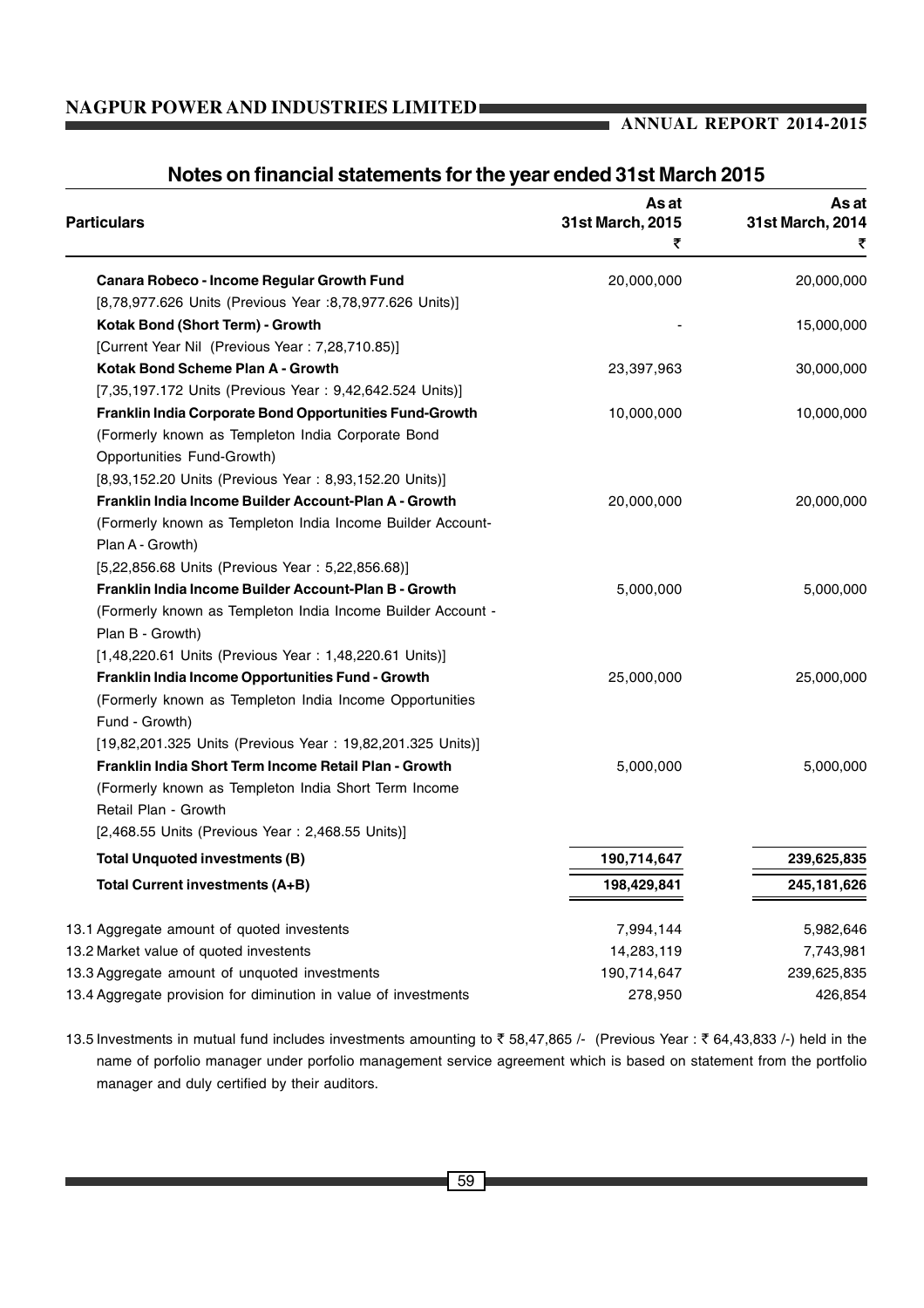# **ANNUAL REPORT 2014-2015**

| <b>Particulars</b> |                                                | As at<br>31st March, 2015 | As at<br>31st March, 2014 |  |  |
|--------------------|------------------------------------------------|---------------------------|---------------------------|--|--|
|                    |                                                | ₹                         | ₹                         |  |  |
| 14.                | <b>INVENTORIES</b>                             |                           |                           |  |  |
|                    | <b>Inventories</b>                             |                           |                           |  |  |
|                    | (As taken, valued and certified by management) |                           |                           |  |  |
|                    | <b>Raw Materials</b><br>(a)                    | 189,456                   | 189,456                   |  |  |
|                    | Finished goods<br>(b)                          | 5.400                     | 5,393                     |  |  |
|                    | Stores and spares<br>(c)                       | 212,367                   | 976,048                   |  |  |
|                    | By Products / Waste Products<br>(d)            | 2,870,897                 | 298,022                   |  |  |
|                    | <b>Total</b>                                   | 3,278,120                 | 1,468,919                 |  |  |

# **Notes on financial statements for the year ended 31st March 2015**

*14.1 Company's Ferro Alloys unit generated waste during the process of manufacture, which has accumulated over the years in and around the main plant. The waste is reusable for extracting metal content therein. Company has set up a Metal Recovery Plant for the purpose. During the year, company has accounted for stock of unextracted metal contents valuing* ` *7,05,000/- (Previous Year* ` *15,25,000/-) out of this accumulated waste based on the finding & valuation report of the Consultant Metallurgist obtained during the year. The technical consultants have advised the Company that the balance of this accumulated waste in terms of its quality, metal content and realizable value cannot be yet reasonably ascertained. Company has therefore not been in a position to account for stock of such balance accumulated waste.*

| 15 | <b>CASH AND BANK BALANCES</b>                                |            |            |
|----|--------------------------------------------------------------|------------|------------|
|    | <b>Cash &amp; Cash Equivalents</b>                           |            |            |
|    | <b>Balances with Bank</b>                                    | 70,706     | 36,940     |
|    | Cash on hand                                                 | 123,931    | 298,853    |
|    | <b>Other Bank Balances</b>                                   |            |            |
|    | Term Deposit with State Bank Of India                        | 5,218,015  | 5,218,015  |
|    | (Less than 12 months maturity)                               |            |            |
|    | (Held by State Bank of India as security against demand      |            |            |
|    | loan for working capital)                                    |            |            |
|    | Total                                                        | 5,412,652  | 5,553,808  |
| 16 | <b>SHORT-TERM LOANS AND ADVANCES</b>                         |            |            |
|    | Loans and advances to related parties<br>(a)                 | 18,918,200 | 31,500,000 |
|    | (Unsecured, considered good)                                 |            |            |
|    | <b>Others</b><br>b)                                          |            |            |
|    | (Unsecured, considered good)                                 |            |            |
|    | Advance payment of tax/taxes<br>(i)                          | 1,946,989  | 1,946,612  |
|    | Others advances<br>(ii)                                      | 2,600,200  | 2,664,309  |
|    | Advance recoverable in cash or in kind or for value<br>(iii) | 4,970,053  | 2,785,434  |
|    | to be received                                               |            |            |
|    | <b>Total</b>                                                 | 28,435,442 | 38,896,355 |
|    |                                                              |            |            |

16.1 The balances of Loans & Advances are subject to confirmation.

16.2 In the opinion of the board the Loans and Advances have a value on realisation in the ordinary course of business at least equal to the sums stated.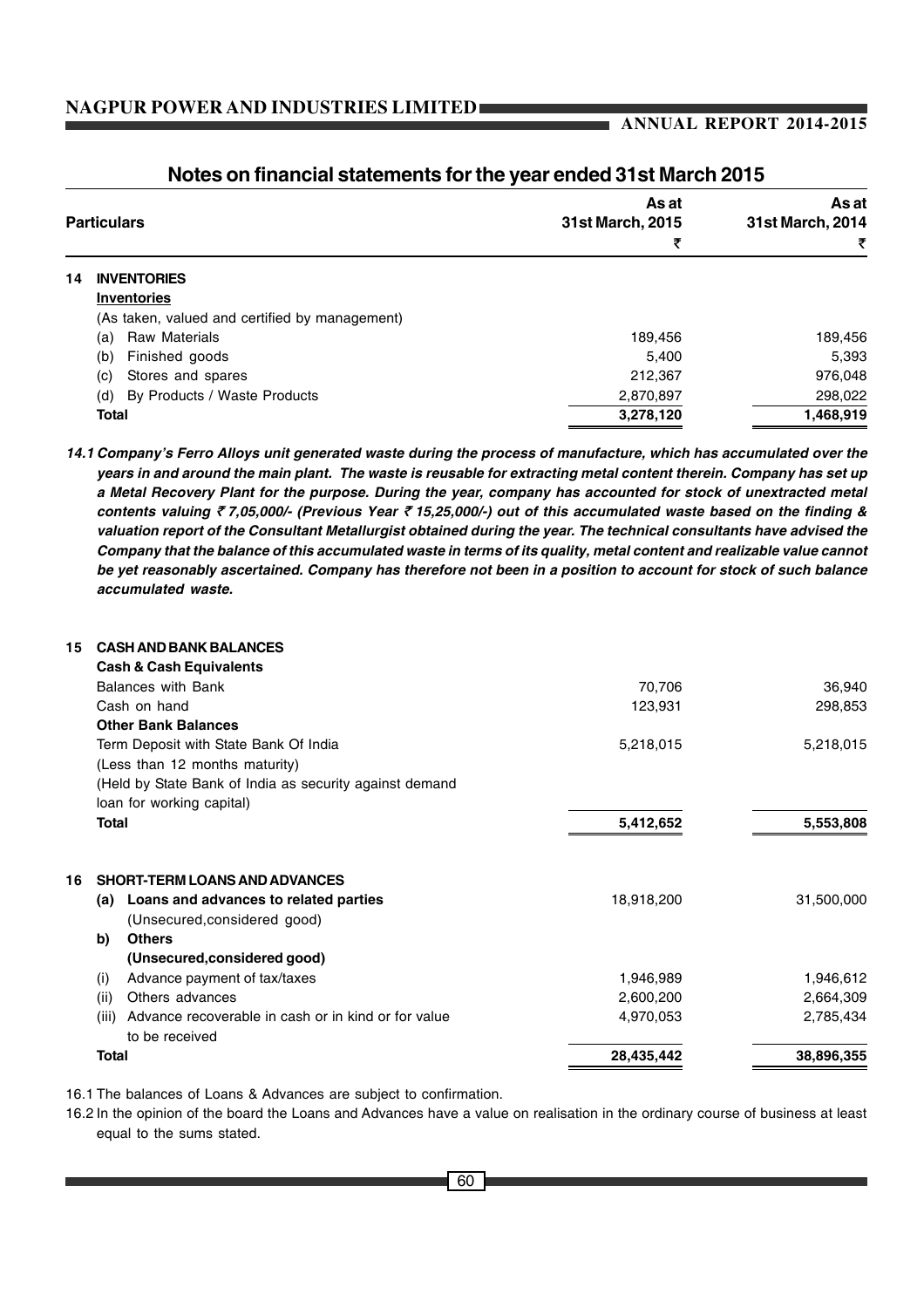# **ANNUAL REPORT 2014-2015**

|    | <b>Particulars</b> |                                                                                                          |           | For the year ended<br>31st March, 2015<br>₹ |         | For the year ended<br>31st March, 2014<br>₹ |
|----|--------------------|----------------------------------------------------------------------------------------------------------|-----------|---------------------------------------------|---------|---------------------------------------------|
| 17 |                    | <b>REVENUE FROM OPERATIONS</b>                                                                           |           |                                             |         |                                             |
|    |                    | Sale of products                                                                                         |           | 4,550,603                                   |         | 16,625,667                                  |
|    |                    | <b>Other Operating Revenue</b>                                                                           |           | 881,218                                     |         | 680,574                                     |
|    |                    |                                                                                                          |           | 5,431,821                                   |         | 17,306,241                                  |
|    |                    | Less :- Excise Duity                                                                                     |           | (595, 323)                                  |         | (1,899,176)                                 |
|    | <b>Total</b>       |                                                                                                          |           | 4,836,498                                   |         | 15,407,065                                  |
| 18 |                    | <b>OTHER INCOME</b>                                                                                      |           |                                             |         |                                             |
|    |                    | Interest income                                                                                          |           | 5,028,989                                   |         | 1,656,445                                   |
|    |                    | Dividend Income                                                                                          |           | 939,543                                     |         | 815,390                                     |
|    |                    | Net gain / (loss) on sale/redemption of investments                                                      |           | 15,985,985                                  |         | 12,126,164                                  |
|    |                    | Other non-operating income                                                                               |           | 229,952                                     |         | 81,424                                      |
|    | <b>Total</b>       |                                                                                                          |           | 22,184,468                                  |         | 14,679,422                                  |
| 19 |                    | <b>COST OF MATERIALS CONSUMED</b>                                                                        |           |                                             |         |                                             |
|    |                    | Slag RM                                                                                                  |           | 705,000                                     |         | 1,525,000                                   |
|    | <b>Total</b>       |                                                                                                          |           | 705,000                                     |         | 1,525,000                                   |
| 20 | (a)                | CHANGES IN INVENTORIES OF FINISHED GOODS, STOCK-IN-PROGRESS AND STOCK-IN-TRADE<br><b>Opening stocks:</b> |           |                                             |         |                                             |
|    |                    | Work in process                                                                                          |           |                                             |         |                                             |
|    |                    | <b>Finished Goods</b>                                                                                    | 5,393     |                                             | 5,393   |                                             |
|    |                    | By Products/WastProducts                                                                                 | 298,022   | 303,415                                     | 315,250 | 320,643                                     |
|    |                    | Total (a)                                                                                                |           | 303,415                                     |         | 320,643                                     |
|    | (b)                | Stock ascertained and accounted during the year                                                          |           | 705,000                                     |         | 1,525,000                                   |
|    | (c)                | <b>Closing stocks:</b>                                                                                   |           |                                             |         |                                             |
|    |                    | Work in process                                                                                          |           |                                             |         |                                             |
|    |                    | <b>Finished Goods</b>                                                                                    | 5,400     |                                             | 5,393   |                                             |
|    |                    | By Product/WastProduct                                                                                   | 2,870,897 | 2,876,297                                   | 298,022 | 303,415                                     |
|    |                    | Total (c)                                                                                                |           | 2,876,297                                   |         | 303,415                                     |
|    |                    | Total $d(b+c)$                                                                                           |           | 3,581,297                                   |         | 1,828,415                                   |
|    |                    | Changes In Inventories Total (a-d)                                                                       |           | (3, 277, 882)                               |         | (1,507,772)                                 |

# **Notes on financial statements for the year ended 31st March 2015**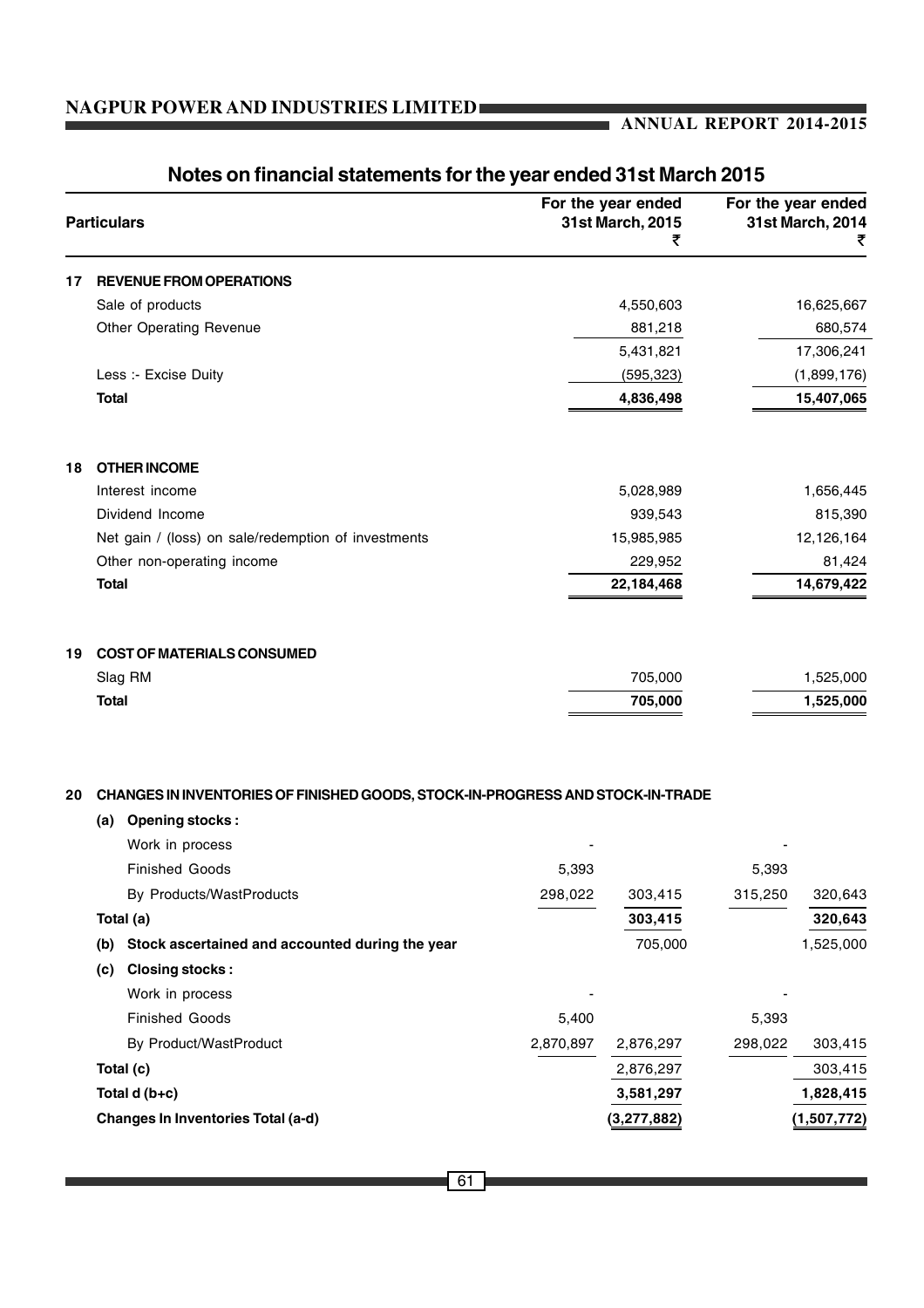# **ANNUAL REPORT 2014-2015**

| <b>Particulars</b> |                                                  | For the year ended<br>31st March, 2015 | For the year ended<br>31st March, 2014 |
|--------------------|--------------------------------------------------|----------------------------------------|----------------------------------------|
| 21                 | <b>EMPLOYEE BENEFITS EXPENSE</b>                 |                                        |                                        |
|                    | Salaries and Wages<br>(a)                        | 12,620,921                             | 9,823,722                              |
|                    | Contribution to Provident and other funds<br>(b) | 1,046,069                              | 800,907                                |
|                    | <b>Staff Welfare Expenses</b><br>(c)             | 268.859                                | 253,753                                |
|                    | <b>Total</b>                                     | 13,935,849                             | 10,878,382                             |

# **Notes on financial statements for the year ended 31st March 2015**

21.1 The employee benefit expense includes the Whole Time Director's remuneration as approved by share holders at Annual General Meeting held on September 15,2014.

| 22 | <b>FINANCIAL COST</b>                                |            |            |
|----|------------------------------------------------------|------------|------------|
|    | Interest Expenses                                    | 246,647    | 289,909    |
|    | Total                                                | 246,647    | 289,909    |
| 23 | <b>OTHER EXPENSE</b>                                 |            |            |
|    | Power and Fuel                                       | 2,430,691  | 2,191,328  |
|    | Rent                                                 | 237,486    | 247,392    |
|    | Repais to buildings                                  | 645,258    | 760,709    |
|    | Repairs to Machinery                                 | 148,068    | 144,300    |
|    | Repairs to Others                                    | 69,849     | 468,039    |
|    | Insurance                                            | 94,885     | 95,649     |
|    | Rates and taxes, excluding taxes on income           | 2,603,365  | 2,891,099  |
|    | Light and Water                                      | 573,032    | 429,036    |
|    | Fright and Handling                                  | 3,666,570  | 3,758,753  |
|    | Travelling Expenses [Includes Director's ₹ 32,97,302 | 3,186,166  | 4,397,152  |
|    | (Previous Year ₹ 23,82,001) ]                        |            |            |
|    | Payments to the auditor                              | 309,046    | 335,788    |
|    | Advances Written off                                 | 24,000     | 194,875    |
|    | Postage Telegram & Telephone                         | 1,122,405  | 1,140,910  |
|    | <b>Printing &amp; Stationery</b>                     | 199,186    | 173,221    |
|    | Legal & Consulatancy Charges                         | 4,252,997  | 2,659,704  |
|    | <b>Security Expenses</b>                             | 301,889    | 192,069    |
|    | Service charges                                      | 284,800    | 323,200    |
|    | Upkeep of Motor Car                                  | 480,796    | 677,168    |
|    | Unusable/Non-usable stores written off               | 763,680    |            |
|    | Service charges of Surface Vehicles                  | 578,680    | 338,105    |
|    | Membership Fees                                      | 254,602    | 478,331    |
|    | <b>Entertainment Expenses</b>                        | 229,876    | 268,480    |
|    | General Charges                                      | 250,777    | 133,000    |
|    | Loss on Fixed Assets written off                     | 118,254    |            |
|    | <b>Listing Fees</b>                                  | 112,360    | 44,944     |
|    | Conveyance                                           | 347,644    | 138,462    |
|    | Share Custody charges                                | 124,838    | 125,119    |
|    | Miscellaneous Expenditures                           | 836,445    | 1,764,804  |
|    | <b>TOTAL</b>                                         | 24,247,645 | 24,371,637 |
|    |                                                      |            |            |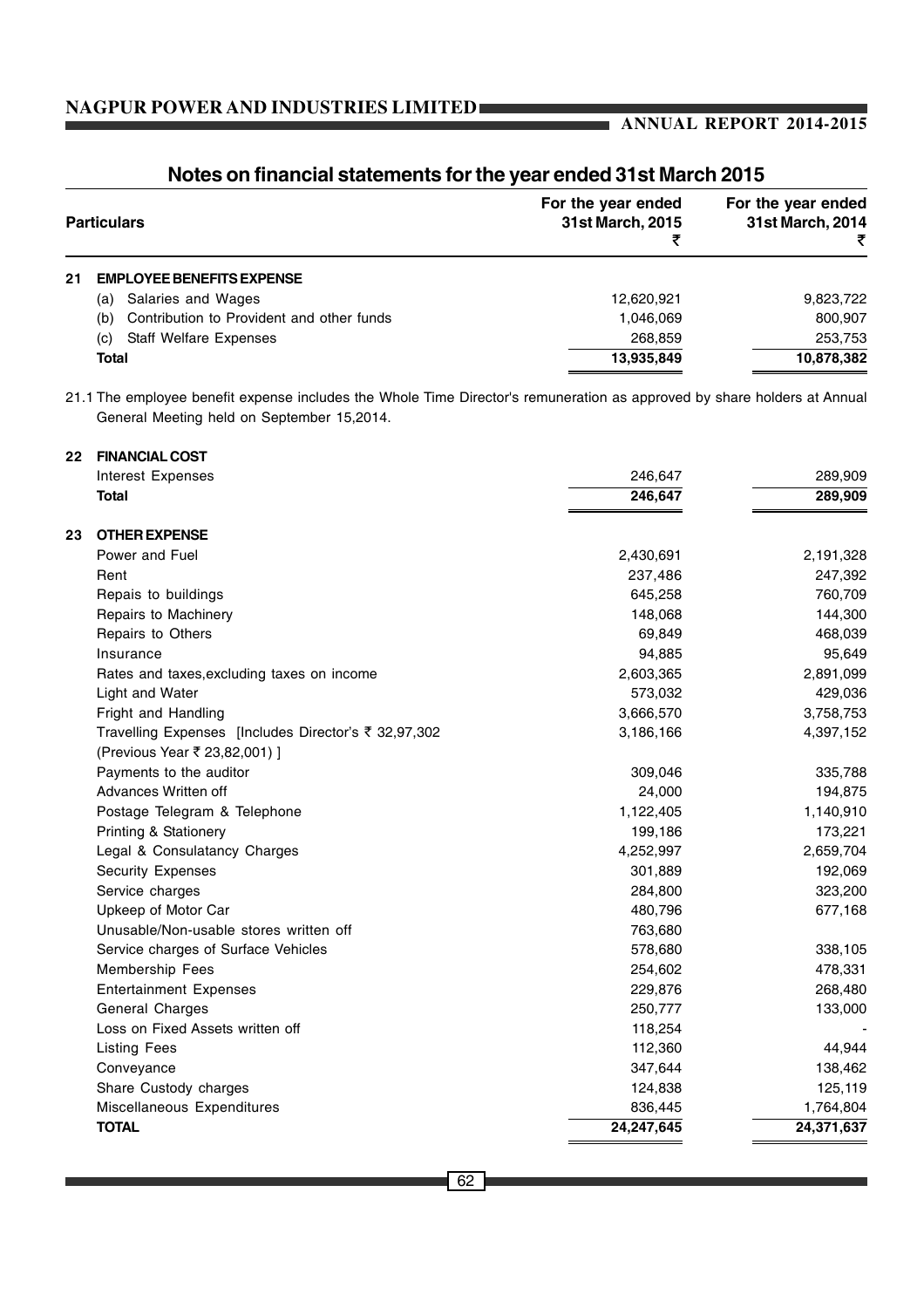# **ANNUAL REPORT 2014-2015**

# **ADDITIONAL INFORMATION**

#### **24 DEFINED BENEFIT PLANS:**

As per Actuarial valuation as on 31<sup>st</sup> March, 2015 and recognised in the financial statements in respect of Employee Benefit schemes:

#### 24.1 Components of Employer Expenses:

|  |                                                                                      |                                                                                            | Gratuity              | Leave Encashment |  |  |
|--|--------------------------------------------------------------------------------------|--------------------------------------------------------------------------------------------|-----------------------|------------------|--|--|
|  |                                                                                      |                                                                                            | $(ln \overline{\xi})$ | $(ln \xi)$       |  |  |
|  | a)                                                                                   | Interest Cost from 01.04.14 to 31.03.15                                                    | 3,96,150              | 45,556           |  |  |
|  | b)                                                                                   | Service Cost from 01.04.14 to 31.03.15                                                     | 3,68,393              | 2,95,950         |  |  |
|  | $\mathbf{c}$                                                                         | Actual return on Plan Assets                                                               | 3,95,370              | <b>NIL</b>       |  |  |
|  | d)                                                                                   | Curtailment Cost / Credit                                                                  |                       |                  |  |  |
|  | e)                                                                                   | Settlement Cost / Credit                                                                   |                       |                  |  |  |
|  | f)                                                                                   | Past Service Cost                                                                          |                       |                  |  |  |
|  | g)                                                                                   | Actuarial (Gain) / Loss                                                                    |                       |                  |  |  |
|  | h)                                                                                   | (Gain) / Loss recognised upto 31.03.15                                                     | (2,46,435)            | 1,45,456         |  |  |
|  | i)                                                                                   | Net (Gain) / Loss provided as expense / (income)                                           |                       |                  |  |  |
|  |                                                                                      | in Statement of Profit & Loss.                                                             | 170,038               | 4,86,962         |  |  |
|  |                                                                                      | 24.2 Net Asset / (Liability) recognised in Balance Sheet as at 31 <sup>st</sup> March 2015 |                       |                  |  |  |
|  | a)                                                                                   | Present value of Obligation as at 31.03.15                                                 | 42,70,634             | 9,84,192         |  |  |
|  | b)                                                                                   | Fair value of Plan Assets as at 31,03.15                                                   | 41,00,596             | <b>NIL</b>       |  |  |
|  | C)                                                                                   | Un-funded/(Over -funded) liability recognized in the Balance Sheet                         | 170,038               | 9,84,192         |  |  |
|  | 24.3 Changes in benefit obligation during the year ended 31 <sup>st</sup> March 2015 |                                                                                            |                       |                  |  |  |
|  | a)                                                                                   | Actuarial value of Projected Benefit Obligations (PBO) as at 31.03.14                      | 49,51,873             | 5,69,455         |  |  |
|  | b)                                                                                   | Service Cost from 01.04.2014 to 31.03.2015                                                 | 3,68,393              | 2,95,950         |  |  |
|  | c)                                                                                   | Interest Cost from 01.04.2014 to 31.03.2015                                                | 3,96,150              | 45,556           |  |  |
|  | d)                                                                                   | Curtailment Cost / (Credit)                                                                |                       |                  |  |  |
|  | e)                                                                                   | Settlement Cost / (Credit)                                                                 |                       |                  |  |  |
|  | f)                                                                                   | <b>Plan Amendments</b>                                                                     |                       |                  |  |  |
|  | g)                                                                                   | Acquisitions                                                                               |                       |                  |  |  |
|  | h)                                                                                   | Actuarial (Gain) / Loss on obligations                                                     | (2, 46, 435)          | 1,45,456         |  |  |
|  | I)                                                                                   | Benefits Paid from 01.04.2014 to 31.03.2015                                                | 11,99,347             | 72,225           |  |  |
|  | i)                                                                                   | PBO as at 31.03.15                                                                         | 42,70,634             | 9,84,192         |  |  |
|  |                                                                                      | 24.4 Change in the fair value of Plan Assets                                               |                       |                  |  |  |
|  | a)                                                                                   | Fair value of Plan Assets as at 01.04.14                                                   | 49,83,779             | N.A.             |  |  |
|  | b)                                                                                   | Actual return on Plan Assets                                                               | 3,95,370              | <b>NIL</b>       |  |  |
|  | C)                                                                                   | Actuarial (Gain) / Loss                                                                    | (2, 46, 435)          | 1,45,456         |  |  |
|  | d)                                                                                   | Actual Company Contribution                                                                | (31,906)              | <b>NIL</b>       |  |  |
|  | e)                                                                                   | <b>Benefits Paid</b>                                                                       | 11,99,347             | NIL              |  |  |
|  | f)                                                                                   | Plan Assets as at 31.03.15                                                                 | 41,00,596             | N.A              |  |  |
|  |                                                                                      | 24.5 Actuarial Assumptions:                                                                |                       |                  |  |  |
|  | a)                                                                                   | Rate of Discounting (p.a.)                                                                 | 8.00%                 | 8.00%            |  |  |
|  | b)                                                                                   | Rate of Increase in Compensation level (p.a.)                                              | 5.00%                 | 5.00%            |  |  |
|  | C)                                                                                   | Rate of Return on Plan Assets (p.a.)                                                       | 7.93%                 | N.A.             |  |  |

The company has relied on the valuation certificate issued by consulting Actuary, in terms of AS 15 (revised) issued by the Institute of Chartered Accountants of India, for calculating the actuarial value of Gratuity liability and leave encashment liability towards the employees of the Company.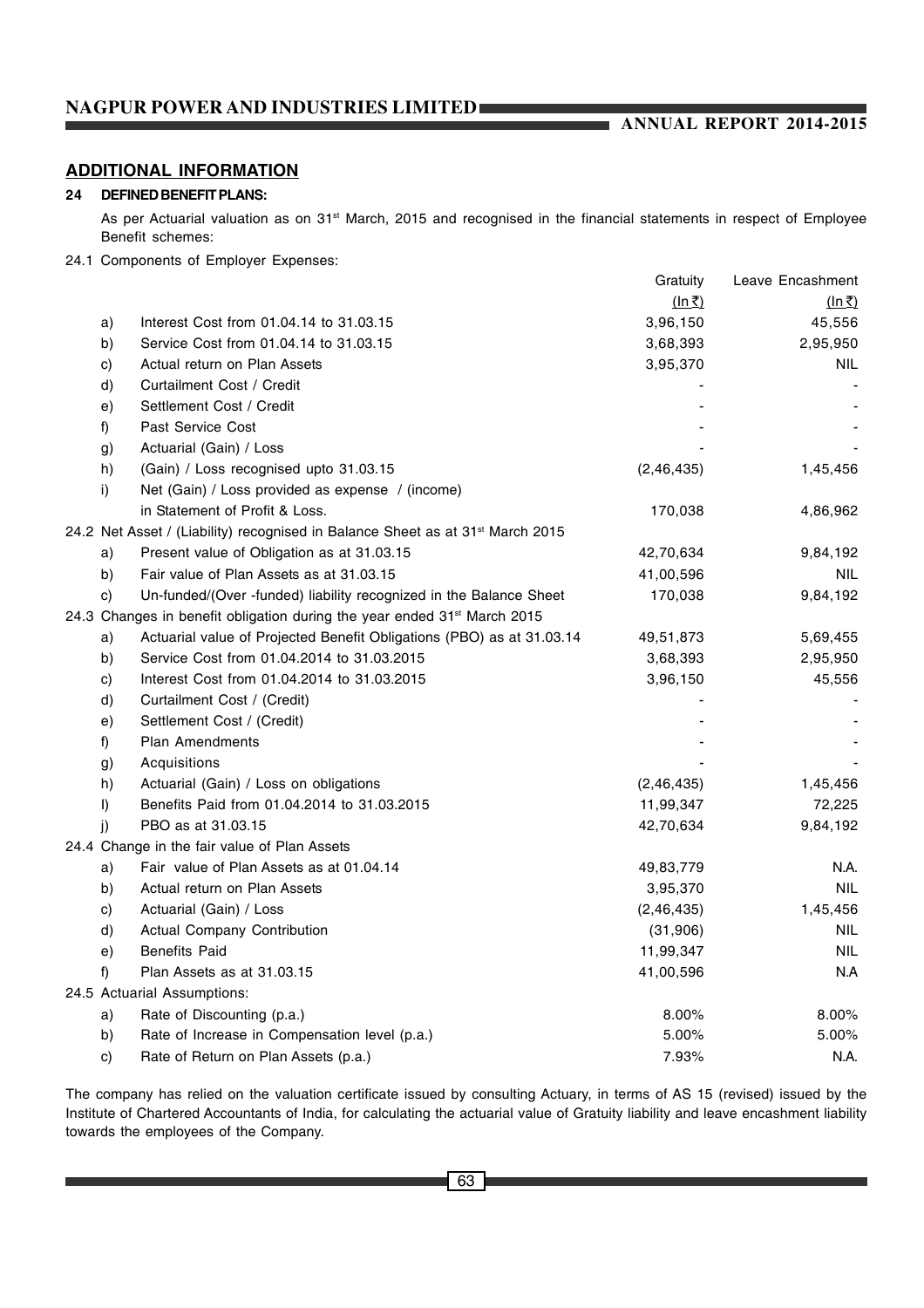**ANNUAL REPORT 2014-2015**

| 25 |     | CONTINGENT LIABILITIES AND COMMITMENTS: (To the extent not provided for) |                                                                        |                  | (In ₹)      |  |
|----|-----|--------------------------------------------------------------------------|------------------------------------------------------------------------|------------------|-------------|--|
|    |     | <b>Particulars</b><br>As at 31-03-2015                                   |                                                                        | As at 31-03-2014 |             |  |
|    | (a) |                                                                          | <b>Contingent Liability</b>                                            |                  |             |  |
|    |     | i)                                                                       | Claims made against the Company / disputed liabilities                 |                  |             |  |
|    |     |                                                                          | not acknowledged as debts :                                            |                  |             |  |
|    |     |                                                                          | Sales Tax Matters (Of which documents relating to claim                |                  |             |  |
|    |     |                                                                          | of $\bar{\tau}$ 6,27,736 are currently not available with the Company) | 2,01,73,539      | 2,01,73,539 |  |
|    |     | ۰.                                                                       | Excise Duty / Customs Duty Matters                                     | 1,44,00,298      | 1,44,00,298 |  |
|    |     | -                                                                        | Other Matters (Of which documents relating to claim of                 |                  |             |  |
|    |     |                                                                          | ₹ 30,12,488 are currently not available with the Company)              | 1,11,49,913      | 1,11,00,737 |  |
|    |     | ۰.                                                                       | <b>Income Tax Matters</b>                                              | 21,36,798        | 46,68,038   |  |
|    |     | ii)                                                                      | <b>Guarantees</b>                                                      |                  |             |  |
|    |     |                                                                          | Guarantees to Banks and Financial Institutions against                 |                  |             |  |
|    |     |                                                                          | credit facilities extended to third parties                            |                  |             |  |
|    |     | ۰.                                                                       | In respect of Subsidiary                                               | 13,71,75,000     |             |  |
|    |     | iii)                                                                     | Other money for which the Company is contingently liable               |                  |             |  |
|    | (b) |                                                                          | <b>Commitments</b>                                                     |                  |             |  |
|    |     |                                                                          | <b>Total Contingent Liabilities and Commitments</b>                    | 18,50,35,548     | 5,03,42,612 |  |
|    |     |                                                                          |                                                                        |                  |             |  |

Note: The Company has been advised that the demand is likely to be either deleted or substantially reduced and accordingly no provision is considered necessary. Future cash outflow on (a) and (b) above is determinable only on the receipt of judgment / decision pending with respective Hon'ble Court / authorities / departments and or completion of negotiations / settlement.

- 26 The declaration filed under the Urban Land (Ceiling and Regulation) Act, 1976 in respect of the Company's holdings in excess of the ceiling prescribed under the said Act and the application for exemption filed under Section 20 of the said Act, to retain these lands are under consideration of the concerned authorities.
- 27 The Company has only one reportable segment of activity namely manufacture of "High/ Medium/ Low Carbon Ferro Manganese and Silico Manganese Slag."
- 28 Deferred tax assets of  $\bar{\tau}$  13,37,284/- has not been recognized on prudent basis.
- **29 Related Party disclosures as required under Accounting Standard AS-18 issued by the Institute of Chartered Accountants of India, are given below:**
	- (a) Name and Nature of Relationship of the Related Parties where Control Exists:

| Name of the Related Party |                                                | Nature of Relationship                                                                                                                                                       |
|---------------------------|------------------------------------------------|------------------------------------------------------------------------------------------------------------------------------------------------------------------------------|
| i)                        | Informed Technologies India Limited            | Enterprise that directly, or indirectly through one or more<br>intermediaries, control, or are controlled by, or are under<br>common control with, the reporting enterprise. |
| ii)                       | Zeppelin Investments Private Ltd.              |                                                                                                                                                                              |
| iii)                      | Khandelwal Remedies Private Ltd.               |                                                                                                                                                                              |
| iv)                       | Meteor Metals & Ores Ltd.                      |                                                                                                                                                                              |
| V)                        | Khandelwals Ltd.                               |                                                                                                                                                                              |
|                           | vi) The Motwane Manufacturing Company Pvt. Ltd | Subsidiary Company                                                                                                                                                           |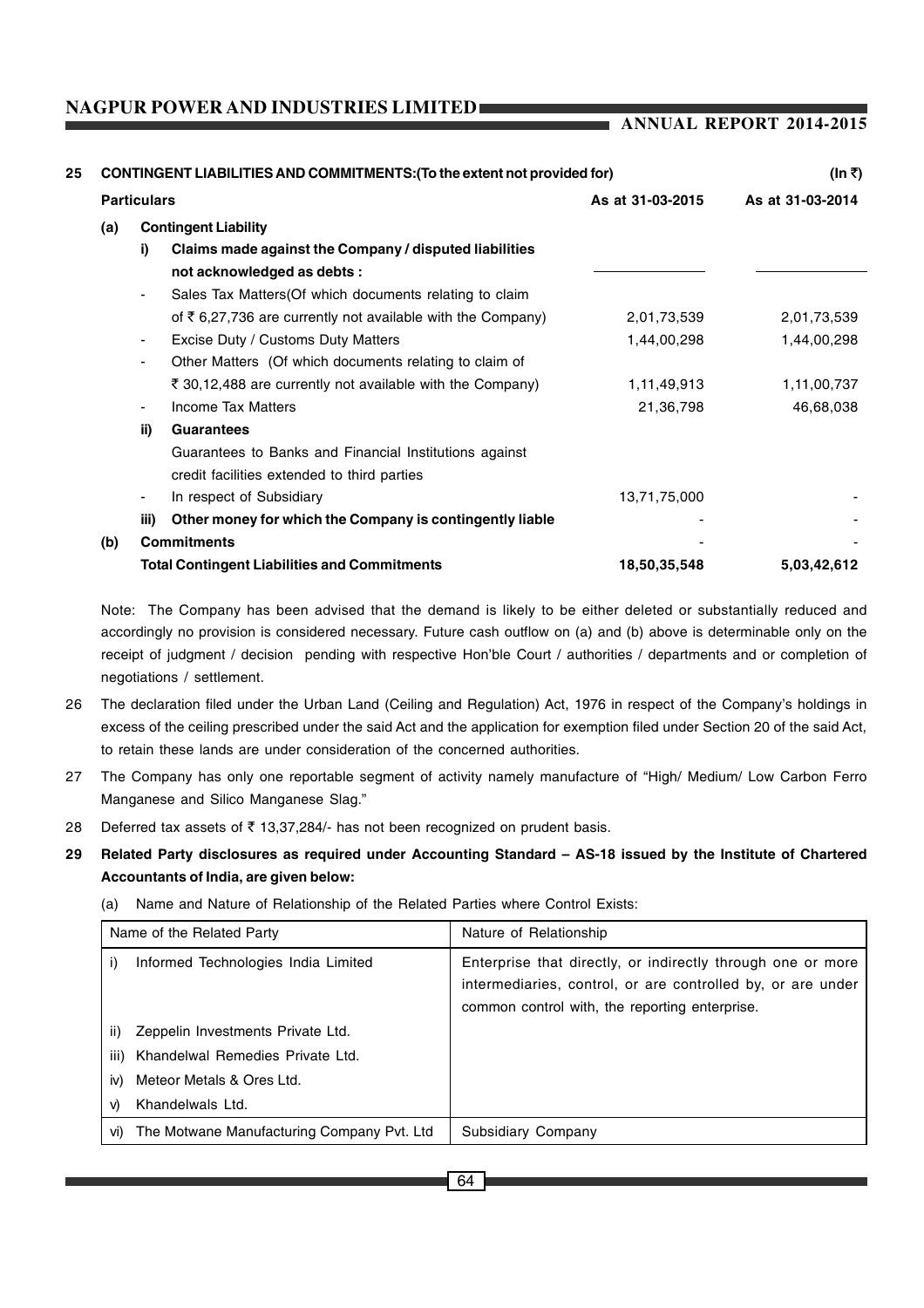65 |

# **NAGPUR POWER AND INDUSTRIES LIMITED**

**(b**) **Name of the Related Parties having transaction with the Company during the year and the details of transactions carried out with them:**

|      |                                                                | $(\ln \tau)$             |
|------|----------------------------------------------------------------|--------------------------|
| L    | <b>Subsidiary Company</b>                                      |                          |
|      | The Motwane Manufacturing Company Private Limited              |                          |
| i)   | Inter corporate deposit given / Repayment Received or          | 5,15,00,000 /3,25,81,800 |
|      | Adjusted                                                       | (3, 15, 00, 000/NIL)     |
| ii)  | Interest received                                              | 42,78,063                |
|      |                                                                | (1,038,494)              |
| iii) | Purchase of equity shares of subsidiary company in right issue | 3,25,81,800              |
|      |                                                                | (NIL)                    |
|      |                                                                |                          |

|              |                                           | (In ₹)        |
|--------------|-------------------------------------------|---------------|
| $\mathbf{I}$ | <b>Key Management Personnel</b>           | Remuneration  |
| i)           | Mr. Gautam P. Khandelwal                  | 52,50,000     |
| ii)          | Mr. S. B. Kanbargi                        | $8,62,230/$ - |
| iii)         | Miss. Nidhi Salampuria                    | $7,15,200/-$  |
| iv)          | Mr.Santosh Khandelwal (w.e.f. 01.10.2014) | $2,68,200/-$  |

# **(c)** Balances Outstanding as at 31<sup>st</sup> March, 2015 (In  $\bar{x}$ ) (In  $\bar{x}$ )

| <b>Particulars</b>                                | Maximum<br>outstanding | Receivables      | Payables |
|---------------------------------------------------|------------------------|------------------|----------|
|                                                   | during the year        |                  |          |
|                                                   | (Rs.)                  | (Rs.)            | (Rs.)    |
| Related parties where control exists              |                        |                  |          |
| Informed Technologies India Limited               | Nil                    | Nil              | Nil      |
|                                                   | (3,20,258)             | Nil              | (Nil)    |
| The Motwane Manufacturing Company Private Limited | 5,15,00,000            | 1,89,18,200      | Nil      |
|                                                   | (3, 15, 00, 000)       | (3, 15, 00, 000) | (Nil)    |
| <b>Key Management Personnel</b>                   |                        |                  |          |
| Mr. Gautam Khandelwal                             | 7,83,443               | Nil              | Nil      |
|                                                   | (3, 12, 799)           | (Nil)            | (Nil)    |
|                                                   |                        |                  |          |
| Relatives of Key Management Personnel*            | *See Note              |                  |          |

*Figures in brackets are related to previous year* \*

The Company does not have an exhaustive list of business or professions in which relatives of directors of the Company have substantial interest. As such, payments made to any such persons, if any have not been identified. This management representation has been relied upon by the Auditors.

(d) No amounts have been written off/provided for or written back during the year in respect of debts due from or to related parties.

## **ANNUAL REPORT 2014-2015**

**(In** `**)**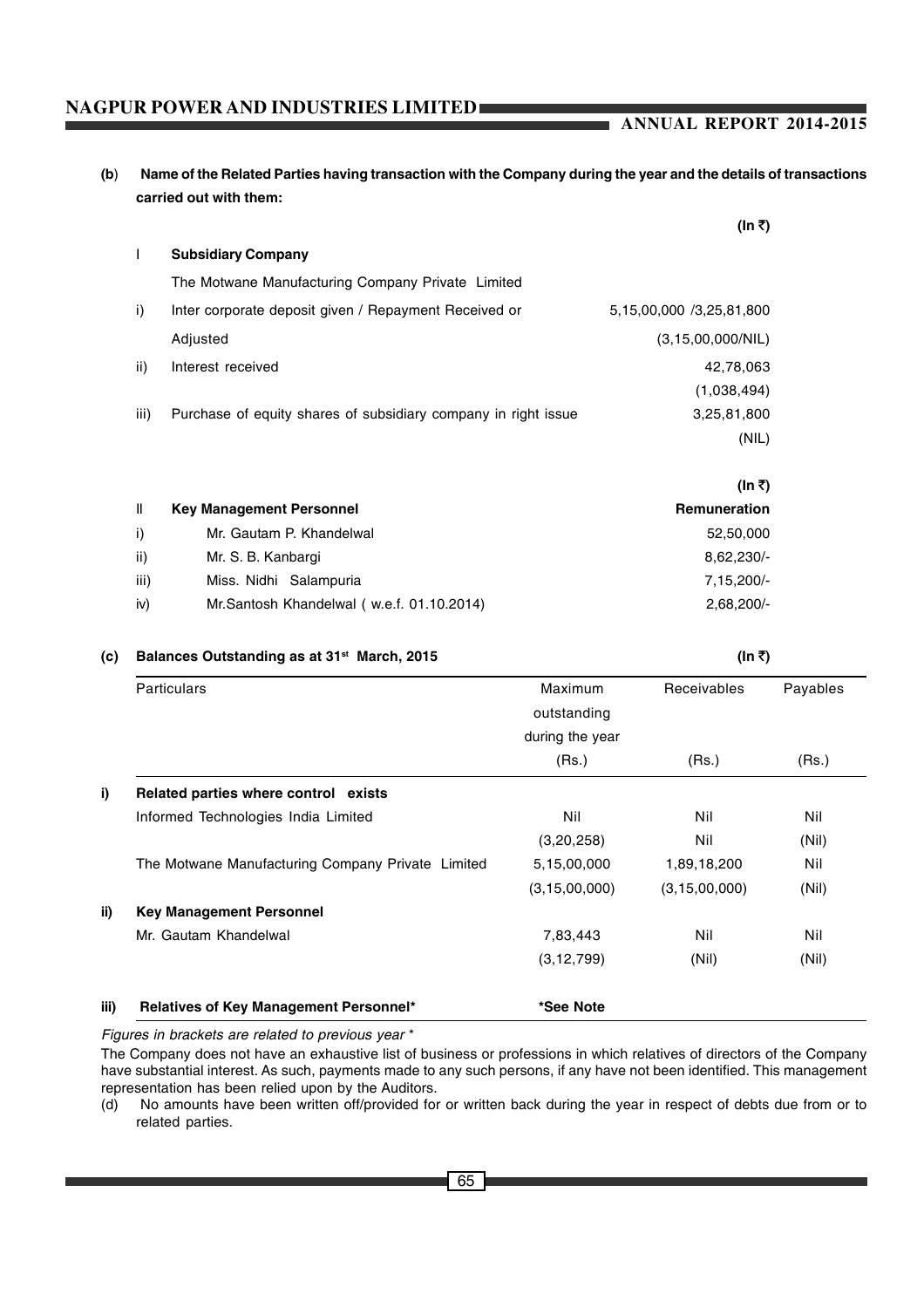# **ANNUAL REPORT 2014-2015**

# **30 Earnings Per Share:**

| <b>Particulars</b>                  |       | For the year ended<br>31 <sup>st</sup> Mar. 2015 | For the year ended<br>31 <sup>st</sup> Mar, 2014 |
|-------------------------------------|-------|--------------------------------------------------|--------------------------------------------------|
| Profit (Loss) for the year (In ₹)   | (A)   | (1,28,10,221)                                    | 84,10,300                                        |
| Number of Equity Shares Outstanding | (B)   | 1,30,95,507                                      | 1,30,95,507                                      |
| Earnings per share of ₹10 each      | (A/B) | (0.98)                                           | (0.64)                                           |

**31 Payments to Auditor** (Including service tax) **(In ₹) (In ₹) (In ₹) (In ₹)** 

| <b>Particulars</b>                       | For the year ended         | For the year ended         |
|------------------------------------------|----------------------------|----------------------------|
|                                          | 31 <sup>st</sup> Mar, 2015 | 31 <sup>st</sup> Mar, 2014 |
| <b>Audit Fees</b>                        | 219.664                    | 193,821                    |
| For taxation matters including tax audit | 16.854                     | 29,775                     |
| For other services                       | 50,562                     | 92,810                     |
| For Reimbursement of Expenses            | 21,966                     | 19,382                     |
| <b>Total</b>                             | 309,046                    | 335,788                    |

**32 Sales**

| <b>Particulars</b>              |                          | For the year ended         |                            |            |
|---------------------------------|--------------------------|----------------------------|----------------------------|------------|
|                                 |                          | 31 <sup>st</sup> Mar, 2015 | 31 <sup>st</sup> Mar, 2014 |            |
|                                 | Quantity                 | Value                      | Quantity                   | Value      |
|                                 | (MT)                     | (In ₹)                     | (MT)                       | (ln ₹)     |
| Ferro Manganese Slag (Low MnO)  | 817.51                   | 45.30.603                  | 2922.20                    | 15.048.420 |
| Ferro Manganese Slag (High MnO) | $\overline{\phantom{0}}$ | ۰.                         | 290.81                     | 1,535,747  |
| <b>Others</b>                   |                          | 9,01,218                   | $\blacksquare$             | 722,074    |
| <b>Total</b>                    | 817.51                   | 54,31,821                  | 3213.01                    | 17,306,241 |

# **33 Opening Stock**

| <b>Particulars</b>              |                | For the year ended<br>31 <sup>st</sup> Mar, 2015 |          | For the year ended<br>31 <sup>st</sup> Mar, 2014 |
|---------------------------------|----------------|--------------------------------------------------|----------|--------------------------------------------------|
|                                 | Quantity       | Value                                            | Quantity | Value                                            |
|                                 | (MT)           | (In ₹)                                           | (MT)     | (In ₹)                                           |
| Silico Manganese                | 0.24           | 5,393                                            | 0.24     | 5,393                                            |
| Ferro Manganese Slag (High MnO) | $\blacksquare$ | $\overline{\phantom{a}}$                         | 261.26   | 130,007                                          |
| Ferro Manganese Slag (Low MnO)  | 92.83          | 297.647                                          | 60.03    | 184,918                                          |
| Silico Manganese Slag           | 3.48           | 325                                              | 3.48     | 325                                              |
| <b>Total</b>                    |                | 303,415                                          |          | 320,643                                          |

## **34 Closing Stock**

| <b>Particulars</b>             |                  | For the year ended<br>31 <sup>st</sup> Mar, 2015 | For the year ended<br>31 <sup>st</sup> Mar, 2014 |                 |
|--------------------------------|------------------|--------------------------------------------------|--------------------------------------------------|-----------------|
|                                | Quantity<br>(MT) | Value<br>(In ₹)                                  | Quantity<br>(MT)                                 | Value<br>(In ₹) |
|                                |                  |                                                  |                                                  |                 |
| Ferro Manganese Slag (Low MnO) | 510.32           | 2,870,572                                        | 92.83                                            | 297,697         |
| Silico Manganese Slag          | 3.48             | 325                                              | 3.48                                             | 325             |
| <b>Total</b>                   |                  | 2,876,297                                        |                                                  | 303,415         |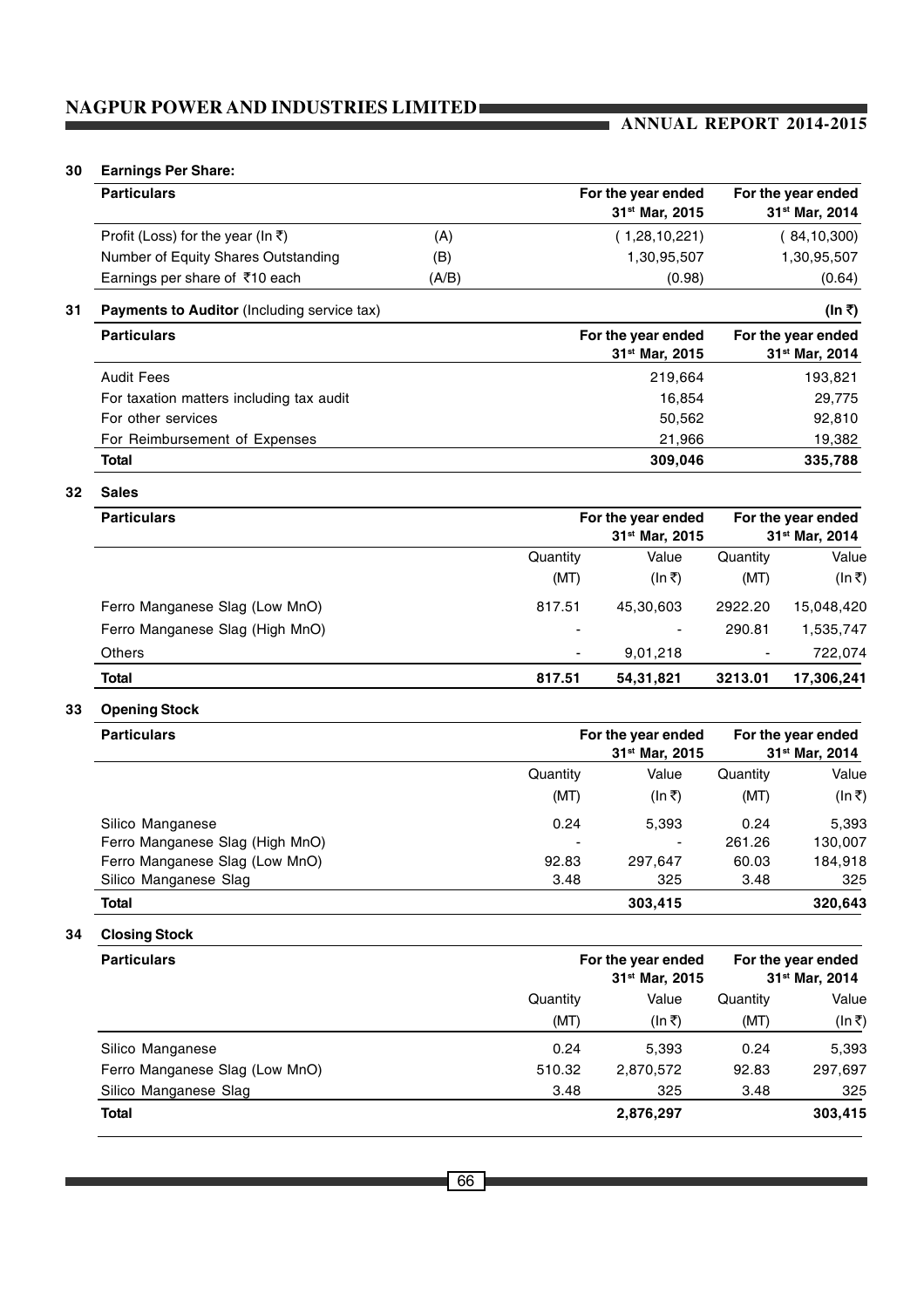# **ANNUAL REPORT 2014-2015**

#### **35 Cost of material Consumed**

| <b>Particulars</b> |                  | For the year ended<br>31 <sup>st</sup> Mar, 2015 | For the year ended<br>31 <sup>st</sup> Mar, 2014 |                 |
|--------------------|------------------|--------------------------------------------------|--------------------------------------------------|-----------------|
|                    | Quantity<br>(MT) | Value<br>(In ₹)                                  | Quantity<br>(MT)                                 | Value<br>(In ₹) |
| Slag RM            | 1410             | 7.05.000                                         | 3050                                             | 15.25.000       |
| <b>Total</b>       |                  | 7,05,000                                         |                                                  | 15,25,000       |

| <b>Particulars</b>                            |          | For the year ended<br>31 <sup>st</sup> Mar, 2015 | For the year ended | 31st Mar, 2014                                   |
|-----------------------------------------------|----------|--------------------------------------------------|--------------------|--------------------------------------------------|
|                                               | (In ₹)   | $\%$                                             | (In ₹)             | $\%$                                             |
| Raw Materials:                                |          |                                                  |                    |                                                  |
| Indigenous                                    | 7,05,000 | 100                                              | 15,25,000          | 100                                              |
| Imported                                      |          | $\overline{\phantom{a}}$                         |                    |                                                  |
| <b>Total</b>                                  | 7,05,000 | 100                                              | 15,25,000          | 100                                              |
| Value of all Imports calculated on CIF basis: |          |                                                  |                    | (In ₹)                                           |
| <b>Particulars</b>                            |          | For the year ended<br>31st Mar, 2015             | For the year ended | 31st Mar, 2014                                   |
|                                               |          | -Nil——                                           |                    | -Nil-                                            |
| <b>Expenditure in Foreign Currency:</b>       |          |                                                  |                    | (In ₹)                                           |
| <b>Particulars</b>                            |          | For the year ended<br>31st Mar, 2015             | For the year ended | 31 <sup>st</sup> Mar, 2014                       |
| Professional and Consultation fees            |          |                                                  |                    |                                                  |
| Traveling expenses                            |          | 49,239                                           |                    | 4,90,661                                         |
| <b>Total</b>                                  |          | 49,239                                           |                    | 4,90,661                                         |
| <b>Earnings in Foreign Exchange:</b>          |          |                                                  |                    | (In ₹)                                           |
| <b>Particulars</b>                            |          | For the year ended<br>31st Mar, 2015             |                    | For the year ended<br>31 <sup>st</sup> Mar, 2014 |
|                                               |          | -Nil-                                            |                    | -Nil-                                            |

**40** Previous year figures have been regrouped / reclassified / rearranged wherever necessary to make them comparable with the current year figures.

| As per our report of even date attached               | For and on behalf of the Board                                                                              |                                                             |  |
|-------------------------------------------------------|-------------------------------------------------------------------------------------------------------------|-------------------------------------------------------------|--|
| For M.V.Ghelani & Co.<br><b>Chartered Accountants</b> | Gautam P.Khandelwal<br>Executive Chairman<br>(DIN: 00270717)                                                | Nimis Sheth<br>Director<br>(DIN: 00482739)                  |  |
| M.V.Ghelani<br>Proprietor                             | Nidhi Salampuria<br><b>Additional Director &amp;</b><br>Company Secretary<br>(DIN: 07138654)<br>(ACS 28712) | <b>Santosh Khandelwal</b><br><b>Chief Financial Officer</b> |  |
| Mumbai: 28th May 2015                                 | Mumbai: 28th May 2015<br>$\sim$                                                                             |                                                             |  |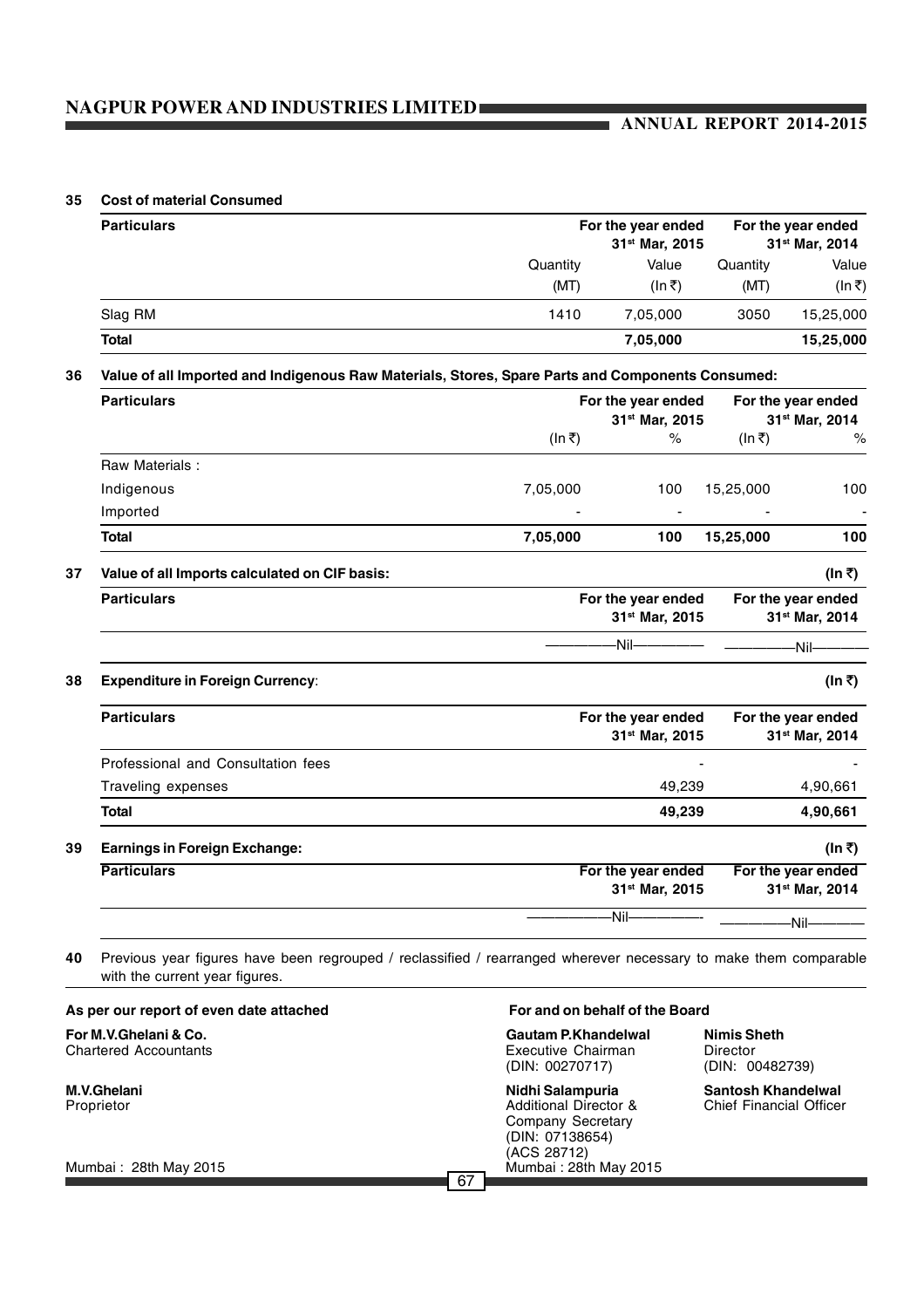# **ANNUAL REPORT 2014-2015**

### **CASH FLOW STATEMENT FOR THE YEAR ENDED 31st MARCH 2015**

| <b>PARTICULARS</b>                                                                                                                                                                                                                                                                           |                                                              | FOR THE YEAR ENDED<br>ON 31st MARCH 2015 |                                                   | <b>Amount in Rupees</b><br>FOR THE YEAR ENDED<br>ON 31st MARCH 2014 |  |
|----------------------------------------------------------------------------------------------------------------------------------------------------------------------------------------------------------------------------------------------------------------------------------------------|--------------------------------------------------------------|------------------------------------------|---------------------------------------------------|---------------------------------------------------------------------|--|
| <b>CASH FLOWS FROM OPERATING ACTIVITIES:</b>                                                                                                                                                                                                                                                 |                                                              |                                          |                                                   |                                                                     |  |
| Net Profit /(loss) before tax paid, prior period items & extra ord. Items                                                                                                                                                                                                                    | (12,798,041)                                                 |                                          | (8,410,300)                                       |                                                                     |  |
| Adjustment for:                                                                                                                                                                                                                                                                              |                                                              |                                          |                                                   |                                                                     |  |
| Depreciation - Current Year                                                                                                                                                                                                                                                                  | 3,961,746                                                    |                                          | 2,939,631                                         |                                                                     |  |
| loss on sale / written off of Fixed Assets                                                                                                                                                                                                                                                   | 170,152                                                      |                                          | 18,760                                            |                                                                     |  |
| Loss on written off of Non-Usable Store<br>Provision for doubtful Deposit                                                                                                                                                                                                                    | 763,680                                                      |                                          |                                                   |                                                                     |  |
| Advances written off                                                                                                                                                                                                                                                                         | 15,700<br>24,000                                             |                                          |                                                   |                                                                     |  |
| Interest Expenses                                                                                                                                                                                                                                                                            | 246,647                                                      |                                          | 289,909                                           |                                                                     |  |
| Profit on sale of Investment                                                                                                                                                                                                                                                                 | (15,985,985)                                                 |                                          | (12, 126, 163)                                    |                                                                     |  |
| Dividend Received                                                                                                                                                                                                                                                                            | (939, 543)                                                   |                                          | (815, 390)                                        |                                                                     |  |
| Loss / (Gain) on Sale of Investment (Net)                                                                                                                                                                                                                                                    |                                                              |                                          | 1,002,337                                         |                                                                     |  |
| Interest Income                                                                                                                                                                                                                                                                              | (5,028,989)                                                  |                                          | (1,656,445)                                       |                                                                     |  |
| Sundry Balance Written Back                                                                                                                                                                                                                                                                  | (123, 247)                                                   |                                          | (55, 382)                                         |                                                                     |  |
| Provision no longer required written back                                                                                                                                                                                                                                                    | (33,000)                                                     |                                          |                                                   |                                                                     |  |
| <b>Rent Received</b>                                                                                                                                                                                                                                                                         | (2,930)                                                      |                                          | (3,240)                                           |                                                                     |  |
|                                                                                                                                                                                                                                                                                              | (16,931,769)                                                 |                                          | (10, 405, 984)                                    |                                                                     |  |
| Operating profit / (loss) before working capital change                                                                                                                                                                                                                                      | (29, 729, 810)                                               |                                          | (18, 816, 284)                                    |                                                                     |  |
| Adjustment for :                                                                                                                                                                                                                                                                             |                                                              |                                          |                                                   |                                                                     |  |
| Inventories                                                                                                                                                                                                                                                                                  | (2,572,881)                                                  |                                          | 323,867                                           |                                                                     |  |
| Long/Short Term Loans & Advances and other current assets                                                                                                                                                                                                                                    | 10,438,113                                                   |                                          | (32, 391, 862)                                    |                                                                     |  |
| Trade Payables, Other Current Liabilities and Provisions                                                                                                                                                                                                                                     | 1,700,613                                                    |                                          | (3,954,125)                                       |                                                                     |  |
| Cash Flow before prior period adjustments & extraordinary items<br>Prior Perid adjustments                                                                                                                                                                                                   | (20, 163, 965)                                               |                                          | (54, 838, 404)                                    |                                                                     |  |
| Income tax paid                                                                                                                                                                                                                                                                              | (515, 277)                                                   |                                          | (9,205,649)                                       |                                                                     |  |
| "А"<br>Net cash flows from Operating Activities                                                                                                                                                                                                                                              |                                                              | (20, 679, 242)                           |                                                   | (64, 044, 053)                                                      |  |
| <b>CASH FLOW FROM INVESTING ACTIVITIES</b>                                                                                                                                                                                                                                                   |                                                              |                                          |                                                   |                                                                     |  |
| <b>Purchase of Fixed Assets</b>                                                                                                                                                                                                                                                              | (584, 792)                                                   |                                          | (1,320,768)                                       |                                                                     |  |
| Proceeds from sale of Fixed Assets                                                                                                                                                                                                                                                           | 11,000                                                       |                                          | 5,500                                             |                                                                     |  |
| Proceeds from Investment in Mutual Fund / Shares (incl. Gain & Loss)                                                                                                                                                                                                                         | 15,407,750                                                   |                                          | 57,941,188                                        |                                                                     |  |
| Dividend Received                                                                                                                                                                                                                                                                            | 939,543                                                      |                                          | 815,390                                           |                                                                     |  |
| <b>Rent Received</b>                                                                                                                                                                                                                                                                         | 2,930                                                        |                                          | 3,240                                             |                                                                     |  |
| Interest Income<br>"B"                                                                                                                                                                                                                                                                       | 5,028,989                                                    |                                          | 1,656,445                                         |                                                                     |  |
| Net cash from Investing Activities<br><b>CASH FLOW FROM FINANCING ACTIVITIES</b>                                                                                                                                                                                                             |                                                              | 20,805,420                               |                                                   | 59,100,994                                                          |  |
| Proceeds From Secured Loan                                                                                                                                                                                                                                                                   | 197,083                                                      |                                          | 2,986,203                                         |                                                                     |  |
| Repayment of Long Term / Short Term Loan (Net)                                                                                                                                                                                                                                               |                                                              |                                          | (109, 541)                                        |                                                                     |  |
| Interest expense                                                                                                                                                                                                                                                                             | (217, 771)<br>(246, 647)                                     |                                          | (289, 909)                                        |                                                                     |  |
| "C"<br>Net Cash provided by / (used in) Financing Activities                                                                                                                                                                                                                                 |                                                              | (267, 335)                               |                                                   | 2,586,753                                                           |  |
| NET INCREASE/(DECREASE) IN CASH AND CASH EQUIVALENTS (A+B+C)<br>Cash and Cash Equivalent at the beginning of the period<br>Cash and Cash Equivalent at the end of the period                                                                                                                 |                                                              | (141, 156)<br>335,793<br>194,637         |                                                   | (2,356,306)<br>2,692,099<br>335,793                                 |  |
| As per our report of even date attached                                                                                                                                                                                                                                                      | For and on behalf of the Board                               |                                          |                                                   |                                                                     |  |
| For M.V.Ghelani & Co.<br><b>Chartered Accountants</b>                                                                                                                                                                                                                                        | Gautam P.Khandelwal<br>Executive Chairman<br>(DIN: 00270717) |                                          | <b>Nimis Sheth</b><br>Director<br>(DIN: 00482739) |                                                                     |  |
| M.V.Ghelani                                                                                                                                                                                                                                                                                  | Nidhi Salampuria                                             |                                          | Santosh Khandelwal                                |                                                                     |  |
| Proprietor                                                                                                                                                                                                                                                                                   | (DIN: 07138654)<br>(ACS 28712)                               | Additional Director & Company Secretary  |                                                   | Chief Financial Officer                                             |  |
| Mumbai: 28th May 2015                                                                                                                                                                                                                                                                        | Mumbai: 28th May 2015                                        |                                          |                                                   |                                                                     |  |
| <b>AUDITOR'S CERTIFICATE</b>                                                                                                                                                                                                                                                                 |                                                              |                                          |                                                   |                                                                     |  |
| To.<br>The Board of Directors<br>Nagpur Power and Industries Limited<br>"Nirmal", 20th Floor, Nariman Point,<br>Mumbai - 400 021.<br>We have examined the attached Cash Flow Statement of Nagpur Power & Industries Limited for the year ended 31st March,2015. The statement                |                                                              |                                          |                                                   |                                                                     |  |
| has been prepared by the company in accordance with the requirements of Clause 32 of listing agreement with Stock Exchange and is based on<br>and is derived from and is in agreement with the corresponding Profit & Loss Account and Balance sheet of the Company covered by our report of |                                                              |                                          |                                                   |                                                                     |  |

For **M.V.Ghelani & Co.** Chartered Accountants Firm Regn.No,119077W **M.V.Ghelani** Proprietor Mumbai, 28th May 2015

even date to the members of the Company.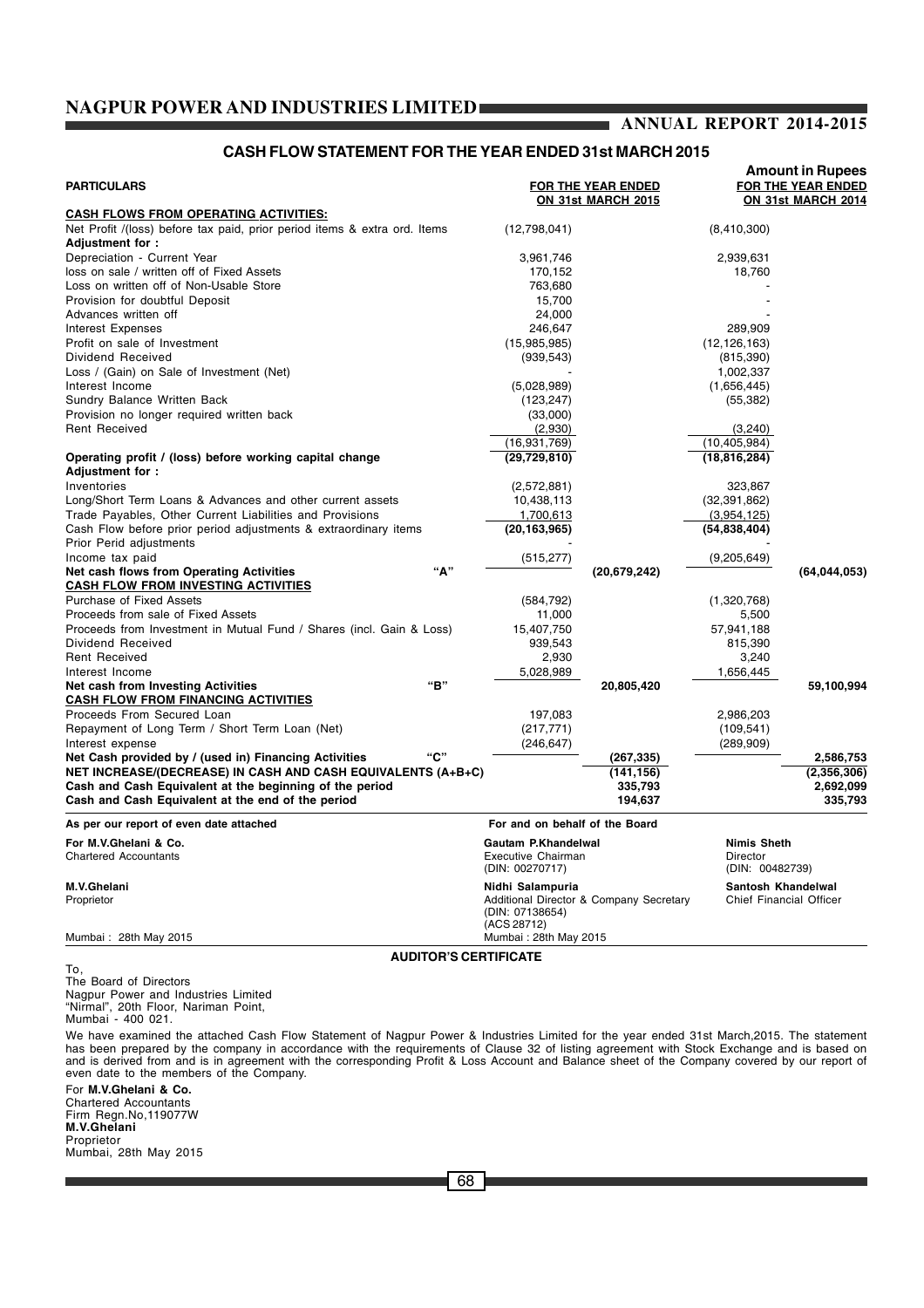# **ANNUAL REPORT 2014-2015**

#### **INDEPENDENT AUDITOR'S REPORT**

#### TO THE MEMBERS OF

## **NAGPUR POWER AND INDUSTRIES LIMITED**

#### **Report on the Consolidated Financial Statements**

1. We have audited the accompanying consolidated financial statements of NAGPUR POWER AND INDUSTRIES LIMITED ("the Holding Company"), and its subsidiary, The Motwane Manufacturing Company Pvt. Ltd; (the holding company and its subsidiary together referred to as the "Group"), which comprise the Consolidated Balance Sheet as at March 31, 2015, the Consolidated Statement of Profit and Loss the Consolidated Cash Flow Statement for the year then ended, and a summary of the significant accounting policies and other explanatory information("the consolidated financial statements") which we have signed under reference to this report.

#### **Management's Responsibility for the Consolidated Financial Statements**

2. The Holding Company's Board of Directors is responsible for the preparation of these Consolidated financial statements in terms of Section 134(5) of the Companies Act 2013 ("the Act") that give a true and fair view of the Consolidated financial position, Consolidated financial performance and Consolidated Cash Flows of the Group in accordance with the Accounting principles generally accepted in India, including the Accounting Standards specified under section 133 of the Act, read with rule 7 of the Companies (Accounts) Rules, 2014.

The respective Board of Directors of the Companies included in the Group are responsible for maintenance of adequate accounting records in accordance with the provisions of the Act for safeguarding the assets of the Group and for preventing and detecting frauds and other irregularities; the selection and application of appropriate accounting policies; making judgments and estimates that are reasonable and prudent; and the design, implementation and maintenance of adequate internal financial controls, that were operating effectively for ensuring the accuracy and completeness of the accounting records, relevant to the preparation and presentation of the Consolidated financial statements that give a true and fair view and are free from material misstatement, whether due to fraud or error, which have been used for the purpose of preparation of the Consolidated financial statements by the Directors of the Holding Company, as aforesaid.

#### **Auditor's Responsibility**

- 3. Our responsibility is to express an opinion on these Consolidated financial statements based on our audit. We have taken into account the provisions of the Act, the accounting and auditing standards and matters which are required to be included in the audit report under the provisions of the Act and the Rules made thereunder. We conducted our audit in accordance with the Standards on Auditing specified under Section 143(10) of the Act. Those standards require that we comply with ethical requirements and plan and perform the audit to obtain reasonable assurance about whether the Consolidated financial statements are free from material misstatement.
- 4. An audit involves performing procedures to obtain audit evidence about the amounts and disclosures in the Consolidated financial statements. The procedures selected depend on the auditor's judgment, including the assessment of the risks of material misstatement of the Consolidated financial statements, whether due to fraud or error. In making those risk assessments, the auditor considers internal financial control relevant to the Holding Company's preparation and fair presentation of the Consolidated financial statements that give true and fair view in order to design audit procedures that are appropriate in the circumstances, but not for the purpose of expressing an opinion on whether the Holding Company has in the place an adequate internal financial control system over financial reporting and the operating effectiveness of the such controls. An audit also includes evaluating the appropriateness of accounting policies used and the reasonableness of the accounting estimates made by the Holding Company's Board of Directors, as well as evaluating the overall presentation of the financial statements.
- 5. We believe that the audit evidence we have obtained by us and the audit evidence obtained by the other auditors in terms of their reports referred to in sub-paragraph below, is sufficient and appropriate to provide a basis for our qualified audit opinion on the Consolidated financial statements.

#### **Basis for Qualified Opinion**

*6. Attention is invited to Note 14.1 viz company's Ferro Alloys unit at Khandelwal Nagar, Kanhan, Nagpur generated waste during the process of manufacture, which has accumulated over the years in and around the main plant. The waste is reuseable for extracting metal content therein, The Company has not accounted for Stock of balance of such accumulated waste over the years at its unit as the technical consultants have advised the company that its quality, metal content and the realizable value cannot be reasonably ascertained. Our audit report for the previous year was also similarly qualified.*

#### *Qualified Opinion*

7. In our opinion and to the best of our information and according to the explanations given to us, *except for the consequential effect of the matter described in the Basis for Qualified Opinion paragraph above, which is not quantifiable,* the aforesaid Consolidated financial statements give the information required by the Act in the manner so required and give a true and fair view in conformity with the accounting principles generally accepted in India: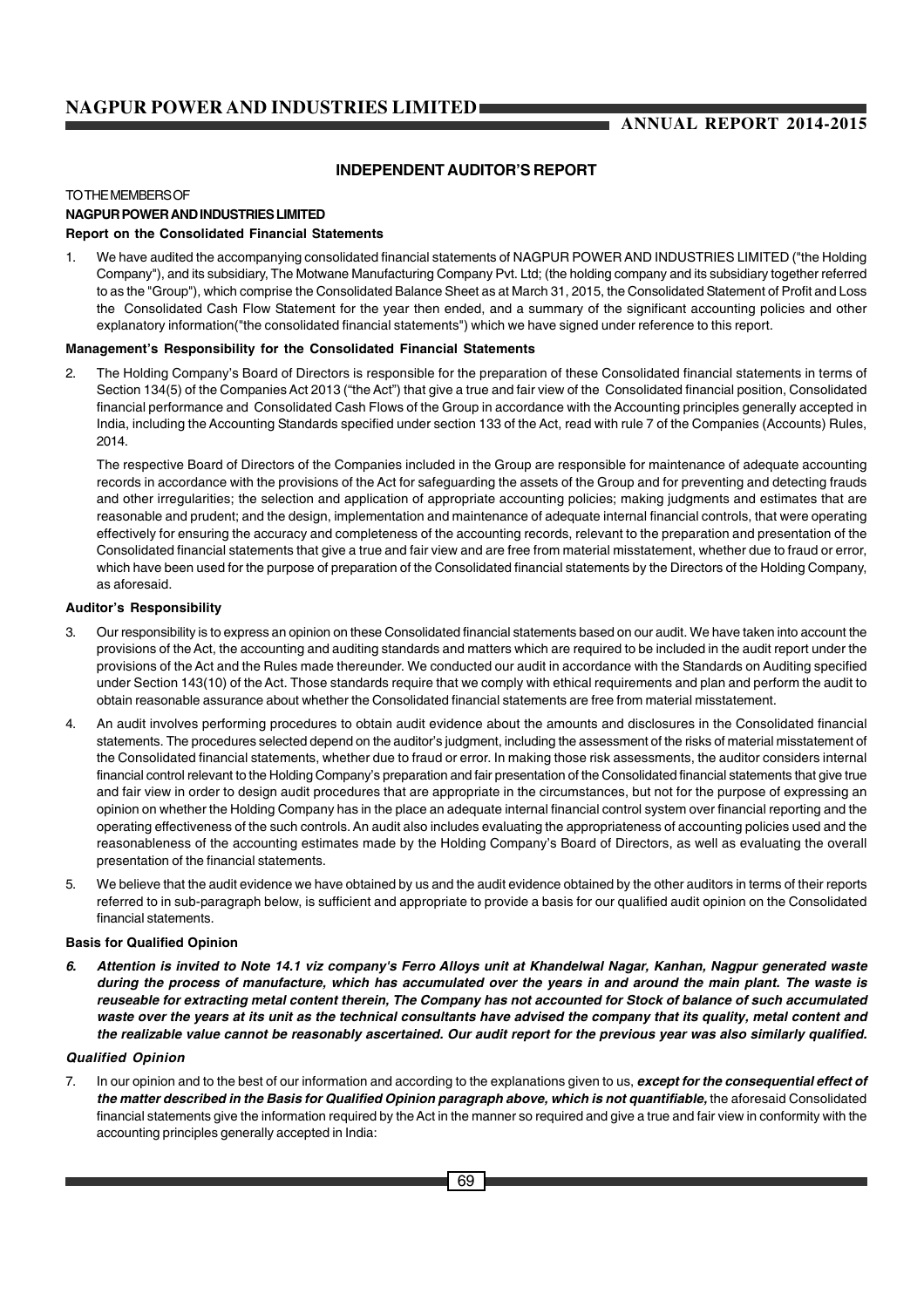### **ANNUAL REPORT 2014-2015**

- (a) In the case of the Consolidated Balance Sheet, of the state of affairs of the Group as at March 31, 2015; and
- (b) In the case of the Consolidated Statement of Profit and Loss, of the consolidated losses for the year ended on that date;
- (c) In the case of the consolidated Cash Flow Statement, of the consolidated cash flows for the year ended on that date.

#### **Other Matter**

We did not audit the financial statements of the subsidiary company, namely, The Motwane Manufacturing Company Pvt. Ltd whose financial statements reflect total assets of ₹. 1986.21Lacs as at 31<sup>st</sup> March 2015, total revenues of ₹ 1743.12 Lacs, net loss of ₹ 143.43 Lacs and net cash inflow amounting to  $\bar{\tau}$  33.95 Lacs for the year ended on that date, as considered in the Consolidated financial statements. These financial statements and other information have been audited by the auditor whose report has been furnished to us by the management, and our opinion on the Consolidated financial statements, in so far as it relates to the amounts and disclosures included in respect of this subsidiary and our report in terms of sub- sections (3) and (11) of Section 143 of the Act, in so far as it relates to the aforesaid subsidiary, is based solely on the report of other auditor.

Our report is not qualified in respect of other matters.

#### **Report On Other Legal and Regulatory Requirements**

- 1. As required by the Companies (Auditor's Report) Order, 2015 ("the Order") issued by the Central Government of India in terms of subsection (11) of section 143 of the Act, based on Auditors report of holding company and subsidiary company, we give in the Annexure a statement on the matters specified in paragraphs 3 and 4 of the Order, to the extent applicable.
- 2. As required by section 143 (3) of the Act, we report that:
	- a. We have sought and, except for the matters described in the Basis for Qualified Opinion paragraph, obtained all the information and explanations which to the best of our knowledge and belief were necessary for the purposes of our audit of the aforesaid consolidated financial statements.
	- b. In our opinion proper books of account as required by law have been kept by the Company so far as it appears from our examination of those books and the reports of the other auditor, except for the possible effects of the matter described in the Basis for Qualified Opinion paragraph above.
	- c. The Consolidated Balance Sheet, the Consolidated Statement of Profit and Loss, and the Consolidated Cash Flow Statement dealt with by this Report are in agreement with the books of account maintained for the purpose of preparation of the consolidated financial statements.
	- d. In our opinion, the aforesaid consolidated financial statements comply with the Accounting Standards specified under section 133 of the Act, read with Rule 7 of the Companies (Accounts) Rules, 2014; Except for the possible effects of the matter described in the Basis for Qualified Opinion paragraph above,
	- e. On the basis of written representations received from the directors of the Holding Company as on March 31, 2015, and taken on record by the Board of Directors of the Holding Company and the reports of the statutory auditors of its subsidiary company, none of the directors of the Group companies is disqualified as on March 31, 2015, from being appointed as a director in terms of section 164(2) of the Act.
	- f. With respect to the other matters to be included in the Auditor's Report in accordance with Rule 11 of the Companies (Audit and Auditors) Rules, 2014, in our opinion and to the best of our information and according to the explanations given to us:
		- (i) The consolidated financial statements disclose the impact of pending litigations on the consolidated financial position of the Group, – Refer Note 28 to the consolidated financial statements.
		- (ii) The Group, its subsidiary did not have any material foreseeable losses on long-term contracts including derivative contracts.
		- (iii) There were no amounts which were required to be transferred to the Investor Education and Protection Fund by the Holding Company, and its subsidiary company.

For **M.V. GHELANI & CO. CHARTERED ACCOUNTANTS Firm Regn. No. 119077W**

**(M. V. GHELANI)** Place : Mumbai **PROPRIETOR** Date : 28th May 2015 **Membership No.: 031105**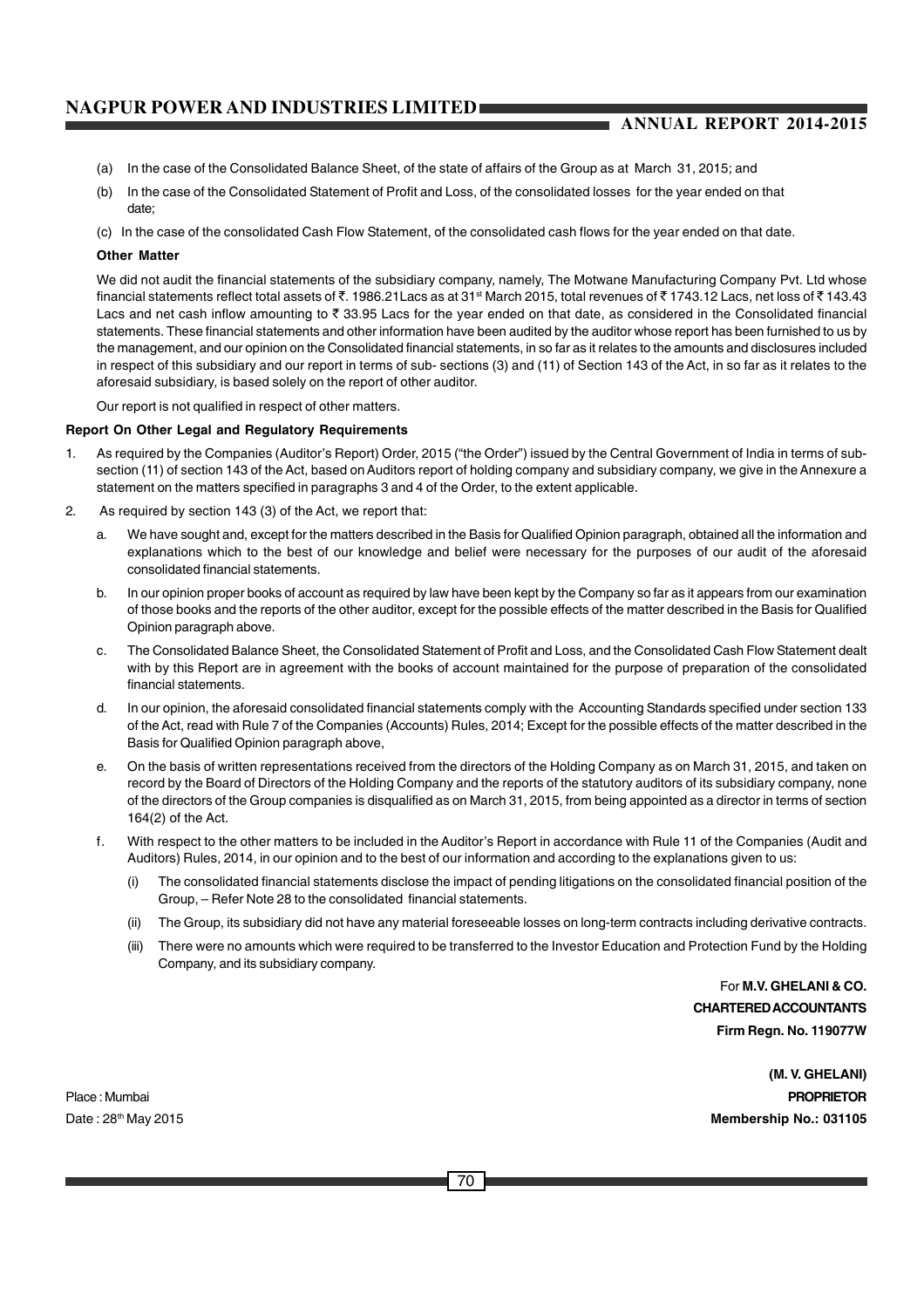## **ANNUAL REPORT 2014-2015**

| Consolidated Balance Sheet as at 31st March, 2015                                                                                           |                |                                                                                                                       | (In ₹)                                                      |
|---------------------------------------------------------------------------------------------------------------------------------------------|----------------|-----------------------------------------------------------------------------------------------------------------------|-------------------------------------------------------------|
| <b>Particulars</b>                                                                                                                          | <b>Note No</b> | As at<br>31st March, 2015                                                                                             | As at<br>31st March, 2014                                   |
| <b>EQUITY AND LIABILITIES</b><br>I.,                                                                                                        |                |                                                                                                                       |                                                             |
| (1) Shareholder's Funds                                                                                                                     |                |                                                                                                                       |                                                             |
| (a) Share Capital                                                                                                                           | 3              | 130,955,070                                                                                                           | 130,955,070                                                 |
| (b) Reserves and Surplus                                                                                                                    | 4              | 544,330,818                                                                                                           | 545,140,400                                                 |
|                                                                                                                                             |                | 675,285,888                                                                                                           | 676,095,470                                                 |
| (2) MINORITY INTEREST                                                                                                                       |                | 10,072,726                                                                                                            | 9,469,106                                                   |
| (3) Non-Current Liabilities                                                                                                                 |                |                                                                                                                       |                                                             |
| (a) Long-Term borrowings                                                                                                                    | 5              | 1,242,805                                                                                                             | 2,480,081                                                   |
| (b) Other Long Term Liabillties                                                                                                             | 6              | 1,010,000                                                                                                             | 1,060,000                                                   |
| (c) Long-Term Provision                                                                                                                     | 7              | 2,305,598                                                                                                             | 4,518,514                                                   |
|                                                                                                                                             |                | 4,558,403                                                                                                             | 8,058,595                                                   |
| (4) Current Liabilities                                                                                                                     |                |                                                                                                                       |                                                             |
| (a) Short-Term Borrowings                                                                                                                   | 8              | 62,763,880                                                                                                            | 53, 161, 553                                                |
| (b) Trade Payables                                                                                                                          | 9              | 16,882,086                                                                                                            | 15,671,531                                                  |
| (c) Other Current Liabilities                                                                                                               | 10             | 15,250,429                                                                                                            | 14,235,397                                                  |
| (d) Short-Term Provisions                                                                                                                   | 11             | 12,076,912                                                                                                            | 11,622,366                                                  |
|                                                                                                                                             |                | 106,973,307                                                                                                           | 94,690,847                                                  |
| <b>Total</b>                                                                                                                                |                | 796,890,323                                                                                                           | 788,314,018                                                 |
| II. ASSETS                                                                                                                                  |                |                                                                                                                       |                                                             |
| (1) Non-Current Assets                                                                                                                      |                |                                                                                                                       |                                                             |
| (a) Fixed Assets<br>(i) Tangible Assets                                                                                                     | 12             |                                                                                                                       |                                                             |
| (ii) Intangible Assets                                                                                                                      |                | 238,870,812                                                                                                           | 252,387,704                                                 |
| (b) Non-Current Investments                                                                                                                 | 13             | 154,956,257<br>36,455,355                                                                                             | 127,020,372<br>21,707,135                                   |
| (c) Long Term Loans and Advances                                                                                                            | 14             | 16,033,015                                                                                                            | 15,256,491                                                  |
|                                                                                                                                             |                | 446,315,439                                                                                                           | 416,371,702                                                 |
| (2) Current Assets                                                                                                                          |                |                                                                                                                       |                                                             |
| (a) Current Investments                                                                                                                     | 15             | 198,429,841                                                                                                           | 245, 181, 624                                               |
| (b) Inventories                                                                                                                             | 16             | 67,294,352                                                                                                            | 60,744,780                                                  |
| (c) Trade Receivables                                                                                                                       | 17             | 59,129,588                                                                                                            | 43,778,930                                                  |
| (d) Cash and Bank Balances                                                                                                                  | 18             | 14,539,496                                                                                                            | 11,285,354                                                  |
| (e) Short-Term Loans and Advances                                                                                                           | 19             | 11,181,607                                                                                                            | 10,951,628                                                  |
|                                                                                                                                             |                | 350,574,884                                                                                                           | 371,942,316                                                 |
| <b>Total</b>                                                                                                                                |                | 796,890,323                                                                                                           | 788,314,018                                                 |
| <b>Significant Accounting Policies</b>                                                                                                      | 1 & 2          |                                                                                                                       |                                                             |
| <b>Other Notes on Financial Statements</b>                                                                                                  | 28 to 33       |                                                                                                                       |                                                             |
| Notes referred to above form an integral part of the<br>Balance Sheet. This is the Balance Sheet referred to<br>in our report of even date. |                |                                                                                                                       |                                                             |
| As per our report of even date attached                                                                                                     |                | For and on behalf of the Board                                                                                        |                                                             |
| For M.V.Ghelani & Co.<br><b>Chartered Accountants</b>                                                                                       |                | <b>Gautam P.Khandelwal</b><br>Executive Chairman<br>(DIN: 00270717)                                                   | <b>Nimis Sheth</b><br>Director<br>(DIN: 00482739)           |
| M.V.Ghelani<br>Proprietor<br>Mumbai: 28th May 2015                                                                                          | (ACS 28712)    | Nidhi Salampuria<br><b>Additional Director &amp;</b><br>Company Secretary<br>(DIN: 07138654)<br>Mumbai: 28th May 2015 | <b>Santosh Khandelwal</b><br><b>Chief Financial Officer</b> |
|                                                                                                                                             |                |                                                                                                                       |                                                             |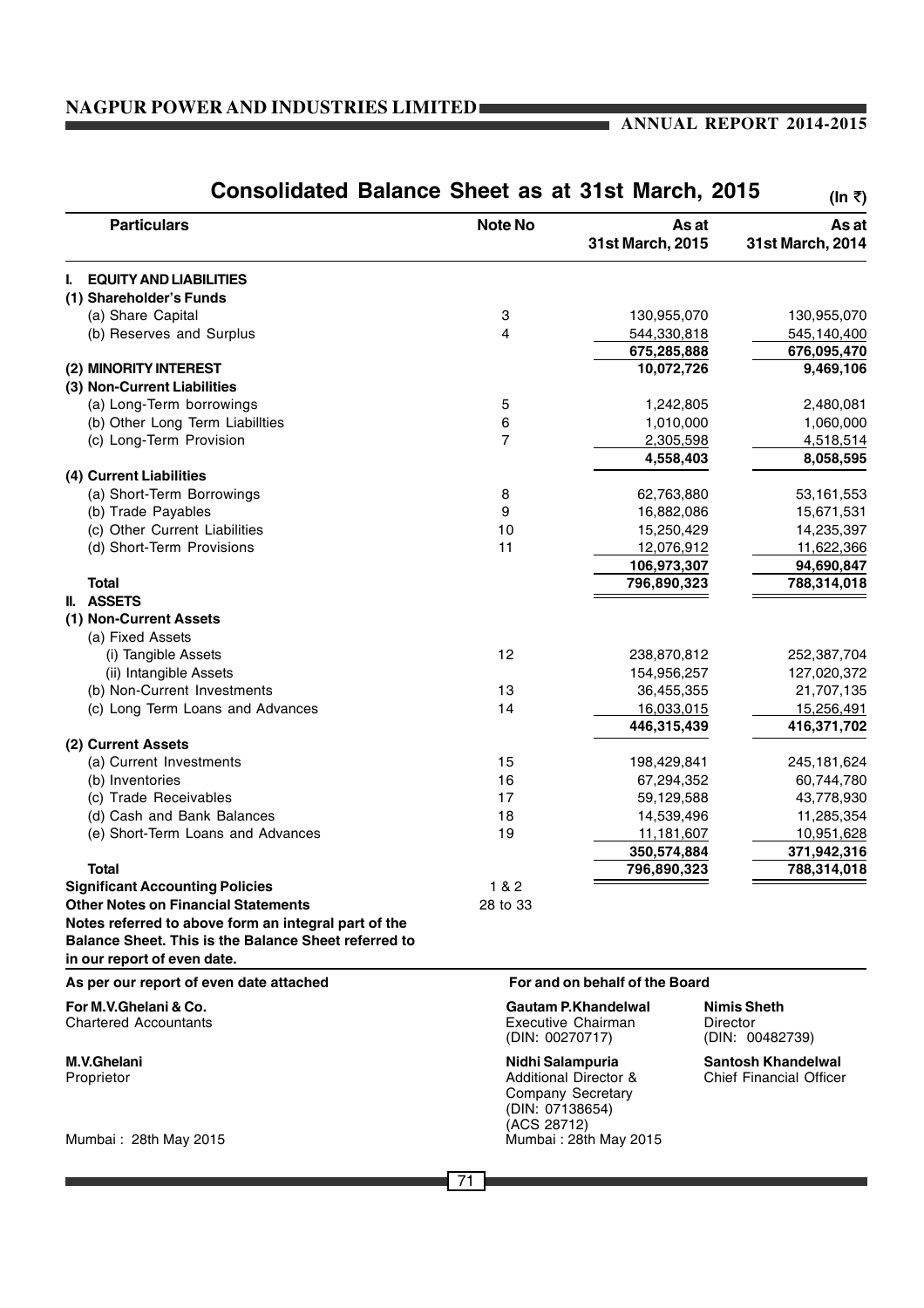Ť.

## **Consolidated Profit and Loss statement for the year ended 31st March, 2015**

|     |                                                       |                |                                        | (In ₹)                                       |
|-----|-------------------------------------------------------|----------------|----------------------------------------|----------------------------------------------|
|     | <b>Particulars</b>                                    | <b>Note No</b> | For The Year Ended<br>31st March, 2015 | <b>ForThe Year Ended</b><br>31st March, 2014 |
| П   | <b>Revenue from operations</b>                        | 20             | 192,048,114                            | 140,478,690                                  |
|     | Less: Excise duty / Service tax recovered             |                | (13, 279, 561)                         | (10, 478, 900)                               |
|     |                                                       |                | 178,768,553                            | 129,999,790                                  |
| Ш   | <b>Other Income</b>                                   | 21             | 18,286,752                             | 13,848,754                                   |
| Ш   | Total Revenue (I +II)                                 |                | 197,055,305                            | 143,848,544                                  |
| IV  | <b>Expenses:</b>                                      |                |                                        |                                              |
|     | Cost of materials consumed                            | 22             | 31,526,103                             | 25,661,527                                   |
|     | Purchases of Stock-in-Trade                           | 23             | 37,991,259                             | 26,810,130                                   |
|     | Changes in inventories of finished goods,             |                |                                        |                                              |
|     | work-in-progress and Stock-in-Trade                   | 24             | (5,053,390)                            | (5,608,052)                                  |
|     | Employee benefits expense                             | 25             | 66,528,637                             | 63,505,305                                   |
|     | Finance costs                                         | 26             | 8,978,186                              | 9,901,638                                    |
|     | Depreciation and amortization expense                 | 12             | 21,167,094                             | 20,138,088                                   |
|     | Other expenses                                        | 27             | 63,058,051                             | 59,080,795                                   |
|     | <b>Total Expenses</b>                                 |                | 224,195,940                            | 199,489,431                                  |
| v   | Profit before tax (III - IV)                          |                | (27, 140, 635)                         | (55, 640, 887)                               |
| VI  | Tax expense:                                          |                |                                        |                                              |
|     | (a) Current tax                                       |                |                                        |                                              |
|     | (b) Deferred tax                                      |                |                                        |                                              |
|     | (c) Tax in respect of earlier years                   |                | (12, 180)                              |                                              |
|     | (d) Current Tax (MAT)                                 |                |                                        |                                              |
|     | Less: Mat Credit Entitlement                          |                |                                        |                                              |
| VII | Profit(Loss) for the year                             |                |                                        |                                              |
|     | (before adjustment for Minority Interest) (V-VI)      |                | (27, 152, 815)                         | (55, 640, 887)                               |
|     | Less: Share of Profit /(loss) transferred to Minority |                | (4,210,780)                            | (15, 553, 078)                               |
|     | Less: Share of Pre Acquisition Profit transferred to  |                | (509, 443)                             | (270, 308)                                   |
|     | goodwill on consolidation.                            |                |                                        |                                              |
|     | Profit(Loss) for the year                             |                |                                        |                                              |
|     | (after adjustment for Minority Interest)              |                | (22, 432, 592)                         | (39, 817, 500)                               |
|     | VIII Earnings per equity share:                       |                |                                        |                                              |
|     | (a) Basic                                             |                | (1.71)                                 | (3.04)                                       |
|     | (b) Diluted                                           |                | (1.71)                                 | (3.04)                                       |
|     | <b>Significant Accounting Policies</b>                |                | 1 & 2                                  |                                              |
|     | <b>Other Notes on Financial Statements</b>            |                | 28 to 33                               |                                              |
|     | Notes referred to above form an integral part of the  |                |                                        |                                              |
|     | Profit & Loss Account. This is the Statement of       |                |                                        |                                              |
|     | Profit & Loss referred to in our report of even date. |                |                                        |                                              |
|     | As per our report of even date attached               |                | For and on behalf of the Board         |                                              |
|     | For M.V.Ghelani & Co.                                 |                | Gautam P.Khandelwal                    | <b>Nimis Sheth</b>                           |

Mumbai: 28th May 2015

Chartered Accountants **Executive Chairman** Director **Chartered Accountants Executive Chairman** Director (DIN: 00270717) (DIN: 00 **M.V.Ghelani Nidhi Salampuria Santosh Khandelwal**<br> **Proprietor Nidhi Salampuria** Santosh Khandelwal<br>
Additional Director & Chief Financial Officer Additional Director & Company Secretary

(ACS 28712)<br>Mumbai : 28th May 2015

(DIN: 07138654)

(DIN: 00482739)

 $\sqrt{72}$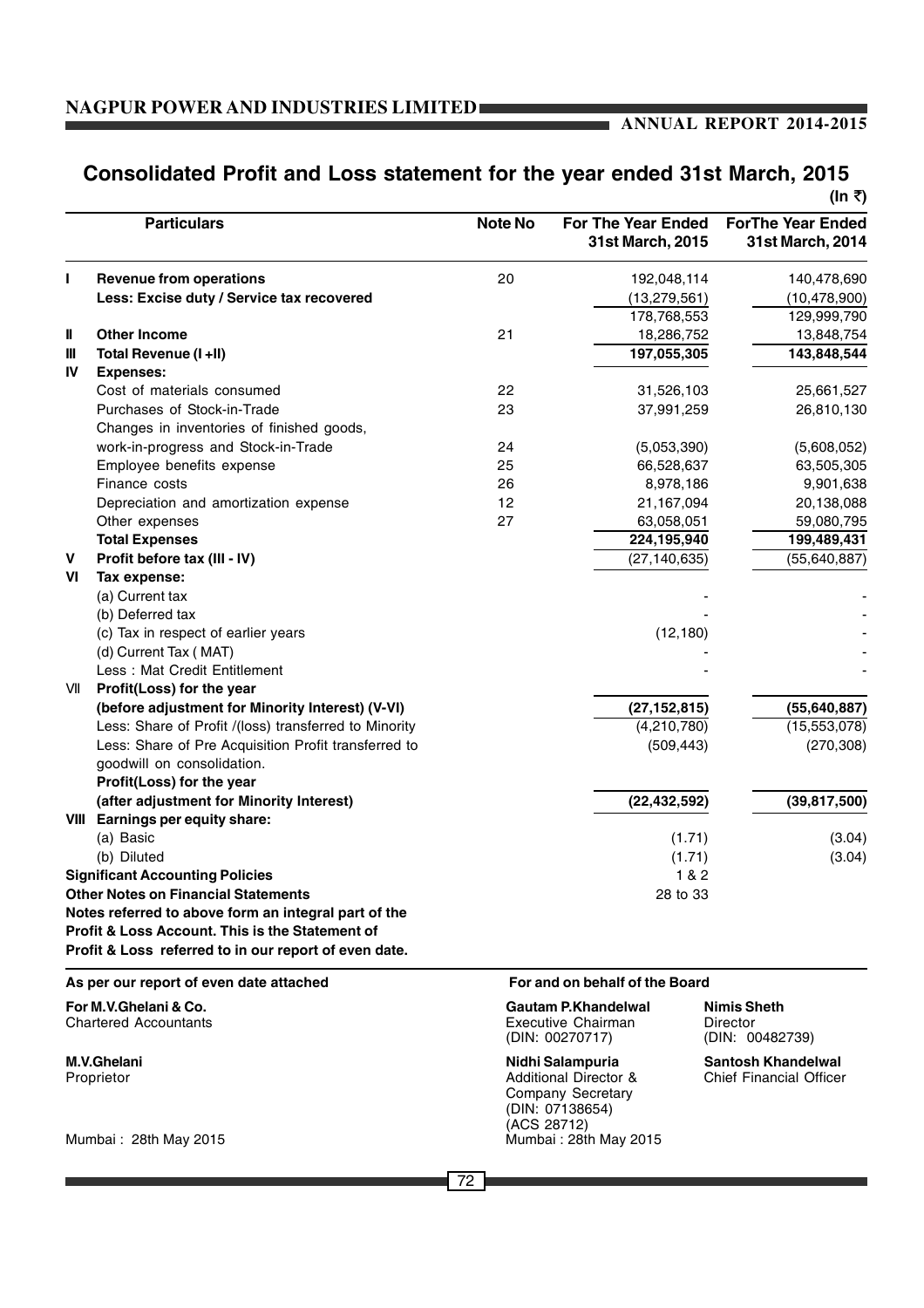#### **Notes on Consolidated financial statements for the year ended 31st March 2015**

#### **1 Basis of Consolidation:**

- (a) The Consolidated Financial Statements relate to Nagpur Power and Industries Ltd (`the Company or Parent company or Holding company') and its subsidiary company The Motwane Manufacturing Company Private Limited ( $\overline{\xi}$ Subsidiary'). The Company and its Subsidiary together constitute  $\overline{\xi}$ the Group'. The Consolidated Financial Statements have been prepared on the following basis.
	- i) The financial statements of the Company and its Subsidiary have been combined on a line-by-line basis by adding together the book value of like items of assets, liabilities, income and expenses, after eliminating intra group balances, intra group transactions and unrealized profits or losses as per Accounting Standard 21 ₹Consolidated Financial Statements' as notified by the Companies (Accounting Standards) Rules, 2015.
	- ii) The financial statements of Subsidiary used in the consolidation are drawn up to the same reporting date as that of the Company.
	- iii) The excess of cost to the Company, of its investments in the Subsidiary over the Company's portion of equity as at the date of making the investment is recognized in the financial statements as Goodwill.
	- iv) The amount of the reserves and surplus comprises the amount of the reserve as per the balance sheet of Parent Company and its share in post acquisition increase in reserve of the Subsidiary.
	- v) Goodwill arising out of consolidation is not amortized. However, the same is tested for impairment at each Balance Sheet date.
	- vi) The Minority Interest in the net assets of Subsidiary consists of :
	- the amount of equity attributable to the minorities at the dates on which Investment in Subsidiary is made and
	- the minorities' share of movements in equity since the date the parent-subsidiary relationship came into existence.
- (b) The Company holding in the Subsidiary is as under;

| Name of the Subsidiary                            | Percentage of Holding |
|---------------------------------------------------|-----------------------|
| The Motwane Manufacturing Company Private Limited | 70.64%                |

#### **2. SIGNIFICANT ACCOUNTING POLICIES**

#### **2.1 Basis for preparation of Financial Statements:**

The financial statements are prepared under the historical cost convention on an accrual basis of accounting and in accordance with the Generally Accepted Accounting Principles in India (Indian GAAP), including the Accounting Standards notified under the relevant provisions of the Companies Act, 2013.

#### **2.2 Use of Estimates**

The preparation of financial statements in conformity with Indian GAAP requires judgments, estimates and assumptions to be made that affect the reported amount of assets and liabilities, disclosure of contingent liabilities on the date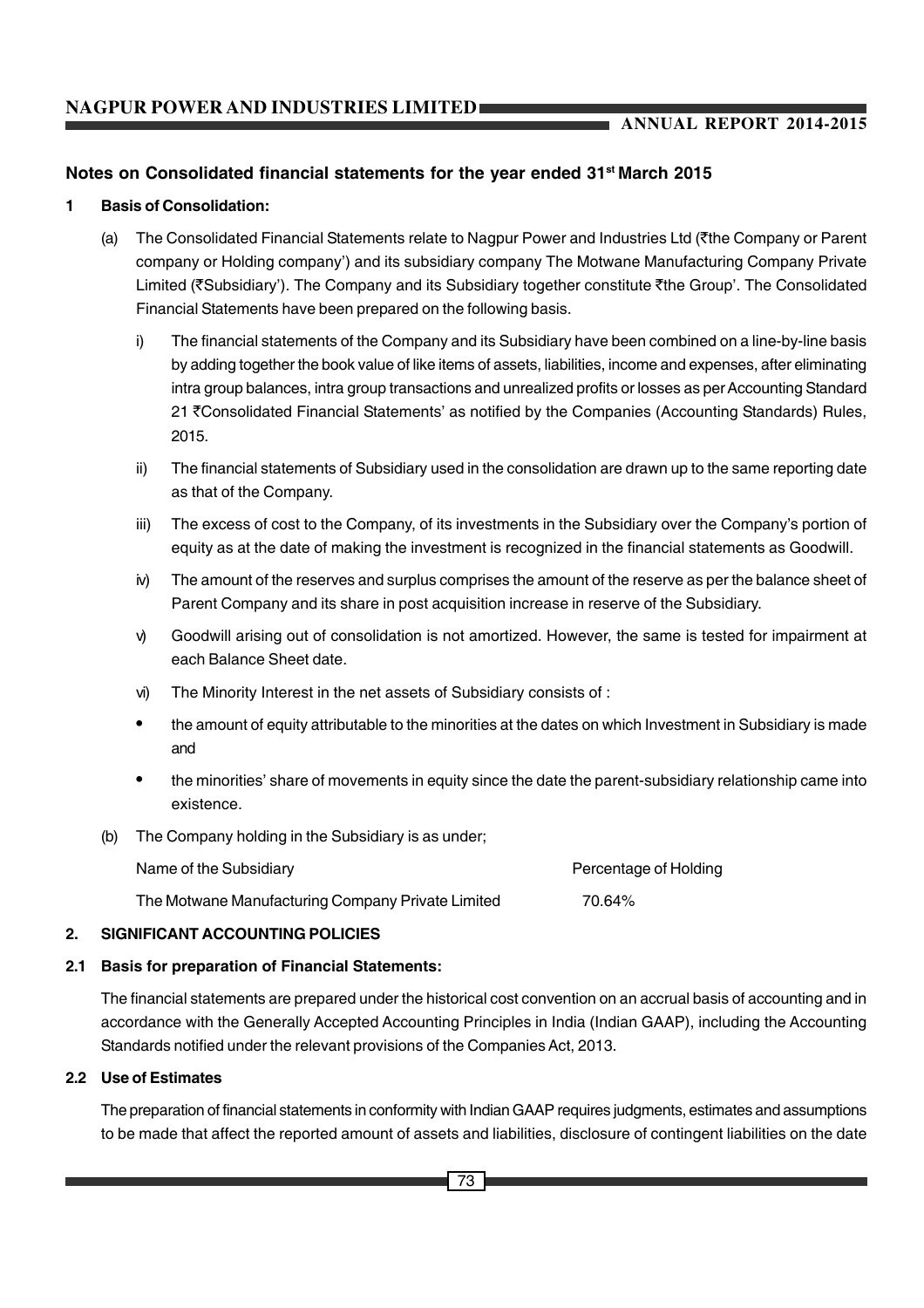of the financial statements and the reported amount of revenues and expenses during the reporting period. Difference between the actual results and estimates are recognised in the period in which the results are known/materialised.

#### **2.3 Fixed Assets And Depreciation:**

#### **Holding Company:**

#### **Tangible Assets**

Fixed assets are stated at Cost of acquisition, less accumulated depreciation and accumulated impairment losses, if any. Cost of Tangible assets comprises purchase price, borrowing costs, and any attributable cost of bringing the asset to its working condition for the intended use.Borrowing costs relating to the acquisition of fixed assets that takes a substantial period of time to get ready for its intended use are also included in cost to the extent they relate to the period till such assets are put to use. Assets purchases for less than  $\bar{\tau}$  5,000/- are not capitalised.

Depreciation on tangible assets is provided on Straight Line Method and based on useful life of the assets as prescribed in Schedule II to the Companies Act, 2013, except in respect of the following assets, where useful life is exceeding those prescribed in Schedule II based on the Chartered Engineer's Valuation Certificate namely:

| <b>Building</b>         | 3-10 years   |
|-------------------------|--------------|
| Plant & Machinery       | $7-10$ years |
| <b>Heavy Vehicle</b>    | 2 years      |
| <b>Office Equipment</b> | 3-4 years    |
| <b>Railway Siding</b>   | 7 years      |

Depreciation on assets purchased / sold during the period is proportionately charged.

#### • **Intangible Assets**

Intangible assets are stated at cost of acquisition, less accumulated amortization/ depletion and accumulated impairment losses, if any, are amortized over a period of 3 years.

#### **Subsidiary Company:**

The subsidiary company provides depreciation as under:

a) Fixed Assets (Tangible) are stated at their original cost.

(Net of Cenvat / Vat Credit wherever availed)

b) Depreciation on Tangible Assets:

From the accounting period commencing from April 1,2014, for the purpose of depreciation the company has adopted the useful life of Tangible Fixed Assets as mentioned in Schedule II to the companies Act, 2013, except in the case of major Plant & Machinery and Dies & Moulds.Based on the internal reassessment/ condition of the machinery and past experience, company has considered useful life of such plant & Machinery as 20 years instead of 15 years and useful life of Dies &Moulds as 20 years instead of 8 years.

Depreciation is provided on WDV method considering the useful life as mentioned in Schedule II to the companies Act, 2013.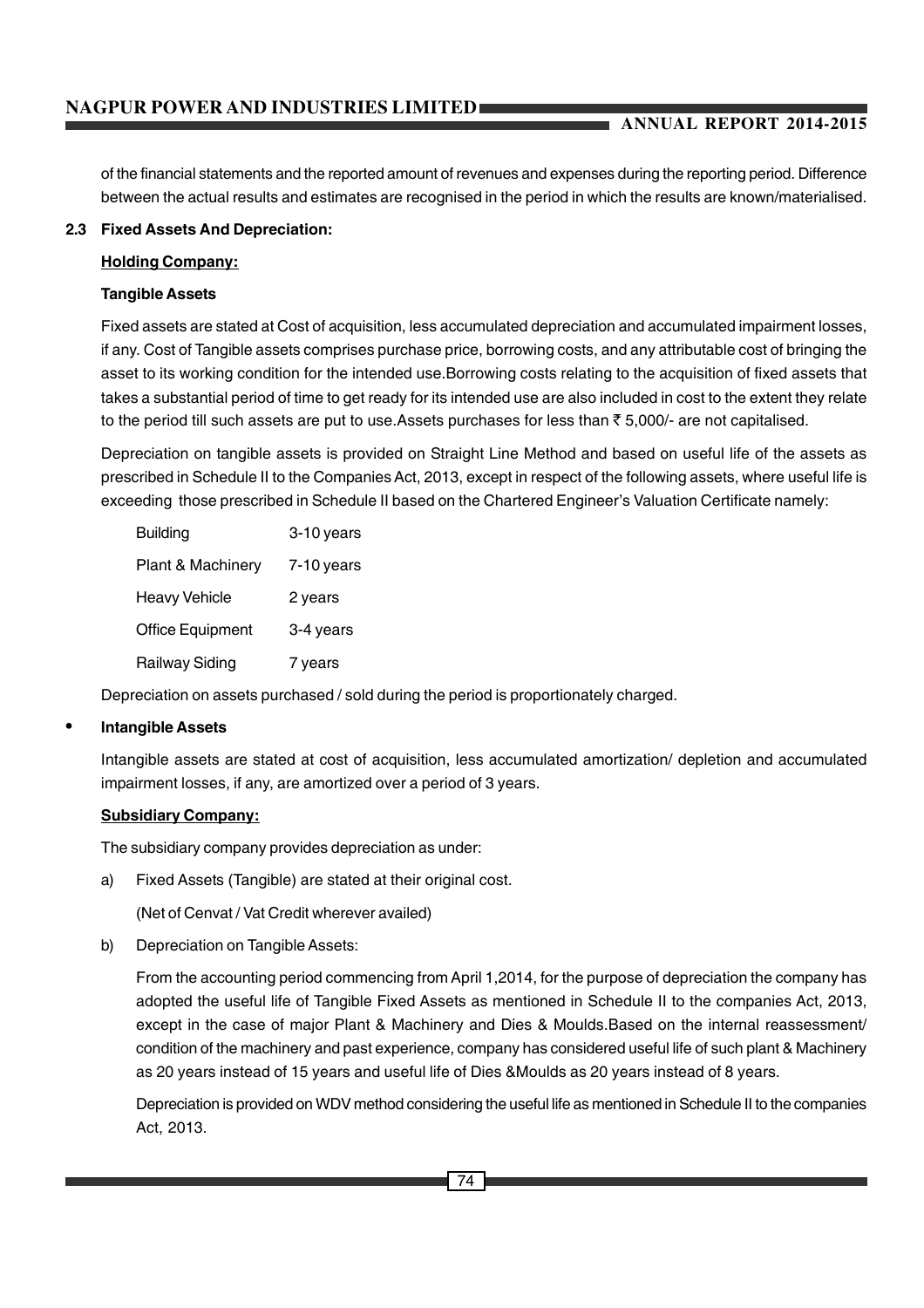- c) Depreciation on Intangible assets:
	- i. Depreciation is provided on Computer Software under Intangible Assets on WDV method considering the useful life of 10 years in accordance with AS-26.
	- ii. Technical Know-How is amortized over period of five years from the year of commercial production.
	- iii. Research & Development Expenses are amortized over a period of five years.

#### **2.4 Investments:**

Investments are classified into non-current investments and current investments. Non- current investments are stated at costand diminution in value is provided for, where the management is of the opinion that the diminution in value is other than temporary. Current investments are stated at lower of cost and market value. When disposing of a part of the holding of an individual investment, the carrying amount of cost allocated to the part that is disposed is determined on the basis of the average carrying amount of the total holding of the investment.

#### **2.5 Inventories:**

Inventories of raw materials are stated at lower of cost or net realizable value. Work in process is stated at cost. Stores, spares & tools are stated at cost except the obsolete/non usable stores, which are written off for obsolescence. Finished goods and by-products/waste products where cost is ascertainable are stated at lower of cost or net realisable value and by-products / waste products where cost cannot be determined are stated at net realisable value. The reusable waste, which is not ascertainable, is not accounted.

#### **2.6 Trade Receivables and Loans and Advances:**

Trade Receivables and Loans and Advances are stated after making adequate provision for doubtful balances.

#### **2.7 Revenue Recognition:**

Revenue is recognised when no significant uncertainty as to determination or realisation exists. Interest income is recognised on time proportion basis taking into account the amount outstanding and rate applicable.

#### **2.8 Retirement and Other Employee Benefit:**

#### **Holding Company :**

- i) The Company contributes towards Provident Fund & Family Pension Fund which are defined contribution schemes. The Company's contribution is recognised as an expense in the Profit and Loss Statement during the period in which the employee renders the related service. Liability in respect thereof is determined on the basis of contribution as required under the statute/rules.
- ii) The Company contributes to defined benefit schemes for Gratuity which is administered through duly constituted and approved independent trust. The liability for Gratuity and leave encashment is determined on the basis of actuarial valuations made at the year end.
- iii) Actuarial gains and losses in respect of post-employment and other long term benefits are charged to the Profit and Loss Statement.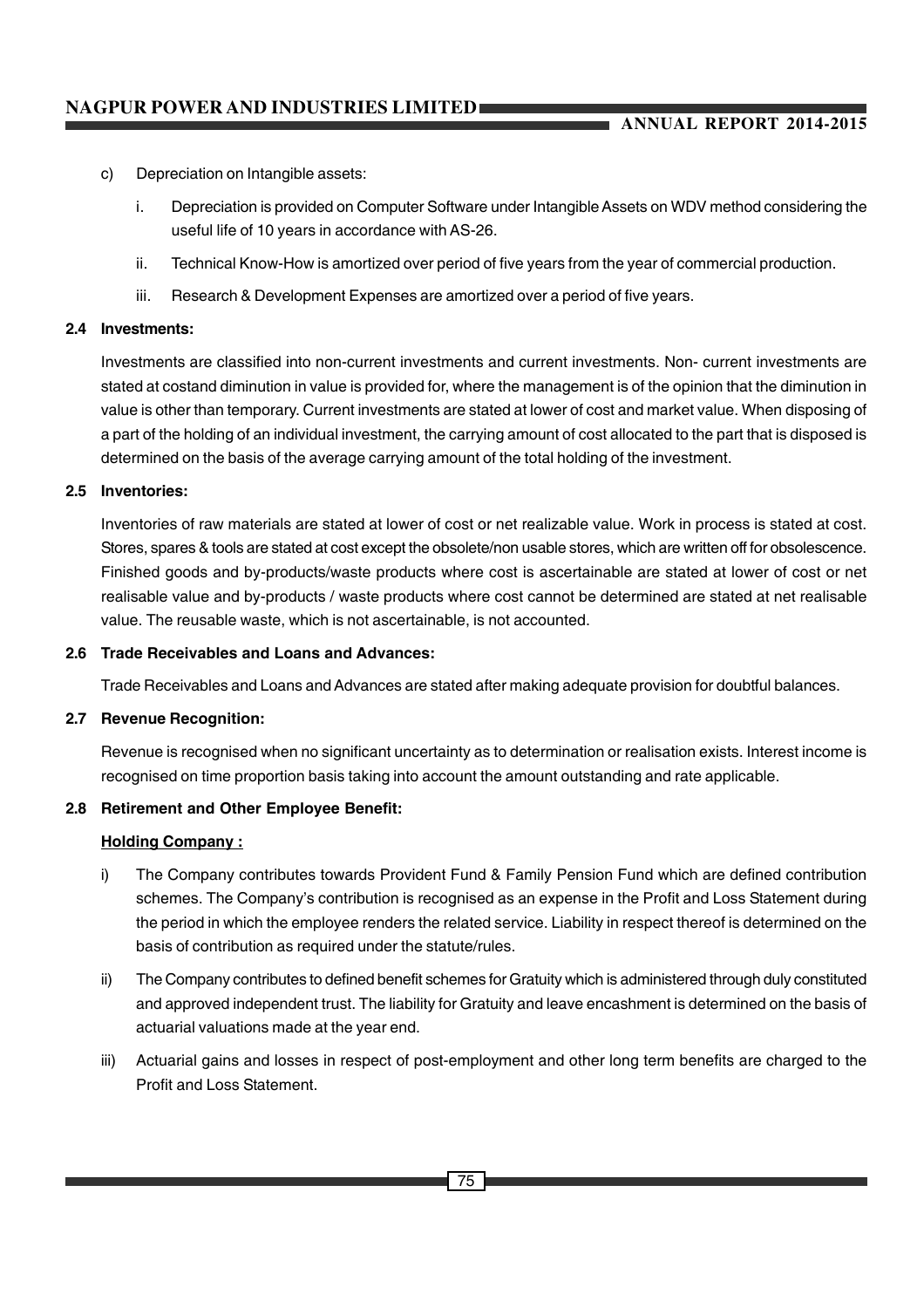#### **Subsidiary Company :**

- a. The Company has established an irrevocable trust to administer gratuity. The Trust has taken a policy under the Group Gratuity Cum Life Insurance Scheme from the LIC of India covering all the eligible employees. The Company makes payment of annual premium and contribution to the Trust as demanded by LIC of India. The annual premium contribution is debited to P & L Account. It is informed that the annual premium contribution calculation is done by LIC considering guidelines given in Accounting Standard on Employee Benefits (Revised) AS-15.
- b. Provident Fund/ESIC remittances to the Government are charged against revenue each year on accrual basis.
- c. Leave Encashment is accounted on the basis of actuarial valuation considering guideline given in Accounting Standard on Employee Benefits (Revised) AS-15.
- d. Provision for Bonus is made on accrual basis.

#### **2.9 Foreign Exchange Transactions:**

Transactions denominated in foreign currency are accounted at the exchange rates prevailing on the date of the transaction. Gains and losses resulting from the settlement of such transactions and from the translation of monetary assets and liabilities denominated in foreign currencies are recognized in the Profit and Loss Account. Exchange differences relating to fixed assets are adjusted in the cost of the asset. Premium in respect of forward contracts is accounted over the period of the contract.

#### **2.10 Taxation:**

#### **Holding Company:**

Income tax expense comprises of current tax and deferred tax. The deferred tax charge or credit is recognised using current tax rates and tax law that have been enacted or substantively enacted by the Balance Sheet date. Where there is an unabsorbed depreciation or carry forward loss, deferred tax assets are recognised only if there is virtual certainty that sufficient future taxable income will be available to realise the same. Other deferred tax assets are recognised only to the extent there is reasonable certainty that sufficient future income will be available to realise the same. Deferred tax assets/liabilities are reviewed as at each balance sheet date based on developments during the year and available case laws, to reassess realisation/liabilities.

#### **Subsidiary Company:**

Provision for Current Tax Liability, if any is computed on the basis of "Total Income / MAT" as returnable under the Income Tax Act, 1961.

The Company has not provided for deferred tax assets/liability as per Accounting Standard on Accounting for Taxes on Income (AS-22).

#### **2.11 Provision, Contingent Liabilities and Contingent Assets:**

Provision is recognised in the accounts when there is a present obligation as a result of past events(s) and it is probable that an outflow of resources will be required to settle the obligation and a reliable estimate can be made. Contingent liabilities are usually not provided for unless it is probable that the future outcome may be materially detrimental to the Company and are disclosed in the notes. Contingent Assets are neither recognised nor disclosed in the financial statements.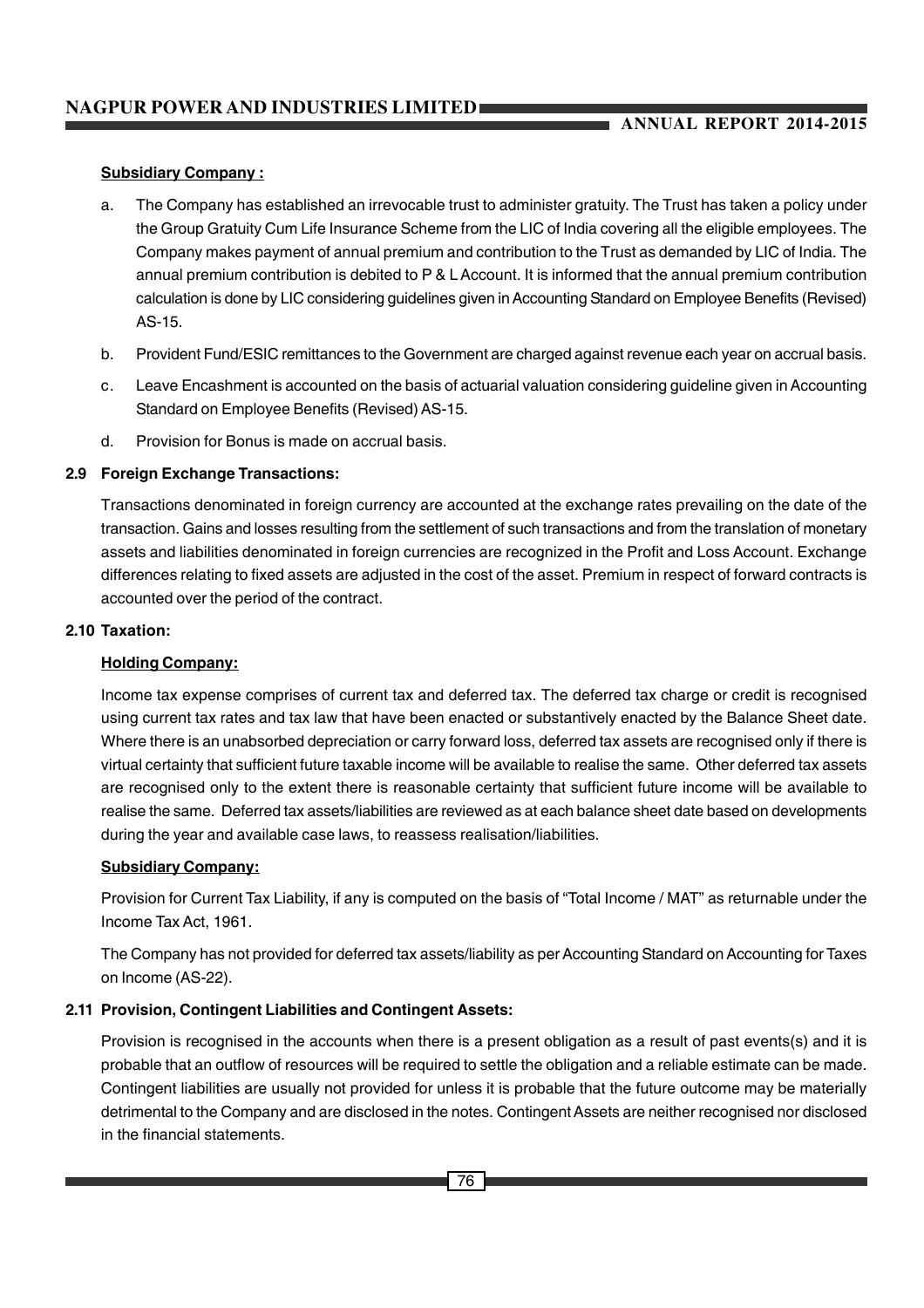٠

#### **Notes on Consolidated financial statements for the year ended 31st March 2015**

|     | <b>Particulars</b>                                                       | As at<br>31st March, 2015 | As at<br>31st March, 2014 |
|-----|--------------------------------------------------------------------------|---------------------------|---------------------------|
|     |                                                                          | ₹                         | ₹                         |
| 3   | <b>SHARE CAPITAL</b>                                                     |                           |                           |
|     | <b>Authorised share capital</b>                                          |                           |                           |
|     | 2,00,00,000 Equity Shares of ₹10 each                                    | 200,000,000               | 200,000,000               |
|     | (Previous Year 2,00,00,000 Shares of ₹10 each)                           |                           |                           |
|     | 50,00,000 Unclassified Shares of ₹10 each                                | 50,000,000                | 50,000,000                |
|     | (Previous Year 50,00,000 Shares of ₹10 each)                             |                           |                           |
|     | <b>Total</b>                                                             | 250,000,000               | 250,000,000               |
|     | <b>Issued, Subscribed &amp; Paid-up</b>                                  |                           |                           |
|     | 1,30,95,507 Equity Shares of ₹10 each fully paid up.                     | 130,955,070               | 130,955,070               |
|     | (Previous Year 1,30,95,507 Shares of ₹10 each)                           |                           |                           |
|     | <b>Total</b>                                                             | 130,955,070               | 130,955,070               |
| 3.1 | The reconciliation of the number of shares outstanding is set out below: |                           |                           |
|     | <b>Particulars</b>                                                       | As at 31/03/2015          | As at 31/03/2014          |
|     | Equity shares at the beginning of the year                               | 13,095,507                | 13,095,507                |
|     | Add: Shares issued during the year                                       |                           |                           |
|     | Less: Shares cancelled/bought back during the year                       |                           |                           |
|     | Equity shares at the end of the year                                     | 13,095,507                | 13,095,507                |
|     |                                                                          |                           |                           |

**3.2** The Equity Shares of the Company have voting rights and are subject to the restriction as prescribed under the Companies Act, 2013.

**3.3** The company has no holding Company. The subsidiary company does not hold any shares in the company.

#### **3.4 List of share holders holding more than 5% shares**

| Name of the shareholder                      | As at 31/03/2015 |          | As at 31/03/2014     |          |
|----------------------------------------------|------------------|----------|----------------------|----------|
|                                              | No. of Shares    | $%$ held | <b>No. of Shares</b> | $%$ held |
| Khandelwals Limited<br>i).                   | 56.41.100        | 43.08    | 56.41.100            | 43.08    |
| ii) Life Insurance Corporation of India Ltd. | 15.85.094        | 12.10    | 1.585.094            | 12.10    |

**3.5** Disclosures pursuant to Note no. 6(A)(h,i,j,k,l) of Part I of Schedule III to the Companies Act, 2013 is NIL.

#### **4 RESERVES AND SURPLUS**

| <u>(a)</u> | <b>General Reserve</b>                      |                       |                |                |
|------------|---------------------------------------------|-----------------------|----------------|----------------|
|            | Balance as per last Balance Sheet           |                       | 489,447,497    | 489,447,497    |
|            | Add: Transfer from Profit & Loss Account    |                       |                |                |
|            | <b>Closing Balance</b>                      | Total (a)             | 489,447,497    | 489,447,497    |
| (b)        | <b>Share Premium Account</b>                | Total (b)             |                |                |
|            | Balance as per last Balance Sheet           |                       | 73,257,232     | 73,257,232     |
|            | Add: Addition during the year               |                       | 27,151,500     |                |
|            | <b>Closing Balance</b>                      | Total (b)             | 100,408,732    | 73,257,232     |
| (c)        | <b>Surplus i.e. Profit and Loss Account</b> |                       |                |                |
|            | Balance as per last Balance Sheet           |                       | (17, 564, 329) | 22,253,171     |
|            | Add: Profit/(Loss) for the year             |                       | (22, 432, 592) | (39, 817, 500) |
|            | Less: Appropriations                        |                       |                |                |
|            | Less: Adjustment relating to Fixed Assets   | (Refer Note No. 12.c) | (5,528,490)    |                |
|            | <b>Closing Balance</b>                      | Total (c)             | (45,525,411)   | (17, 564, 329) |
|            | Net Reserves and Surplus (a)+(b)+(c)        |                       | 544,330,818    | 545.140.400    |
|            |                                             |                       |                |                |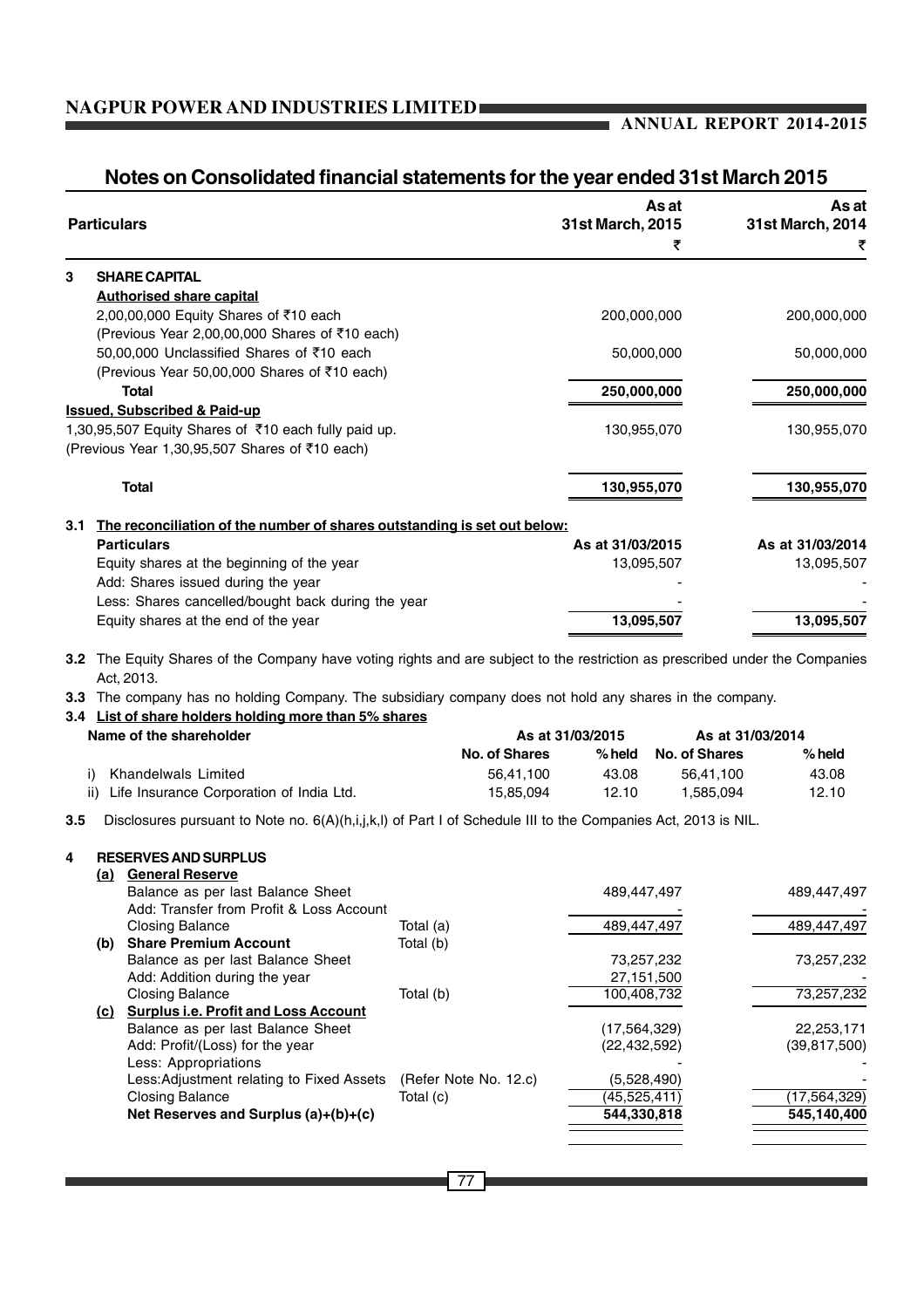#### **ANNUAL REPORT 2014-2015**

|   | <b>Particulars</b> |                                                                       | 31st March, 2015   | As at<br>₹ |                    | As at<br>31st March, 2014<br>₹ |
|---|--------------------|-----------------------------------------------------------------------|--------------------|------------|--------------------|--------------------------------|
| 5 |                    | Long-term borrowings                                                  |                    |            |                    |                                |
|   |                    | <b>Particulars</b>                                                    |                    |            |                    |                                |
|   |                    |                                                                       | <b>Non Current</b> | Current    | <b>Non Current</b> | <b>Current</b>                 |
|   |                    | <b>Secured Loan</b>                                                   |                    |            |                    |                                |
|   |                    | <b>Term Loans</b>                                                     |                    |            |                    |                                |
|   |                    | <b>From banks</b>                                                     |                    | 831,064    |                    | 819,105 1,898,759              |
|   |                    | Interest @ 13.65 % p.a.                                               |                    |            |                    |                                |
|   |                    | Secured against equitable mortgage of factory                         |                    |            |                    |                                |
|   |                    | land & building and hypothecation of plant &                          |                    |            |                    |                                |
|   |                    | machinery of the subsidiary company at Nashik                         |                    |            |                    |                                |
|   |                    | (Refer note 10)                                                       |                    |            |                    |                                |
|   |                    | Total borrowing from banks (a)                                        |                    | 831,064    |                    | 819,105 1,898,759              |
|   |                    | <b>From Other Parties</b>                                             |                    |            |                    |                                |
|   |                    | <b>Car Loans</b>                                                      |                    |            |                    |                                |
|   |                    | Secured by hypothecation of motor cars purchased                      |                    |            |                    |                                |
|   |                    | under the loan                                                        |                    |            |                    |                                |
|   |                    | i) Repayable in 36 equated monthly instalments (EMI) of               |                    |            |                    |                                |
|   |                    | ₹ 22,477/- each till Sept 2016 of which principal sum                 |                    |            |                    |                                |
|   |                    | therein totalling to $\bar{\tau}$ 2,41,883/- are current maturities.  | 130,805            | 241,883    | 372,688            | 217,771                        |
|   |                    | Fixed Interest $@$ 10.55% p.a.                                        |                    |            |                    |                                |
|   |                    | ii) Repayable in 48 equated monthly installments (EMI) of             |                    |            |                    |                                |
|   |                    | ₹.36,350 each till August 2015, of which principal sum                |                    |            |                    |                                |
|   |                    | therein totaling to $\overline{5}$ 1,76,280/- are current maturities. |                    | 176,280    | 176,288            | 388,125                        |
|   |                    | Fixed Interest @ 12.31% p.a.                                          |                    |            |                    |                                |
|   |                    | iii) Repayable in 36 equated monthly installments (EMI) of            |                    |            |                    |                                |
|   |                    | ₹ 39,500 each till March 2015, of which principal sum                 |                    |            |                    |                                |
|   |                    | therein totaling to ₹ Nil are current maturities.                     |                    |            |                    | 443,526                        |
|   |                    | (Refer note 10)                                                       |                    |            |                    |                                |
|   |                    | Fixed Interest @ 12.45% p.a.                                          |                    |            |                    |                                |
|   |                    | Total borrowing from other parties (b)                                | 130,805            | 418,163    |                    | 548,976 1,049,423              |
|   |                    | Total Secured Loan (I) (a+b)                                          | 130,805            | 1,249,227  |                    | 1,368,081 2,948,182            |
|   | Ш                  | <b>Unsecured Loan from related party</b>                              |                    |            |                    |                                |
|   |                    | From a Director                                                       | 1,112,000          |            | 1,112,000          |                                |
|   |                    | <b>Total Unsecured Loan (II)</b>                                      | 1,112,000          |            | 1,112,000          |                                |
|   |                    | Total (I+II)                                                          | 1,242,805          | 1,249,227  |                    | 2,480,081 2,948,182            |

**Notes on Consolidated financial statements for the year ended 31st March 2015**

5.1 There has been no default in repayment of principal and interest on the loan.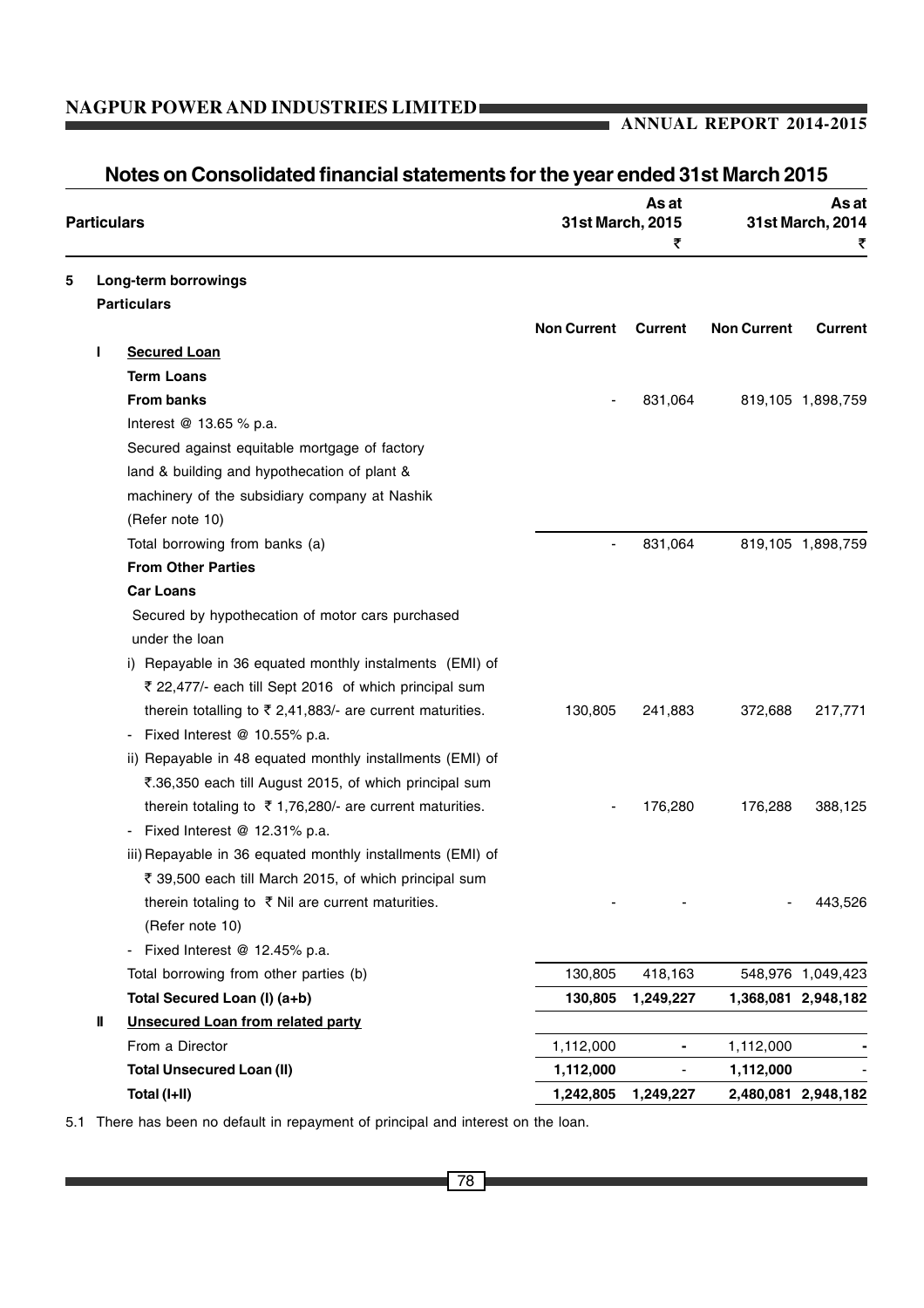#### **ANNUAL REPORT 2014-2015**

|                |                                                          | As at                 | As at            |
|----------------|----------------------------------------------------------|-----------------------|------------------|
|                | <b>Particulars</b>                                       | 31st March, 2015<br>₹ | 31st March, 2014 |
| 6              | <b>OTHER LONG TERM LIABILITIES</b>                       |                       |                  |
|                | <b>Other Payables</b>                                    |                       |                  |
|                | Trade/Security Deposit Received from Dealers             | 1,010,000             | 1,060,000        |
|                | <b>Total</b>                                             | 1,010,000             | 1,060,000        |
| $\overline{7}$ | <b>LONG-TERM PROVISIONS</b>                              |                       |                  |
|                | Provision for employee benefits                          |                       |                  |
|                | Provision for Leave encashment                           | 2,305,598             | 4,518,514        |
|                | <b>Total</b>                                             | 2,305,598             | 4,518,514        |
| 8              | <b>SHORT TERM BORROWINGS</b>                             |                       |                  |
|                | <b>Loan Repayable on Demand</b>                          |                       |                  |
|                | <b>From banks</b>                                        |                       |                  |
|                | <b>Secured</b>                                           |                       |                  |
|                | <b>Working Capital Advance</b>                           | 2,483,286             | 2,286,203        |
|                | Secured against term deposit receipt of the bank         |                       |                  |
|                | Cash Credit Limit                                        | 60,280,594            | 50,875,350       |
|                | Secured against equitable mortgage of factory land &     |                       |                  |
|                | building situated at Nashik and hypothecation of plant & |                       |                  |
|                | machinery, stocks and book debts/receivables and         |                       |                  |
|                | other current assets of the subsidiary company           |                       |                  |
|                | <b>Total</b>                                             | 62,763,880            | 53,161,553       |

8.1 There has been no default in repayment of principal and interest on the loan.

#### **9 TRADE PAYABLES**

| <b>Total</b>                               | 16,882,086 | 15,671,531 |
|--------------------------------------------|------------|------------|
| (b) To Others                              | 16.882.086 | 15,671,531 |
| (Refer Note 9.1)                           |            |            |
| (a) To Micro, Small and Medium Enterprises | -          | -          |

- 9.1 In the absence of information with the Company, the names of Micro, Small and Medium Enterprises to whom the Company owes any sum together with interest outstanding for more than 30 days have not been given. The Auditors have relied upon this management representation.
- 9.2 The balances of Trade Payables are subject to cofirmation.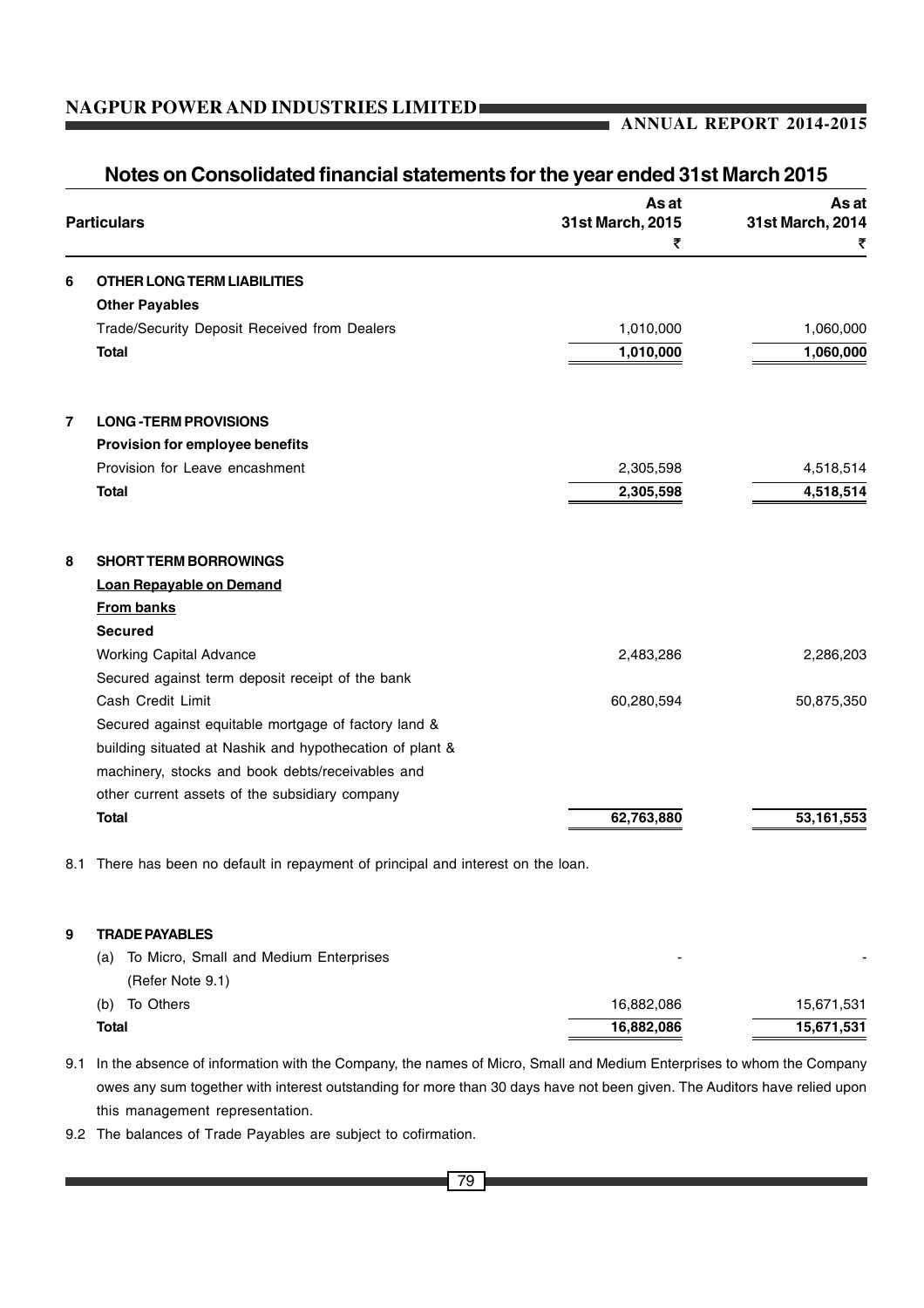#### **ANNUAL REPORT 2014-2015**

|    | <b>Particulars</b> |                                                                          | As at<br>31st March, 2015<br>₹ | As at<br>31st March, 2014<br>₹ |
|----|--------------------|--------------------------------------------------------------------------|--------------------------------|--------------------------------|
| 10 |                    | <b>OTHER CURRENT LIABILITIES</b>                                         |                                |                                |
|    | (a)                | <b>Current maturities of long-term debt</b>                              |                                |                                |
|    |                    | (Refer Note no. 5)                                                       |                                |                                |
|    |                    | Term Loan                                                                |                                |                                |
|    |                    | from Bank                                                                | 831,064                        | 1,898,759                      |
|    |                    | from Others- Car Loans                                                   | 418,163                        | 1,049,423                      |
|    | (b)                | Application money received for allotment of                              |                                |                                |
|    |                    | securities and due for refund                                            | 11,865                         | 2,824                          |
|    | (b)                | <b>Other Payables</b>                                                    |                                |                                |
|    |                    | Statutory dues                                                           | 2,554,498                      | 1,931,207                      |
|    |                    | Security deposits                                                        | 256,196                        | 256,196                        |
|    |                    | Advances from customers                                                  | 4,949,622                      | 3,484,625                      |
|    |                    | Other liability for expenses                                             | 6,161,293                      | 5,081,062                      |
|    |                    | Sundry creditors for capital goods                                       | 67,728                         | 531,301                        |
|    |                    | <b>Total</b>                                                             | 15,250,429                     | 14,235,397                     |
|    |                    | 10.1 The balances of Advance from customers are subject to confirmation. |                                |                                |
| 11 |                    | <b>SHORT-TERM PROVISIONS</b>                                             |                                |                                |
|    | (a)                | <b>Provision for employee benefits</b>                                   |                                |                                |
|    |                    | (i) Provision for Gratuity, Leave encashment/ Bonus                      | 1,486,925                      | 1,297,813                      |
|    |                    | (ii) Others                                                              | 1,363,791                      | 1,199,182                      |
|    | (b)                | <b>Provision for Expenses</b>                                            | 9,226,196                      | 9,125,371                      |

## **Notes on Consolidated financial statements for the year ended 31st March 2015**

11.1 The holding company contributes to defined benefit schemes for Gratuity, which is administered through duly constituted and approved independent trust. The liability for Gratuity and leave encashment is determined on the basis of actuarial valuations made at the year end.

Total 12,076,912 11,622,366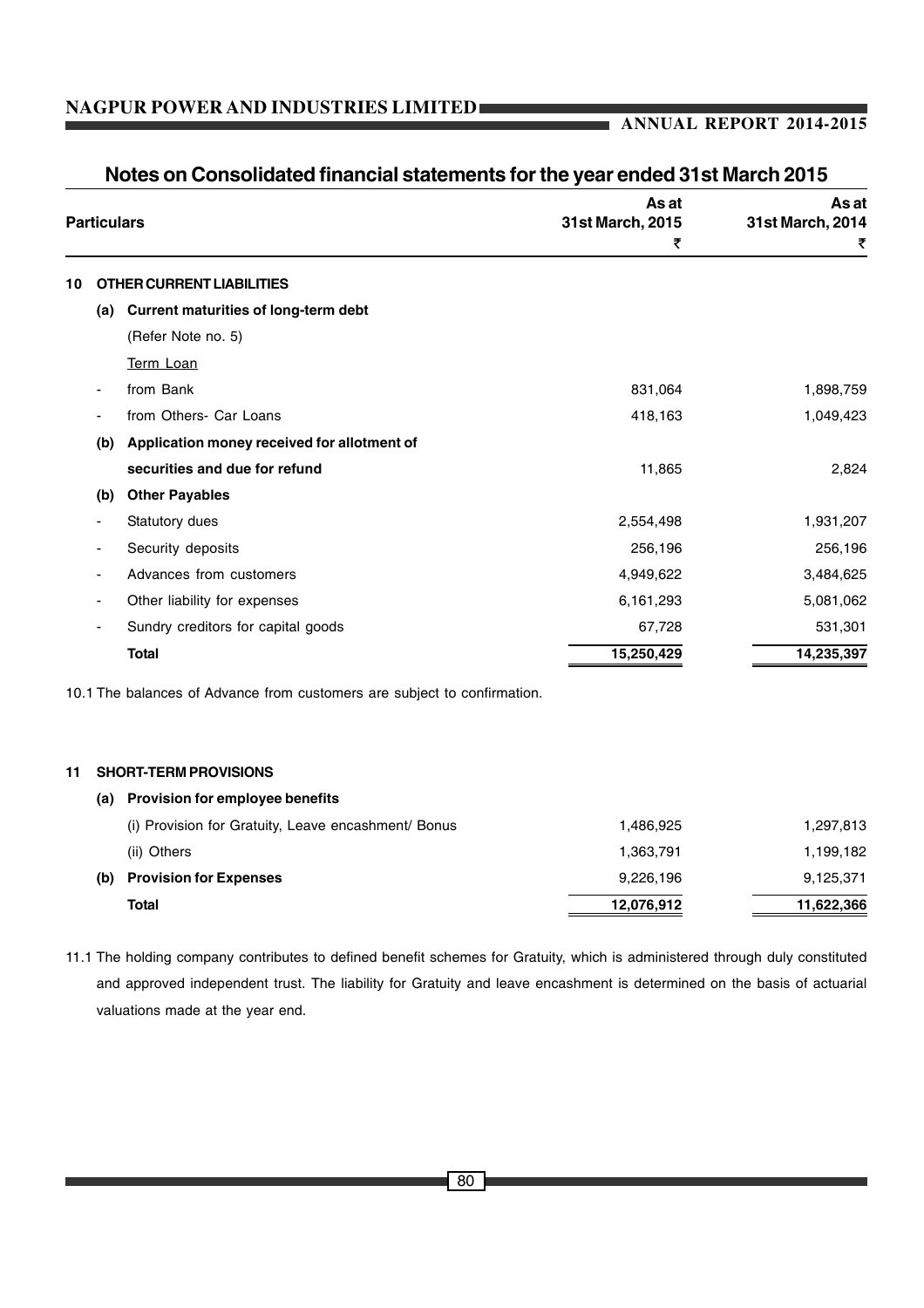Notes on Consolidated financial statements for the year ended 31st March 2015 **Notes on Consolidated financial statements for the year ended 31st March 2015**

# Note 12: FIXED ASSETS **Note 12: FIXED ASSETS**

|                           | <b>Gross Block</b> |            |                   |             |             | Depreciation |             |                     |             | Net Block   |
|---------------------------|--------------------|------------|-------------------|-------------|-------------|--------------|-------------|---------------------|-------------|-------------|
|                           | Asat               | Additions  | <b>Deductions</b> | As at       | Asat        | For the      | Deductions  | Adjusted With       | As at       | As at       |
| <b>Particulars</b>        | 01.04.2014         |            | Adjustments       | 31.03.2015  | 01.04.2014  | year         | Adjustments | Retained<br>Earning | 31.03.2015  | 31.03.2015  |
| (A) TANGIBLE ASSETS       |                    |            |                   |             |             |              |             |                     |             |             |
| Freehold Land             | 186,846,260        |            |                   | 186,846,260 |             |              |             |                     |             | 186,846,260 |
| <b>Buildings</b>          | 186<br>41,603,     |            | 270               | 41,602,916  | 15,541,548  | 2,091,009    | 5           | 4,533,691           | 22,166,167  | 19,436,749  |
| Plant and Equipment       | 200<br>76,350,2    | 1,187,502  |                   | 77,537,702  | 52,318,052  | 3,579,931    |             | 607,951             | 56,505,933  | 21,031,768  |
| Furniture and Fixtures    | 14,077,320         | 295,424    | 80,000            | 14,292,744  | 7,788,154   | ,898,957     | 76,000      | 39,995              | 9,651,106   | 4,641,638   |
| Vehicles                  | 727<br>10,604,7    |            |                   | 10,604,727  | 6,693,415   | 1,157,383    |             | 23,324              | 7,874,122   | 2,730,604   |
| Office Equipment          | 721<br>3,957,7     | 806,204    | 338,459           | 4,425,466   | 2,050,567   | 728,244      | 180,397     | 237,203             | 2,835,617   | 1,589,849   |
| Computers                 | 730<br>1,549,7     | 24,095     | 378,000           | 1,195,825   | 1,361,038   | 74,315       | 359,100     | 23,472              | 1,099,724   | 96,100      |
| Railway Siding            | 766<br>5,377,7     |            |                   | 5,377,766   | 3,781,451   | 189,633      |             |                     | 3,971,084   | 1,406,683   |
| Electrical Installation   | 2,425,543          |            |                   | 2,425,543   | 1,217,900   | 356,054      |             | 62,854              | 1,636,808   | 788,735     |
| R&D Equipments            | 1,892,816          | 16,695     |                   | 1,909,511   | 1,545,443   | 61,642       |             |                     | 1,607,085   | 302,426     |
| Total (A)                 | 269<br>344,685,    | 2,329,920  | 796,729           | 346,218,460 | 92,297,566  | 10,137,167   | 615,578     | 5,528,490           | 107,347,647 | 238,870,811 |
| (B) INTANGIBLE ASSETS     |                    |            |                   |             |             |              |             |                     |             |             |
| Goodwill on consolidation | 101,837,854        | 27,660,943 |                   | 129,498,797 |             |              |             |                     |             | 129,498,797 |
| Computer Software         | 3,679,790          | 641,016    |                   | 4,320,806   | 2,255,496   | 350,418      |             |                     | 2,605,914   | 1,714,892   |
| Technical Know-how        | 4,056,430          |            |                   | 4,056,430   | 1,240,977   | 413,659      |             |                     | 1,654,636   | 2,401,794   |
| R&D Amortisation          | 389<br>40,665,     | 10,663,854 | 9,082,974         | 42,246,269  | 19,722,621  | 10,265,848   | 9,082,974   |                     | 20,905,495  | 21,340,774  |
| Total (B)                 | 463<br>150,239,    | 38,965,813 | 9,082.974         | 80,122,302  | 23,219,094  | 11,029,925   | 9,082,974   |                     | 25,166,045  | 154,956,258 |
| Current year (A+B)        | 732<br>494,924,    | 41,295,733 | 9,879,703         | 526,340,762 | 115,516,660 | 21,167,092   | 9,698,552   | 5,528,490           | 132,513,692 | 393,827,068 |
| Previous year             | ē<br>487,470,      | 15,934,008 | 8,479,407         | 393,086,878 | 103,833,719 | 20,138,088   | 8,455,147   |                     | 115,516,660 | 82,270,220  |
|                           |                    |            |                   |             |             |              |             |                     |             |             |

## **NOTE :**

- Vehicles include certain vehicles Gross Block ₹ 9,744 (Previous Year ₹ 9,744) which are transferred to the company pursuant to the Scheme of Arrangement and yet in the process of Vehicles include certain vehicles Gross Block ₹ 9,744 (Previous Year ₹ 9,744) which are transferred to the company pursuant to the Scheme of Arrangement and yet in the process of registration in company's name. registration in company's name.
	- As regards the accounting for fixed assets & depreciation please refer to note 2.3 12.b) As regards the accounting for fixed assets & depreciation please refer to note 2.3  $(2.5)$
- Pursuant to the enactment of Companies Act, 2013, the company has applied the estimated useful lives as specified in Schedule II, except in respect of certain assets as disclosed in Accounting Policy on Fixed Assets and Depreciation. Accordingly the unamortised carrying value is being depreciated/amortised over the revised/ remaining useful lives. The written down Pursuant to the enactment of Companies Act, 2013, the company has applied the estimated useful lives as specified in Schedule II, except in respect of certain assets as disclosed in Accounting Policy on Fixed Assets and Depreciation. Accordingly the unamortised carrying value is being depreciated/amortised over the revised/ remaining useful lives. The written down value of FixedAssets whose lives have expired as at 1st April 2014 have been adjusted net of tax, in the opening balance of retained earnings amounting to ₹55.28 Lakhs. value of FixedAssets whose lives have expired as at 1st April 2014 have been adjusted net of tax, in the opening balance of retained earnings amounting to ` 55.28 Lakhs. Freehold land at S.No.252/6 at village parthardi, Nashik purchased during the F.Y. 2011-12 is held in the name of relative of the Director of the company. 12.d) Freehold land at S.No.252/6 at village parthardi, Nashik purchased during the F.Y. 2011-12 is held in the name of relative of the Director of the company. $(2.0)$  $12.d$

#### **NAGPUR POWER AND INDUSTRIES LIMITED**

**ANNUAL REPORT 2014-2015**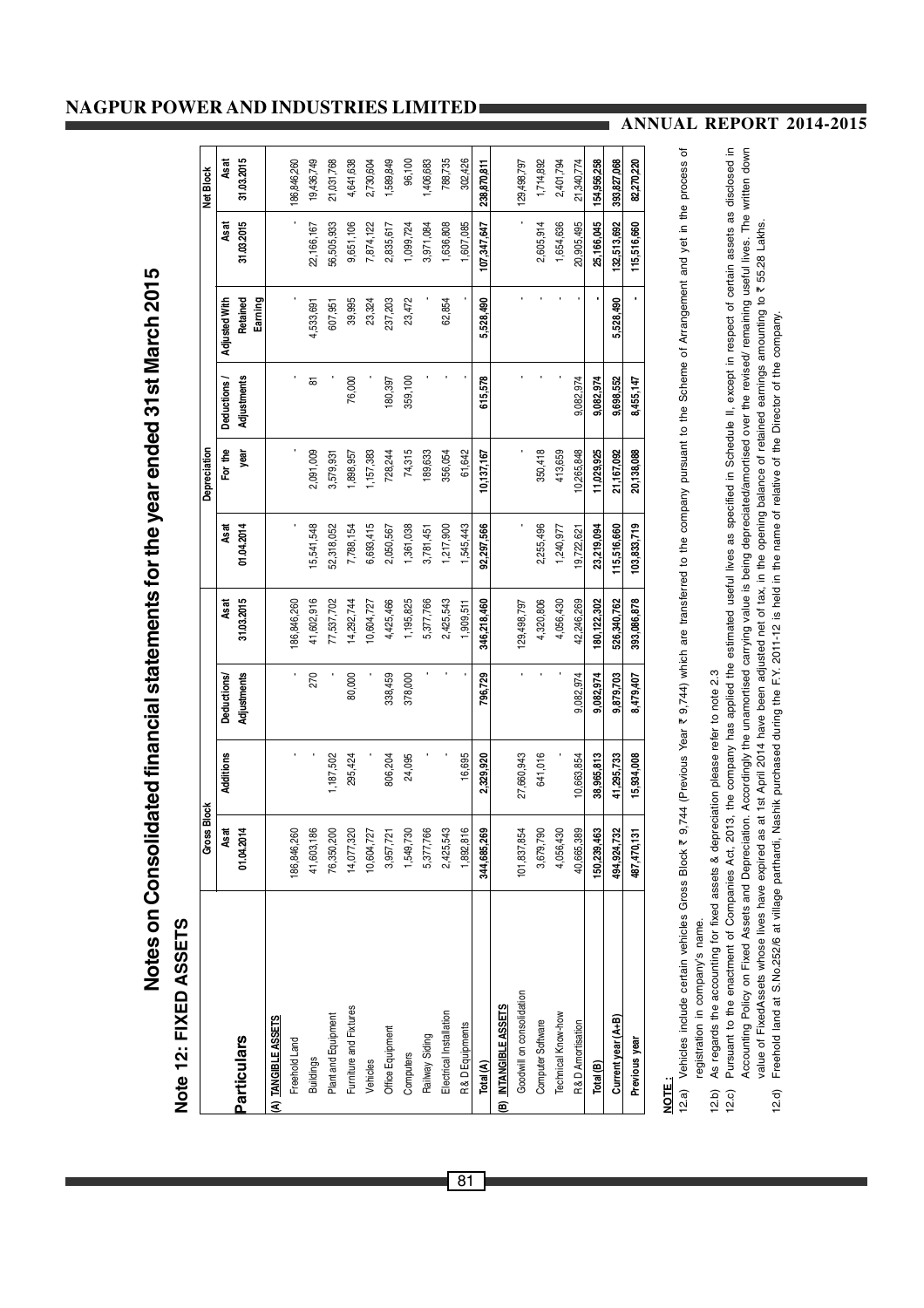## **ANNUAL REPORT 2014-2015**

|    | <b>Particulars</b>                                        | As at<br>31st March, 2015 | As at<br>31st March, 2014 |  |
|----|-----------------------------------------------------------|---------------------------|---------------------------|--|
|    |                                                           | ₹                         | ₹                         |  |
| 13 | <b>NON-CURRENT INVESTMENTS</b>                            |                           |                           |  |
|    | (At Cost Less permanent diminution in value (if any))     |                           |                           |  |
|    | <b>TRADE INVESTMENT</b>                                   |                           |                           |  |
|    | <b>OTHER INVESTMENTS</b>                                  |                           |                           |  |
|    | <b>Investment in Equity Instruments</b>                   |                           |                           |  |
|    | Quoted, Fully paid up                                     |                           |                           |  |
|    | <b>ABB India Limited</b>                                  | 105,773                   | 105,773                   |  |
|    | (formerly known as ABB Ltd)                               |                           |                           |  |
|    | [200 Equity Shares (Previous Year : 200) of ₹2 each]      |                           |                           |  |
|    | <b>ACC Limited</b>                                        | 505,458                   | 505,458                   |  |
|    | [700 Equity Shares (Previous Year : 700) of ₹10 each]     |                           |                           |  |
|    | Astrazenca Pharma India Limited                           | 517,567                   |                           |  |
|    | [450 Equity Shares (Previous Year : Nil) of ₹ 2 each]     |                           |                           |  |
|    | <b>Aditya Birla Nuvo Limited</b>                          |                           | 1,010,198                 |  |
|    | [Current Year Nil (Previous Year : 1300) of ₹ 10 each]    |                           |                           |  |
|    | Axis Bank Ltd.                                            | 537,199                   | 537,199                   |  |
|    | [6500 Equity Shares (Previous Year : 1300) of ₹2 each]    |                           |                           |  |
|    | <b>Ballarpur Industries Limited</b>                       | 691,153                   | 691,153                   |  |
|    | [57,500 Equity Shares (Previous Year: 57,500) of ₹2 each] |                           |                           |  |
|    | <b>BASF India Ltd</b>                                     | 991,538                   |                           |  |
|    | [800 Equity Shares (Previous Year : Nil) of ₹10 each]     |                           |                           |  |
|    | <b>BF Utility Ltd</b>                                     | 499,310                   |                           |  |
|    | [800 Equity Shares (Previous Year : Nil) of ₹5 each]      |                           |                           |  |
|    | <b>Cairn India Limited</b>                                | 1,685,772                 |                           |  |
|    | [4,500 Equity Shares (Previous Year : Nil) of ₹10 each]   |                           |                           |  |
|    | <b>Coal India Limited</b>                                 |                           | 110,250                   |  |
|    | [Current Year : Nil (Previous Year : 450) of ₹10 each]    |                           |                           |  |
|    | <b>Crompton Greaves Ltd.</b>                              | 1,203,682                 |                           |  |
|    | [6000 Equity Shares (Previous Year: Nil of ₹2 each)]      |                           |                           |  |
|    | Globus Spirits Ltd.                                       | 2,500,000                 | 2,500,000                 |  |
|    | [25000 Equity Shares (Previous Year: 25000) of ₹10 each]  |                           |                           |  |
|    | <b>Grasim Industries Ltd.</b>                             | 89,106                    | 89,106                    |  |
|    | [200 Equity Shares (Previous Year : 200) of ₹10 each]     |                           |                           |  |
|    | <b>HDFC Ltd.</b>                                          | 1,822,425                 | 640,576                   |  |
|    | [3200 Equity Shares (Previous Year : 2000) of ₹2 each]    |                           |                           |  |
|    | HDFC Bank Ltd.                                            | 280,152                   | 280,152                   |  |
|    | [1500 Equity Shares (Previous Year: 1500) of ₹2 each]     |                           |                           |  |
|    | Hindalco Industries Ltd.                                  | 772,453                   | 266,200                   |  |
|    | [8500 Equity Shares (Previous Year : 5500) of ₹1 each]    |                           |                           |  |
|    | <b>IDFC</b>                                               | 1,543,122                 |                           |  |
|    | [11000 Equity Shares (Previous Year : Nil) of ₹10 each]   |                           |                           |  |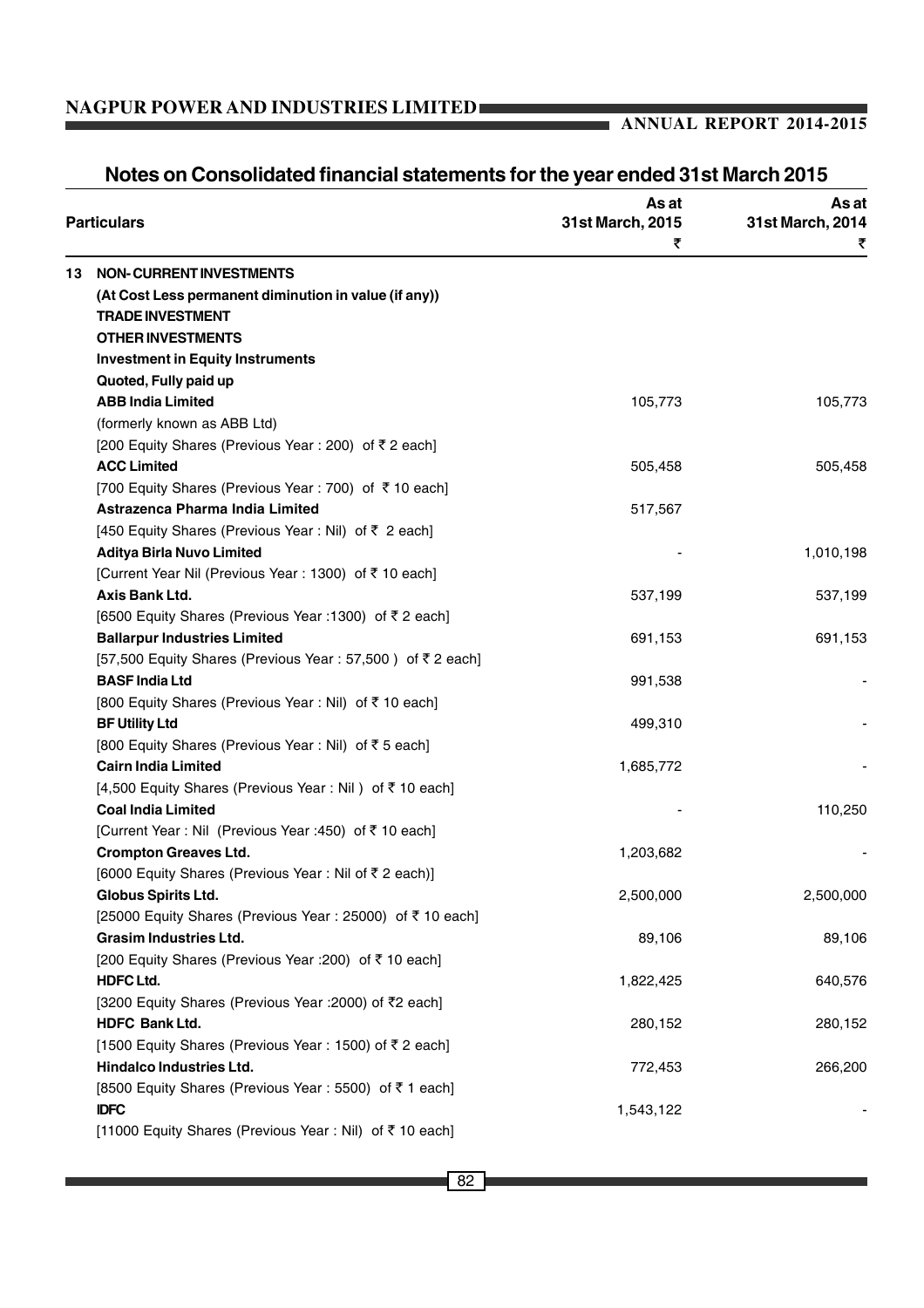## **ANNUAL REPORT 2014-2015**

| <b>Particulars</b>                                         | As at<br>31st March, 2015 | As at<br>31st March, 2014 |
|------------------------------------------------------------|---------------------------|---------------------------|
|                                                            | ₹                         | ₹                         |
| Indian Hotel Co. Ltd.                                      | 1,103,993                 | 1,103,993                 |
| [19,240 Equity Shares (Previous Year : 19,240) of ₹1 each] |                           |                           |
| <b>ITC Limited</b>                                         | 644,435                   | 644,435                   |
| [5000 Equity Shares (Previous Year : 5000) of ₹1 each]     |                           |                           |
| Josts Engg. Co. Ltd.                                       |                           | 14,704                    |
| [Current Year : Nil (Previous Year : 50) of ₹10 each]      |                           |                           |
| Kotak Mahindra Bank Ltd.                                   | 697,928                   | 697,928                   |
| [3600 Equity Shares (Previous Year : 3600) of ₹5 each]     |                           |                           |
| Larsen & Toubro Ltd.                                       | 2,450,123                 | 2,450,123                 |
| [3,000 Equity Shares (Previous Year : 3,000) of ₹ 2 each]  |                           |                           |
| Mahindra & Mahindra Ltd.                                   | 2,548,493                 | 1,926,304                 |
| [7125 Equity Shares (Previous Year: 6625) of ₹5 each]      |                           |                           |
| Mahindra & Mahindra Financial Services Ltd.                | 471,563                   | 471,562                   |
| [4165 Equity Shares (Previous Year: 4165) of ₹2 each]      |                           |                           |
| Mahindra Lifespace Developers Ltd.                         | 188,471                   | 188,471                   |
| [600 Equity Shares (Previous Year : 600) of ₹10 each]      |                           |                           |
| Mahindra Holidays & Resorts India Ltd.                     | 631,071                   |                           |
| [2000 Equity Shares (Previous Year : Nil) of ₹10 each]     |                           |                           |
| <b>Marico Limited</b>                                      | 164,565                   | 164,565                   |
| [3500 Equity Shares (Previous Year : 3500) of ₹1 each]     |                           |                           |
| <b>MOIL Limited</b>                                        |                           | 7,125                     |
| [Current Year : Nil (Previous Year : 19) of ₹10 each]      |                           |                           |
| <b>Marico Kaya Enterprises Limited</b>                     | 28,882                    | 28,882                    |
| [70 Equity Shares (Previous Year: Nil) of ₹10 each]        |                           |                           |
| (Received under the scheme of demerger of Marico Limited)  |                           |                           |
| Petronet LNG Ltd.                                          | 281,512                   | 281,512                   |
| [7,000 Equity Shares (Previous Year : 7,000) of ₹ 10 each] |                           |                           |
| <b>Pidilite Industries Ltd.</b>                            | 191,884                   | 191,884                   |
| [4,000 Equity Shares (Previous Year : 4,000) of ₹1 each]   |                           |                           |
| Power Grid Corp. of India Ltd.                             | 2,646,459                 | 1,064,200                 |
| [22,773 Equity Shares (Previous Year: 11,273) of ₹10 each] |                           |                           |
| The Sandur Mang. & Iron Ores Ltd.                          |                           | 203,160                   |
| [ Current Year : Nil (Previous Year : 275) of ₹10 each]    |                           |                           |
| <b>State Bank of India</b>                                 | 2,317,517                 | 2,317,517                 |
| [15000 Equity Shares (Previous Year: 1500) of ₹1 each      |                           |                           |
| [Equity Shares has been Split from ₹ 10/- to ₹ 1 each]     |                           |                           |
| Sesa Sterlite Ltd.                                         | 991,265                   | 991,265                   |
| (formerly known as Sesa Goa Ltd.)                          |                           |                           |
| [6000 Equity Shares (Previous Year :6000) of ₹1 each]      |                           |                           |
| <b>Siemens Limited</b>                                     | 1,010,495                 |                           |
| [1,100 Equity Shares (Previous Year : Nil) of ₹2 each]     |                           |                           |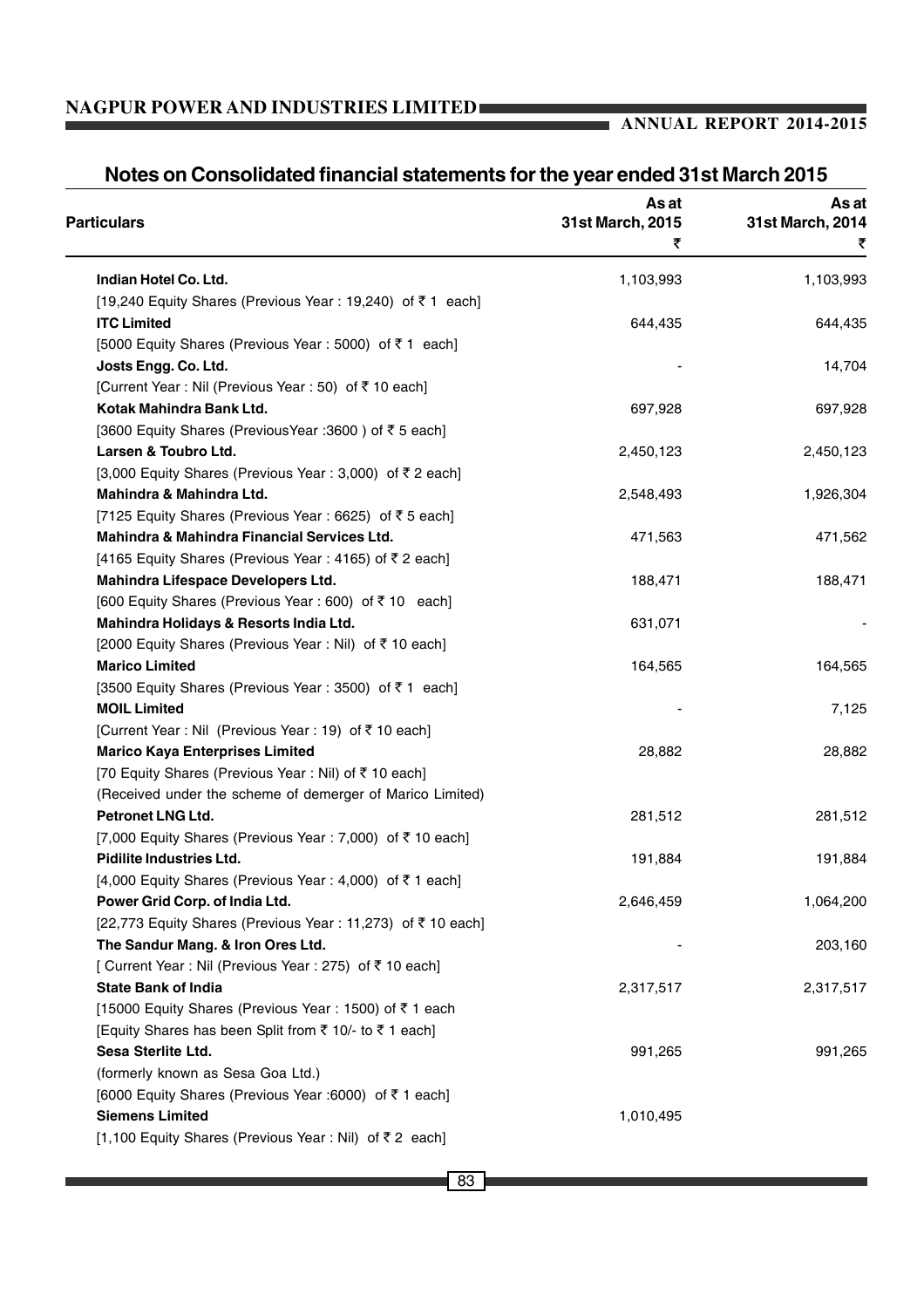## **ANNUAL REPORT 2014-2015**

| <b>Particulars</b>                                              | As at<br>31st March, 2015 | As at<br>31st March, 2014 |  |
|-----------------------------------------------------------------|---------------------------|---------------------------|--|
|                                                                 | ₹                         |                           |  |
| <b>Sintex Industries</b>                                        | 1,080,813                 |                           |  |
| [11,000 Equity Shares (Previous Year : Nil) of ₹1 each]         |                           |                           |  |
| <b>Tata Consultancy Services Ltd.</b>                           | 697,480                   | 697,480                   |  |
| [2,200 Equity Shares (Previous Year : 2,200) of ₹1 each]        |                           |                           |  |
| Tata Power Co. Ltd.                                             | 826,760                   | 169,076                   |  |
| [9,332 Equity Shares (Previous Year : 2000) of ₹1 each]         |                           |                           |  |
| <b>Tata Motors Ltd</b>                                          | 491,933                   |                           |  |
| [1,100 Equity Shares (Previous Year : Nil) of ₹2 each]          |                           |                           |  |
| <b>Torrent Power Ltd.</b>                                       | 505,517                   |                           |  |
| [3,000 Equity Shares (Previous Year: Nil of ₹ 10 each)]         |                           |                           |  |
| Tech Mahindra Ltd.                                              | 497,045                   | 497,046                   |  |
| [3388 Equity Shares (Previous Year: 847) of ₹5 each]            |                           |                           |  |
| Timken India Ltd.                                               | 890,242                   |                           |  |
| [2,500 Equity Shares (Previous Year : Nil) of ₹10 each]         |                           |                           |  |
| Unitech Ltd.                                                    |                           | 327,045                   |  |
| [Current Year : Nil (Previous Year : 4,800) of ₹2 each]         |                           |                           |  |
| UPL Ltd (United Phosphorous Ltd.)                               |                           | 415,780                   |  |
| [Current Year : Nil (Previous Year : 3,500) of ₹ 2 each]        |                           |                           |  |
| <b>Ultratech Cement Ltd.</b>                                    | 117,015                   | 117,015                   |  |
| [114 Equity Shares (Previous Year : 114) of ₹10 each]           |                           |                           |  |
| [Exchanged with 200 equity shares of Samruddhi Cement Limited   |                           |                           |  |
| in terms of Scheme of Amalgamation and Arrangement approved     |                           |                           |  |
| by Hon'ble High Court]                                          |                           |                           |  |
| VA Tech Wabag Ltd.                                              | 442,454                   |                           |  |
| [598 Equity Shares (Previous Year: Nil) of ₹2 each]             |                           |                           |  |
| (Including 299 bonus shares)                                    |                           |                           |  |
| Voltas Ltd.                                                     | 792,730                   |                           |  |
| [3,000 Equity Shares (Previous Year : Nil) of ₹1 each]          |                           |                           |  |
| Total Other Investments - Quoted (b) (i)                        | 36,455,355                | 21,707,135                |  |
| Unquoted, Fully paid up                                         |                           |                           |  |
| Jhulelal Nagari Sahakari Patsantha                              | 150,000                   | 150,000                   |  |
| [6000 Equity Shares ( Previous year :6000) of ₹ 25/- each]      |                           |                           |  |
| Less: Provision for Diminution Value of Investment              | (150,000)                 | (150,000)                 |  |
| Total Other Investments - Unquoted (b) (ii)                     |                           |                           |  |
| Total Other Investments b (i+ii)                                | 36,455,355                | 21,707,135                |  |
| Total Non-Current Investments (a+b)                             | 36,455,355                | 21,707,135                |  |
|                                                                 |                           |                           |  |
| 13.1 Aggregate amount of quoted investments                     | 36,455,355                | 21,678,253                |  |
| 13.2 Market value of quoted investments                         | 73,040,140                | 44,700,736                |  |
| 13.3 Aggregate amount of unquoted investments                   | 150,000                   | 178,882                   |  |
| 13.4 Aggregate provision for diminution in value of investments | 150,000                   | 150,000                   |  |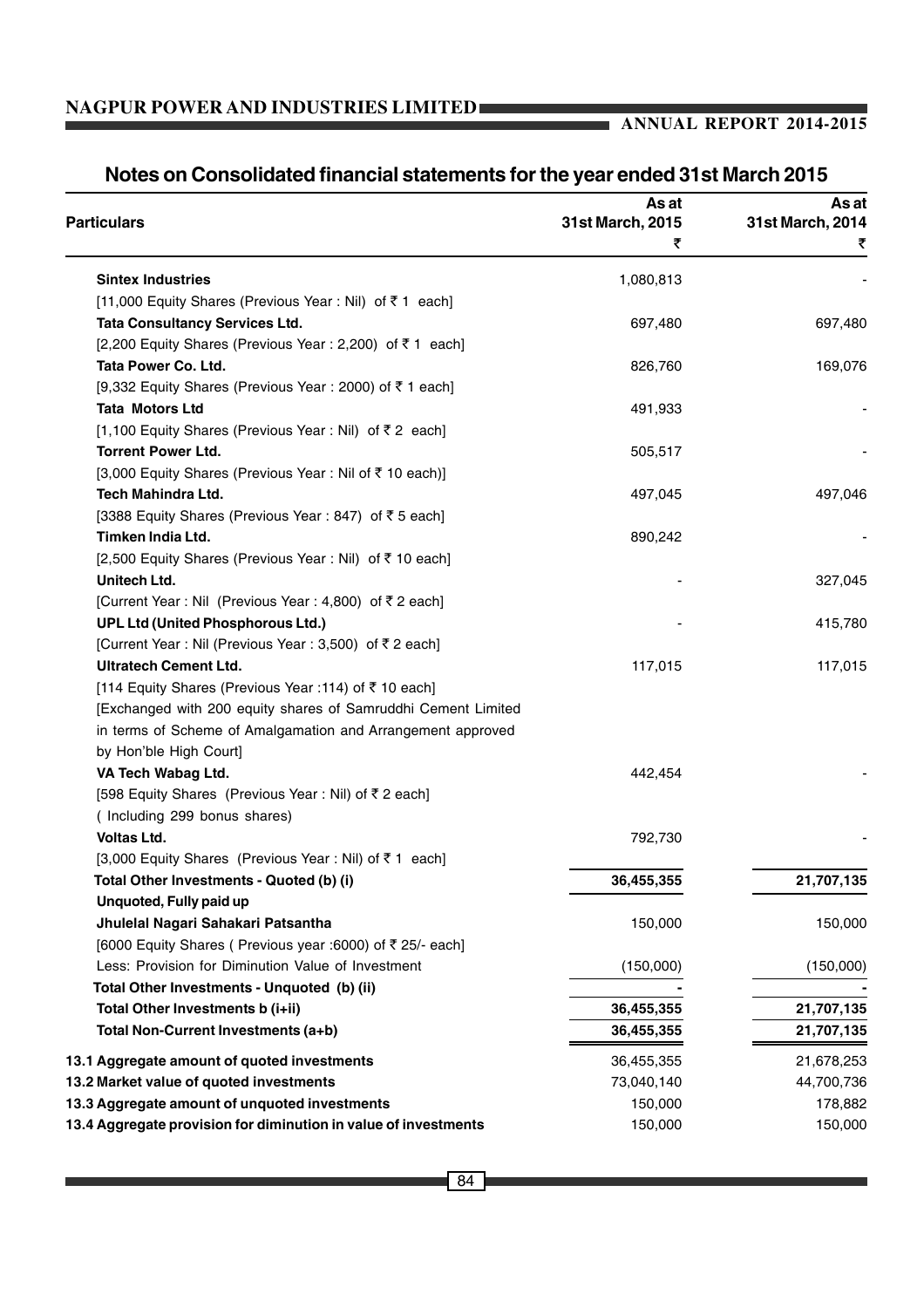#### **ANNUAL REPORT 2014-2015**

| <b>Particulars</b> |                                                                     | As at<br>31st March, 2015 | As at<br>31st March, 2014 |
|--------------------|---------------------------------------------------------------------|---------------------------|---------------------------|
|                    |                                                                     | ₹                         | ₹                         |
|                    | _ONG TERM LOANS AND ADVANCES                                        |                           |                           |
| (a)                | <b>Capital Advance</b>                                              |                           |                           |
|                    | Unsecured, considered good                                          | 102,893                   | 7,313                     |
| (b)                | <b>Security Deposit</b>                                             |                           |                           |
|                    | (i) Unsecured, considered good                                      | 5,738,239                 | 5,695,454                 |
|                    | (ii) Unsecured, considered doubtful (Net of Provision)              | 167,541                   | 184,441                   |
| (c)                | <b>Other Loans &amp; Advances</b>                                   |                           |                           |
|                    | Unsecured, considered good                                          |                           |                           |
|                    | (i) Income Tax /FBT Advances (Net of Provision)                     | 864,342                   | 209,283                   |
|                    | (ii) MAT Credit Entitlement AY 2013-14                              | 9,160,000                 | 9,160,000                 |
|                    | <b>Total</b>                                                        | 16,033,015                | 15,256,491                |
|                    | 14.1 The balances of Security Deposits are subject to confirmation. |                           |                           |

## **Notes on Consolidated financial statements for the year ended 31st March 2015**

14.2 In the opinion of the board, loans and advances have a value on realisation in the ordinary course of business at least equal to the sums stated.

#### **15 CURRENT INVESTMENTS**

| (At Lower of Cost or Market Value)                               |           |           |
|------------------------------------------------------------------|-----------|-----------|
| (A) INVESTMENTS IN EQUITY INSTRUMENTS                            |           |           |
| Quoted                                                           |           |           |
| <b>Aarti Industries Limited</b>                                  | 129,259   |           |
| [437 Equity Shares (Previous Year : Nil of ₹5 each]              |           |           |
| <b>Astra Poly Technik Ltd</b>                                    | 61,663    | 112,658   |
| [1659 Equity Shares (Previous Year: 1517 of ₹2 each) of ₹1 each] |           |           |
| <b>Balkrishna Industries Ltd.</b>                                | 320,875   |           |
| [497 Equity Shares : (Previous Year : Nil of ₹2 each)]           |           |           |
| <b>City Union Bank Ltd.</b>                                      | 1,259,510 | 1,259,510 |
| [24579 Equity Shares (Previous Year : 24579) of ₹1 each]         |           |           |
| <b>Greenply Industries Ltd.</b>                                  | 107,999   | 638,450   |
| [817 Equity Shares (Previous Year: 3346) of ₹5 each]             |           |           |
| Greenlam Industries Ltd.                                         | 101,321   |           |
| [1441 Equity Shares (Previous Year : 3346) of ₹5 each]           |           |           |
| Hindustan Media Ventures Ltd.                                    |           | 237,876   |
| [Current Year : Nil (Previous Year : 1759) of ₹10 each]          |           |           |
| Igarashi Motors India Ltd                                        | 543,616   |           |
| [1896 Equity Shares (Previous Year :Nil) of ₹ 10 each]           |           |           |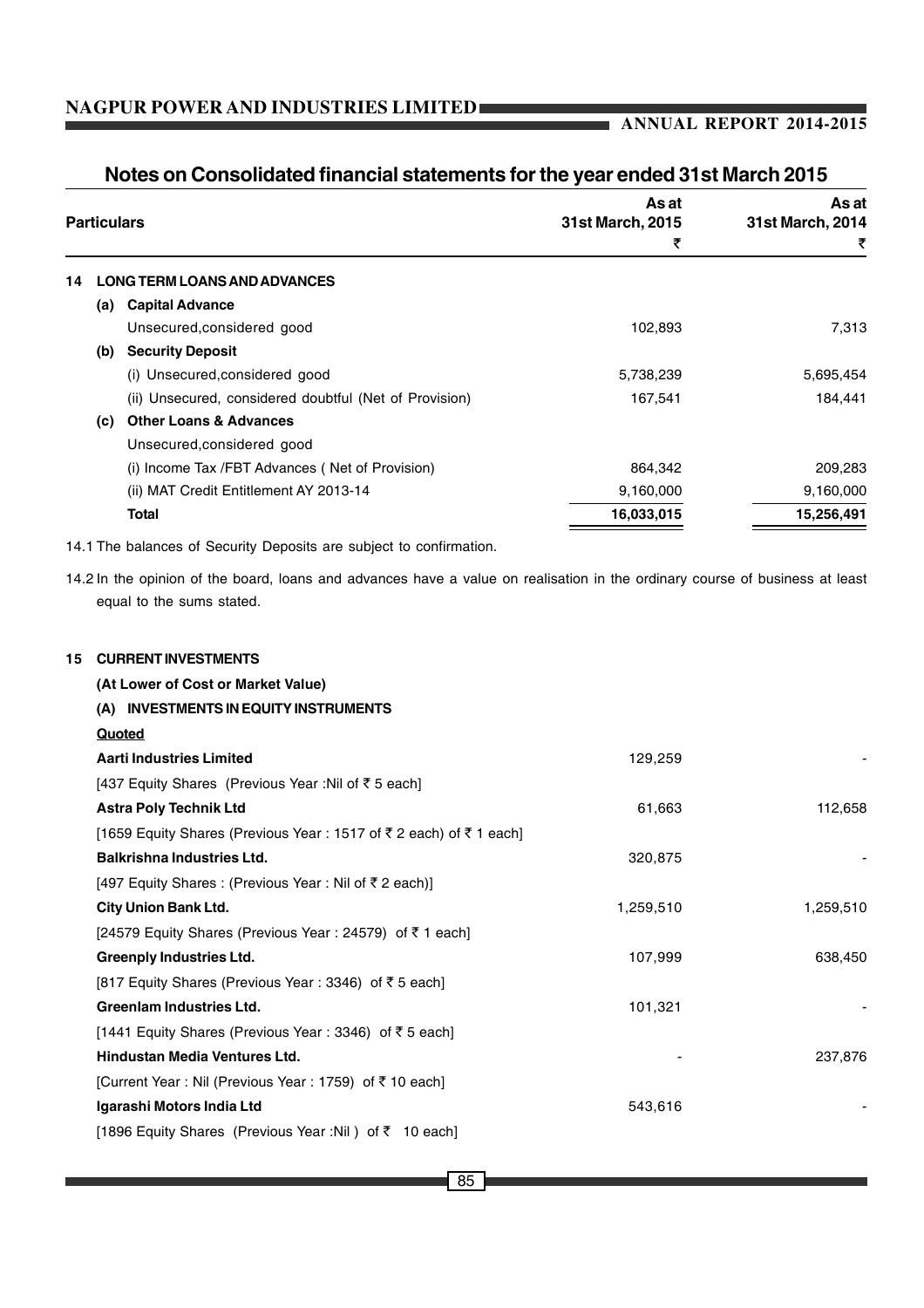## **ANNUAL REPORT 2014-2015**

| <b>Particulars</b>                  |                                                                | As at<br>31st March, 2015 | As at<br>31st March, 2014 |
|-------------------------------------|----------------------------------------------------------------|---------------------------|---------------------------|
|                                     |                                                                | ₹                         | ₹                         |
| Indusind Bank Ltd.                  |                                                                | 421,845                   | 421,845                   |
|                                     | [1081 Equity Shares (Previous Year : 1081) of ₹10 each]        |                           |                           |
| Karur Vysya Bank Ltd                |                                                                | 513,717                   |                           |
|                                     | [1112 Equity Shares (Previous Year : Nil ) of ₹10 each]        |                           |                           |
| <b>KPIT Technologies Ltd.</b>       |                                                                | 530,227                   | 693,783                   |
|                                     | [4156 Equity Shares (Previous Year: 5766) of ₹2 each]          |                           |                           |
|                                     | Lumax Auto Technologies Ltd.                                   | 770,782                   | 770,782                   |
|                                     | [4917 Equity Shares (Previous Year: 4914) of ₹10 each]         |                           |                           |
| Net4 India Ltd.                     |                                                                | 241,270                   | 241,270                   |
|                                     | [3985 Equity Shares (Previous Year: 3985) of ₹10 each]         |                           |                           |
| <b>Orient Cement Ltd</b>            |                                                                | 169,553                   |                           |
|                                     | [2194 Equity Shares (Previous Year: Nil) of ₹1 each]           |                           |                           |
| Sanghvi Movers Ltd.                 |                                                                | 533,625                   |                           |
|                                     | [3150 Equity Shares (Previous Year: Nil) of ₹2 each]           |                           |                           |
|                                     | Shriram Transport Fin. Co. Ltd.                                | 302,842                   | 302,842                   |
|                                     | [554 Equity Shares (Previous Year : 554) of ₹10 each]          |                           |                           |
|                                     | <b>Shriram City Union Finance Ltd.</b>                         | 1,048,237                 | 1,048,237                 |
|                                     | [1008 Equity Shares (Previous Year: 1008) of ₹ 10 each]        |                           |                           |
| South Indian Bank Ltd.              |                                                                | 606,316                   |                           |
|                                     | [21964 Equity Shares (Previous Year : Nil) of ₹1 each]         |                           |                           |
| <b>Supreme Industries Ltd.</b>      |                                                                |                           | 255,391                   |
|                                     | [Current Year : Nil (Previous Year : 1300) of ₹2 each]         |                           |                           |
| <b>The Ramco Cement Ltd</b>         |                                                                | 331,487                   |                           |
|                                     | [1267 Equity Shares (Previous Year: Nil) of ₹2 each]           |                           |                           |
| Total                               |                                                                | 7,994,144                 | 5,982,644                 |
|                                     | Less: Provision for Diminution in value of Current Investments |                           |                           |
|                                     |                                                                | (278, 950)                | (426, 854)                |
| <b>Total Quoted Investments (A)</b> |                                                                | 7,715,194                 | 5,555,790                 |
| (B)                                 | <b>INVESTMENTS IN MUTUAL FUND</b>                              |                           |                           |
| <b>Unquoted</b>                     |                                                                |                           |                           |
| In units of SBI Mutual Fund         |                                                                | 13,320,619                | 25,182,002                |
|                                     | Units of SBI Premier Liquid Fund-Institutional Growth          |                           |                           |
|                                     | [10256.810 Units (Previous Year: 19,390.016 Units)]            |                           |                           |
| In Units of HDFC Mutual Fund        |                                                                | 4,091,365                 | 6,443,833                 |
|                                     | Units of HDFC Liquid Fund - Growth                             |                           |                           |
|                                     | [1,62,808.559 Units (Previous Year: 2,68,519.061)]             |                           |                           |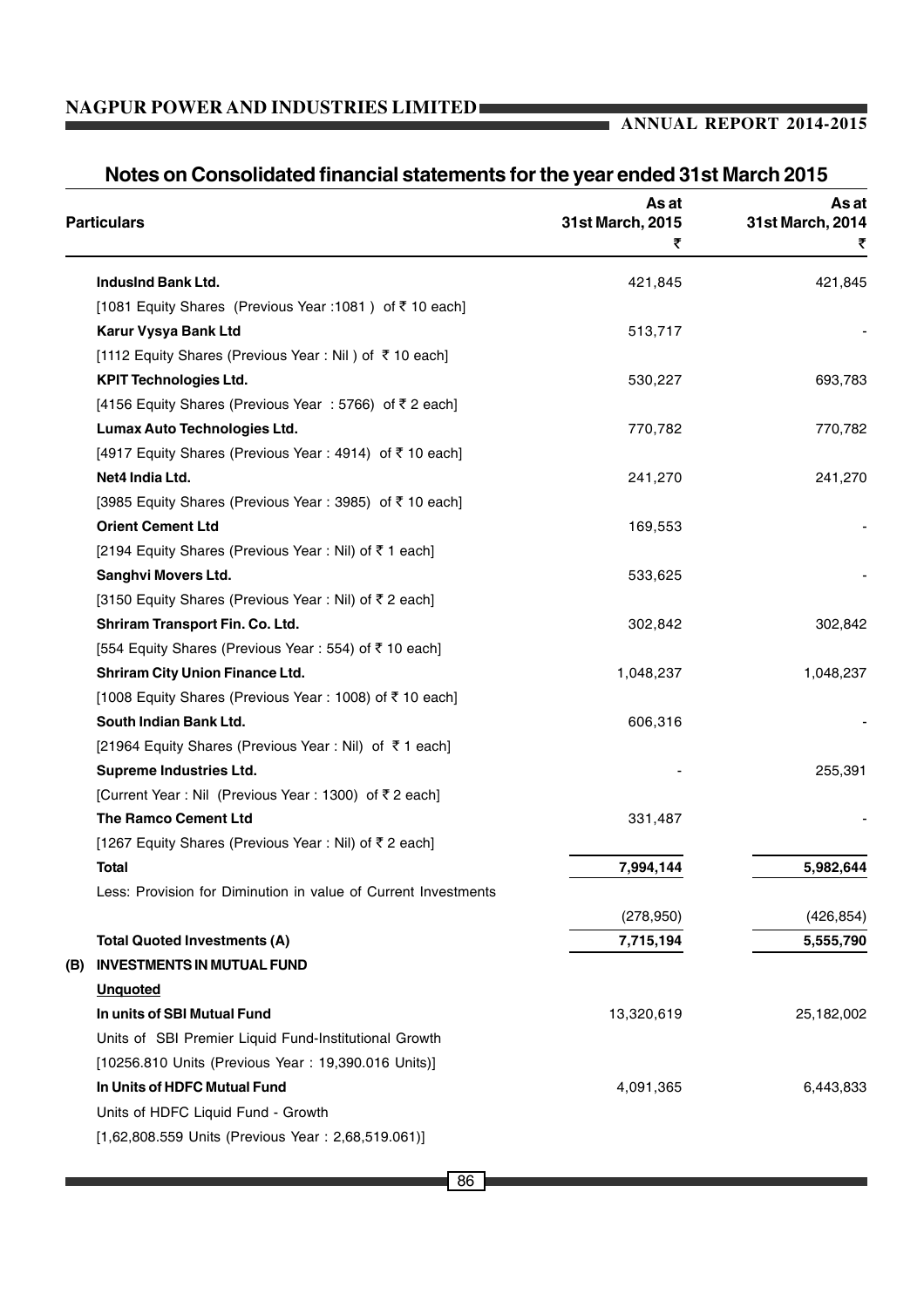| <b>Particulars</b>                                              | As at<br>31st March, 2015 | As at<br>31st March, 2014 |
|-----------------------------------------------------------------|---------------------------|---------------------------|
|                                                                 | ₹                         | ₹                         |
| Units of HDFC Liquid Fund - Direct Plan - Growth                | 1,756,500                 |                           |
| [64,662.490 Units (Previous Year: Nil)]                         |                           |                           |
| <b>ICICI Prudential Corporate Bond Fund-Regular Plan Growth</b> | 20,000,000                | 20,000,000                |
| [11,40,415.073 Units (Previous Year: 11,40,415.073 Units)]      |                           |                           |
| <b>ICICI Prudential Income Regular Plan Growth</b>              | 5,148,200                 | 20,000,000                |
| [1,44,351.256 Units (Previous Year: 5,60,783.302 Units)]        |                           |                           |
| <b>BNP Paribas Bond Fund- Growth</b>                            | 10,000,000                | 10,000,000                |
| [9,03,505.60 Units (Previous Year: 9,03,505.60 Units)]          |                           |                           |
| Birla Sun Life Dynamic Bond Fund-Retail-Growth-Regular Plan     | 14,000,000                | 14,000,000                |
| [7,07,578.161 Units (Previous Year: 7,07,578.161 Units)]        |                           |                           |
| <b>Canara Robeco Dynamic Bond Fund Regular Growth</b>           | 14,000,000                | 14,000,000                |
| [10,84,834.021 Units (Previous Year : 10,84,834.021 Units)]     |                           |                           |
| Canara Robeco - Income Regular Growth Fund                      | 20,000,000                | 20,000,000                |
| [8,78,977.626 Units (Previous Year :8,78,977.626 Units)]        |                           |                           |
| Kotak Bond (Short Term) - Growth                                |                           | 15,000,000                |
| [Current Year Nil (Previous Year: 7,28,710.85)]                 |                           |                           |
| Kotak Bond Scheme Plan A - Growth                               | 23,397,963                | 30,000,000                |
| [7,35,197.172 Units (Previous Year: 9,42,642.524 Units)]        |                           |                           |
| Franklin India Corporate Bond Opportunities Fund-Growth         | 10,000,000                | 10,000,000                |
| (Formerly known as Templeton India Corporate Bond               |                           |                           |
| Opportunities Fund-Growth)                                      |                           |                           |
| [ 8,93,152.20 Units (Previous Year: 8,93,152.20 Units)]         |                           |                           |
| Franklin India Income Builder Account-Plan A - Growth           | 20,000,000                | 20,000,000                |
| (Formerly known as Templeton India Income Builder Account-      |                           |                           |
| Plan A - Growth)                                                |                           |                           |
| [5,22,856.68 Units (Previous Year: 5,22,856.68 Units)]          |                           |                           |
| Franklin India Income Builder Account-Plan B - Growth           | 5,000,000                 | 5,000,000                 |
| (Formerly known as Templeton India Income Builder Account -     |                           |                           |
| Plan B - Growth)                                                |                           |                           |
| [1,48,220.61 Units (Previous Year: 1,48,220.61 Units)]          |                           |                           |
| Franklin India Income Opportunities Fund - Growth               | 25,000,000                | 25,000,000                |
| (Formerly known as Templeton India Income Opportunities         |                           |                           |
| Fund - Growth)                                                  |                           |                           |
| [19,82,201.325 Units (Previous Year: 19,82,201.325 Units)]      |                           |                           |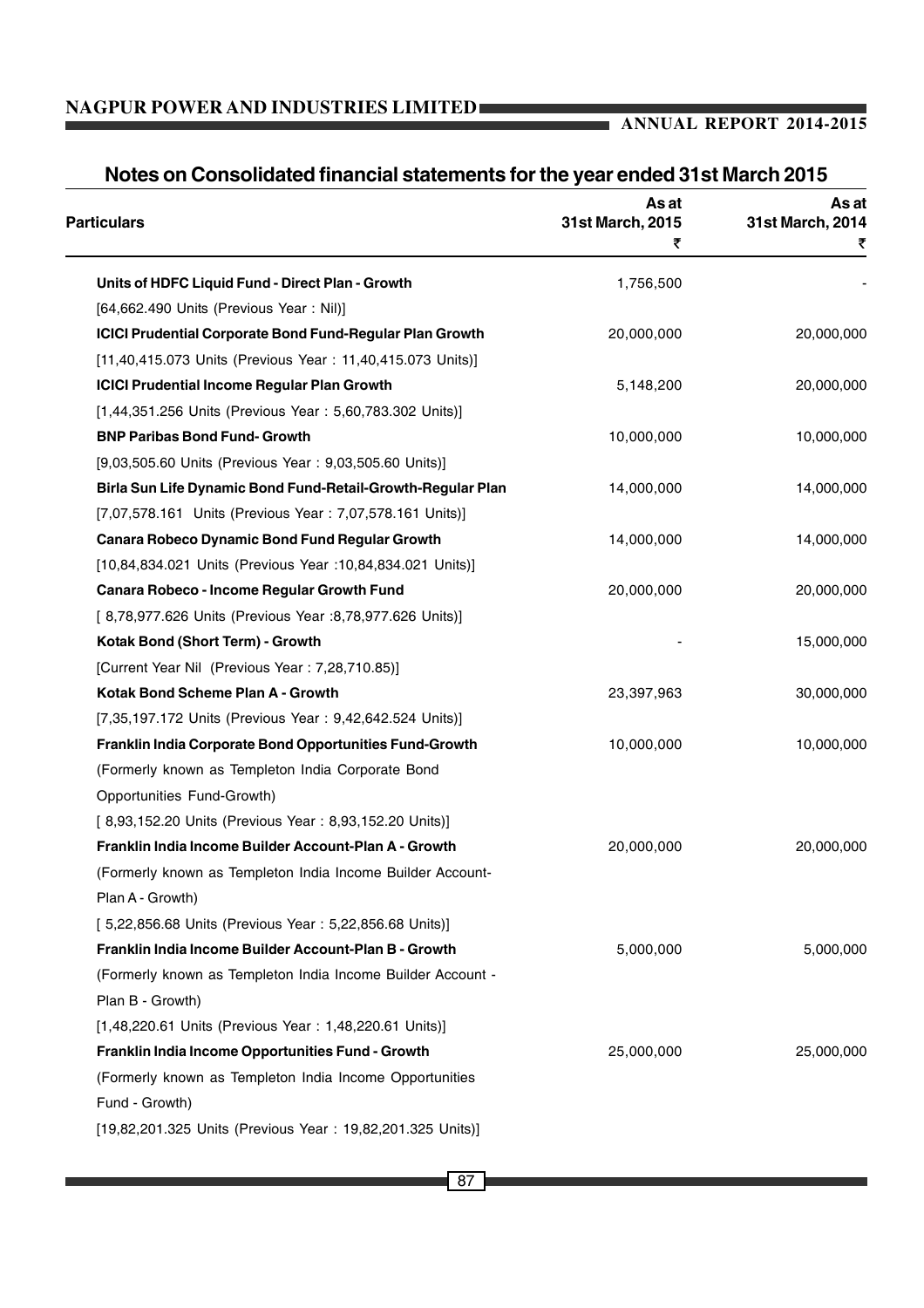#### **ANNUAL REPORT 2014-2015**

| <b>Particulars</b>                                              | As at<br><b>31st March, 2015</b><br>₹ | As at<br>31st March, 2014<br>₹ |
|-----------------------------------------------------------------|---------------------------------------|--------------------------------|
| Franklin India Short Term Income Retail Plan - Growth           | 5,000,000                             | 5,000,000                      |
| (Formerly known as Templeton India Short Term Income            |                                       |                                |
| Retail Plan - Growth                                            |                                       |                                |
| [2,468.55 Units (Previous Year: 2,468.55 Units)]                |                                       |                                |
| Total Unquoted Investments (B)                                  | 190,714,647                           | 239,625,835                    |
| Total Current Investments (A+B)                                 | 198,429,841                           | 245, 181, 624                  |
| 15.1 Aggregate amount of quoted investments                     | 7,994,144                             | 5,982,646                      |
| 15.2 Market value of quoted investments                         | 14,283,119                            | 7,743,981                      |
| 15.3 Aggregate amount of unquoted investments                   | 190,714,647                           | 239,625,835                    |
| 15.4 Aggregate provision for diminution in value of investments | 278,950                               | 426.854                        |

#### **Notes on financial statements for the year ended 31st March 2015**

15.5 Investments in mutual fund instruments includes investments amounting to ₹ 58,47,865 /- (Previous Year ₹ 64,43,833 /) held in the name of portfolio manager under portfolio management service agreement which is based on statement from the portfolio manager and duly certified by their auditors.

#### **16 INVENTORIES**

#### **Inventories**

(As taken, valued and certified by management)

| <b>Total</b> |                              | 67,294,352 | 60.744.780 |
|--------------|------------------------------|------------|------------|
|              |                              |            |            |
| (f)          | By Products / Waste Products | 2.870.897  | 298,022    |
|              | (e) Stores and spares        | 581.121    | 1,357,001  |
| (d)          | Stock in Trade               | 8,788,112  | 9,078,735  |
| (c)          | Finished goods               | 22,412,765 | 20,141,140 |
| (b)          | Work-in-Progress             | 6,161,237  | 6,366,724  |
|              | (a) Raw Materials            | 26,480,220 | 23,503,158 |

**16.1** *Company's Ferro Alloys unit generated waste during the process of manufacture, which has accumulated over the years in and around the main plant. The waste is reusable for extracting metal content therein. Company has set up a Metal Recovery Plant for the purpose. During the year, company has accounted for stock of unextracted metal contents valuing* ` *7,05,000 /- (Previous Year* ` *15,25,000/-) out of this accumulated waste based on the finding & valuation report of the Consultant Metallurgist obtained during the year. The technical consultants have advised the Company that the balance of this accumulated waste in terms of its quality, metal content and realizable value cannot be yet reasonably ascertained. Company has therefore not been in a position to account for stock of such balance accumulated waste.*

#### **17 TRADE RECEIVABLE Unsecured,considered good**

| Total                                               | 59.129.588 | 43,778,930 |
|-----------------------------------------------------|------------|------------|
| <b>Other Debts</b>                                  | 46.676.438 | 36,624,350 |
| Debts outstanding for a period exceeding six months | 12.453.150 | 7.154.580  |
| <u>UIISECUI EU,CUIISIUEI EU QUUU</u>                |            |            |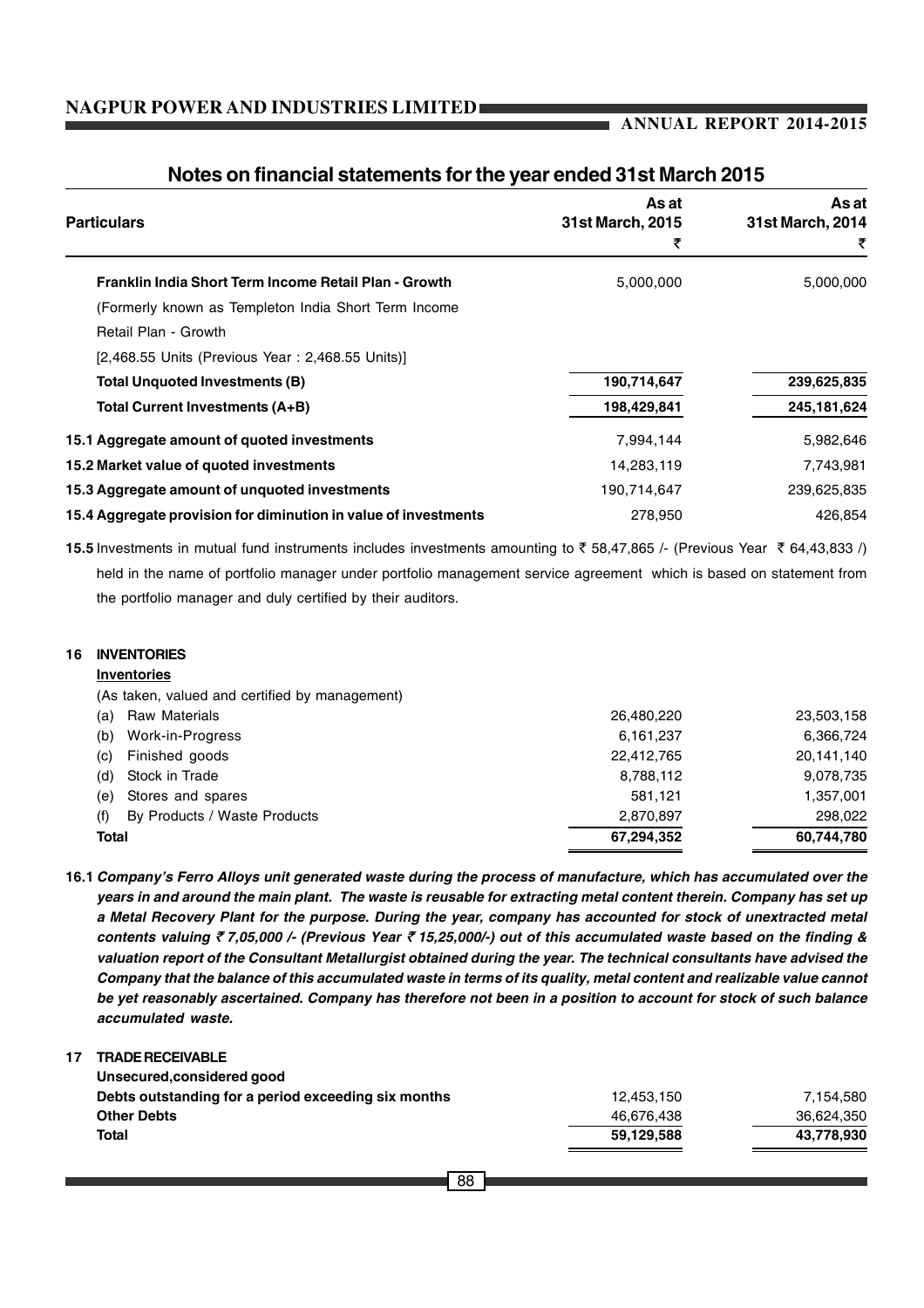#### **ANNUAL REPORT 2014-2015**

|    | <b>Particulars</b> |               |                                                          | As at<br>31st March, 2015<br>₹ | As at<br>31st March, 2014<br>₹ |
|----|--------------------|---------------|----------------------------------------------------------|--------------------------------|--------------------------------|
| 18 |                    |               | <b>CASH AND BANK BALANCES</b>                            |                                |                                |
|    |                    |               | (a) Cash and cash equivalents                            |                                |                                |
|    |                    | (1)           | <b>Balances with Banks</b>                               | 6,014,191                      | 2,119,034                      |
|    |                    |               | (II) Cash on hand                                        | 335,942                        | 414,616                        |
|    |                    |               | (III) Others                                             |                                |                                |
|    |                    |               | Term Deposits (Less than 3 months maturity)              | 300,000                        | 800,000                        |
|    | (b)                |               | <b>Other Bank Balance</b>                                |                                |                                |
|    |                    | (I)           | Balances with banks to the extent held as security       |                                |                                |
|    |                    |               | or margin money Security against demand loan for         |                                |                                |
|    |                    |               | working capital                                          |                                |                                |
|    |                    | (i)           | Term Deposit (Less than 12 months maturity)              | 5,218,015                      | 5,218,015                      |
|    |                    |               | (Held by State Bank of India as security against demand  |                                |                                |
|    |                    |               | loan for working capital)                                |                                |                                |
|    |                    |               | Margin Money against Bank Guarantee and letter of credit |                                |                                |
|    |                    |               | facilities to subsidiary co.                             |                                |                                |
|    |                    |               | (ii) Term Deposits (More than 3 Months but less than     |                                |                                |
|    |                    |               | 12 months maturity)                                      | 2,671,348                      | 2,663,690                      |
|    |                    |               | (iii) Term Deposits (More than 12 months maturity)       |                                | 70,000                         |
|    |                    | <b>Total</b>  |                                                          | 14,539,496                     | 11,285,354                     |
| 19 |                    |               | <b>SHORT-TERM LOANS AND ADVANCES</b>                     |                                |                                |
|    |                    | <b>Others</b> |                                                          |                                |                                |
|    |                    |               | (Unsecured, considered good)                             |                                |                                |
|    | (i)                |               | Advance payment of tax/taxes (Net of Provision)          | 2,578,997                      | 3,336,091                      |
|    | (ii)               |               | Others advances                                          | 7,386,477                      | 5,293,390                      |
|    | (iii)              |               | Advance recoverable in cash or in kind                   | 1,216,133                      | 2,322,147                      |
|    |                    |               | or for value to be received                              |                                |                                |
|    |                    | <b>Total</b>  |                                                          | 11,181,607                     | 10,951,628                     |

## **Notes on Consolidated financial statements for the year ended 31st March 2015**

19.1 The balances of Loans & Advances are subject to confirmation.

19.2 In the opinion of the board the Loans and Advances have a value on realisation in the ordinary course of business at least equal to the sums stated.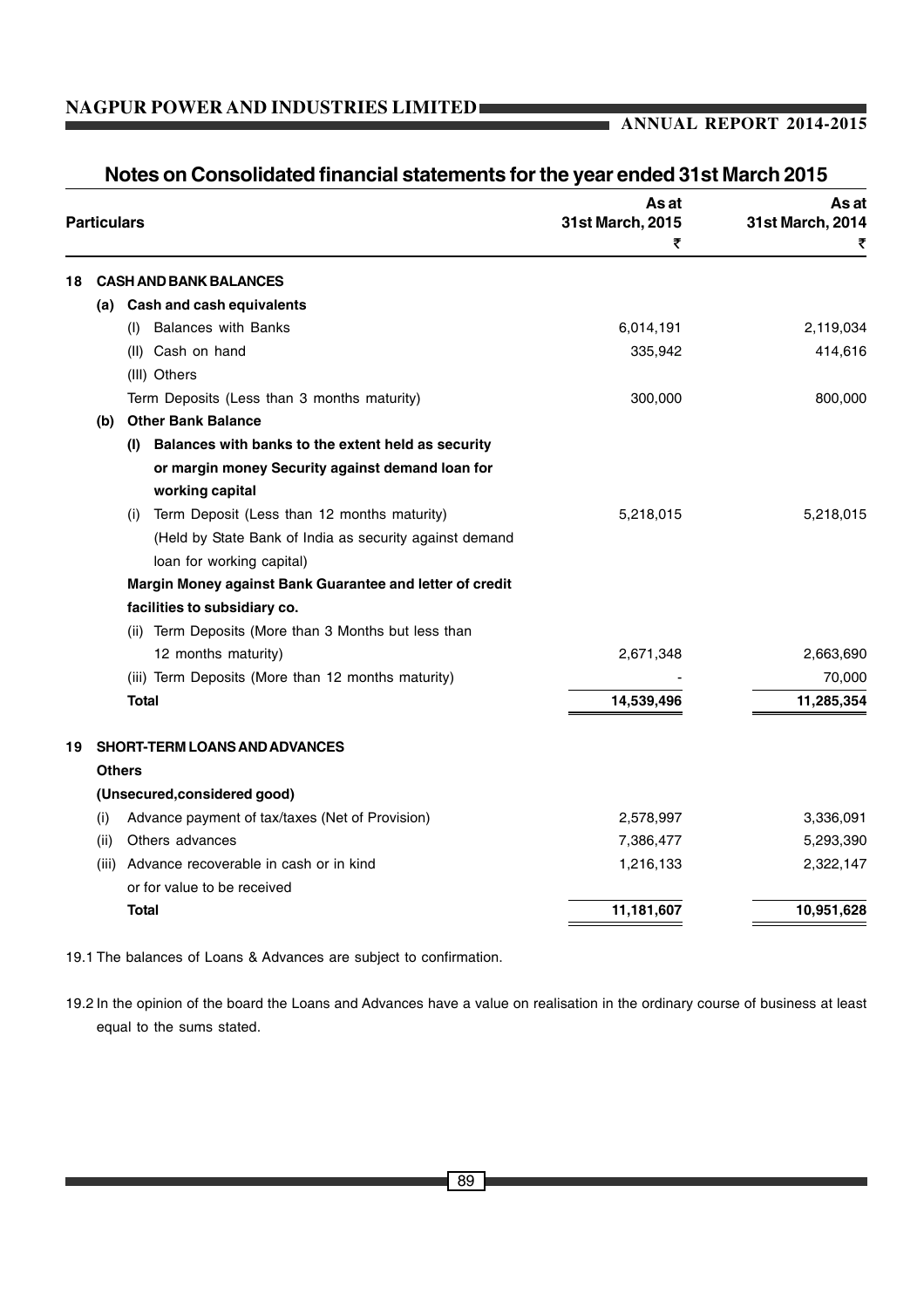### **ANNUAL REPORT 2014-2015**

|    | <b>Particulars</b>                     | For the year ended<br>31st March, 2015<br>₹ | For the year ended<br>31st March, 2014<br>₹ |
|----|----------------------------------------|---------------------------------------------|---------------------------------------------|
| 20 | <b>REVENUE FROM OPERATIONS</b>         |                                             |                                             |
|    | Sale of products                       | 172,561,374                                 | 136,657,621                                 |
|    | Sale of Services                       | 3,891,581                                   | 3,140,495                                   |
|    | <b>Other Operating Revenue</b>         | 15,595,159                                  | 680,574                                     |
|    | Less : Excise duty                     | (11, 348, 004)                              | (10, 133, 434)                              |
|    | Less : Service Tax                     | (1,931,557)                                 | (345, 466)                                  |
|    | <b>Total</b>                           | 178,768,553                                 | 129,999,790                                 |
| 21 | <b>OTHER INCOME</b>                    |                                             |                                             |
|    | Interest income                        | 1,075,472                                   | 777,027                                     |
|    | Dividend Income                        | 939,543                                     | 815,390                                     |
|    | Net gain / loss on sale of investments | 15,985,985                                  | 12,126,163                                  |
|    | Other non-operating income             | 285,752                                     | 130,174                                     |
|    | <b>Total</b>                           | 18,286,752                                  | 13,848,754                                  |
| 22 | <b>COST OF MATERIALS CONSUMED</b>      |                                             |                                             |
|    | Manufacturing                          |                                             |                                             |
|    | Indigeneous                            | 24,986,180                                  | 18,833,460                                  |
|    | Imported                               | 6,539,923                                   | 6,828,067                                   |
|    | <b>Total</b>                           | 31,526,103                                  | 25,661,527                                  |
| 23 | PURCHASES OF STOCK - IN - TRADE        |                                             |                                             |
|    | <b>Trading Goods</b>                   |                                             |                                             |
|    | Indigeneous                            | 5,038,434                                   | 3,729,768                                   |
|    | Imported                               | 32,952,825                                  | 23,080,362                                  |
|    | <b>Total</b>                           | 37,991,259                                  | 26,810,130                                  |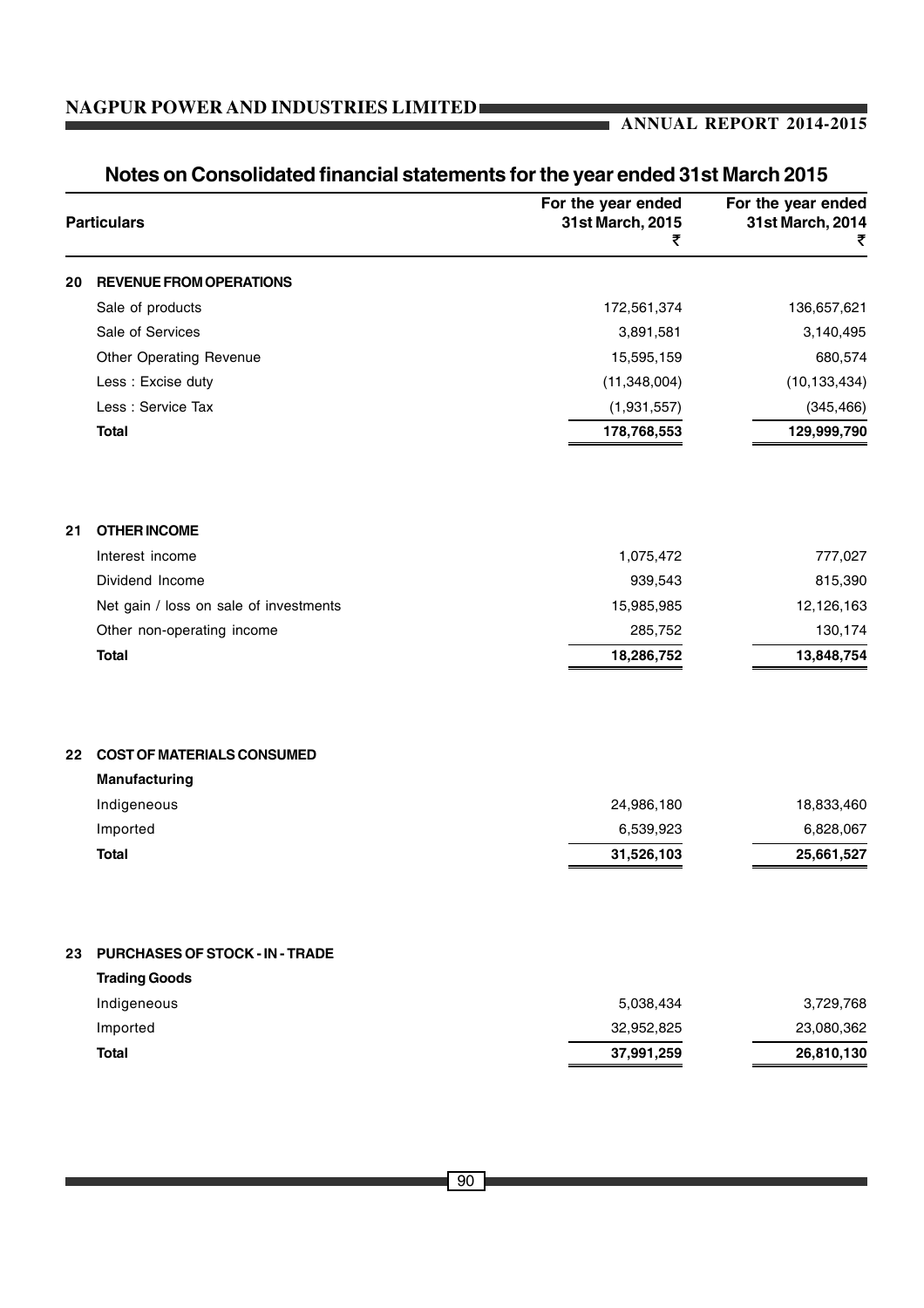#### **ANNUAL REPORT 2014-2015**

| <b>Particulars</b> |                                                 | For the year ended<br>31st March, 2015<br>₹ | For the year ended<br>31st March, 2014<br>₹ |             |
|--------------------|-------------------------------------------------|---------------------------------------------|---------------------------------------------|-------------|
| 24                 | CHANGES IN INVENTORIES OF FINISHED GOODS,       |                                             |                                             |             |
|                    | <b>WORK-IN-PROGRESS AND STOCK-IN-TRADE</b>      |                                             |                                             |             |
| (a)                | <b>Opening stocks:</b>                          |                                             |                                             |             |
|                    | <b>Finished Goods</b>                           |                                             | 20,141,140                                  | 20,065,995  |
|                    | Work in progress                                |                                             | 6,366,724                                   | 4,981,431   |
|                    | Stock-in-Trade                                  |                                             | 9,078,735                                   | 6,438,893   |
|                    | By Product/Waste Product                        |                                             | 298,022                                     | 315,250     |
|                    | Total (a)                                       |                                             | 35,884,621                                  | 31,801,569  |
| (b)                | Stock ascertained and accounted during the year |                                             | 705,000                                     | 1,525,000   |
|                    | (Refer Note 16.1)                               |                                             |                                             |             |
| (c)                | <b>Closing stocks:</b>                          |                                             |                                             |             |
|                    | <b>Finished Goods</b>                           |                                             | 22,412,765                                  | 20,141,140  |
|                    | Work in progress                                |                                             | 6,161,237                                   | 6,366,724   |
|                    | Stock-in-Trade                                  |                                             | 8,788,112                                   | 9,078,735   |
|                    | By Product/Waste Product                        |                                             | 2,870,897                                   | 298,022     |
|                    | Total (c)                                       |                                             | 40,233,011                                  | 35,884,621  |
| (d)                | Total (b+c)                                     |                                             | 40,938,011                                  | 37,409,621  |
| (e)                | (Increase)/Decrease                             | Total (a)-(d)                               | (5,053,390)                                 | (5,608,052) |
| 25                 | <b>EMPLOYEE BENEFITS EXPENSE</b>                |                                             |                                             |             |
| (a)                | Salaries and Wages                              |                                             | 60,684,211                                  | 57,660,233  |
| (b)                | Contribution to Provident and other funds       |                                             | 4,866,405                                   | 4,974,548   |
| (c)                | <b>Staff Welfare Expenses</b>                   |                                             | 978,021                                     | 870,524     |
| <b>Total</b>       |                                                 |                                             | 66,528,637                                  | 63,505,305  |

## **Notes on Consolidated financial statements for the year ended 31st March 2015**

25.1 The employee benefits expense includes the Whole Time Director's remuneration as approved by share holders at Annual General Meeting held on September 15, 2014.

#### **26 FINANCIAL COST**

| <b>Total</b>              | 8,978,186 | 9,901,638 |
|---------------------------|-----------|-----------|
| Bank Charges & Commission | 1.151.274 | 815,935   |
| Interest Expenses         | 7.826.912 | 9,085,703 |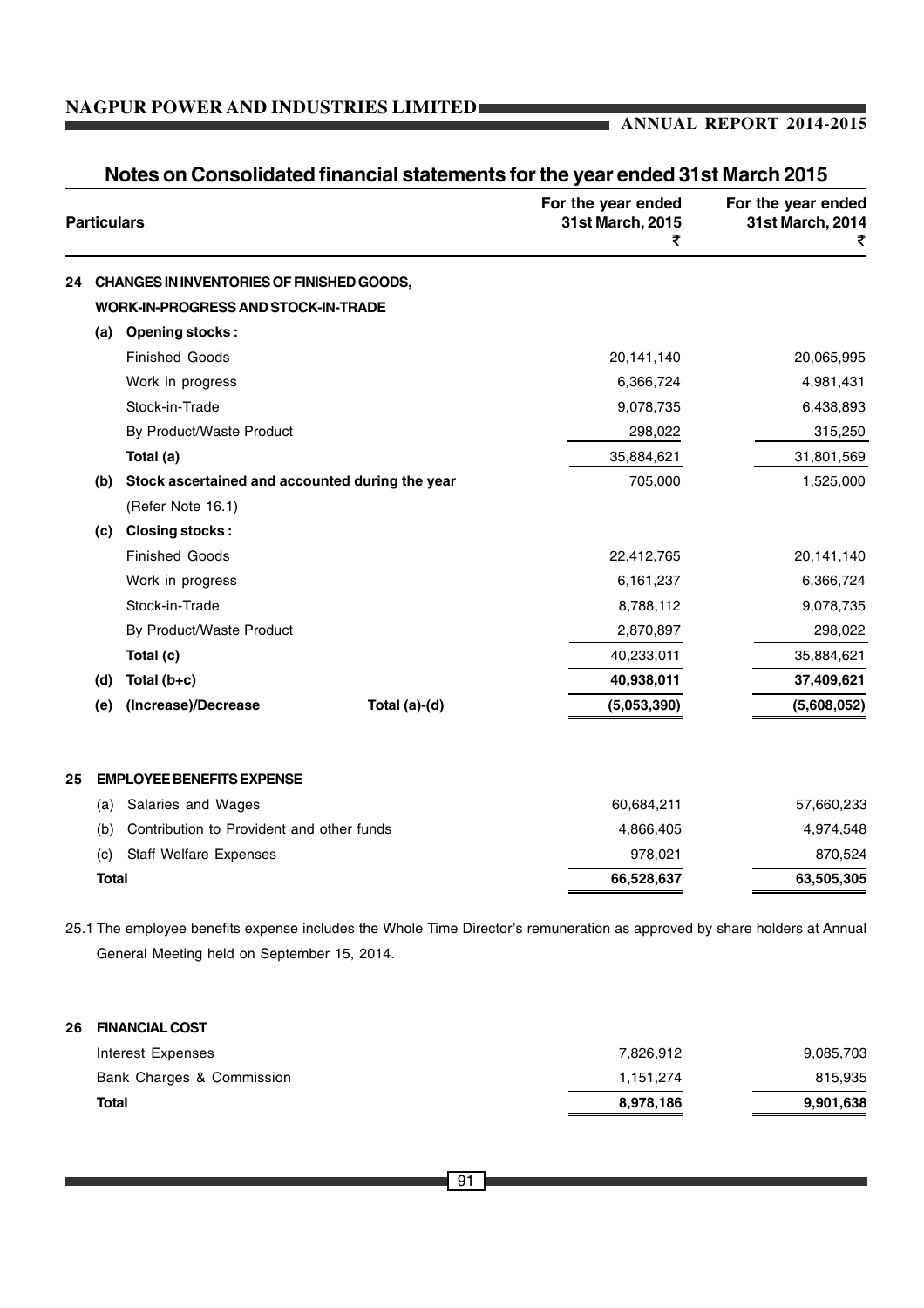## **ANNUAL REPORT 2014-2015**

|    | <b>Particulars</b>                                   | For the year ended<br>31st March, 2015<br>₹ | For the year ended<br>31st March, 2014 |
|----|------------------------------------------------------|---------------------------------------------|----------------------------------------|
| 27 | <b>OTHER EXPENSES</b>                                |                                             |                                        |
|    | Power and Fuel                                       | 3,732,892                                   | 3,614,798                              |
|    | Rent                                                 | 897,669                                     | 1,111,355                              |
|    | Repais to buildings                                  | 2,458,847                                   | 1,988,371                              |
|    | Repairs to Machinery                                 | 861,911                                     | 989,836                                |
|    | Repairs to Others                                    | 2,510,415                                   | 2,174,179                              |
|    | Insurance                                            | 411,712                                     | 293,008                                |
|    | Rates and taxes, excluding taxes on income           | 3,495,684                                   | 3,519,670                              |
|    | Light and Water                                      | 704,955                                     | 622,704                                |
|    | Freight and Handling                                 | 4,889,774                                   | 5,043,804                              |
|    | Conveyance                                           | 1,874,020                                   | 1,885,830                              |
|    | Travelling Expenses [Includes Director's ₹ 32,78,119 | 12,335,303                                  | 10,841,991                             |
|    | (Previous Year ₹ 37,66,069/-) ]                      |                                             |                                        |
|    | Payments to the auditor                              | 509,046                                     | 535,788                                |
|    | Advances written off                                 | 24,000                                      | 194,875                                |
|    | Postage Telegram & Telephone                         | 2,814,444                                   | 2,619,754                              |
|    | <b>Printing &amp; Stationery</b>                     | 886,281                                     | 912,958                                |
|    | Legal & Consulatancy Charges                         | 6,510,033                                   | 5,309,771                              |
|    | <b>Security Expenses</b>                             | 1,406,506                                   | 1,231,013                              |
|    | Service charges                                      | 284,800                                     | 323,200                                |
|    | Share Custody Charges                                | 124,838                                     | 125,119                                |
|    | Excise Duty paid / Increase/(Decrease) on FG         | 666,903                                     | 937,260                                |
|    | Consumption of Stores and Spare Parts                | 346,919                                     | 392,313                                |
|    | Commission on Sales                                  | 1,723,609                                   | 1,846,781                              |
|    | Advertisement and Publicity                          | 2,864,516                                   | 4,458,296                              |
|    | Sales Promotion                                      | 521,144                                     | 453,324                                |
|    | <b>Listing Fees</b>                                  | 112,360                                     | 44,944                                 |
|    | General Charges                                      | 250,777                                     | 133,000                                |
|    | <b>Recruitment Expenses</b>                          | 1,690,419                                   | 1,009,804                              |
|    | Upkeep of Motor Car                                  | 1,963,355                                   | 1,978,228                              |
|    | Unusable/non-usable stores written off               | 763,680                                     |                                        |
|    | Service charges of Surface Vehicles                  | 578,680                                     | 338,105                                |
|    | Provision for diminution of current investment       |                                             |                                        |
|    | Loss on fixed assets written off                     | 118,254                                     |                                        |
|    | Membership fees                                      | 254,602                                     | 478,331                                |
|    | <b>Entertainment Expenses</b>                        | 229,876                                     | 268,480                                |
|    | Conference/Seminar Exp.                              | 1,726,743                                   |                                        |
|    | Miscellaneous Expenditures                           | 2,513,084                                   | 3,403,904                              |
|    | <b>TOTAL</b>                                         | 63,058,051                                  | 59,080,795                             |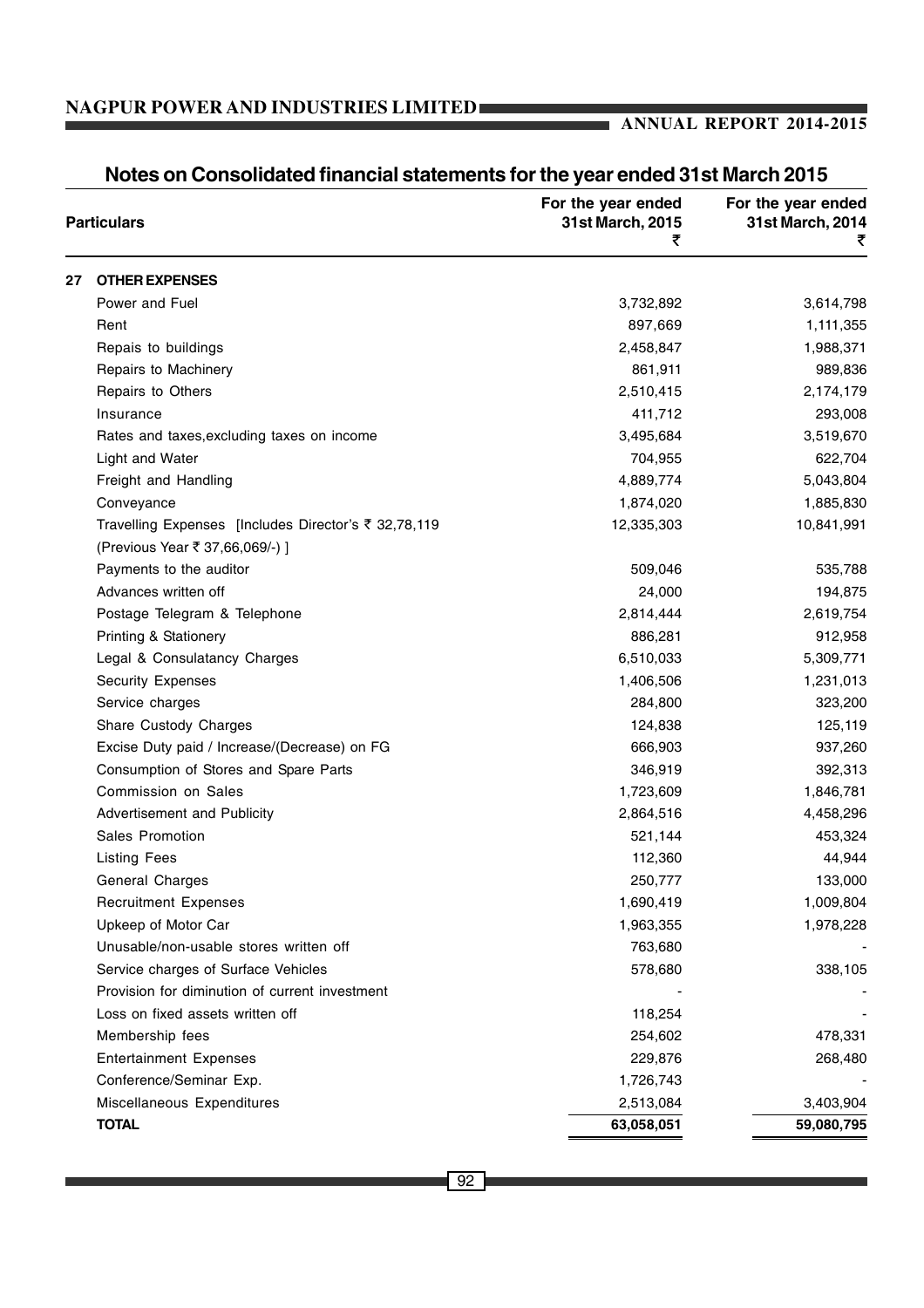**ANNUAL REPORT 2014-2015**

#### **NOTES ON CONSOLIDATED BALANCE SHEET AND PROFIT AND LOSS ACCOUNT**

#### **Additional Information**

| 28 |      |                               | <b>CONTINGENT LIABILITIES AND COMMITMENTS: (to the extent not provided for)</b> | (In ₹)           |                  |
|----|------|-------------------------------|---------------------------------------------------------------------------------|------------------|------------------|
|    |      | <b>Particulars</b>            |                                                                                 | As at 31.03.2015 | As at 31.03.2014 |
|    | (i)  | <b>Contingent Liabilities</b> |                                                                                 |                  |                  |
|    |      | a)                            | Claims made against the Company not acknowledged as debt:                       |                  |                  |
|    |      |                               | Sales Tax Matters(Of which documents relating to claim of                       |                  |                  |
|    |      |                               | ₹ 6,27,736 are currently not available with the Company)                        | 20,173,539       | 20,173,539       |
|    |      |                               | Excise Duty / Customs Duty Matters                                              | 1,44,00,298      | 1,44,00,298      |
|    |      |                               | Other Matters (of which documents related to claim of                           |                  |                  |
|    |      |                               | ₹ 30,12,488/- are currently not available with the company)                     | 1,11,49,913      | 11,100,737       |
|    |      |                               | <b>Income Tax Matters</b>                                                       | 21,36,798        | 46,68,038        |
|    |      | b)                            | <b>Guarantees</b>                                                               |                  |                  |
|    |      | c)                            | Other money for which the company is contingently liable                        |                  |                  |
|    | (ii) |                               | <b>Commitments</b>                                                              |                  |                  |
|    |      |                               | <b>Total Contingent Liabilities and Commitments</b>                             | 4,78,60,548      | 50,342,612       |
|    |      |                               |                                                                                 |                  |                  |

- Note:i) The Company has been advised that the demand is likely to be either deleted or substantially reduced and accordingly no provision is considered necessary. Future cash outflow on (a) and (b) above is determinable only on the on receipt of judgments / decisions pending with respective Hon'ble Court/ authorities/ departments and or completion of negotiations / settlement.
	- ii) The Bank Guarantees and Letter of Credit issued by subsidiary's bankers, being own obligation it is not included in terms of ICAI Guidance note on Revised Schedule III of the companies Act, 2013.
- **29** The declaration filed under the Urban Land (Ceiling and Regulation) Act, 1976 in respect of the Company's holdings in excess of the ceiling prescribed under the said Act and the application for exemption filed under Section 20 of the Act, to retain these lands are under consideration of the concerned authorities.

#### **30 Segment Reporting :**

- a) As per Accounting Standard -17 on Segment Reporting issued by the Institute of Chartered Accountants of India, the Company has reported segments information on consolidated basis including business conducted through its subsidiaries.
- b) The reportable segments are :Manufacture of "High/ Medium/ Low Carbon Ferro Manganese and Silico Manganese Slag." and Manufacture of "Electronics & Electrical Products, Energy Meters & others."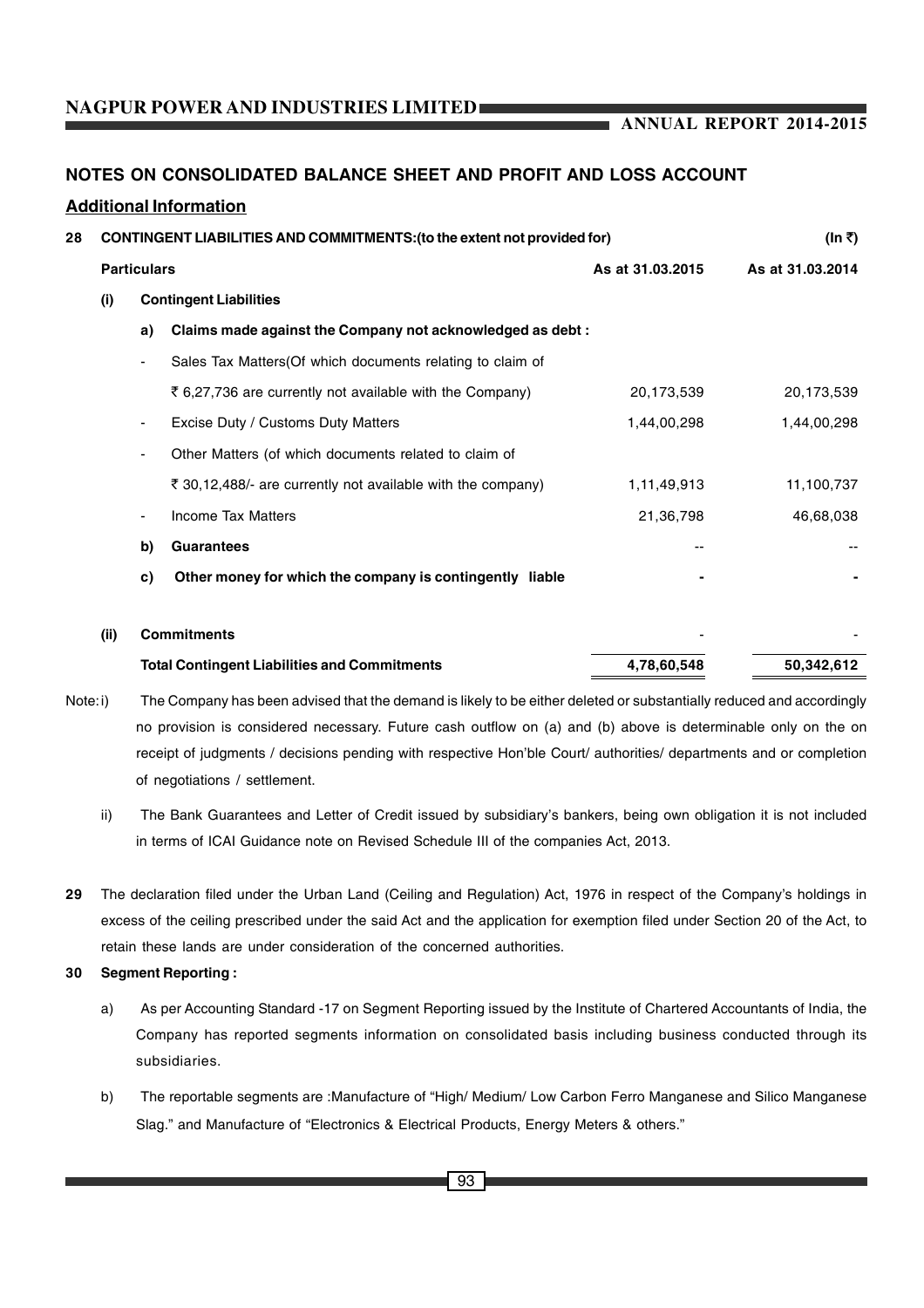#### **ANNUAL REPORT 2014-2015**

| c) |              | <b>Primary Segment Information:</b><br>(In ₹)             |               |                    |                              |  |  |
|----|--------------|-----------------------------------------------------------|---------------|--------------------|------------------------------|--|--|
|    |              | <b>Particulars</b>                                        |               | For the year ended |                              |  |  |
|    |              |                                                           |               | 31st March, 2015   | 31 <sup>st</sup> March, 2014 |  |  |
|    | L            | <b>Segment Revenue:</b>                                   |               |                    |                              |  |  |
|    |              | Sale of Products<br>A.                                    |               |                    |                              |  |  |
|    |              | High/ Medium/ Low Carbon Ferro Manganese<br>1.            |               |                    |                              |  |  |
|    |              | and Silico Manganese Slag                                 |               | 45,50,603          | 16,625,667                   |  |  |
|    |              | Electronics & Electrical Products,<br>2.                  |               |                    |                              |  |  |
|    |              | Energy Meters & others                                    |               | 16,80,10,771       | 120,031,954                  |  |  |
|    |              |                                                           | (A)           | 17,25,61,374       | 136,657,621                  |  |  |
|    |              | Sale of Services<br>В.                                    | (B)           | 3,891,581          | 3,140,495                    |  |  |
|    |              | C<br><b>Other Operating Revenue</b>                       |               |                    |                              |  |  |
|    |              | High/ Medium/ Low Carbon Ferro Manganese<br>1.            |               | 8,81,218           | 6,80,574                     |  |  |
|    |              | and Silico Manganese Slag                                 |               |                    |                              |  |  |
|    |              | $\overline{2}$<br>Electronics & Electrical Products,      |               | 1,47,13,941        |                              |  |  |
|    |              | Energy Meters & others                                    |               |                    |                              |  |  |
|    |              | (C)                                                       |               | 1,55,95,159        | 6,80,574                     |  |  |
|    |              | <b>Gross Revenue (A+B+C)</b>                              |               | 19,20,48,114       | 14,04,78,690                 |  |  |
|    |              | <b>Less: Inter Segment Revenue</b>                        |               |                    |                              |  |  |
|    |              | <b>Net Revenue</b>                                        |               | 19,20,48,114       | 14,04,78,690                 |  |  |
|    | $\mathbf{I}$ | Segment Results before Interest & Tax :                   |               |                    |                              |  |  |
|    |              | Profit/(Loss) before Interest & Tax from each segment     |               |                    |                              |  |  |
|    |              | High/ Medium/ Low Carbon Ferro Manganese                  | (1,68,41,637) | (91, 58, 884)      |                              |  |  |
|    |              | and Silico Manganese Slag                                 |               |                    |                              |  |  |
|    |              | Electronics & Electrical Products, Energy Meters & others |               | (13,32,991)        | 36,580,365)                  |  |  |
|    |              | Total Profit before Interest & Tax                        |               | (1, 81, 74, 628)   | (45, 739, 249)               |  |  |
|    |              | Less: Interest                                            | (89, 78, 186) | (9,901,638)        |                              |  |  |
|    |              | Profit/(Loss) before Tax                                  |               | (2,71,52,814)      | (5,56,40,887)                |  |  |
|    | $\mathbf{m}$ | <b>Other Information</b>                                  |               |                    |                              |  |  |
|    |              | <b>Segment Assets</b>                                     |               |                    |                              |  |  |
|    |              | High/ Medium/ Low Carbon Ferro Manganese                  |               | 64, 35, 25, 405    | 659,381,376                  |  |  |
|    |              | and Silico Manganese Slag                                 |               |                    |                              |  |  |
|    |              | Electronics & Electrical Products, Energy Meters & others | 19,86,21,165  | 178,931,631        |                              |  |  |
|    |              | <b>Total Segment Assets</b>                               |               | 842,146,570        | 838,313,007                  |  |  |
|    |              | <b>Segment Liability</b>                                  |               |                    |                              |  |  |
|    |              | High/ Medium/ Low Carbon Ferro Manganese and              |               | 9,840,957          | 8,317,279                    |  |  |
|    |              | Silico Manganese Slag                                     |               |                    |                              |  |  |
|    |              | Electronics & Electrical Products, Energy Meters & others |               | 124,459,207        | 126,864,218                  |  |  |
|    |              | <b>Total Segment Liability</b>                            |               | 134,300,164        | 135,181,497                  |  |  |
|    |              | <b>Capital Expenditure</b>                                |               |                    |                              |  |  |
|    |              | High/ Medium/ Low Carbon Ferro Manganese and              | 5,84,792      | 1,320,768          |                              |  |  |
|    |              | Silico Manganese Slag                                     |               |                    |                              |  |  |
|    |              | Electronics & Electrical Products, Energy Meters & others |               | 1,30,49,998        | 13,165,122                   |  |  |
|    |              | <b>Total</b>                                              |               | 1,36,34,790        | 14,485,890                   |  |  |
|    |              | Depreciation                                              |               |                    |                              |  |  |
|    |              | High/ Medium/ Low Carbon Ferro Manganese and              |               | 3,961,747          | 2,939,631                    |  |  |
|    |              | Silico Manganese Slag                                     |               |                    |                              |  |  |
|    |              | Electronics & Electrical Products, Energy Meters & others |               | 1,72,05,345        | 17,198,456                   |  |  |
|    |              | <b>Total</b>                                              |               | 2,11,67,092        | 20,138,087                   |  |  |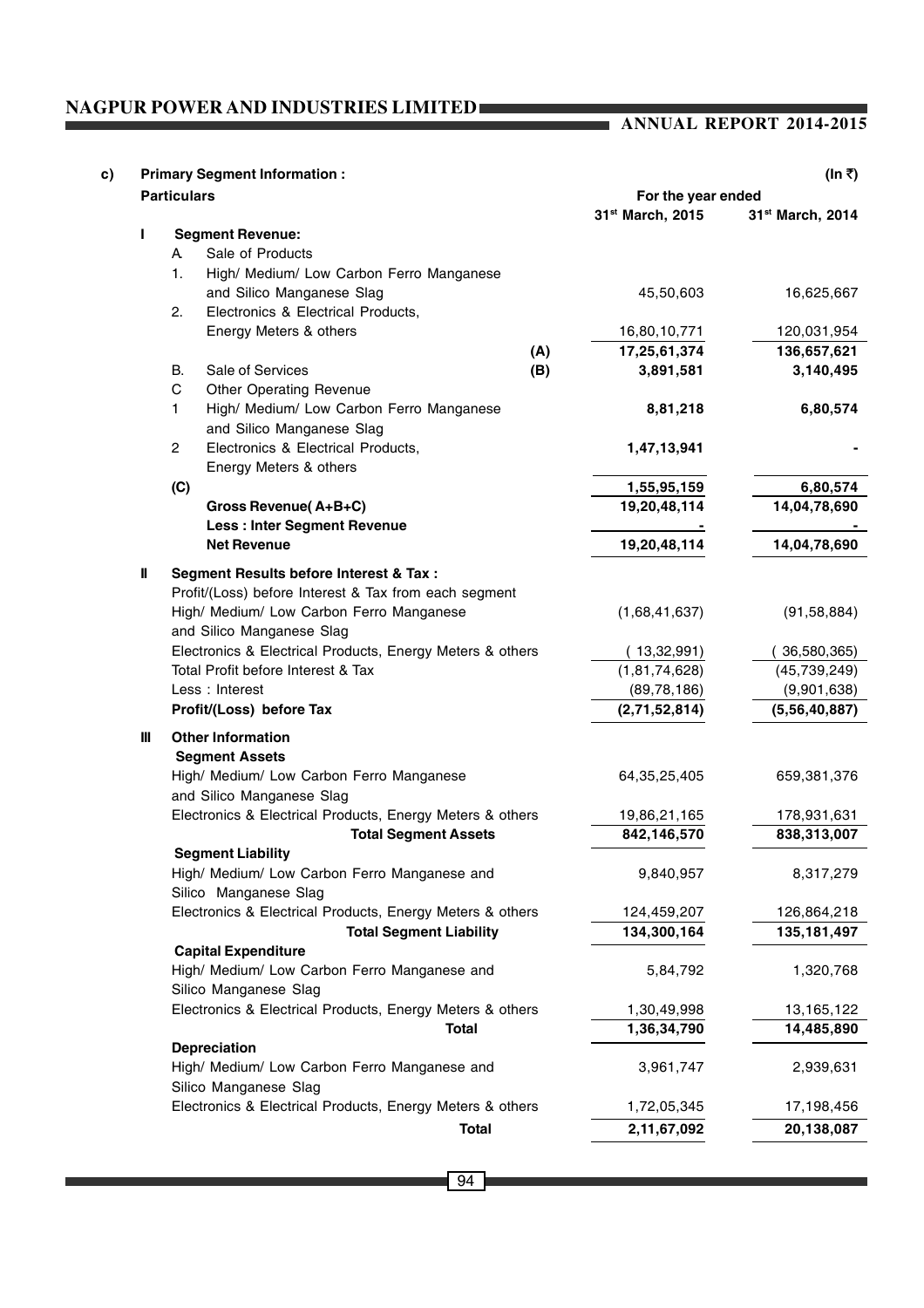#### **ANNUAL REPORT 2014-2015**

**31** Related Party disclosures as required under Accounting Standard -18 issued by the Institute of Chartered Accountants of India and applicable to the Holding Company are given below:

#### **(I) Name and Nature of Relationship of the Related Parties where Control Exists:**

|    | Name of the Related Party            | <b>Nature of Relationship</b>                               |  |  |
|----|--------------------------------------|-------------------------------------------------------------|--|--|
| a) | Informed Technologies India Limited  | Enterprise that directly, or indirectly through one or more |  |  |
|    |                                      | intermediaries, control, or are controlled by, or are under |  |  |
|    |                                      | common control with, the reporting enterprise               |  |  |
| b) | Zeppelin Investments Private Limited |                                                             |  |  |
| C) | Khandelwal Remedies P Ltd            |                                                             |  |  |
| d) | Meteor Metals And Ores Limited       |                                                             |  |  |
| e) | Khandelwals Ltd.                     |                                                             |  |  |
| f) | The Motwane Manufacturing            | Subsidiary company                                          |  |  |
|    | Company Private Limited              |                                                             |  |  |

#### **(II) Name of the Related Parties having transaction with the Company during the year and the details of transactions carried out with them:**

|    |                                                                 | (In ₹)                  |
|----|-----------------------------------------------------------------|-------------------------|
| 1  | Enterprises owned or significantly influenced by any management |                         |
|    | personnel or their relatives                                    |                         |
| a) | Informed Technologies India Limited                             | Nil/ (814,413)          |
|    | Advance Received/Advance Repaid                                 | Nil / (3,492,213)       |
| b) | H. V. M. Estate Rent paid                                       | Nil / (70,000)          |
| 2  | Key Management Personnel                                        |                         |
|    | Remuneration                                                    |                         |
| a) | Mr. Gautam P. Khandelwal                                        | 52,50,000 / (3,000,000) |
| b) | Mr. S. B. Kanbargi                                              | 862,230 / (835,200)     |
| C) | Mrs. H.H.Motwane                                                | 7,13,883/ (1,414,319)   |
| d) | Miss. Nidhi Salampuria                                          | (7, 15, 200/Nil)        |
| e) | Mr. Santosh Khandelwal (w.e.f. 01.10.2014)                      | (2,68,200/Nii)          |
| f) | Mr A.S. Parundekar                                              | 30,44,640 / (2,392,089) |
| g) | Mr. Jitendra Agrawal                                            | 29,68,508 / (2,211,292) |
|    | Rent                                                            |                         |
| a) | Mr. P.H.Motwane                                                 | 96,007 / (1,70,000)     |
|    | <b>Interest</b>                                                 |                         |
| a) | Mrs. H.H.Motwane                                                | 1,33,440 / (1,33,439)   |
|    | <b>Consultancy Charges</b>                                      |                         |
|    | Mrs. H.H.Motwane                                                | (2, 10, 322/Nii)        |
|    |                                                                 |                         |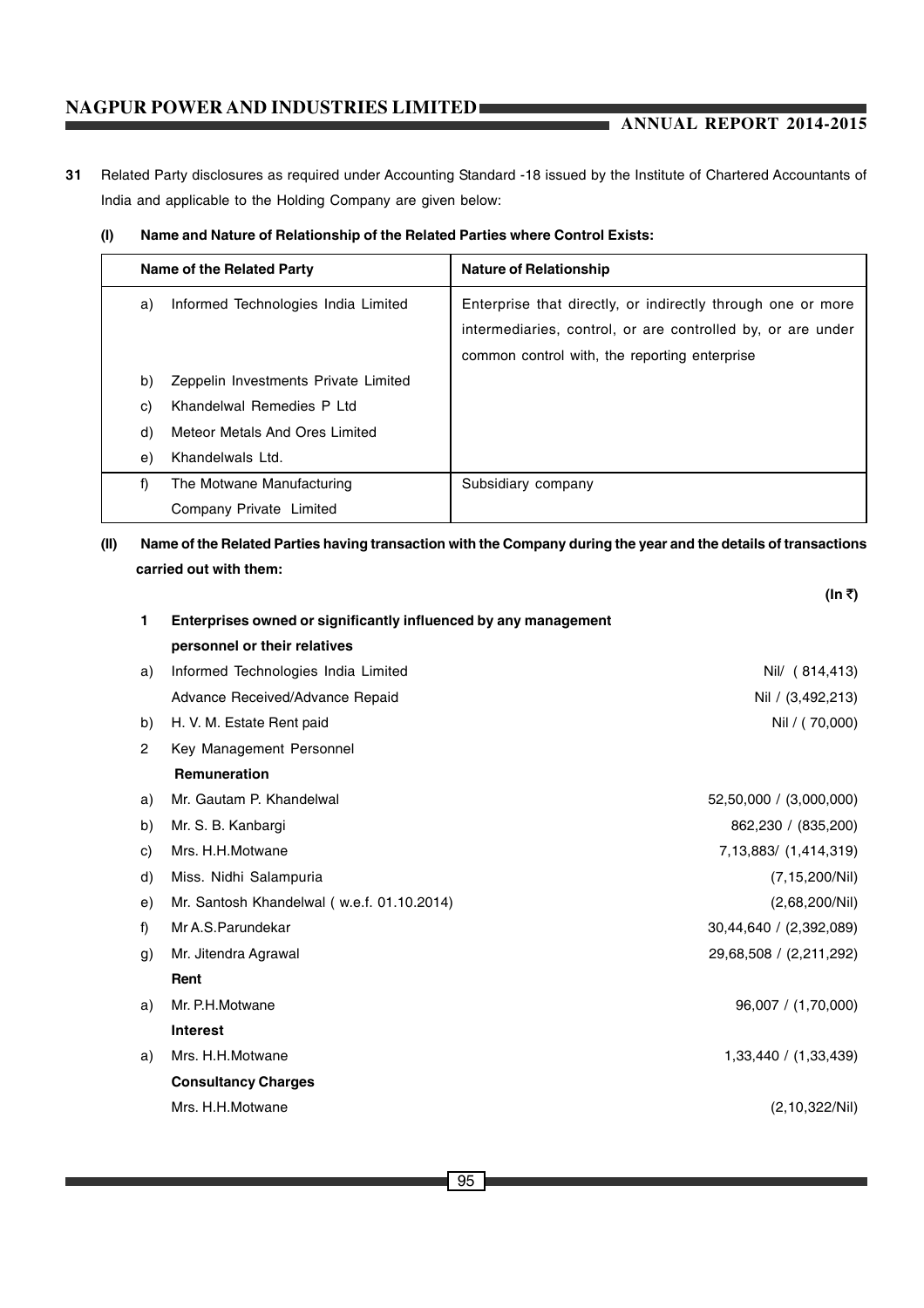#### **ANNUAL REPORT 2014-2015**

#### **(III) Balances Outstanding as at 31St March, 2015**

|    | <b>Particulars</b>                    | <b>Maximum</b><br>balance during | <b>Receivable</b> | Payable       |  |
|----|---------------------------------------|----------------------------------|-------------------|---------------|--|
|    |                                       | the year                         |                   |               |  |
| 1) | Related parties where control exists  |                                  |                   |               |  |
|    | Informed Technologies India Ltd<br>a) | Nil                              | <b>NIL</b>        | <b>NIL</b>    |  |
|    |                                       | (320, 258)                       | (NIL)             | (NIL)         |  |
| 2) | <b>Key Management Personnel</b>       |                                  |                   |               |  |
|    | Mr. Gautam Khandelwal<br>a)           | 783,443                          | <b>NIL</b>        | <b>NIL</b>    |  |
|    |                                       | (312,799)                        | (NIL)             | (NIL)         |  |
|    | b)<br>Mrs. Hardevi H. Motwane         | 1,112,000                        | <b>NIL</b>        | 1,112,000     |  |
|    |                                       | (1, 112, 000)                    | (NIL)             | (1, 112, 000) |  |
| 3) | Relatives of Key Management Personnel |                                  | *See Note         |               |  |

*Figures in brackets are related to previous year*

\* The company does not have an exhaustive list of business or professions in which relatives of directors of the Company have substantial interest. As such, payments made to any such persons, if any have not been identified. This management representation has been relied upon by the Auditors.

(IV) No amounts have been written off/provided for or written back during the year in respect of debts due from or to related parties.

## **32 Earnings Per Share:**

| <b>Particulars</b>                         |       | For the year ended           | For the year ended           |  |
|--------------------------------------------|-------|------------------------------|------------------------------|--|
|                                            |       | 31 <sup>st</sup> March, 2015 | 31 <sup>st</sup> March, 2014 |  |
| Profit (Loss) for the year $(\bar{\zeta})$ | (A)   | (224.32.952)                 | (39, 817, 500)               |  |
| Number of Equity Shares Outstanding        | (B)   | 130.95.507                   | 130.95.507                   |  |
| Earnings per share of $\bar{\tau}$ 10 each | (A/B) | (1.71)                       | (3.04)                       |  |

33 The figures pertaining to Subsidiary have been reclassified wherever necessary to bring them in line with the Parent Company's Financial statement.

Signature to the Notes 1 to 33 which form an integral part of the Consolidated financial statements.

| As per our report of even date attached               | For and on behalf of the Board                                                                              |                                                      |  |  |
|-------------------------------------------------------|-------------------------------------------------------------------------------------------------------------|------------------------------------------------------|--|--|
| For M.V.Ghelani & Co.<br><b>Chartered Accountants</b> | <b>Gautam P.Khandelwal</b><br>Executive Chairman<br>(DIN: 00270717)                                         | <b>Nimis Sheth</b><br>Director<br>(DIN: 00482739)    |  |  |
| M.V.Ghelani<br>Proprietor                             | Nidhi Salampuria<br><b>Additional Director &amp;</b><br>Company Secretary<br>(DIN: 07138654)<br>(ACS 28712) | Santosh Khandelwal<br><b>Chief Financial Officer</b> |  |  |
| Mumbai: 28th May 2015                                 | Mumbai: 28th May 2015                                                                                       |                                                      |  |  |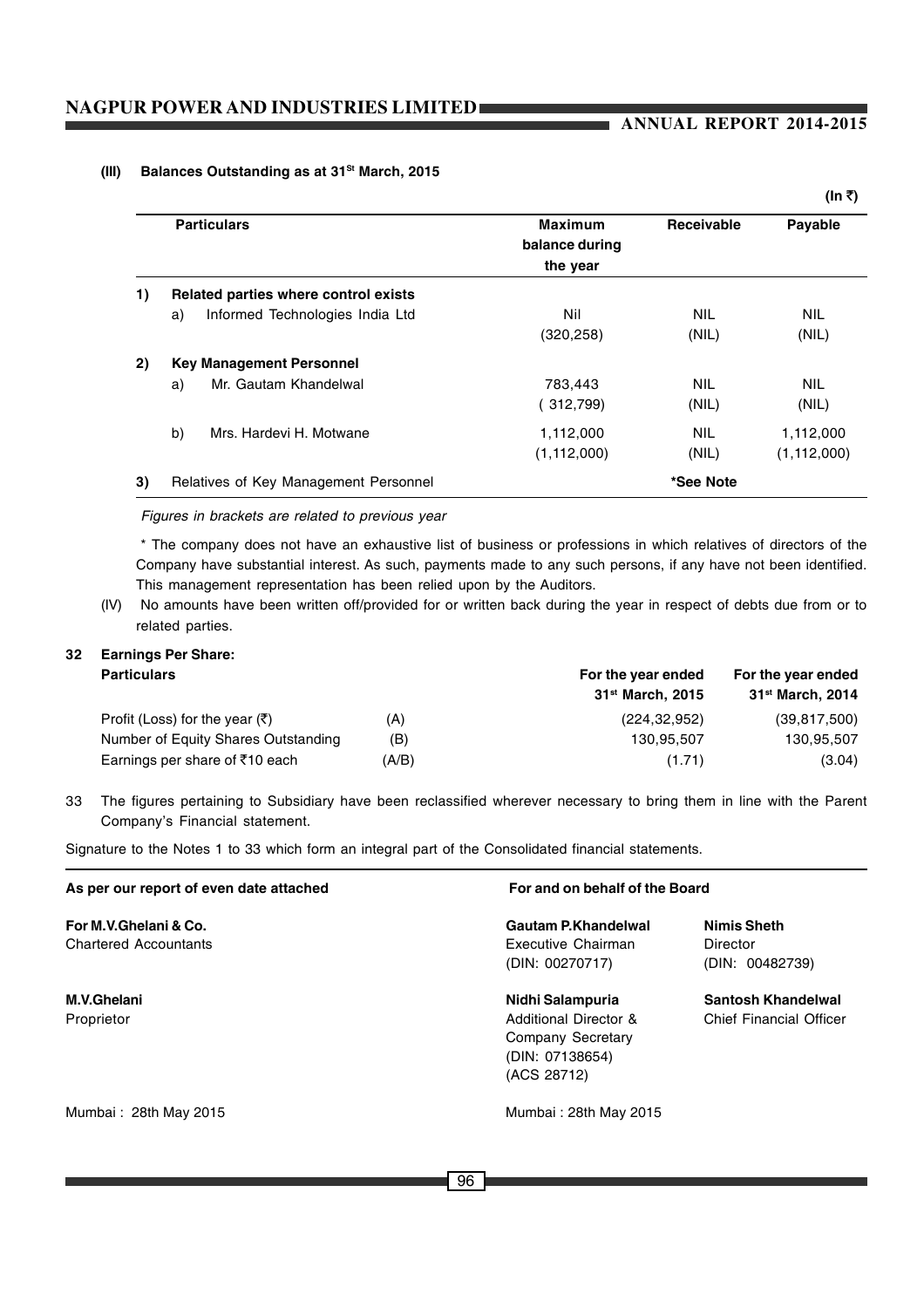#### **CONSOLIDATED CASH FLOW STATEMENT FOR THE YEAR ENDED 31st MARCH 2015**

| <b>PARTICULARS</b>                                                                                                                              |                                | FOR THE YEAR ENDED<br><b>31st MARCH 2015</b> |                | <b>Amount in Rupees</b><br>FOR THE YEAR ENDED<br><b>31st MARCH 2014</b> |
|-------------------------------------------------------------------------------------------------------------------------------------------------|--------------------------------|----------------------------------------------|----------------|-------------------------------------------------------------------------|
| CASH FLOWS FROM OPERATING ACTIVITIES:                                                                                                           |                                |                                              |                |                                                                         |
| Net Profit (loss) before tax paid, prior period items & extra ord. Items                                                                        | (27, 140, 635)                 |                                              | (55,640,887)   |                                                                         |
| Adjustment for :                                                                                                                                |                                |                                              |                |                                                                         |
| Depreciation - Current Year                                                                                                                     | 21,167,094                     |                                              | 20,138,088     |                                                                         |
| Loss on Sale/ Written off of Fixed Assets                                                                                                       | 170,152                        |                                              | 18,760         |                                                                         |
| Loss on written of non-usable stores                                                                                                            | 763,680                        |                                              |                |                                                                         |
| Provision for doubtful deposit                                                                                                                  | 15,700                         |                                              |                |                                                                         |
| Advances written off                                                                                                                            | 24,000                         |                                              |                |                                                                         |
| Interest Expenses                                                                                                                               | 8,978,186                      |                                              | 9,901,638      |                                                                         |
| Profit on sale of Investment                                                                                                                    | (15,838,081)                   |                                              | (12, 126, 163) |                                                                         |
| Dividend Income                                                                                                                                 | (939, 543)                     |                                              | (815, 390)     |                                                                         |
| Loss on sale of Investment (Net)                                                                                                                |                                |                                              | 1,002,337      |                                                                         |
| <b>Rent Received</b>                                                                                                                            | (2,930)                        |                                              | (3,240)        |                                                                         |
| Sundry balane written off                                                                                                                       | (156, 247)                     |                                              | (55, 382)      |                                                                         |
| Interest Income                                                                                                                                 | (1,075,472)                    |                                              | (777, 027)     |                                                                         |
| Reversal of provision for diminution of current Investment                                                                                      | (147, 904)                     |                                              | (22, 265)      |                                                                         |
|                                                                                                                                                 | 12,958,636                     |                                              | 17,261,355     |                                                                         |
| Operating profit before working capital change                                                                                                  | (14, 182, 000)                 |                                              | (38, 379, 531) |                                                                         |
| Adjustment for:                                                                                                                                 |                                |                                              |                |                                                                         |
| Inventories                                                                                                                                     | (7,313,252)                    |                                              | (3,459,562)    |                                                                         |
| <b>Trade Receivables</b>                                                                                                                        | (15,350,658)                   |                                              | 5,767,421      |                                                                         |
| Other Cash Balance                                                                                                                              | 62,342                         |                                              | 332,183        |                                                                         |
| Long /Short Term Loans & Advances and other current assets                                                                                      | (309, 860)                     |                                              | (28, 357, 327) |                                                                         |
| Trade Payables, Other Current Liabilities and Provisions                                                                                        | 2,272,419                      |                                              | (2,381,938)    |                                                                         |
| Cash Flow before prior period adjustments & extraordinary items<br>Prior Perid adjustments                                                      | (34, 821, 008)                 |                                              | (66, 478, 755) |                                                                         |
| Income tax paid                                                                                                                                 | (748,524)                      |                                              | (9, 299, 915)  |                                                                         |
| "А"<br><b>Net Cash Flow from Operating Activities</b>                                                                                           |                                | (35, 569, 532)                               |                | (75, 778, 670)                                                          |
| <b>CASH FLOW FROM INVESTING ACTIVITIES</b>                                                                                                      |                                |                                              |                |                                                                         |
| <b>Purchase of Fixed Assets</b>                                                                                                                 | (13,634,790)                   |                                              | (14, 485, 890) |                                                                         |
| Proceeds from sale of Fixed Assets (Including Profit)                                                                                           | 11,000                         |                                              | 5,500          |                                                                         |
| Proceeds from Investment in Mutual Fund / Shares (incl. gain or loss)                                                                           | 47,989,551                     |                                              | 57,963,453     |                                                                         |
| <b>Rent Received</b>                                                                                                                            | 2,930                          |                                              | 3,240          |                                                                         |
| Dividend Income                                                                                                                                 | 939,543                        |                                              | 815,390        |                                                                         |
| Interest Income                                                                                                                                 | 1,075,472                      |                                              | 777,027        |                                                                         |
| "B"<br><b>Net Cash Flow From Investing Activities</b>                                                                                           |                                | 36,383,706                                   |                | 45,078,720                                                              |
| <b>CASH FLOW FROM FINANCING ACTIVITIES</b>                                                                                                      |                                |                                              |                |                                                                         |
| Proceeds from issue of Equity Shares to Minority Interest by Subsidiary.                                                                        | 4,814,400                      |                                              |                |                                                                         |
| Proceeds from long term / short term borrowings                                                                                                 | 9,602,327                      |                                              | 41,497,536     |                                                                         |
| Repayment of long term / short term borrowings                                                                                                  | (2,936,231)                    |                                              | (2,731,822)    |                                                                         |
| Interest expense<br>"C"                                                                                                                         | (8,978,186)                    |                                              | (9,901,638)    |                                                                         |
| Net Cash Provided By / (used in) Financing Activities<br>NET INCREASE/ DECREASE IN CASH AND CASH EQUIVALENTS (A+B+C)                            |                                | 2,502,310                                    |                | 28,864,076                                                              |
|                                                                                                                                                 |                                | 3,316,483                                    |                | (1,835,873)                                                             |
| Cash and Cash Equivalent at the beginning of the period<br>Cash and Cash Equivalent at the end of the period                                    |                                | 3,333,650<br>6,650,133                       |                | 5,169,523<br>3,333,650                                                  |
| Previous year figures have been regrouped / reclassified / rearranged wherever necessary to make them comparable with the current year figures. |                                |                                              |                |                                                                         |
|                                                                                                                                                 | For and on behalf of the Board |                                              |                |                                                                         |

**For M.V.Ghelani & Co. Gautam P.Khandelwal Nimis Sheth** Chartered Accountants Executive Chairman Executive Chairman Director Chairman Director Chairman Director Chairman Director (DIN: 00270717) (DIN: 00482739) **M.V.Ghelani Nidhi Salampuria Santosh Khandelwal** Proprietor Chief Company Secretary Chief Financial Officer Additional Director & Company Secretary Chief Financial Officer of Additional Director & Company Secretary (DIN: 07138654) (ACS 28712)<br>Mumbai : 28th May 2015 Mumbai : 28th May 2015

**AUDITOR'S CERTIFICATE**

To, The Board of Directors Nagpur Power and Industries Limited "Nirmal", 20th Floor, Nariman Point, Mumbai - 400 021.

We have examined the attached Cash Flow Statement of Nagpur Power & Industries Limited for the year ended 31st March,2015. The statement has been prepared by the company in accordance with the requirements of Clause 32 of listing agreement with Stock Exchange and is based on<br>and is derived from and is in agreement with the corresponding Profit & Loss Accoun even date to the members of the Company.

For **M.V.Ghelani & Co.** Chartered Accountants Firm Regn.No,119077W **M.V.Ghelani** Proprietor Mumbai, 28th May 2015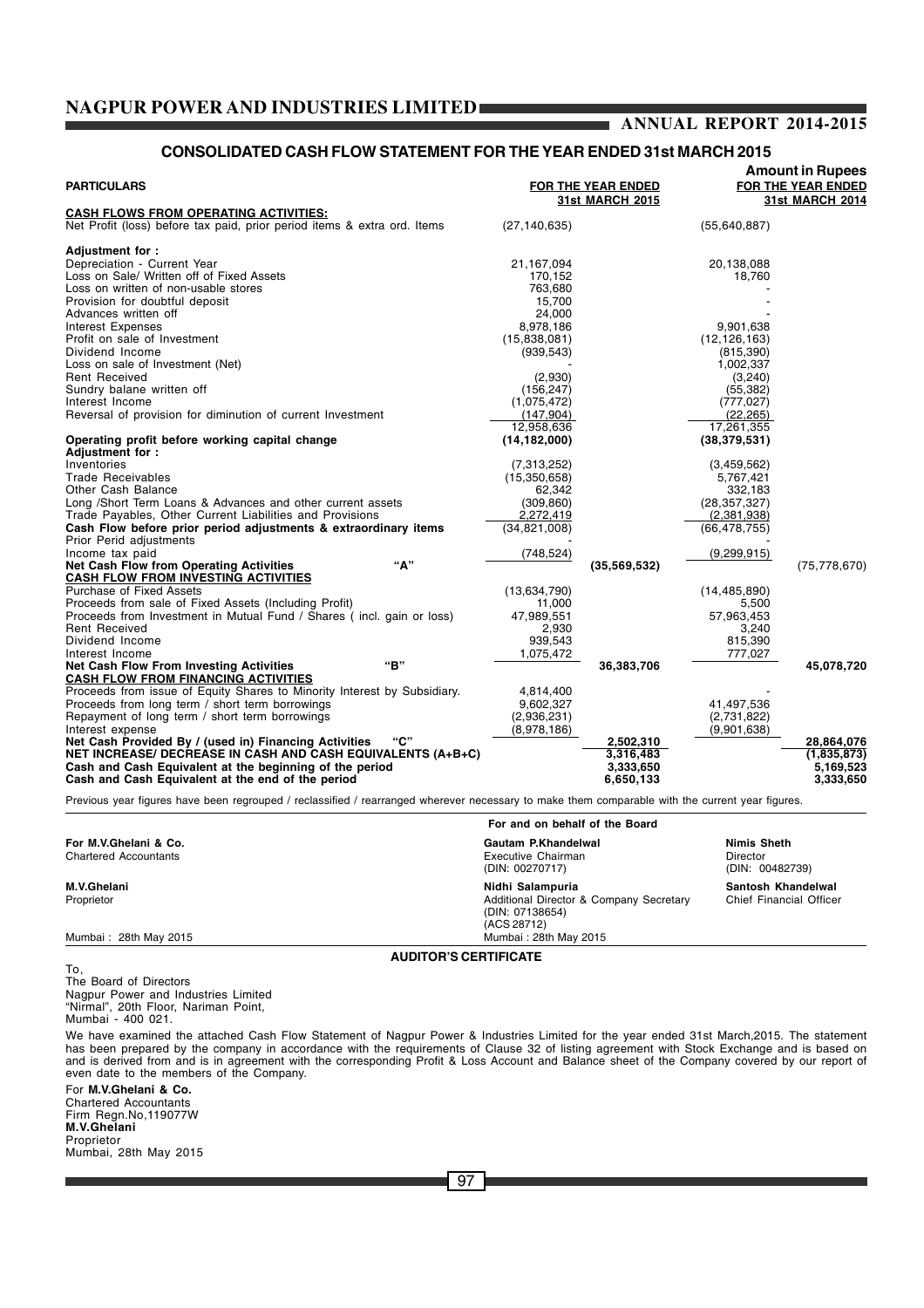#### **ANNUAL REPORT 2014-2015**

#### **Annexure**

#### **FORM AOC-1**

(Pursuant to first proviso to sub-section (3) of section 129 read with rule 5 of Companies (Accounts) Rules, 2014) Statement containing salient features of the financial statement of subsidiaries/associate companies/joint ventures

|                | Part "A": Subsidiaries                                                        | (In₹)                         |
|----------------|-------------------------------------------------------------------------------|-------------------------------|
| <b>Sr No</b>   | <b>Name of the Subsidiary Company</b>                                         | The Motwane Manufacturing     |
|                |                                                                               | <b>Company Private Limied</b> |
| 1              | Reporting period for the subsidiary concerened, if different from the holding |                               |
|                | company's reporting period                                                    | N.A                           |
| $\overline{2}$ | Reporting currency and Exchange rate as on the last date of the relevant      |                               |
|                | Financial year in the each of foreign subsidiaries.                           | N.A                           |
| 3              | Share Capital                                                                 | 35,000,000                    |
| 4              | Reserve & surplus                                                             | 39,161,958                    |
| 5              | <b>Total Assets</b>                                                           | 198,621,165                   |
| 6              | <b>Total Liabilities</b>                                                      | 124,459,207                   |
| 7              | Investments                                                                   |                               |
| 8              | Turnover                                                                      | 173,932,055                   |
| 9              | Profit before taxation                                                        | (14, 342, 593)                |
| 10             | Provision for taxation                                                        |                               |
| 11             | Profit after taxation                                                         |                               |
| 12             | Proposed dividend                                                             |                               |
| 13             | Percentage of share holding                                                   | 70.64%                        |

#### **Notes:**

Names of subsidiaries which are yet to commence operations :- **NIL**

Names of subsidiaries which have been liquidated or sold during the year:- **NIL**

#### **Part "B": Associates and Joint Ventures**

Statement pursuant to first proviso to sub-section(3)of section 129 of the companies Act 2013, read with rule 5 of Companies ( Accounts ) Rules, 2014 in the prescribed Form AOC-1 related to Associate Companies and Joint Ventures is **NIL**.

| As per our report of even date attached | For and on behalf of the Board        |                                |  |
|-----------------------------------------|---------------------------------------|--------------------------------|--|
| For M.V.Ghelani & Co.                   | Gautam P.Khandelwal                   | <b>Nimis Sheth</b>             |  |
| <b>Chartered Accountants</b>            | Executive Chairman<br>(DIN: 00270717) | Director<br>(DIN: 00482739)    |  |
|                                         |                                       |                                |  |
| M.V.Ghelani                             | Nidhi Salampuria                      | Santosh Khandelwal             |  |
| Proprietor                              | <b>Additional Director &amp;</b>      | <b>Chief Financial Officer</b> |  |
|                                         | Company Secretary                     |                                |  |
|                                         | (DIN: 07138654)                       |                                |  |
|                                         | (ACS 28712)                           |                                |  |
| Mumbai: 28th May 2015                   | Mumbai: 28th May 2015                 |                                |  |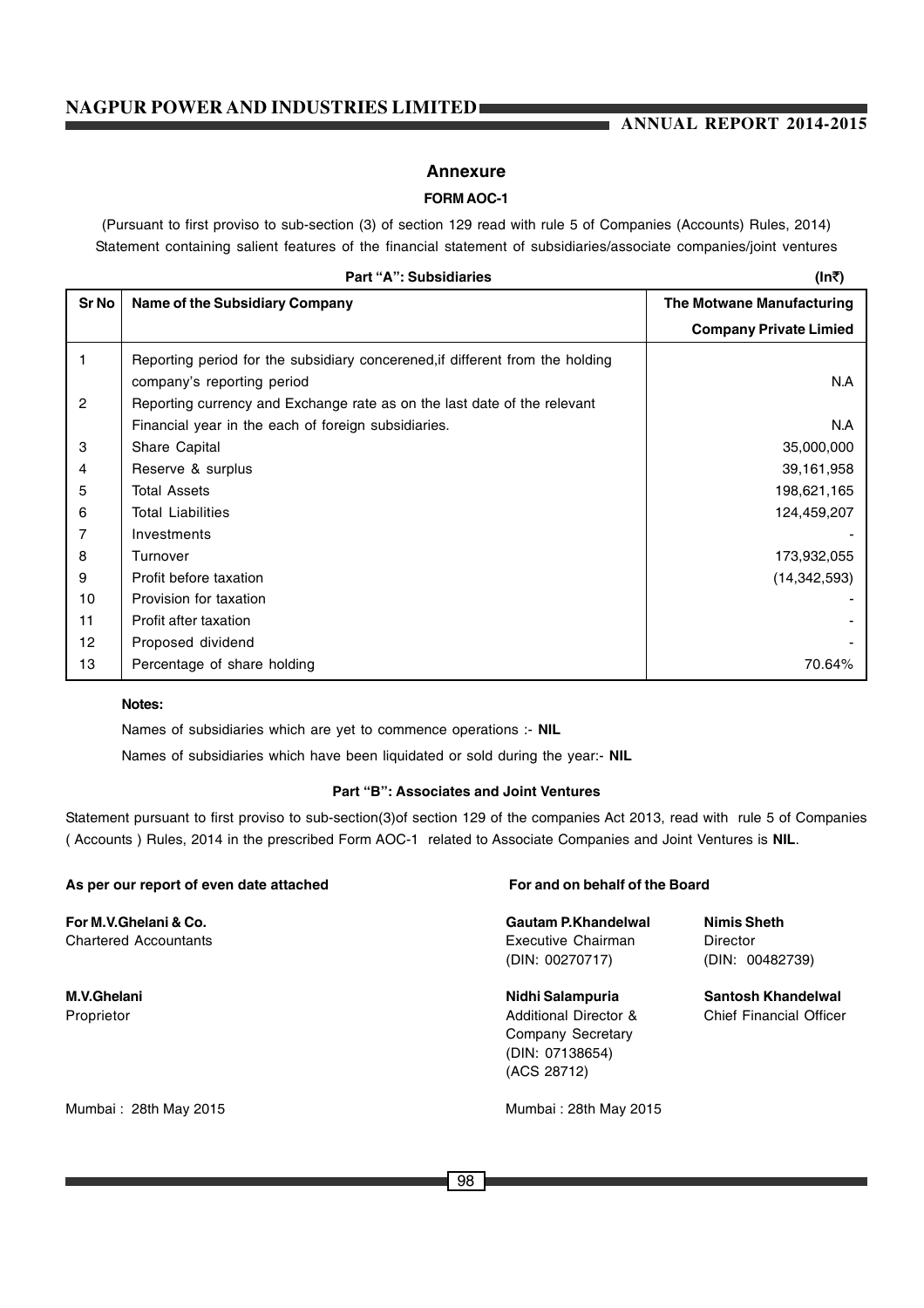## **NAGPUR POWER AND INDUSTRIES LIMITED NAGPUR POWER AND INDUSTRIES LIMITED**

Registered Office : 'Nirmal', 20th Floor, Nariman Point, Mumbai - 400 021.

| CIN: L40100MH1996PLC104361 | Website: www.nagpurpowerind.com | Email id: npil\_investor@khandelwalindia.com |

#### **ATTENDANCE SLIP**

#### (PLEASE COMPLETE THIS ATTENDANCE SLIP AND HAND IT OVER AT THE ENTRANCE OF THE MEETING HALL)

| *DP ID:     | Regd. Folio No:     |
|-------------|---------------------|
| *Client ID: | No. of Shares Held: |

Name of the Member:

Name of the Proxy holder:

I hereby record my presence at the 19th Annual General Meeting of the Company to be held on Thursday, September 24, 2015 at 9:30 AM at the Registered Office Address of the Company at 20th Floor, Nirmal Building, Nariman Point, Mumbai - 21

\* Applicable for investors holding shares in electronic form.

**(Signature of the Member/ Proxy)**

#### **NAGPUR POWER AND INDUSTRIES LIMITED**

**\_\_\_\_\_\_\_\_\_\_\_\_\_\_\_\_\_\_\_\_\_\_\_\_\_\_\_\_\_\_\_\_\_\_\_\_\_\_\_\_\_\_\_\_\_\_\_\_\_\_\_\_\_\_\_\_\_\_\_\_\_\_\_\_\_\_\_\_\_\_\_\_\_\_\_\_\_\_\_\_\_\_\_\_\_\_\_\_\_\_\_\_\_\_\_\_\_\_\_\_\_\_\_\_\_\_\_\_**

Registered Office : 'Nirmal', 20th Floor, Nariman Point, Mumbai - 400 021. | CIN: L40100MH1996PLC104361 | Website: www.nagpurpowerind.com | Email id: npil\_investor@khandelwalindia.com |

#### **Proxy Form Form No. MGT-11**

 [Pursuant to Section 105(6) of the Companies Act, 2013 and Rule 19(3) of the Companies (Management and Administration) Rules, 2014]

| <b>CIN</b>                | ÷ | L40100MH1996PLC104361                                                          |  |
|---------------------------|---|--------------------------------------------------------------------------------|--|
| Name of the Company       | ÷ | Nagpur Power And Industries Limited                                            |  |
| Name of the Member (s)    | ÷ |                                                                                |  |
| Registered address        | ÷ |                                                                                |  |
|                           |   |                                                                                |  |
| E-mail Id                 | ÷ |                                                                                |  |
| Folio No/Client Id /DP Id |   |                                                                                |  |
|                           |   | I/We, being the Member(s) of Shares of the above named Company, hereby appoint |  |
|                           |   |                                                                                |  |
|                           |   |                                                                                |  |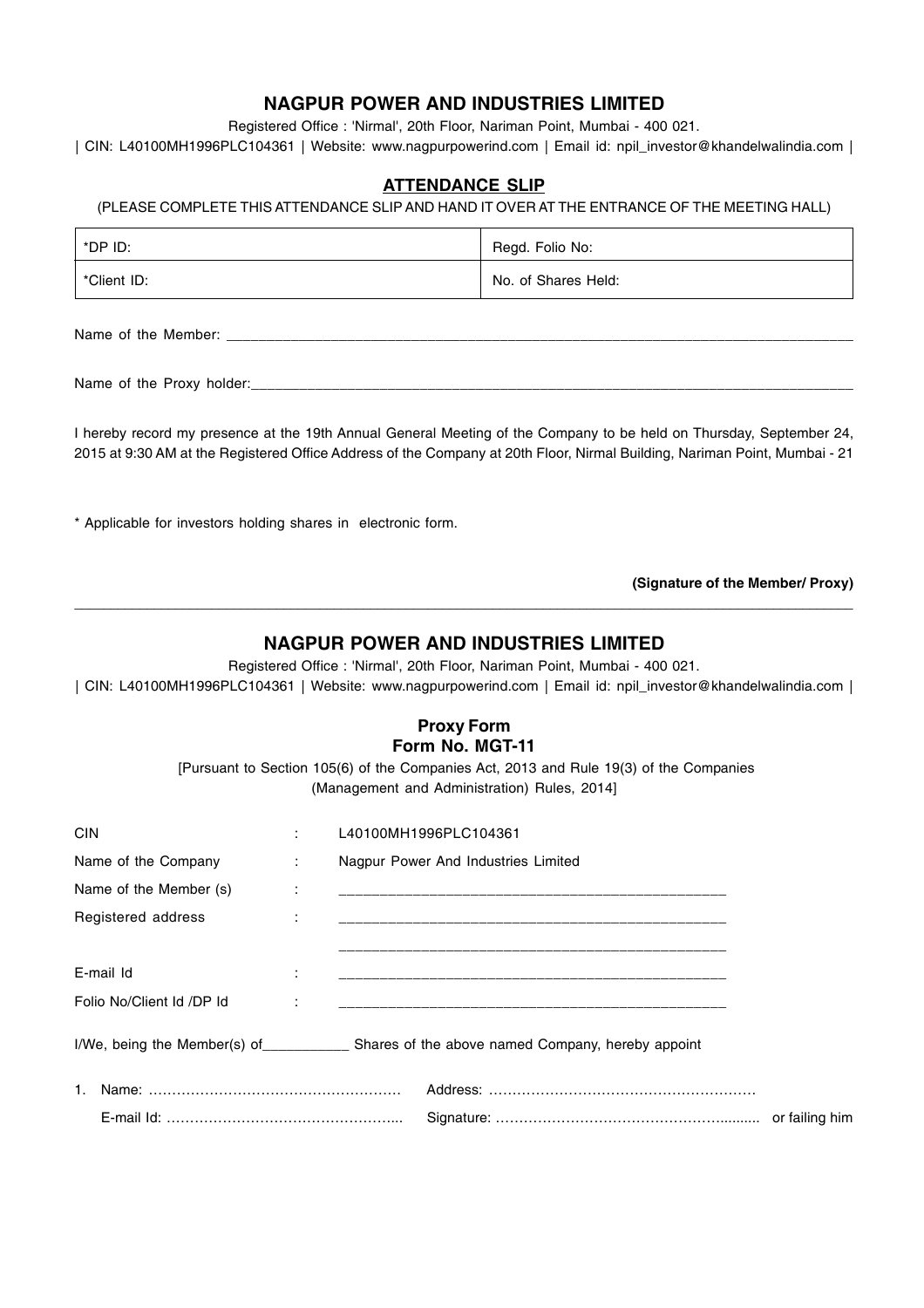as my/our proxy to attend and vote (on a poll) for me/us and on my/our behalf at the 19th Annual General Meeting of the Company, to be held on Thursday, September 24, 2015 at 9:30 AM at the Registered Office Address of the Company at 20th Floor, Nirmal Building, Nariman Point, Mumbai - 21, and at any adjournment thereof in respect of such resolutions as are indicated below:

#### **Ordinary Resolution**

- 1. To receive, consider and adopt the Audited Financial Statements for the financial year ended March 31, 2015 together withthe Directors Report and Auditor's Report thereon; and the audited consolidated financial statement of the company for the financial year ended March 31, 2015
- 2. To appoint a Director in place of Mr. Gautam Khandelwal (DIN 00270717), who retires by rotation and, being eligible, offers himself for re- appointment
- 3. To ratify the appointment of auditors of the Company, and to fix their remuneration

#### **Special Business**

- 4. Regularization of Appointment of Ms. Nidhi Salampuria as a Director of the Company
- 5. Approval for limit of Borrowing under Section 180 (1) (c)
- 6. Approval for Creation of Charges under Section 180 (1) (a)
- 7. Approval for Related Party Transactions under Section 188 of the Companies Act, 2013



Signature of the Shareholder School School School School School School School School School School School School School School School School School School School School School School School School School School School Scho

#### **Notes:**

**1. This form of proxy in order to be effective should be duly completed and deposited at the Registered office of the Company not less than 48 (forty eight) hours before the commencement of the meeting.**

**\_\_\_\_\_\_\_\_\_\_\_\_\_\_\_\_\_\_\_\_\_\_\_\_\_\_\_\_\_\_\_\_\_\_\_\_\_\_\_\_\_\_\_\_\_\_\_\_\_\_\_\_\_\_\_\_\_\_\_\_\_\_\_\_\_\_\_\_\_\_\_\_\_\_\_\_\_\_\_\_\_\_\_\_\_\_\_\_\_\_\_\_\_\_\_\_\_\_\_\_\_\_\_\_\_\_\_\_**

- **2. A proxy need not be a member of the Company.**
- **3.** A person can act as a proxy on behalf of members not exceeding 50 and holding in the aggregate not more than 10% of the total share capital of the Company carrying voting rights. In case a proxy is proposed to be appointed by a member holding more than 10% of the total share capital of the Company carrying voting rights, then such proxy shall not act as a proxy for any other person or shareholder.
- **4.** Appointing a proxy does not prevent a member from attending the meeting in person if he so wishes.
- **5.** In case of joint holders, the signature of any one holder will be sufficient, but names of all the joint holders should be stated.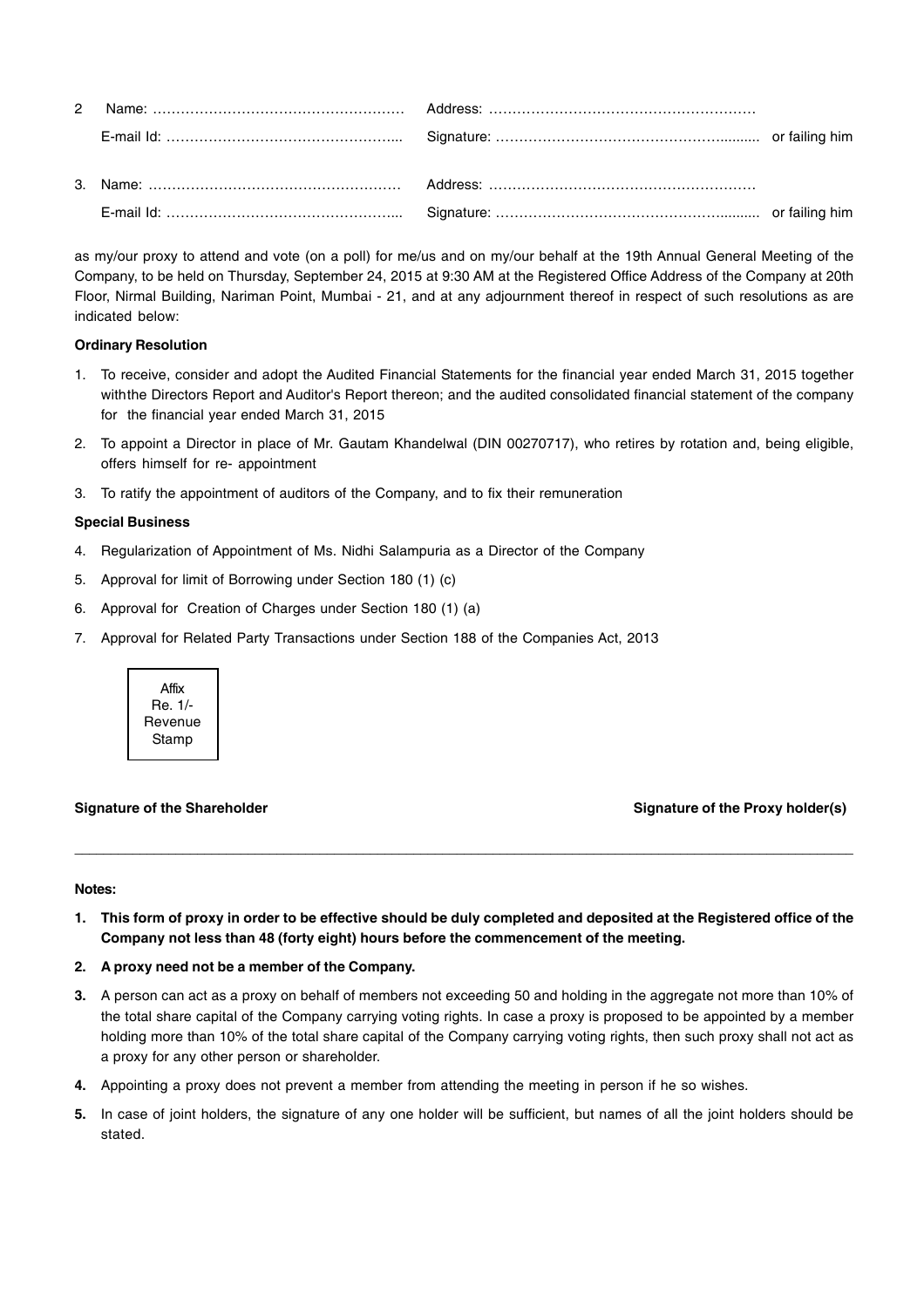CIN L40100MH1996PLC104361 | Regd. Office: 'Nirmal', 20th Floor, Nariman Point, Mumbai-400021| | Tel# +91 22 2202 3055/66 | Fax# +91 22 2204 3162 | | Email: npil\_investor@khandelwalindia.com | Website: www.nagpurpowerind.com |

#### **BALLOT FORM**

#### **FORM NO. MGT-12**

(Pursuant to Section 109 (5) of the Companies Act, 2013 and Rule No. 21 (1) (c) of the Companies (Management & Administration) Rules 2014

(1) Name(s)of the First Named Shareholder (In block letter)

(2) Postal address

(3) Registered folio No/ DP Id No / Client ID :

(4) Number of Shares held :

I/we hereby exercise my/our vote in respect of the Ordinary/ Special resolution enumerated below by recording my/our ascent or dissent to the said resolutions by placing the tick (") mark at the appropriate box below:

| <b>Resolution</b> | Description                                                                       | I/we assent       | I/we dissent      |
|-------------------|-----------------------------------------------------------------------------------|-------------------|-------------------|
| No.               |                                                                                   | to the resolution | to the resolution |
|                   |                                                                                   | (FOR)             | (AGAINST)         |
|                   | <b>ORDINARY BUSINESS</b>                                                          |                   |                   |
| 1                 | To receive, consider and adopt the Audited Financial Statements for               |                   |                   |
|                   | the financial year ended March 31, 2015 together with the Directors               |                   |                   |
|                   | Report and Auditor's Report thereon; and the audited consolidated                 |                   |                   |
|                   | financial statement of the company for the financial year ended March<br>31, 2015 |                   |                   |
| $\overline{2}$    | To appoint a Director in place of Mr. Gautam Khandelwal (DIN                      |                   |                   |
|                   | 00270717), who retires by rotation and, being eligible, offers himself            |                   |                   |
|                   | for re- appointment                                                               |                   |                   |
| 3                 | To ratify the appointment of auditors of the Company, and to fix their            |                   |                   |
|                   | remuneration                                                                      |                   |                   |
|                   | <b>SPECIAL BUSINESS</b>                                                           |                   |                   |
| 4                 | Regularization of Appointment of Ms. Nidhi Salampuria as a Director               |                   |                   |
|                   | of the Company                                                                    |                   |                   |
| 5                 | Approval for limit of Borrowing under Section 180 (1) (c)                         |                   |                   |
| 6                 | Approval for Creation of Charges under Section 180 (1) (a)                        |                   |                   |
| 7                 | Approval For Related Party Transactions Under Section 188 Of The                  |                   |                   |
|                   | Companies Act, 2013 and Clause 49 of Listing Agreement                            |                   |                   |

#### Place:

Date:

Signature of the Shareholders/Beneficial Owner

Note: (i) if you opt to cast your vote by e-voting there is no need to fill up and send this form

(ii) Last date for receipt of Ballot Form : 23<sup>rd</sup> September 2015

(iii) Please read the instructions printed overleaf carefully before exercising your vote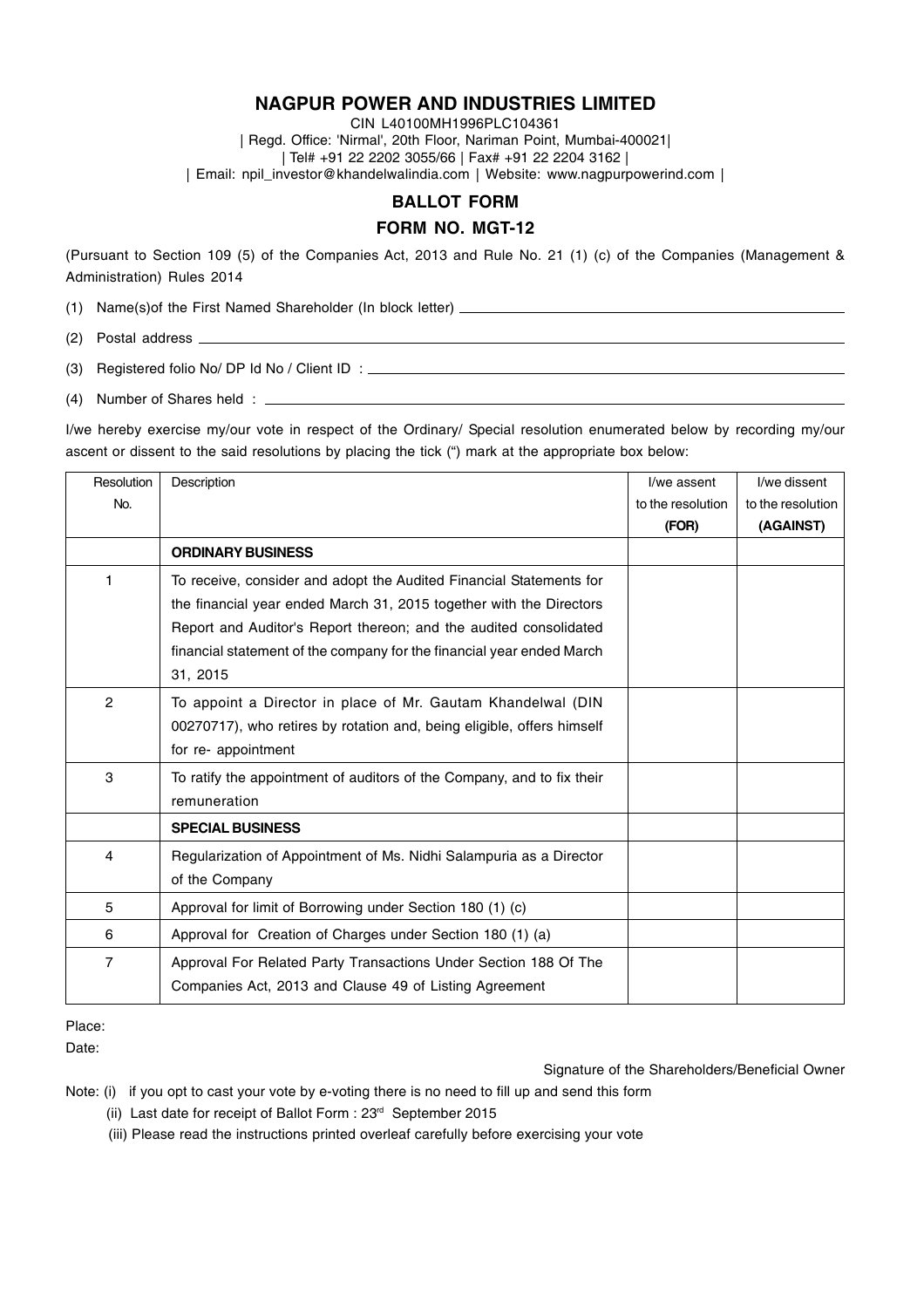#### **INSTRUCTIONS:**

- 1. Members may fill up the Ballot Form printed overleaf and submit the same in a sealed envelope to the Scrutinizer, Mr. Sanam Umbargikar, Practicing Company Secretary at G-1, Awaas Apartment, OM Nagar, Pipe Line Road, Opp. Star Hub, Andheri East Mumbai -59 as to reach by 5.00 p.m. on September 23, 2015. Ballot Form received thereafter will strictly be treated as if not received.
- 2. Unsigned, incomplete or incorrectly ticked forms are liable to be rejected and the decision of the Scrutinizer on the validity of the forms will be final.
- 3. In case the member casts his votes through both the processes i.e., E-voting and Physical Ballot Form, the votes in the electronic system would be considered and the Ballot Form would be ignored.
- 4. The right of voting by Ballot Form shall not be exercised by a proxy.
- 5. To avoid fraudulent transactions, the identity/signature of the members holding shares in electronic/demat form is verified with the specimen signatures furnished by NSDL/CDSL and that of members holding shares in physical form is verified as per the records of the share transfer agent of the Company i.e., Share Pro Services (India) Private Limited. Members are requested to keep the same updated.
- 6. There will be only one Ballot Form for every Folio / DP ID & Client ID irrespective of the number of joint members.
- 7. In case of joint holders, the Ballot Form should be signed by the first named shareholder and in his / her absence by the next named shareholders. Ballot form signed by a joint holder shall be treated valid if signed as per records available with the Company and the Company shall not entertain any objection on such Ballot Form signed by other joint holders.
- 8. Where the Ballot Form has been signed by an authorized representative of the body corporate/Trust/ Society etc., a certified copy of the relevant authorization / Board Resolution to vote should accompany the Ballot Form.
- 9. Instructions for e-Voting procedure are available in the Notice of the Annual General Meeting.
- 10. Members are requested not to send any other paper along with the Postal Ballot Form in the enclosed self addressed postage prepaid envelope in as much as all such envelopes will be sent to the Scrutinizer and any extraneous papers found in such envelope would be destroyed by the Scrutinizer.

Please follow the steps for e-Voting procedure as given in the Notice of AGM or as available on www.evotingindia.com. In case you have any feedback, queries or issue regarding e voting, please contact helpdesk.voting@cdslindia.com